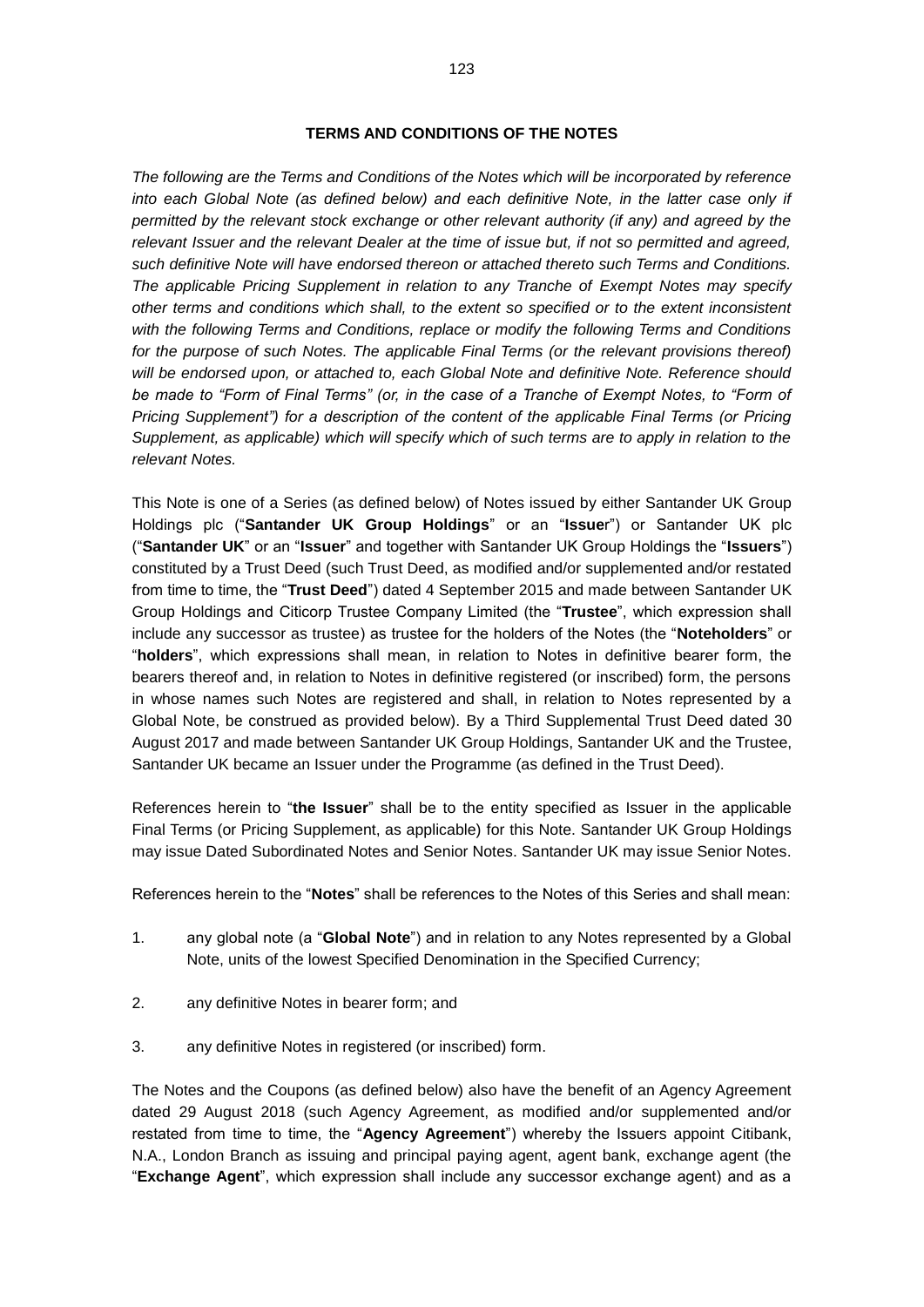transfer agent, (the "**Principal Paying Agent**", which expression shall include any successor paying agent, agent bank, exchange agent and transfer agent), Citigroup Global Markets Europe AG as registrar (the "**Registrar**", which expression shall include any successor registrar), Citibank Europe plc (the "**Additional Paying Agent**", which expression shall include any successor additional paying agent) and the other paying agents named therein (the Additional Paying Agent and such other paying agents together with the Principal Paying Agent, the "**Paying Agents**", which expression shall include any additional or successor paying agents), the other transfer agents named therein (together with the Principal Paying Agent in its capacity as a transfer agent, the "**Transfer Agents**", which expression shall include any additional or successor transfer agents and such Transfer Agents, the Principal Paying Agent, the other Paying Agents and the Registrar being together referred to as the "**Agents**") and the Trustee.

References to the "**Calculation Agency Agreement**" and "**Determination Agency Agreement**" are to the calculation agency agreement or determination agency agreement (as the case may be) which may be entered into between the Issuers and the calculation agent or, as the case may be, the determination agent to be appointed thereby (the "**Calculation Agent**" and the "**Determination Agent**", respectively) and the Trustee, the form of which is contained in Schedule 1 to the Agency Agreement.

Interest bearing definitive Bearer Notes (as defined below) have interest coupons ("**Coupons**") and, in the case of Notes which, when issued in definitive form, have more than 27 interest payments remaining, talons for further Coupons ("**Talons**") attached on issue. Any reference in these Terms and Conditions to Coupons or coupons shall, unless the context otherwise requires, be deemed to include a reference to Talons or talons. Registered Notes (as defined below) and Global Notes do not have Coupons or Talons attached on issue.

The final terms for this Note (or the relevant provisions thereof) are set out in Part A of the Final Terms attached to or endorsed on this Note which supplement these Terms and Conditions or, if this Note is a Note which is neither admitted to trading on a regulated market in the European Economic Area nor offered in the European Economic Area in circumstances where a prospectus is required to be published under the Prospectus Directive (an "**Exempt Note**"), the final terms (or the relevant provisions thereof) are set out in Part A of the Pricing Supplement and may specify other terms and conditions which shall, to the extent so specified or to the extent inconsistent with the Conditions, replace or modify the Conditions for the purposes of this Note. References to the "**applicable Final Terms**" are, unless otherwise stated, to Part A of the Final Terms (or the relevant provisions thereof) attached to or endorsed on this Note. Any reference in the Conditions to "**applicable Final Terms**" shall be deemed to include a reference to "**applicable Pricing Supplement**" where relevant. The expression "**Prospectus Directive**" means Directive 2003/71/EC (as amended or superseded) and includes any relevant implementing measure in a relevant Member State of the European Union.

Any reference in these Terms and Conditions to "**Couponholders**" shall mean the holders of the Coupons and shall, unless the context otherwise requires, include the holders of the Talons.

As used herein, "**Tranche**" means Notes which are identical in all respects (including as to listing) and "**Series**" means a Tranche of Notes together with any further Tranche or Tranches of Notes which are (i) expressed to be consolidated and form a single series and (ii) identical in all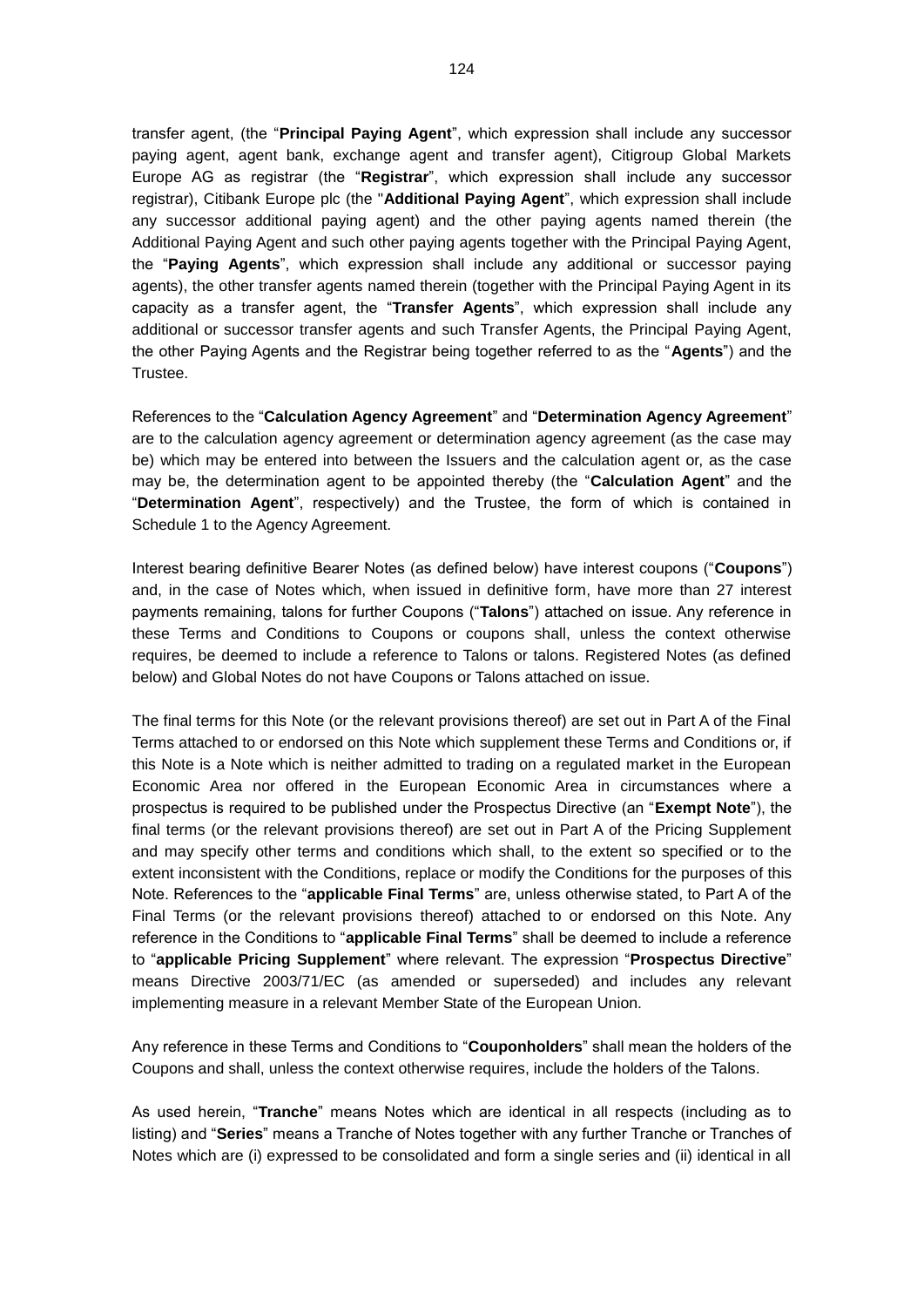respects (including as to listing) except for their respective Issue Dates, Interest Commencement Dates and/or Issue Prices.

Copies of the Trust Deed and the Agency Agreement are available for inspection during normal business hours at the registered office for the time being of the Principal Paying Agent. If the Notes are to be admitted to trading on the regulated market of the London Stock Exchange plc the applicable Final Terms will be published on the website of the London Stock Exchange plc through a regulatory information service. The applicable Final Terms will be obtainable during normal business hours at the specified office of the Principal Paying Agent by a Noteholder upon such Noteholder producing evidence satisfactory to the Trustee and the Principal Paying Agent as to its holding of such Notes and identity. The Noteholders and the Couponholders are deemed to have notice of, are bound by, and are entitled to the benefit of, all the provisions of the Trust Deed, the Agency Agreement, the applicable Final Terms and any other documents specified in the applicable Final Terms which are applicable to them. The statements in these Terms and Conditions include summaries of, and are subject to, the detailed provisions of the Trust Deed and the Agency Agreement.

Words and expressions defined in the Trust Deed or the Agency Agreement or used in the applicable Final Terms shall have the same meanings where used in these Terms and Conditions unless the context otherwise requires or unless otherwise stated and provided that, in the event of inconsistency between the Trust Deed and the Agency Agreement, the Trust Deed shall prevail and, in the event of inconsistency between the Trust Deed, the Agency Agreement and the applicable Final Terms, the applicable Final Terms shall prevail.

### **1. Form, Denomination and Title**

The Notes are in bearer form ("**Bearer Notes**") or in registered (or inscribed) form ("**Registered Notes**") as specified in the applicable Final Terms in the currency (the "**Specified Currency**") and the denomination(s) (the "**Specified Denomination(s)**") specified in the applicable Final Terms and, in the case of definitive Notes, serially numbered. Notes of one Specified Denomination may not be exchanged for Notes of another Specified Denomination and Bearer Notes may not be exchanged for Registered Notes and *vice versa*.

This Note may be a Fixed Rate Note, a Floating Rate Note (which term shall include an EONIA Linked Interest Note, a SONIA Linked Interest Note or a CMS Linked Interest Note if this Note is specified as such in the applicable Final Terms), a Zero Coupon/Discount Note, a Variable Interest Note, a Convertible Interest Basis Note, a combination of any of the foregoing or a Fixed Rate Reset Note, depending upon the Interest Basis shown in the applicable Final Terms.

Definitive Bearer Notes are issued with Coupons attached, unless they are Zero Coupon/Discount Notes in which case references to Coupons and Couponholders in these Terms and Conditions are not applicable.

Subject as set out below, title to the Bearer Notes and Coupons will pass by delivery and title to the Registered Notes will pass upon registration of transfers in accordance with the provisions of the Agency Agreement. The Issuer, the Trustee and any Agent will (except as otherwise required by law) deem and treat the bearer of any Bearer Note or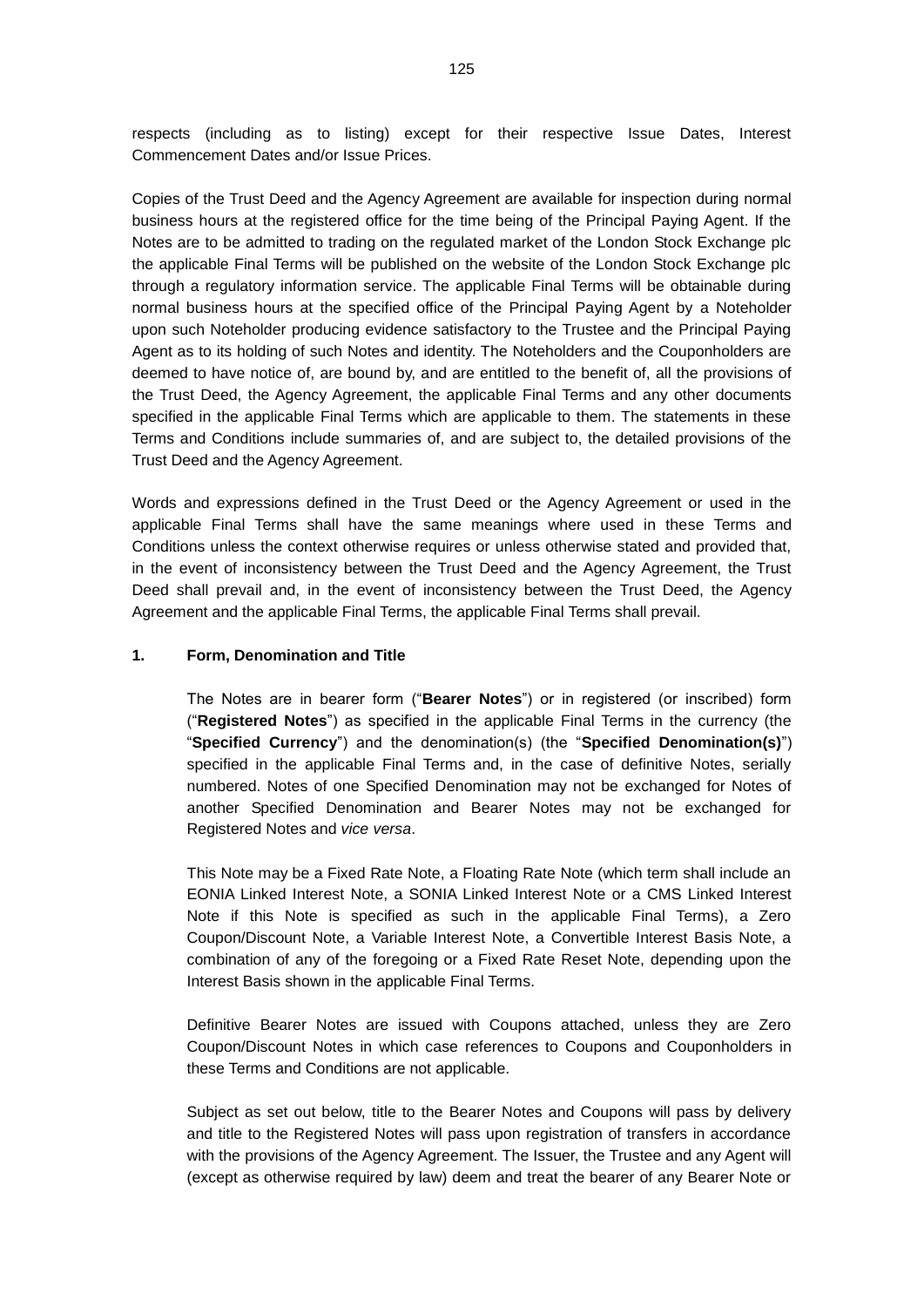Coupon and the registered holder of any Registered Note as the absolute owner thereof (whether or not overdue and notwithstanding any notice of ownership or writing thereon or notice of any previous loss or theft thereof) for all purposes but, in the case of any Global Note, without prejudice to the provisions set out in the next succeeding paragraph.

For so long as any of the Notes are represented by a Bearer Global Note or a Regulation S Global Note held by or on behalf of or, as the case may be, registered in the name of a common nominee for, Euroclear Bank SA/NV ("**Euroclear**") and/or Clearstream Banking SA ("**Clearstream, Luxembourg**") (or, as the case may be, a nominee for the common safekeeper), each person (other than Euroclear or Clearstream, Luxembourg) who is for the time being shown in the records of Euroclear or of Clearstream, Luxembourg as the holder of a particular nominal amount of such Notes (in which regard any certificate or other document issued by Euroclear or Clearstream, Luxembourg as to the nominal amount of such Notes standing to the account of any person shall be conclusive and binding for all purposes save in the case of manifest error) shall be treated by the Issuer, the Trustee and the Agents as the holder of such nominal amount of such Notes for all purposes other than with respect to the payment of principal or interest on such nominal amount of such Notes, for which purpose the bearer of the relevant Bearer Global Note or, as the case may be, the registered holder of the relevant Regulation S Global Note shall be treated by the Issuer, the Trustee and the Agents as the holder of such nominal amount of such Notes in accordance with and subject to the terms of the relevant Global Note and the expressions "Noteholder" and "holder of Notes" and related expressions shall be construed accordingly.

For so long as any of the Notes are represented by a Rule 144A Global Note registered in the name of The Depository Trust Company of New York ("**DTC**") or its nominee, each person who is for the time being shown in the records of DTC or such nominee as the holder of a particular nominal amount of such Notes shall be treated by the Issuer, the Trustee and the Agents as the holder of such nominal amount of such Notes for all purposes other than with respect to the payment of principal or interest on, or voting, giving consents or making requests in respect of, such nominal amount of such Notes, for which purpose DTC or, in the case of payments only, its nominee shall be treated by the Issuer, the Trustee and the Agents as the holder of such nominal amount of such Notes in accordance with and subject to the terms of such Registered Global Note, and the expressions "Noteholder" and "holder of Notes" and related expressions shall be construed accordingly.

Interests in a Global Note will be transferable only in accordance with the rules and procedures for the time being of DTC, Euroclear and Clearstream, Luxembourg, as the case may be. References to DTC, Euroclear and/or Clearstream, Luxembourg shall, whenever the context so permits, be deemed to include a reference to any successor operator and/or successor clearing system and/or any additional or alternative clearing system specified in the applicable Final Terms or otherwise approved by the Issuer, the Principal Paying Agent, the Registrar and the Trustee.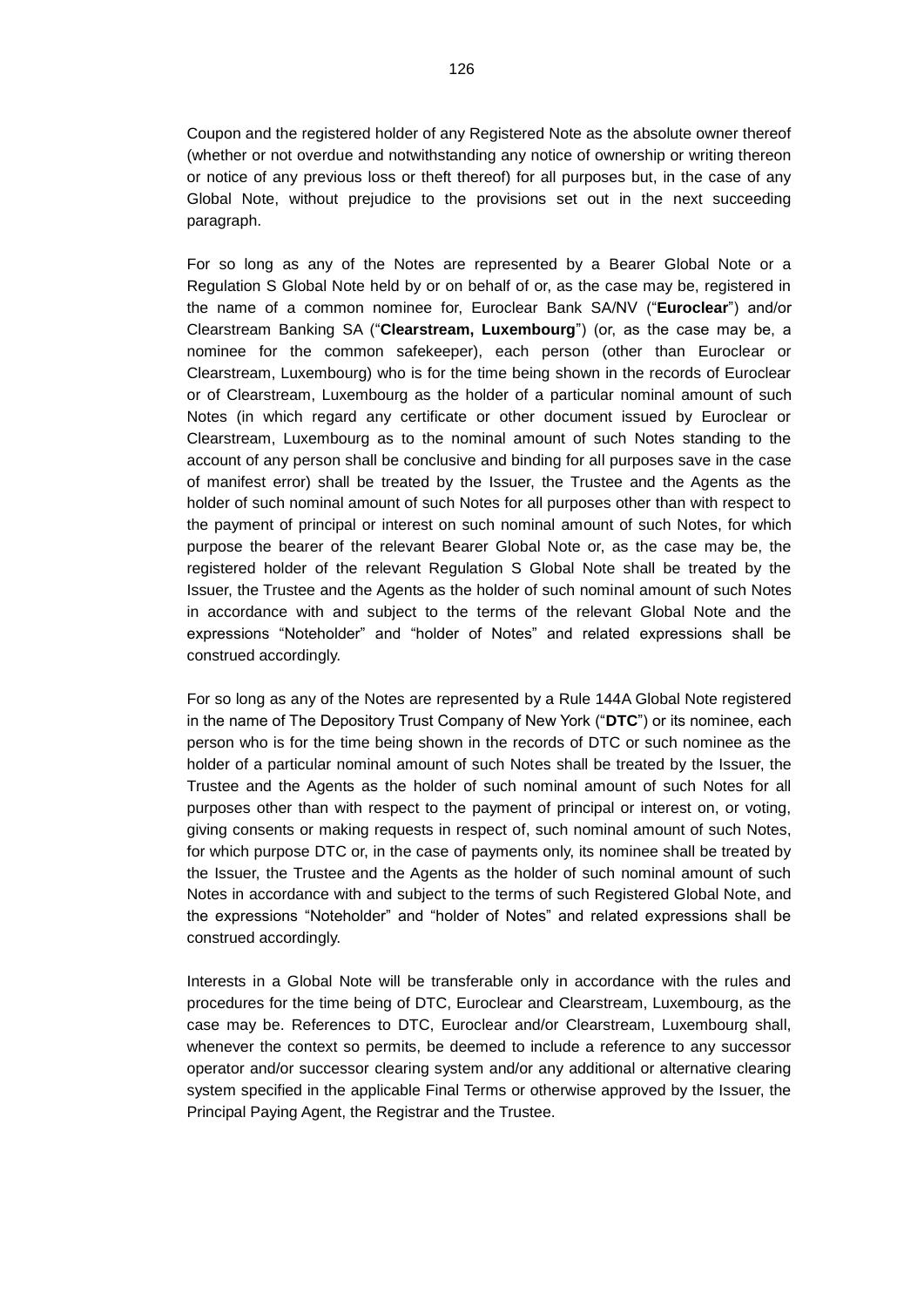## **2. Transfers of Registered Notes**

### **(a) Transfers of interests in Registered Global Notes**

Transfers of beneficial interests in Registered Global Notes will be effected by DTC, Euroclear or Clearstream, Luxembourg, as the case may be, and, in turn, by other participants and, if appropriate, indirect participants in such clearing systems acting on behalf of beneficial transferors and transferees of such interests. A beneficial interest in a Registered Global Note will, subject to compliance with all applicable legal and regulatory restrictions, be transferable for Registered Notes in definitive form or for a beneficial interest in another Registered Global Note only in the Specified Denominations set out in the applicable Final Terms and only in accordance with the rules and operating procedures for the time being of DTC, Euroclear or Clearstream, Luxembourg, as the case may be and in accordance with the terms and conditions specified in the Agency Agreement. Transfers of a Rule 144A Global Note shall be limited to transfers of such Rule 144A Global Note, in whole but not in part, to a nominee of DTC or to a successor of DTC or such successor's nominee.

### **(b) Transfers of Registered Notes in definitive form**

Subject as provided in Condition 2(d), (e) and (f) below, upon the terms and subject to the conditions set forth in the Agency Agreement, a Registered Note in definitive form may be transferred in whole or in part in the Specified Denominations set out in the applicable Final Terms. In order to effect any such transfer:

- (i) the holder or holders must:
	- (a) surrender the Registered Note for registration of the transfer of the Registered Note (or the relevant part of the Registered Note) at the specified office of the Registrar or any Transfer Agent, with the form of transfer thereon duly executed by the holder or holders thereof or his or their attorney or attorneys duly authorised in writing, and
	- (b) complete and deposit such other certifications as may be required by the Registrar or, as the case may be, the relevant Transfer Agent, and
- (ii) the Registrar or, as the case may be, the relevant Transfer Agent must, after due and careful enquiry, be satisfied with the documents of title and the identity of the person making the request.

Any such transfer will be subject to such reasonable regulations as the Issuer and the Registrar may from time to time prescribe (the initial such regulations being set out in Schedule 4 to the Agency Agreement). Subject as provided above, the Registrar or, as the case may be, the relevant Transfer Agent will, within three business days (being for this purpose a day on which banks are open for business in the city where the specified office of the Registrar or, as the case may be, the relevant Transfer Agent is located) of the request (or such longer period as may be required to comply with any applicable fiscal or other laws or regulations) authenticate and deliver, or procure the authentication and delivery of, at its specified office to the transferee or (at the risk of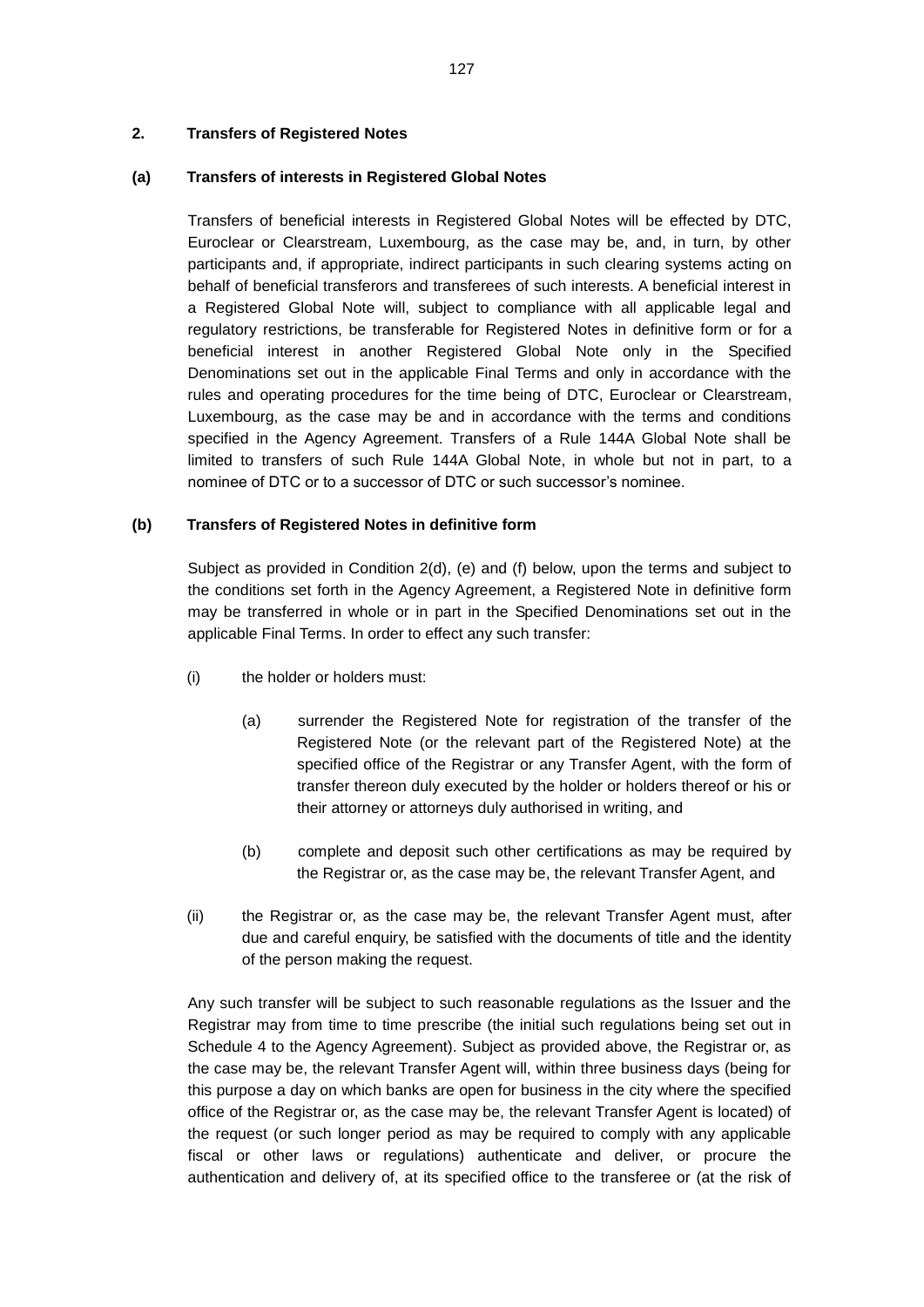the transferee) send by uninsured mail to such address as the transferee may request, a new Registered Note in definitive form for the same aggregate nominal amount as the Registered Note (or the relevant part of the Registered Note) transferred. In the case of a transfer of part only of a Registered Note in definitive form, a new Registered Note in definitive form in respect of the balance of the Registered Note not transferred will be so authenticated and delivered or (at the risk of the transferor) sent by uninsured mail to such address as the transferor may request.

Holders of Registered Notes in definitive form may exchange such Notes for interests in a Registered Global Note of the same type at any time.

## **(c) Registration of transfer upon partial redemption**

In the event of a partial redemption of Notes under Condition 6, the Issuer shall not be required to register the transfer of any Registered Note, or part of a Registered Note, called for partial redemption.

# **(d) Costs of registration**

Noteholders will not be required to bear the costs and expenses of effecting any registration of transfer as provided above, except for any costs or expenses of delivery other than by normal uninsured mail and except that the Issuer may require the payment of a sum sufficient to cover any stamp duty, tax or other governmental charge that may be imposed in relation to the registration.

## **(e) Transfers of interests in Regulation S Notes**

Prior to expiry of the applicable Distribution Compliance Period (as defined below), transfers by the holder of, or of a beneficial interest in, a Regulation S Note to a transferee in the United States or who is a U.S. person will only be made:

- (i) upon receipt by the Registrar of a written certification substantially in the form set out in the Agency Agreement, amended as appropriate with the consent of the Issuer (a "**Transfer Certificate**"), copies of which are available from the specified office of the Registrar or any Transfer Agent, from the transferor of the Note or beneficial interest therein to the effect that such transfer is being made to a person whom the transferor reasonably believes is a QIB in a transaction meeting the requirements of Rule 144A; or
- (ii) otherwise pursuant to the Securities Act or an exemption therefrom, subject to receipt by the Issuer of such satisfactory evidence as the Issuer may reasonably require, which may include an opinion of U.S. counsel, that such transfer is in compliance with any applicable securities laws of any State of the United States,

and, in each case, in accordance with any applicable securities laws of any State of the United States or any other jurisdiction.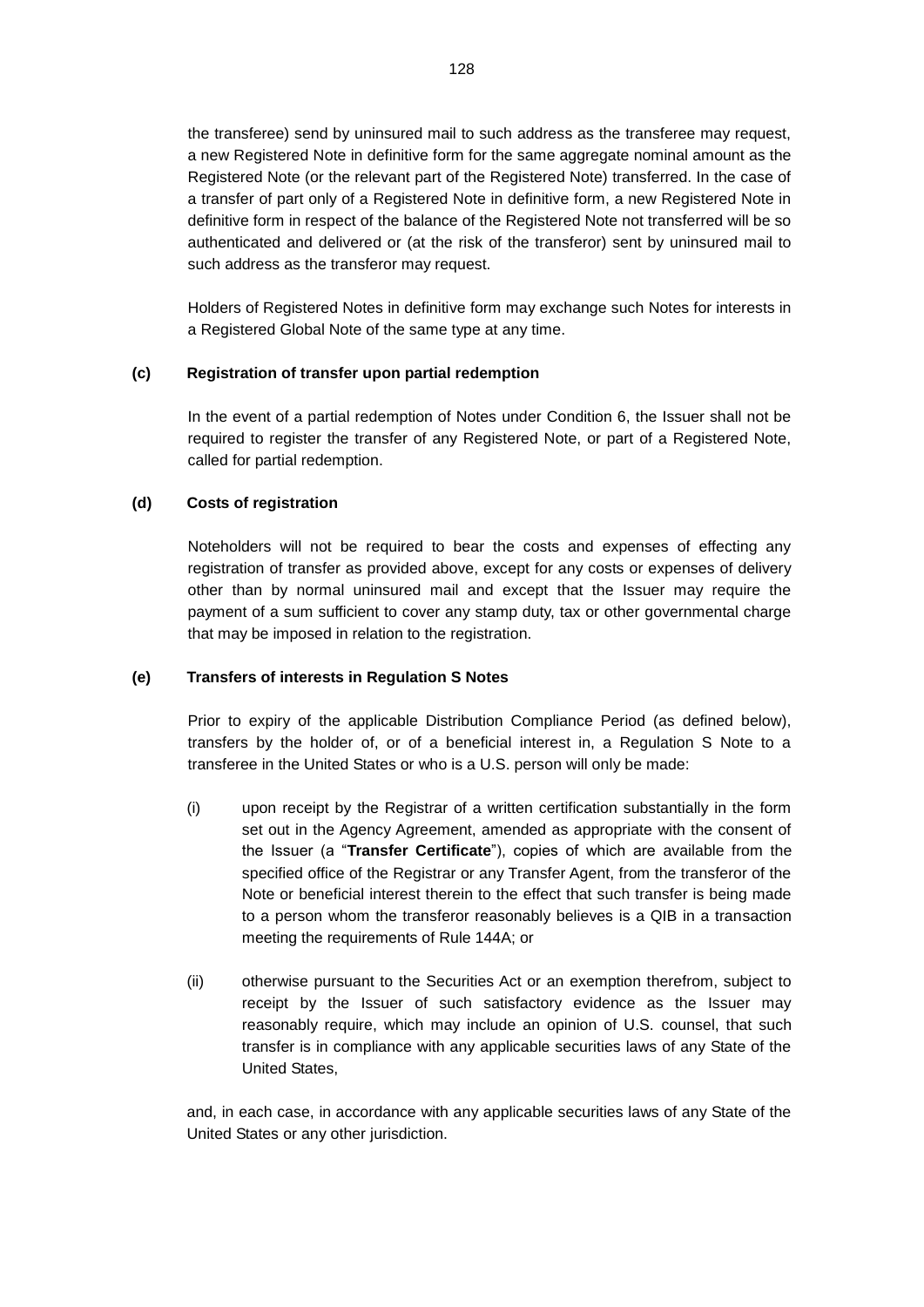In the case of paragraph (i) above, such transferee may take delivery through a Rule 144A Note in global or definitive form. After expiry of the applicable Distribution Compliance Period (i) beneficial interests in Regulation S Global Notes may be held through DTC directly, by a participant in DTC, or indirectly through a participant in DTC and (ii) such certification requirements will no longer apply to such transfers.

# **(f) Transfers of interests in Rule 144A Notes**

Transfers of Rule 144A Notes or beneficial interests therein may be made:

- (i) to a transferee who takes delivery of such interest through a Regulation S Note, upon receipt by the Registrar of a duly completed Transfer Certificate from the transferor to the effect that such transfer is being made in accordance with Regulation S; or
- (ii) to a transferee who takes delivery of such interest through a Rule 144A Note where the transferee is a person whom the transferor reasonably believes is a QIB in a transaction meeting the requirements of Rule 144A, without certification; or
- (iii) otherwise pursuant to the Securities Act or an exemption therefrom, subject to receipt by the Issuer of such satisfactory evidence as the Issuer may reasonably require, which may include an opinion of U.S. counsel, that such transfer is in compliance with any applicable securities laws of any State of the United States,

and, in each case, in accordance with any applicable securities laws of any State of the United States or any other jurisdiction.

Upon the transfer, exchange or replacement of Rule 144A Notes, or upon specific request for removal of any United States securities law legend enfaced on Rule 144A Notes, the Registrar shall deliver only Rule 144A Notes or refuse to remove such legend, as the case may be, unless there is delivered to the Issuer such satisfactory evidence as may reasonably be required by the Issuer, which may include an opinion of U.S. counsel, that neither such legend nor the restrictions on transfer set forth therein are required to ensure compliance with the provisions of the Securities Act.

## **(g) Definitions**

In this Condition, the following expressions shall have the following meanings:

"**Distribution Compliance Period**" means the period that ends 40 days after the completion of the distribution of each Tranche of Notes, as certified by the relevant Dealer (in the case of a non- syndicated issue) or the relevant Lead Manager (in the case of a syndicated issue);

"**QIB**" means a "qualified institutional buyer" within the meaning of Rule 144A;

"**Regulation S**" means Regulation S under the Securities Act;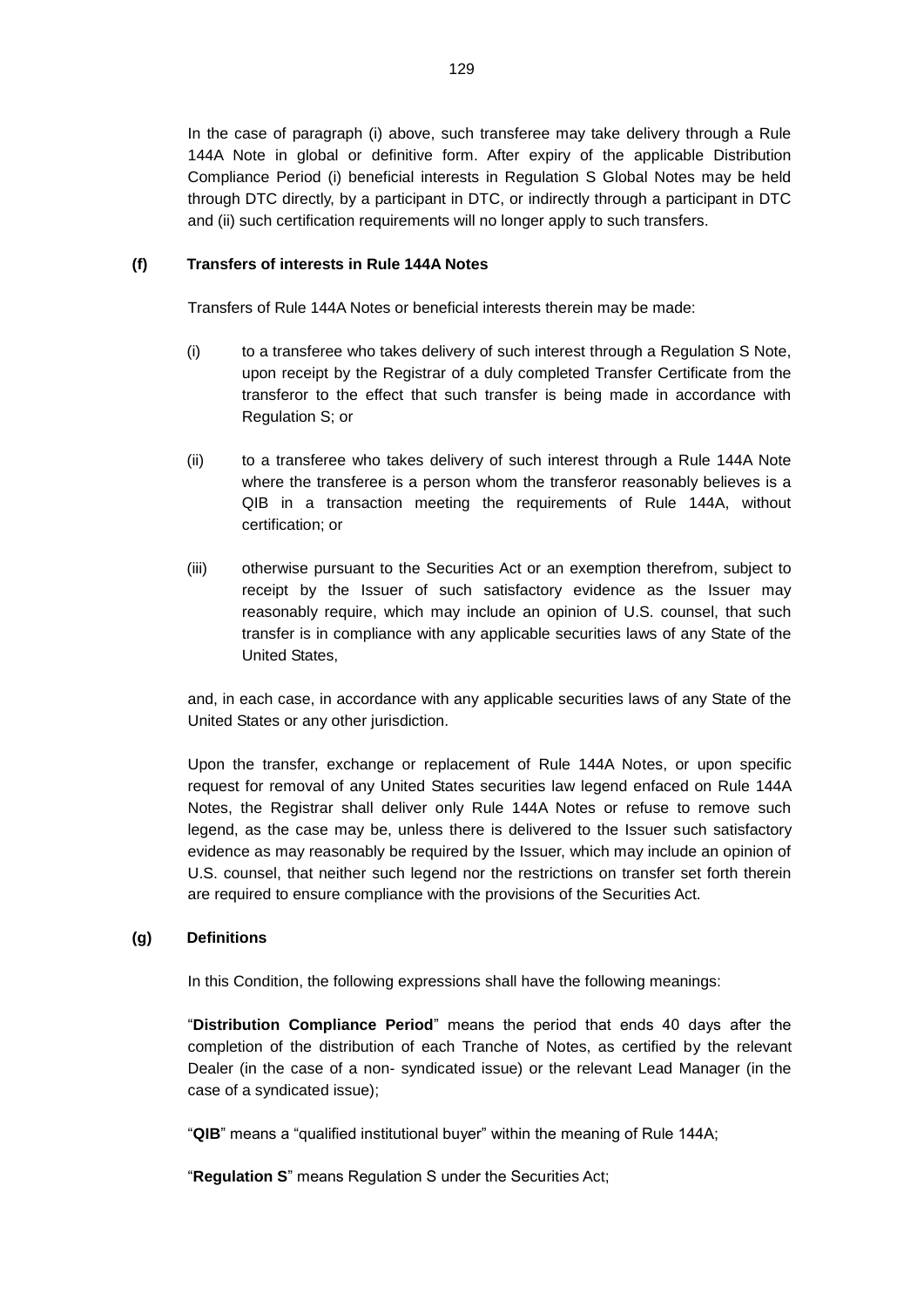"**Regulation S Global Note**" means a Registered Global Note representing Notes sold outside the United States in reliance on Regulation S;

"**Regulation S Note**" means a Note represented by a Regulation S Global Note or a Note issued in registered form in exchange or substitution therefor;

"**Rule 144A**" means Rule 144A under the Securities Act;

"**Rule 144A Global Note**" means a Registered Global Note representing Notes sold in the United States to QIBs pursuant to Rule 144A;

"**Rule 144A Note**" means a Note represented by a Rule 144A Global Note or a Note issued in registered form in exchange or substitution therefor;

"**Securities Act**" means the United States Securities Act of 1933, as amended; and

"**U.S. person**" has the meaning ascribed to it in Regulation S.

#### **3. Status of the Notes**

#### **(a) Status of Senior Notes**

The Senior Notes (being those Notes the Final Terms in respect of which specify their Status as Senior) and the relative Coupons (if any) are direct, unconditional unsubordinated and unsecured obligations of the Issuer ranking *pari passu* and without any preference among themselves and (subject to any applicable statutory provisions) at least equally with all other present and future unsecured and unsubordinated obligations of the Issuer.

#### **(b) Status of Dated Subordinated Notes**

The Dated Subordinated Notes (being those Notes the Final Terms in respect of which specify their Status as Dated Subordinated and issued by Santander UK Group Holdings) and the relative Coupons (if any) are direct, subordinated and unsecured obligations of the Issuer ranking *pari passu* and without any preference among themselves. In the event of the winding-up of the Issuer (other than an Approved Winding-up) or the appointment of an administrator of the Issuer where the administrator has given notice that it intends to declare and distribute a dividend, the payment obligations of the Issuer under or arising from the Dated Subordinated Notes and the Trust Deed, including any damages awarded for breach of any obligations in respect of the Dated Subordinated Notes, shall be subordinated in the manner provided in the Trust Deed to the claims of all Senior Creditors of the Issuer, but shall rank at least *pari passu* with all other subordinated obligations or preference shares of the Issuer which constitute (or which, upon issue, constituted or were intended to constitute), or would but for any applicable limitation on the amount of such capital constitute, Tier 2 Capital ("**Pari Passu Securities**") and shall rank in priority to the claims of holders of: (i) all subordinated obligations of the Issuer the claims in respect of which rank, or are expressed to rank, junior to the Dated Subordinated Notes; (ii) all obligations of the Issuer which constitute (or which, upon issue, constituted or were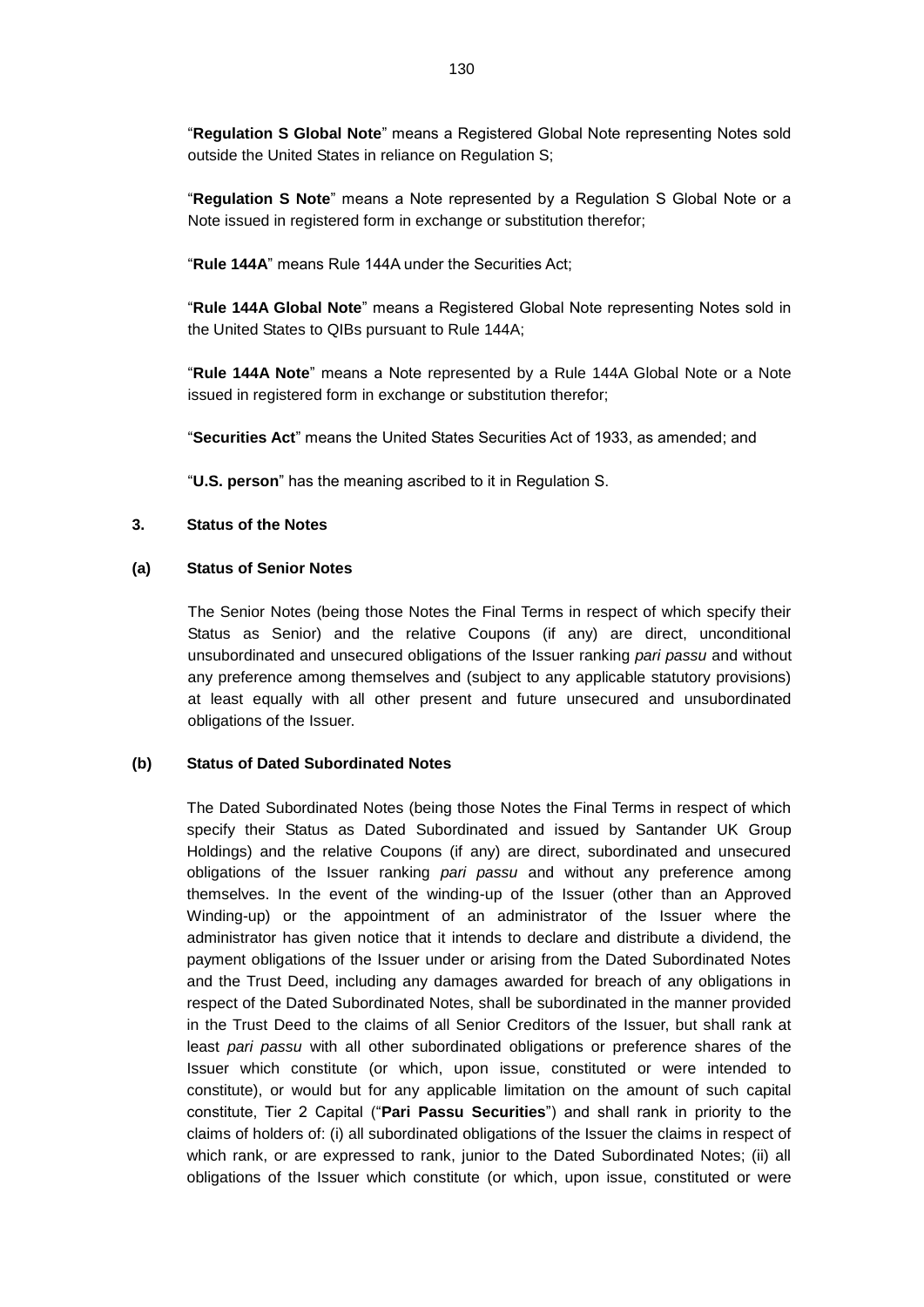intended to constitute), or would but for any applicable limitation on the amount of such capital constitute, Tier 1 Capital; and (iii) all classes of share capital of the Issuer other than preference shares which are Pari Passu Securities (together, the "**Junior Securities**").

## <span id="page-8-0"></span>**(c) Set-off, etc. (Dated Subordinated Notes)**

This Condition [3\(c\)](#page-8-0) is only applicable to Dated Subordinated Notes issued by Santander UK Group Holdings.

Subject to applicable law, no holder of the Dated Subordinated Notes and the relative Coupons (if any) may exercise, claim or plead any right of set-off, compensation or retention in respect of any amount owed to it by the Issuer arising under or in connection with the Dated Subordinated Notes and each holder of the Dated Subordinated Notes and the relative Coupons (if any) shall, by virtue of being the holder of any Dated Subordinated Note and the relative Coupons (if any), be deemed to have waived all such rights of set-off, compensation or retention. Notwithstanding the preceding sentence, if any of the amounts owing to any holder of the Dated Subordinated Notes and the relative Coupons (if any) by the Issuer is discharged by set-off, such holder shall, unless such payment is prohibited by law, immediately pay an amount equal to the amount of such discharge to the Issuer or, in the event of its winding-up or administration, the liquidator or administrator, as appropriate of the Issuer for payment to the Senior Creditors in respect of amounts owing to them by the Issuer, and, until such time as payment is made, shall hold an amount equal to such amount in trust for the Issuer, or the liquidator or administrator, as appropriate of the Issuer, for payment to the Senior Creditors in respect of amounts owing to them by the Issuer and accordingly any such discharge shall be deemed not to have taken place.

## <span id="page-8-1"></span>**(d) Set-off, etc. (Senior Notes)**

This Condition [3\(d\)](#page-8-1) is only applicable to Senior Notes issued by Santander UK Group Holdings.

Subject to applicable law, no holder of the Senior Notes issued by Santander UK Group Holdings and the relative Coupons (if any) may exercise, claim or plead any right of setoff, compensation or retention in respect of any amount owed to it by Santander UK Group Holdings arising under or in connection with the Senior Notes issued by Santander UK Group Holdings and each holder of the Senior Notes issued by Santander UK Group Holdings and the relative Coupons (if any) shall, by virtue of being the holder of any Senior Note issued by Santander UK Group Holdings and the relative Coupons (if any), be deemed to have waived all such rights of set-off, compensation or retention. Notwithstanding the preceding sentence, if any of the amounts owing to any holder of the Senior Notes issued by Santander UK Group Holdings and the relative Coupons (if any) by Santander UK Group Holdings is discharged by set-off, such holder shall, unless such payment is prohibited by law, immediately pay an amount equal to the amount of such discharge to Santander UK Group Holdings or, in the event of its winding-up or administration, the liquidator or administrator, as appropriate of Santander UK Group Holdings, and, until such time as payment is made, shall hold an amount equal to such amount in trust for Santander UK Group Holdings, or the liquidator or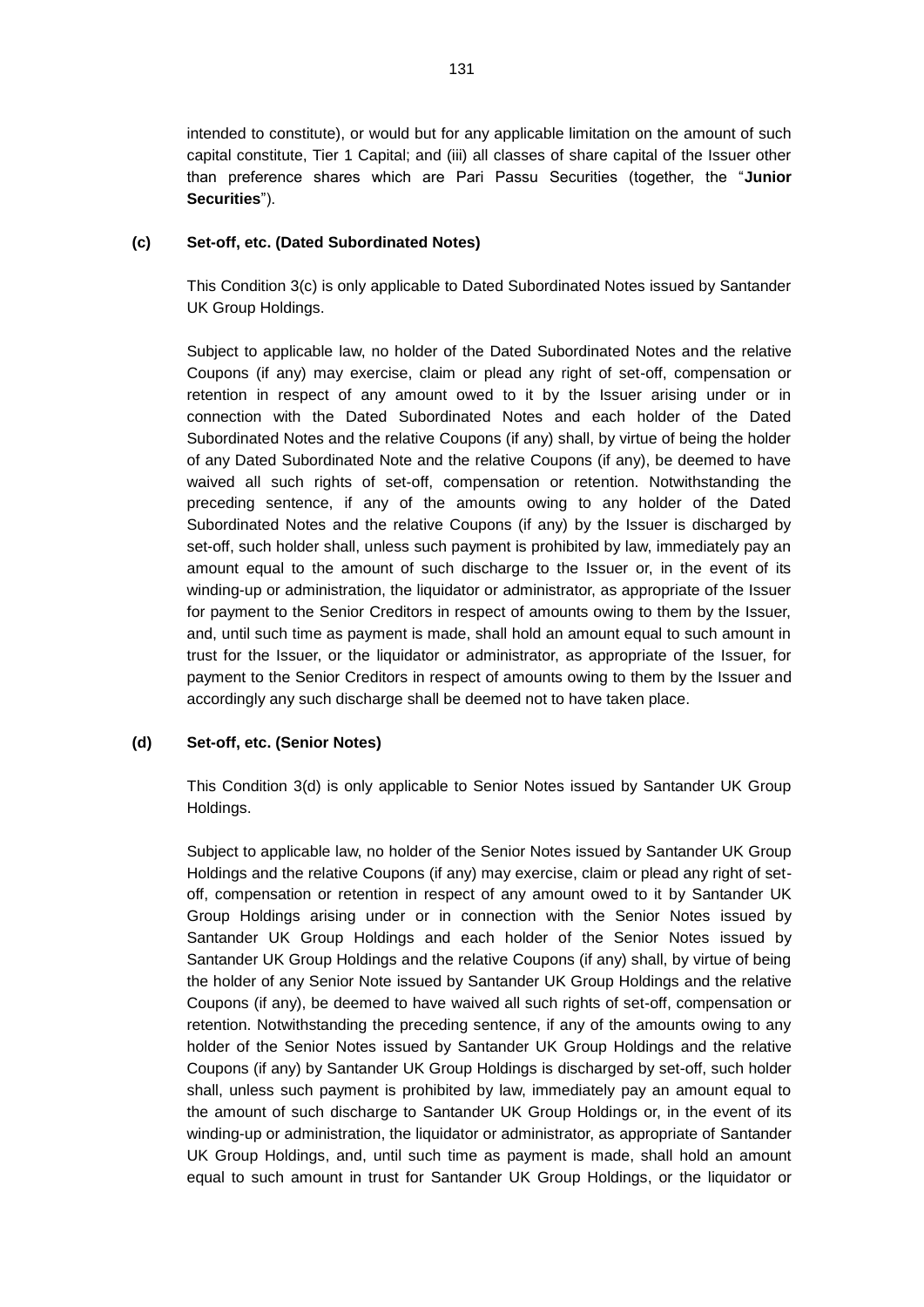administrator, as appropriate of Santander UK Group Holdings and accordingly any such discharge shall be deemed not to have taken place.

In these Conditions:

"**Approved Winding-up**" means a solvent winding-up of Santander UK Group Holdings solely for the purposes of a reconstruction or amalgamation or the substitution in place of Santander UK Group Holdings of a successor in business of Santander UK Group Holdings, the terms of which reconstruction, amalgamation or substitution (i) have previously been approved in writing by the Trustee or by an Extraordinary Resolution (as defined in the Trust Deed) and (ii) do not provide that the Dated Subordinated Notes or, where applicable, the Senior Notes issued by Santander UK Group Holdings, shall thereby become payable;

"**Capital Rules**" means at any time the regulations, requirements, guidelines and policies relating to capital resources requirements or capital adequacy then in effect and applicable to the Group (including, without limitation, any regulations, requirements, guidelines and policies of the Regulator as may from time to time be applicable to the Group);

"**Group**" means, as the context admits, Santander UK Group Holdings and each other entity which is part of the UK prudential consolidation group (as that term, or its successor, is used in the Capital Rules) or the UK resolution group (as that term, or its successor, is used in the Loss Absorption Regulations) of which Santander UK Group Holdings is part from time to time;

"**Regulator**" means, as the context admits, the Prudential Regulation Authority of the UK, the Bank of England or such successor or other authority having primary responsibility with respect to prudential or resolution matters concerning the Issuer and/or the Group;

"**Senior Creditors**" means creditors of Santander UK Group Holdings (a) who are unsubordinated creditors of Santander UK Group Holdings; or (b) who are subordinated creditors of Santander UK Group Holdings (other than those whose claims constitute, or would but for any applicable limitation on the amount of any such capital constitute, Tier 1 Capital or Tier 2 Capital or whose claims rank, or are expressed to rank, *pari passu* with, or junior to, the claims of the holders of the Dated Subordinated Notes);

"**Tier 1 Capital**" has the meaning given to it in the Capital Rules;

"**Tier 2 Capital**" has the meaning given to it in the Capital Rules; and

the expression "**obligations**" includes any direct or indirect obligations of the Issuer and whether by way of guarantee, indemnity, other contractual support arrangement or otherwise and regardless of name or designation.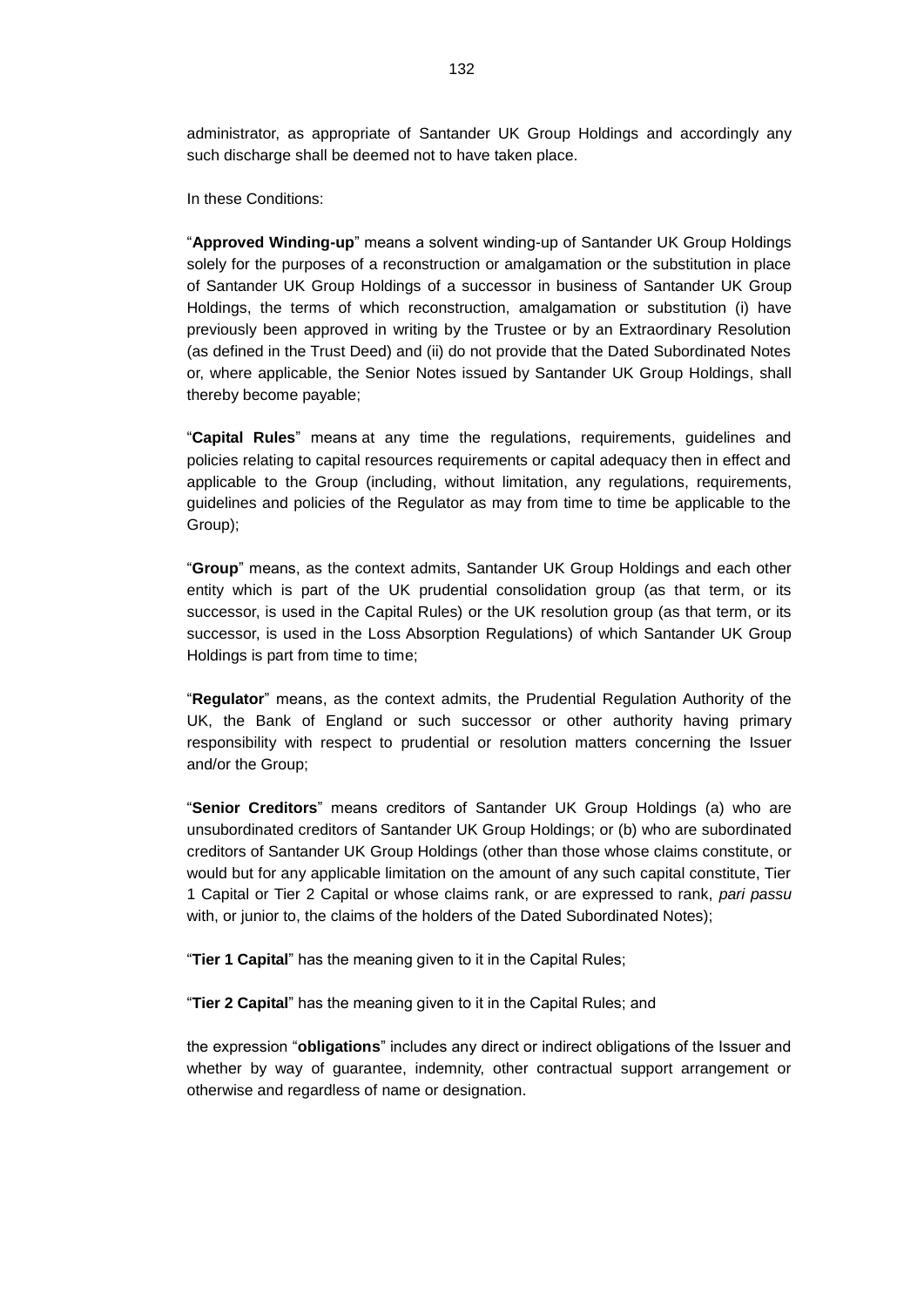### **4. Interest**

### **(a) Interest on Fixed Rate Notes**

Each Fixed Rate Note bears interest from (and including) the Interest Commencement Date (which unless otherwise specified in the applicable Final Terms shall be the Issue Date) at the rate(s) per annum equal to the Rate(s) of Interest (in each case for the period(s) specified in the applicable Final Terms) payable in arrear on the Interest Payment Date(s) specified in the applicable Final Terms.

If the Notes are in definitive form, except as provided in the applicable Final Terms, the amount of interest payable on each Interest Payment Date in respect of the Interest Period ending on such date will amount to the Fixed Coupon Amount. In the case of any long or short interest period (the "**Stub Period**"), payments of interest on the relevant Interest Payment Date will, if so specified in the applicable Final Terms, amount to the Broken Amount so specified in respect of such Stub Period.

Except in the case of Notes in definitive form where a Fixed Coupon Amount or Broken Amount is specified in the applicable Final Terms, interest shall be calculated in respect of any period by applying the applicable Rate of Interest to:

- (A) in the case of Fixed Rate Notes which are represented by a Global Note, the aggregate outstanding nominal amount of the Fixed Rate Notes represented by such Global Note; or
- (B) in the case of Fixed Rate Notes in definitive form, the Calculation Amount;

and, in each case, multiplying such sum by the applicable Day Count Fraction, and rounding the resultant figure to the nearest sub-unit of the relevant Specified Currency, half of any such sub-unit being rounded upwards or otherwise in accordance with applicable market convention. Where the Specified Denomination of a Fixed Rate Note in definitive form is a multiple of the Calculation Amount, the amount of interest payable in respect of such Fixed Rate Note shall be the product of the amount (determined in the manner provided above) for the Calculation Amount and the number by which the Calculation Amount is multiplied to reach the Specified Denomination without any further rounding.

"**sub-unit**" means, with respect to any currency other than euro, the lowest amount of such currency that is available as legal tender in the country of such currency and, with respect to euro, one cent.

As used in the Conditions, "**Interest Period**" means the period from (and including) an Interest Payment Date (or the Interest Commencement Date) to (but excluding) the next (or first) Interest Payment Date, or such other period specified as the "Interest Period" in the applicable Final Terms.

## **(b) Interest on Fixed Rate Reset Notes**

(i) Each Fixed Rate Reset Note bears interest: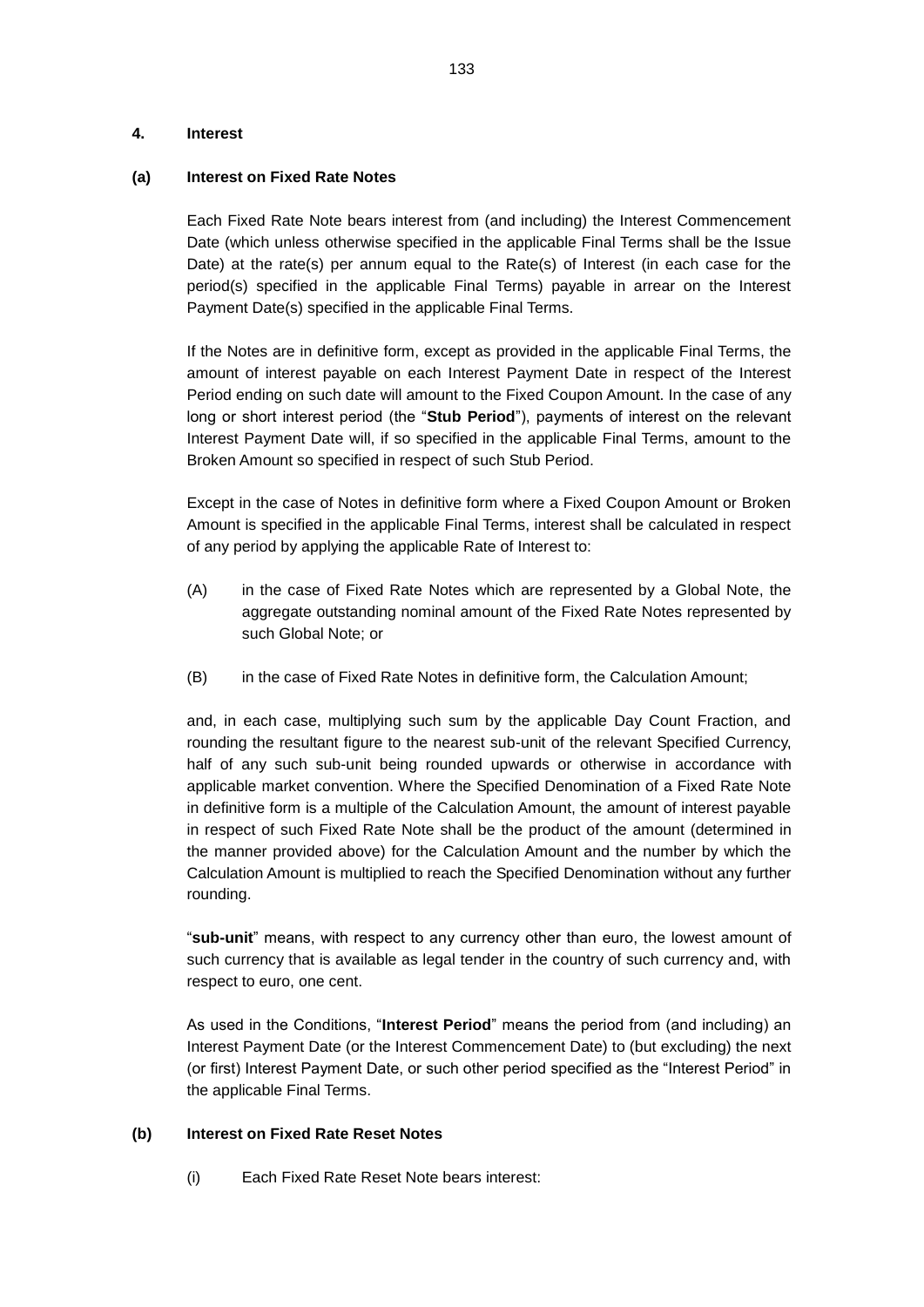- (a) from (and including) the Interest Commencement Date (which unless otherwise specified in the applicable Final Terms shall be the Issue Date) to (but excluding) the First Reset Date at the rate per annum equal to the Initial Rate of Interest;
- (b) from (and including) the First Reset Date to (but excluding) the Second Reset Date or, if no such Second Reset Date is specified in the applicable Final Terms, the Maturity Date, at the rate per annum equal to the First Reset Rate of Interest; and
- (c) for each Subsequent Reset Period thereafter (if any), at the rate per annum equal to the relevant Subsequent Reset Rate of Interest,

in each case, payable in arrear on the Interest Payment Date(s) specified in the applicable Final Terms.

If the Notes are in definitive form, except as provided in the applicable Final Terms, the amount of interest payable on each Interest Payment Date in respect of each Interest Period ending on or before the First Reset Date will amount to the Fixed Coupon Amount. In the case of any long or short interest period (the "**Stub Period**"), payments of interest on the relevant Interest Payment Date will, if so specified in the applicable Final Terms, amount to the Broken Amount so specified in respect of such Stub Period.

Except in the case of Notes in definitive form where a Fixed Coupon Amount or Broken Amount is specified in the applicable Final Terms, interest shall be calculated in respect of any period by applying the applicable Rate of Interest to:

- (A) in the case of Fixed Rate Reset Notes which are represented by a Global Note, the aggregate outstanding nominal amount of the Fixed Rate Reset Notes represented by such Global Note; or
- (B) in the case of Fixed Rate Reset Notes in definitive form, the Calculation Amount;

and, in each case, multiplying such sum by the applicable Day Count Fraction, and rounding the resultant figure to the nearest sub-unit of the relevant Specified Currency, half of any such sub-unit being rounded upwards or otherwise in accordance with applicable market convention. Where the Specified Denomination of a Fixed Rate Reset Note in definitive form is a multiple of the Calculation Amount, the amount of interest payable in respect of such Fixed Rate Reset Note shall be the product of the amount (determined in the manner provided above) for the Calculation Amount and the number by which the Calculation Amount is multiplied to reach the Specified Denomination without any further rounding.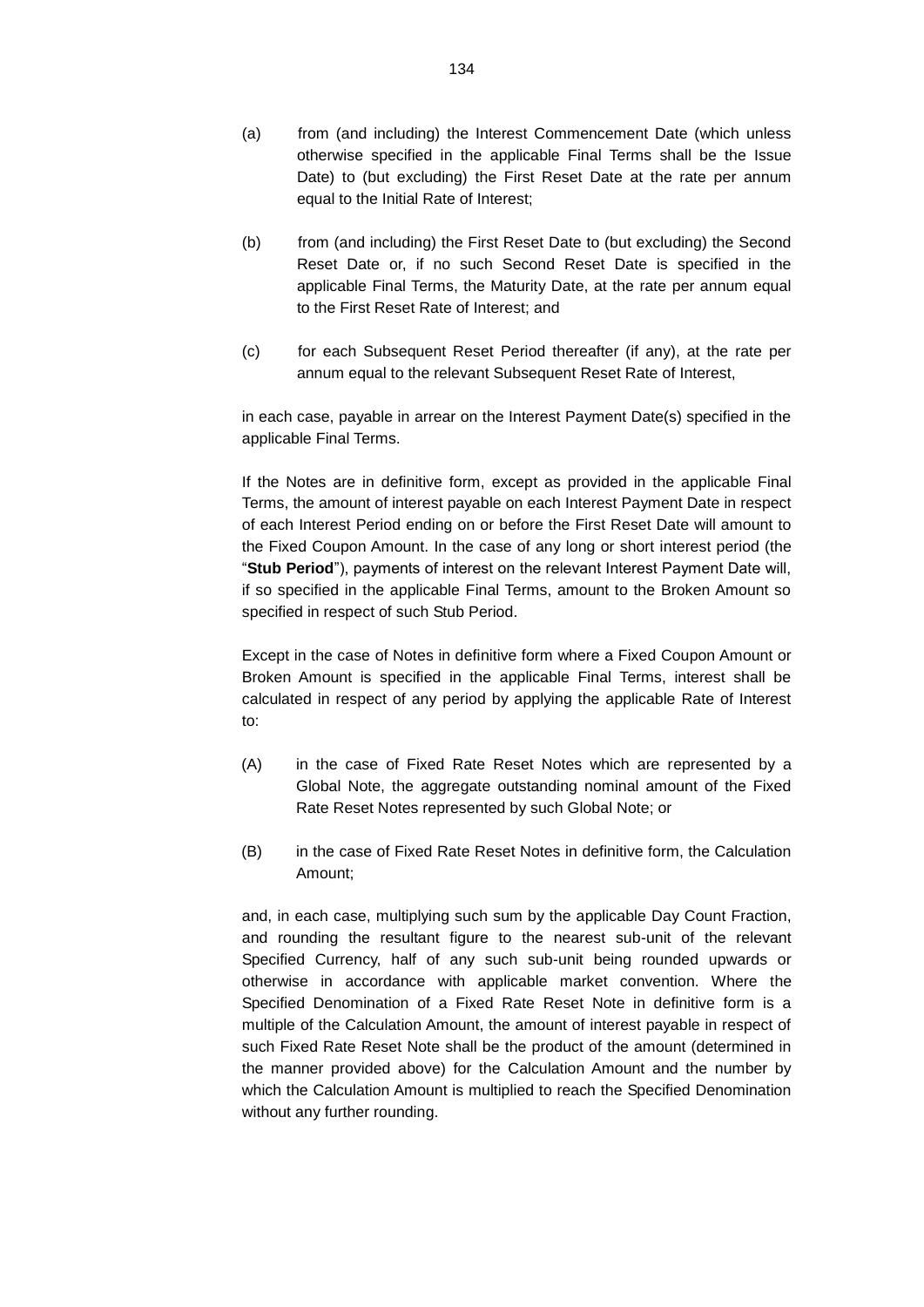"**sub-unit**" means, with respect to any currency other than euro, the lowest amount of such currency that is available as legal tender in the country of such currency and, with respect to euro, one cent.

As used in the Conditions, "**Interest Period**" means the period from (and including) an Interest Payment Date (or the Interest Commencement Date) to (but excluding) the next (or first) Interest Payment Date, or such other period specified as the "Interest Period" in the applicable Final Terms.

- <span id="page-12-1"></span>(ii) If Mid-Swap Rate is specified as the Reset Rate in the applicable Final Terms and on any Reset Determination Date the Relevant Screen Page is not available or the Mid-Swap Rate does not appear on the Relevant Screen Page, the Calculation Agent shall request each of the Reference Banks (as defined below) to provide the Calculation Agent with its Mid-Market Swap Rate Quotation as at approximately 11.00 a.m. in the principal financial centre of the Relevant Currency on the Reset Determination Date in question. If two or more of the Reference Banks provide the Calculation Agent with Mid-Market Swap Rate Quotations, the First Reset Rate of Interest or the Subsequent Reset Rate of Interest (as applicable) for the relevant Reset Period shall be the sum of the arithmetic mean (rounded, if necessary, to the nearest 0.001 per cent. (0.0005 per cent. being rounded upwards)) of the relevant Mid-Market Swap Rate Quotations and the First Margin or Subsequent Margin (as applicable), all as determined by the Calculation Agent. If on any Reset Determination Date only one or none of the Reference Banks provides the Calculation Agent with a Mid-Market Swap Rate Quotation as provided in the foregoing provisions of this paragraph, the First Reset Rate of Interest or the Subsequent Reset Rate of Interest (as applicable) shall be determined to be the Rate of Interest as at the last preceding Reset Date or, in the case of the first Reset Determination Date, the First Reset Rate of Interest shall be the Initial Rate of Interest.
- <span id="page-12-0"></span>(iii) Mid-Swap Rate or Mid-Swap Floating Leg Benchmark Rate Replacement

If any Rate of Interest (or component thereof) remains to be determined by reference to the Mid-Swap Rate or Mid-Swap Floating Leg Benchmark Rate of which such Mid-Swap Rate or Mid-Swap Floating Leg Benchmark Rate (as applicable) is a component and:

- (A) the Issuer determines (in consultation with the Calculation Agent, Principal Paying Agent and/or the Determination Agent) on the basis of factors including, but not limited to, a public statement by the administrator or the supervisor of the administrator of the applicable Mid-Swap Rate or Mid-Swap Floating Leg Benchmark Rate (as applicable), that:
	- (i) the Mid-Swap Rate (or the relevant component part(s) thereof) or Mid-Swap Floating Leg Benchmark Rate (as applicable) has ceased (or will cease, prior to the next following Reset Determination Date) to be calculated or administered or published by the relevant administrator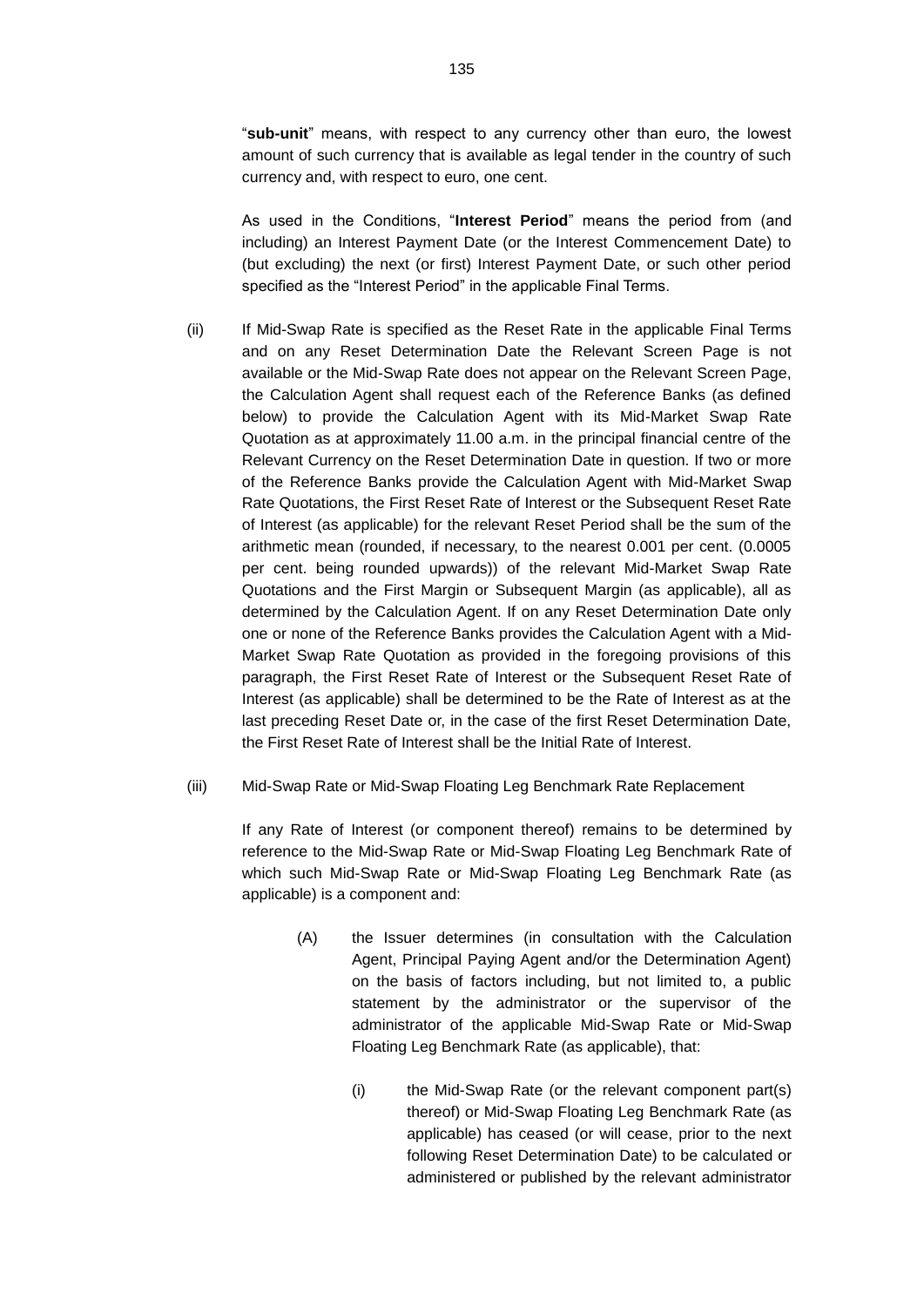(in circumstances where no successor administrator has been appointed that will continue publication of the relevant Mid-Swap Rate (or the relevant component part(s) thereof) or Mid-Swap Floating Leg Benchmark Rate (as applicable)); or

- (ii) there has otherwise taken place (or will otherwise take place, prior to the next following Reset Determination Date) a change in customary market practice (determined according to factors including, but not limited to, public statements, opinions and publications of industry bodies and organisations) to refer to a base rate other than the Mid-Swap Rate or Mid-Swap Floating Leg Benchmark Rate (as applicable) specified in the applicable Final Terms despite the continued existence of such Mid-Swap Rate or Mid-Swap Floating Leg Benchmark Rate (as applicable); or
- (B) it is unlawful for any of the Principal Paying Agent, the Calculation Agent and/or the Determination Agent, as applicable, and/or the Issuer to determine or use such Mid-Swap Rate or Mid-Swap Floating Leg Benchmark Rate,

then the following provisions shall apply to the relevant series of Notes:

- (a) the Issuer shall use reasonable efforts to appoint an Independent Adviser to determine (in each case in consultation with the Issuer) an Alternative Relevant Rate and such other adjustments (if any) as referred to in this Condition [4\(b\)\(iii\)](#page-12-0) for the purposes of determining the Mid-Swap Rate or Mid-Swap Floating Leg Benchmark Rate (as applicable) for all future Reset Periods (subject to the subsequent operation of this Condition [4\(b\)\(iii\)](#page-12-0) during any other future Reset Period(s)).
- (b) Subject to paragraph (c) of this Condition [4\(b\)\(iii\),](#page-12-0) if:
	- (i) the Independent Adviser acting in good faith and in a commercially reasonable manner (in consultation with the Issuer) determines no later than five Business Days prior to the Reset Determination Date relating to the next Reset Period (the "**IA Mid-Swap Determination Cut-off Date**") that an Alternative Relevant Rate has succeeded or replaced the Mid-Swap Rate or Mid-Swap Floating Leg Benchmark Rate (as applicable) in customary market usage in the international debt capital markets for setting rates comparable to the Mid-Swap Rate or Mid-Swap Floating Leg Benchmark Rate (as applicable); or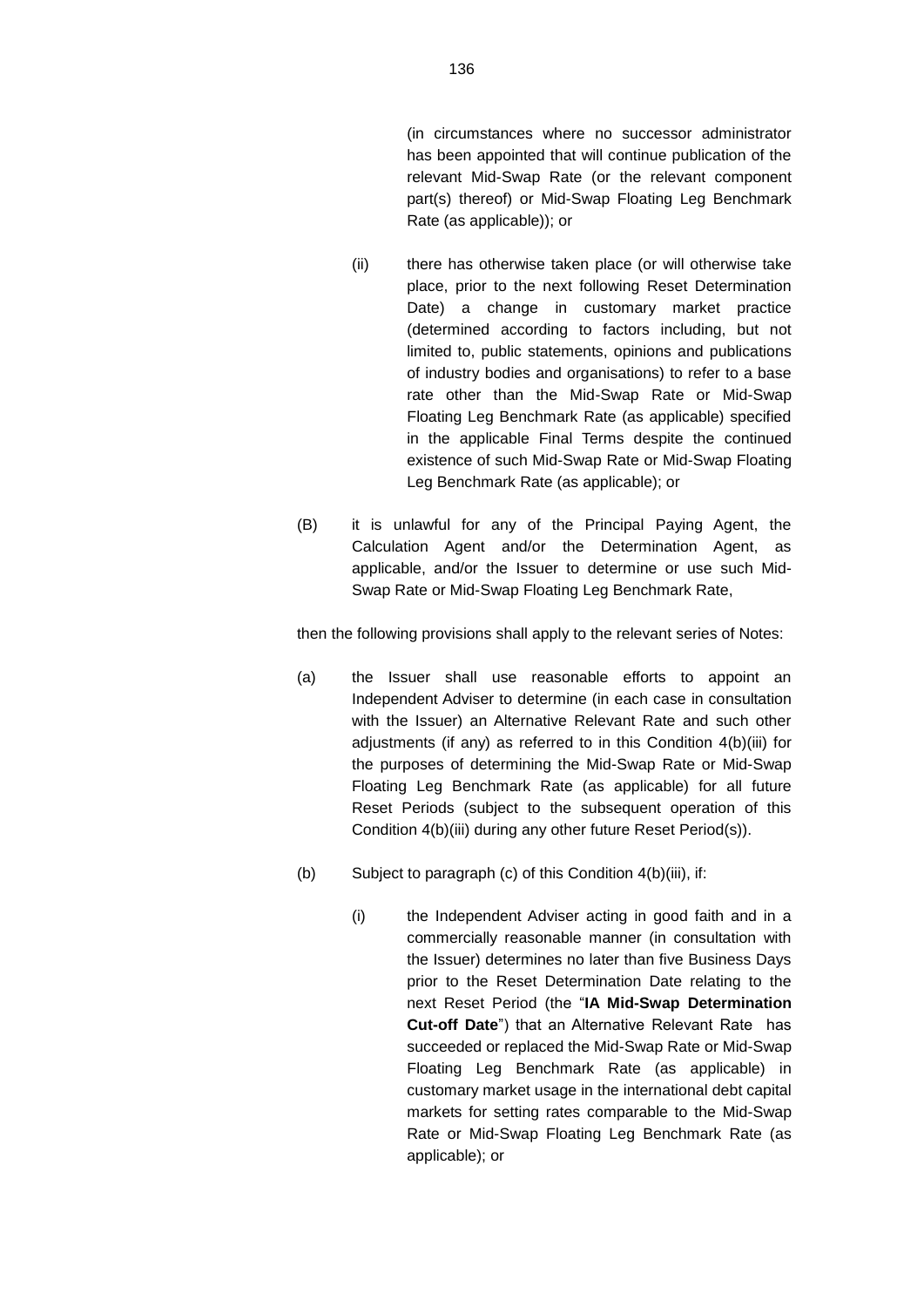(ii) the Issuer is unable to appoint an Independent Adviser, or the Independent Adviser appointed by the Issuer in accordance with paragraph (a) of this Condition [4\(b\)\(iii\)](#page-12-0) fails to determine an Alternative Relevant Rate prior to the relevant IA Mid-Swap Determination Cut-off Date, the Issuer determines (acting in good faith and in a commercially reasonable manner) no later than three Business Days prior to the Reset Determination Date relating to the next Reset Period (the "**Issuer Mid-Swap Determination Cut-off Date**") that an Alternative Relevant Rate has succeeded or replaced the Mid-Swap Rate or Mid-Swap Floating Leg Benchmark Rate (as applicable) in customary market usage in the international debt capital markets for setting rates comparable to the Mid-Swap Rate or Mid-Swap Floating Leg Benchmark Rate (as applicable),

then the Mid-Swap Rate or Mid-Swap Floating Leg Benchmark Rate (as applicable) for all future Reset Periods (subject to the subsequent operation of this Condition [4\(b\)\(iii\)](#page-12-0) during any other future Reset Period(s)) shall be such Alternative Relevant Rate.

Without prejudice to the definition thereof, for the purposes of determining an Alternative Relevant Rate and/or applicable adjustments thereto (if any), the Independent Adviser or the Issuer (as applicable) will take into account relevant and applicable market precedents, as well as any published guidance from relevant associations involved in the establishment of market standards and/or protocols in the international debt capital markets and such other materials as the Independent Adviser or the Issuer (as applicable), in its sole discretion, considers appropriate.

- (c) Notwithstanding Condition [4\(b\)\(ii\),](#page-12-1) if:
	- (i) the Independent Adviser appointed by the Issuer in accordance with paragraph (a) of this Condition [4\(b\)\(iii\)](#page-12-0) notifies the Issuer prior to the IA Mid-Swap Determination Cut-off Date that it has determined that no Alternative Relevant Rate exists;
	- (ii) the Independent Adviser appointed by the Issuer in accordance with paragraph (a) of this Condition [4\(b\)\(iii\)](#page-12-0) fails to determine an Alternative Relevant Rate prior to the relevant IA Mid-Swap Determination Cut-off Date, without notifying the Issuer as contemplated in sub-paragraph (c)(i) of this Condition 4(b)(iii) and the Issuer (acting in good faith and in a commercially reasonable manner) determines prior to the Issuer Mid-Swap Determination Cut-off Date that no Alternative Relevant Rate exists; or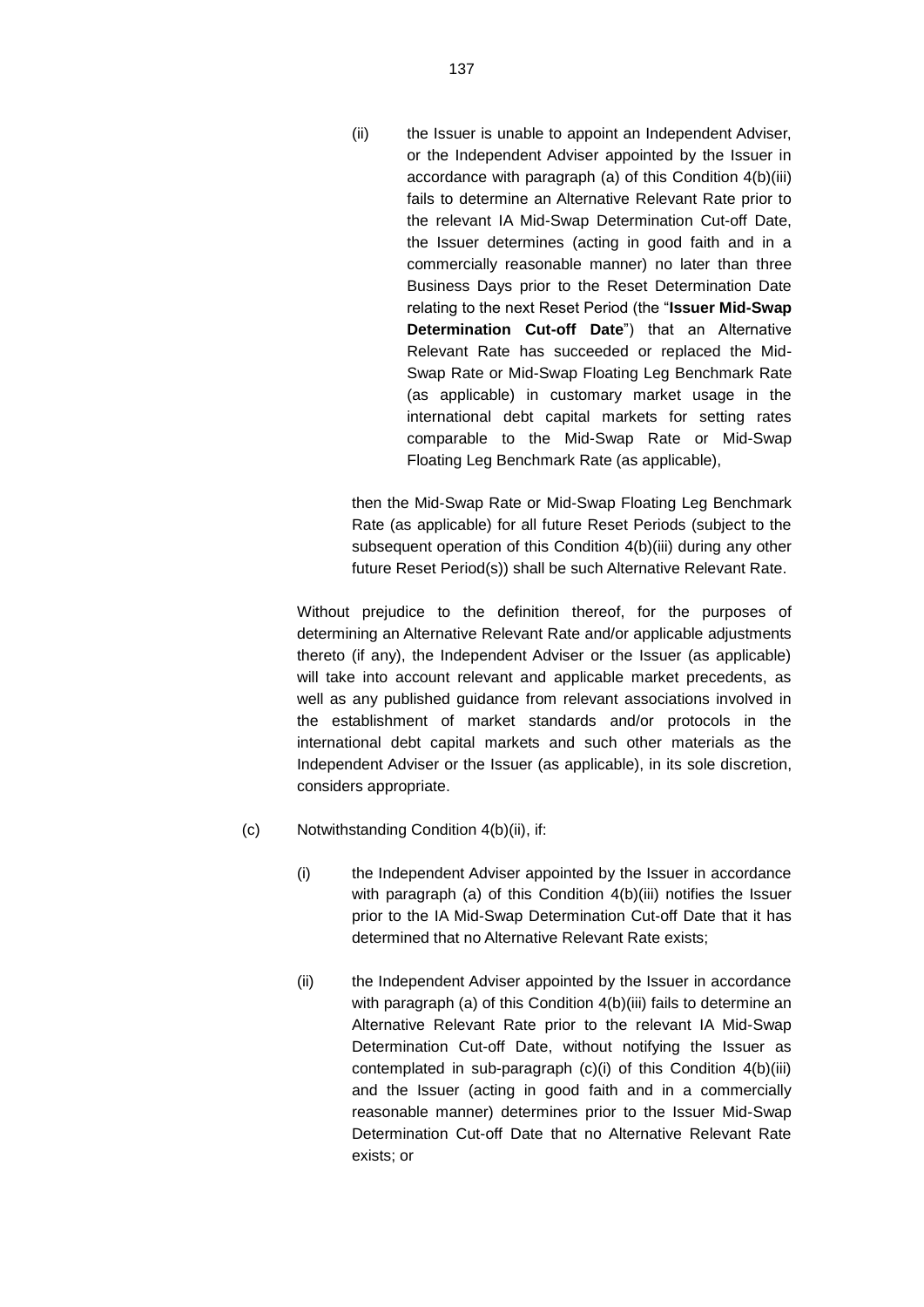(iii) an Alternative Relevant Rate is not otherwise determined in accordance with paragraph (b) of this Condition [4\(b\)\(iii\)](#page-12-0) prior to the Issuer Mid-Swap Determination Cut-off Date,

the Subsequent Reset Rate shall be determined as at the last preceding Reset Determination Date or, in the case of the first Reset Determination Date, the Subsequent Reset Rate shall be the Initial Rate of Interest (though substituting, where a different Margin is to be applied to the relevant Reset Period from that which applied to the last preceding Reset Period, the Margin relating to the relevant Reset Period in place of the Margin relating to that last preceding Reset Period).

This paragraph (c) shall apply to the relevant Reset Period only. Any subsequent Reset Period(s) shall be subject to the operation of this Condition [4\(b\)\(iii\).](#page-12-0)

(d) Promptly following the determination of any Alternative Relevant Rate as described in this Condition [4\(b\)\(iii\),](#page-12-0) the Issuer shall give notice thereof and of any adjustments (and the effective date(s) thereof) pursuant to this Condition 4(b)(iii) to the Trustee, the Principal Paying Agent, any Calculation Agent and, in accordance with Condition [13,](#page-76-0) the Noteholders.

> The Trustee and the Principal Paying Agent shall, at the direction of the Issuer (following consultation with the Principal Paying Agent, the Determination Agent and/or, where applicable, the Calculation Agent), effect such waivers and consequential amendments to the Trust Deed, the Agency Agreement, these Terms and Conditions and any other document as the Independent Adviser (in consultation with the Issuer) or the Issuer (as applicable) determines may be required to give effect to any application of this Condition [4\(b\)\(iii\).](#page-12-0) Prior to any such waivers and/or consequential amendments taking effect, the Issuer shall provide a certificate signed by two authorised signatories of the Issuer to the Trustee, the Principal Paying Agent and, where applicable, the Calculation Agent which (i) provides details of such waivers and/or consequential amendments and (ii) certifies that such waivers and/or consequential amendments are required to give effect to any application of this Condition [4\(b\)\(iii\),](#page-12-0) and the Trustee, the Principal Paying Agent and, where applicable, the Calculation Agent shall be entitled to rely on such certificate without further enquiry or liability to any person. For the avoidance of doubt, the Trustee shall not be liable to the Noteholders or any other person for so acting or relying, irrespective of whether any such modification is or may be materially prejudicial to the interests of any such person. Such changes shall apply to the Notes for all future Reset Periods (subject to the subsequent operation of this Condition [4\(b\)\(iii\)\)](#page-12-0). No consent of the Noteholders shall be required in connection with effecting the relevant Alternative Relevant Rate as described in this Condition [4\(b\)\(iii\)](#page-12-0) or such other relevant adjustments pursuant to this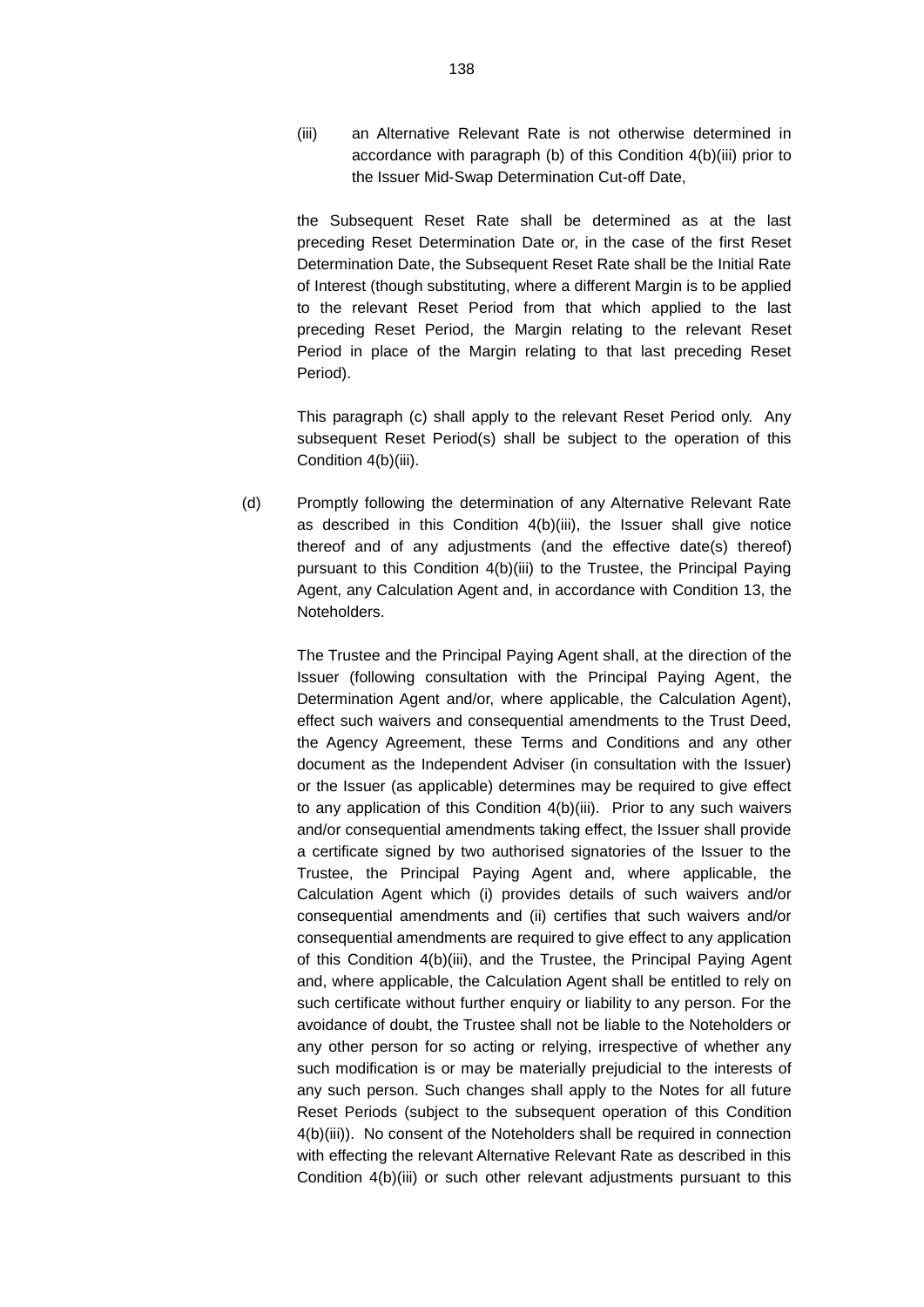Condition [4\(b\)\(iii\),](#page-12-0) including for the execution of, or amendment to, any documents or the taking of other steps by the Issuer or any of the parties to the Trust Deed and/or the Agency Agreement (if required).

Notwithstanding the foregoing, the Trustee shall not be obliged to agree to any modification if in the sole opinion of the Trustee doing so would impose more onerous obligations upon it or expose it to any additional duties, responsibilities or liabilities or reduce rights and/or the protective provisions afforded to the Trustee in these Terms and Conditions or the Trust Deed.

Notwithstanding any other provision of this Condition [4\(b\)\(iii\)](#page-12-0) no Alternative Relevant Rate will be adopted, and no other amendments to the terms of the Notes will be made pursuant to this Condition [4\(b\)\(iii\),](#page-12-0) if and to the extent that, in the sole determination of the Issuer, the same could reasonably be expected to prejudice (i) the qualification of the Dated Subordinated Notes as Tier 2 Capital of the Issuer or of the Group or (ii) the eligibility of the Senior Notes issued by Santander UK Group Holdings to qualify in full towards the Issuer's and/or the Group's minimum requirements for (A) own funds and eligible liabilities and/or (B) loss absorbing capacity instruments.

- (iv) The Principal Paying Agent or, where specified in these Conditions or the applicable Final Terms, the Calculation Agent will at, or as soon as practicable after the Determination Time on each Reset Determination Date, determine the applicable Rate of Interest for the relevant Reset Period. The Calculation Agent will notify the Principal Paying Agent of the Rate of Interest for the relevant Reset Period as soon as practicable after calculating the same.
- (v) The Principal Paying Agent will cause the Rate of Interest for each Reset Period to be notified to the Issuer and, if required by applicable law or regulation, any stock exchange or other relevant authority on which the relevant Notes are for the time being listed or by which they have been admitted to listing and, if applicable, notice thereof to be published in accordance with Condition 13 as soon as possible after their determination but in no event later than the fourth London Business Day thereafter. For the purposes of this paragraph, the expression "**London Business Day**" means a day (other than a Saturday or a Sunday) on which banks and foreign exchange markets are open for business in London.
- (vi) If for any reason at any relevant time the Principal Paying Agent or, as the case may be, the Calculation Agent defaults in its obligation to determine the Rate of Interest, the Trustee shall determine the Rate of Interest at such rate as, in its absolute discretion (having regard to the foregoing provisions of this Condition 4(b)), it shall deem fair and reasonable in all the circumstances. In making any such calculation, the Trustee may at the Issuer's expense appoint and rely without liability on a calculation by a calculation agent (which shall be an investment bank or other suitable entity of international repute). Each such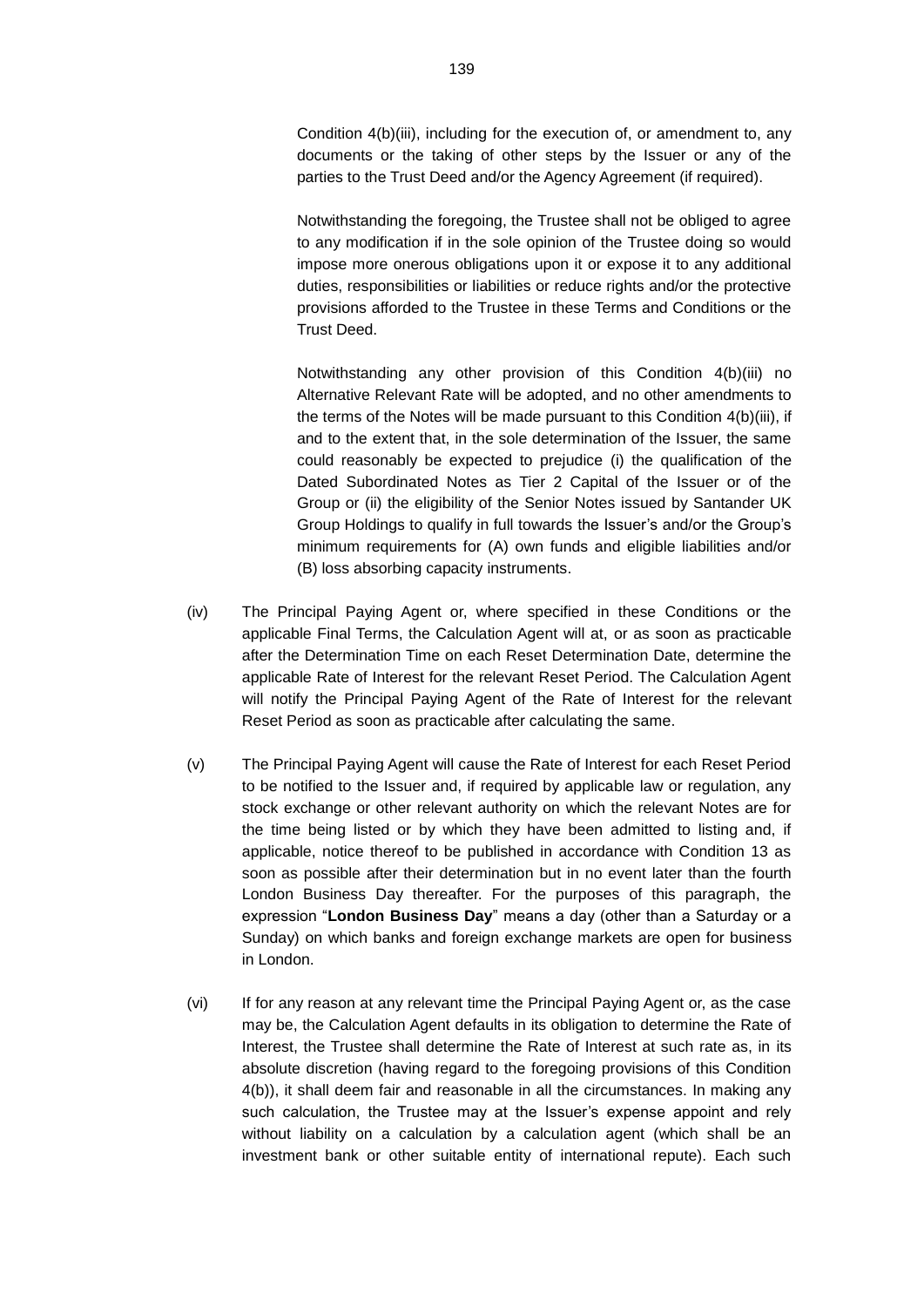calculation shall be deemed to have been made by the Principal Paying Agent or the Calculation Agent, as applicable.

- (vii) All certificates, communications, opinions, determinations, calculations, quotations and decisions given, expressed, made or obtained for the purposes of the provisions of this Condition 4(b), whether by the Principal Paying Agent or the Calculation Agent or the Trustee or its agent, shall (in the absence of wilful default, bad faith or manifest error) be binding on the Issuer, the Trustee, the Principal Paying Agent and the Calculation Agent, the other Agents and all Noteholders and Couponholders and (in the absence as aforesaid) no liability to the Issuer, the Noteholders or the Couponholders shall attach to the Principal Paying Agent or the Calculation Agent or the Trustee or its agent in connection with the exercise or non-exercise by it of any of its powers, duties and discretions pursuant to such provisions.
- (viii) For the purposes of this Condition 4(b):

"**Alternative Relevant Rate**" means the rate which has replaced the Mid-Swap Rate or Mid-Swap Floating Leg Benchmark Rate (as applicable) in customary market usage in the international debt capital markets for the purposes of determining floating rates of interest (or the relevant component part thereof) in respect of notes denominated in the Specified Currency and with an interest period of a comparable duration to the relevant Reset Period, or, if the Independent Adviser (in consultation with the Issuer) or the Issuer (as applicable) determines that there is no such rate, such other rate as such Independent Adviser (in consultation with the Issuer) or the Issuer (as applicable) determines in its discretion is most comparable to the Mid-Swap Rate or Mid-Swap Floating Leg Benchmark Rate (as applicable);

"**Benchmark Gilt**" means, in respect of a Reset Period, such United Kingdom government security having a maturity date on or about the last day of such Reset Period as the Calculation Agent, with the advice of the Reference Banks, may determine to be appropriate;

"**Benchmark Gilt Rate**" means, in respect of a Reset Period, the gross redemption yield (as calculated by the Calculation Agent in accordance with generally accepted market practice at such time) on a semi-annual compounding basis (converted to an annualised yield and rounded up (if necessary) to four decimal places) of the Benchmark Gilt in respect of that Reset Period, with the price of the Benchmark Gilt for this purpose being the arithmetic average (rounded up (if necessary) to the nearest 0.001 per cent. (0.0005 per cent. being rounded upwards)) of the bid and offered prices of such Benchmark Gilt quoted by the Reference Banks at 3.00 p.m. (London time) on the relevant Reset Determination Date on a dealing basis for settlement on the next following dealing day in London. If at least four quotations are provided, the Benchmark Gilt Rate will be the rounded arithmetic mean of the quotations provided, eliminating the highest quotation (or, in the event of equality, one of the highest) and the lowest quotation (or, in the event of equality, one of the lowest). If only two or three quotations are provided, the Benchmark Gilt Rate will be the rounded arithmetic mean of the quotations provided. If only one quotation is provided, the Benchmark Gilt Rate will be the rounded quotation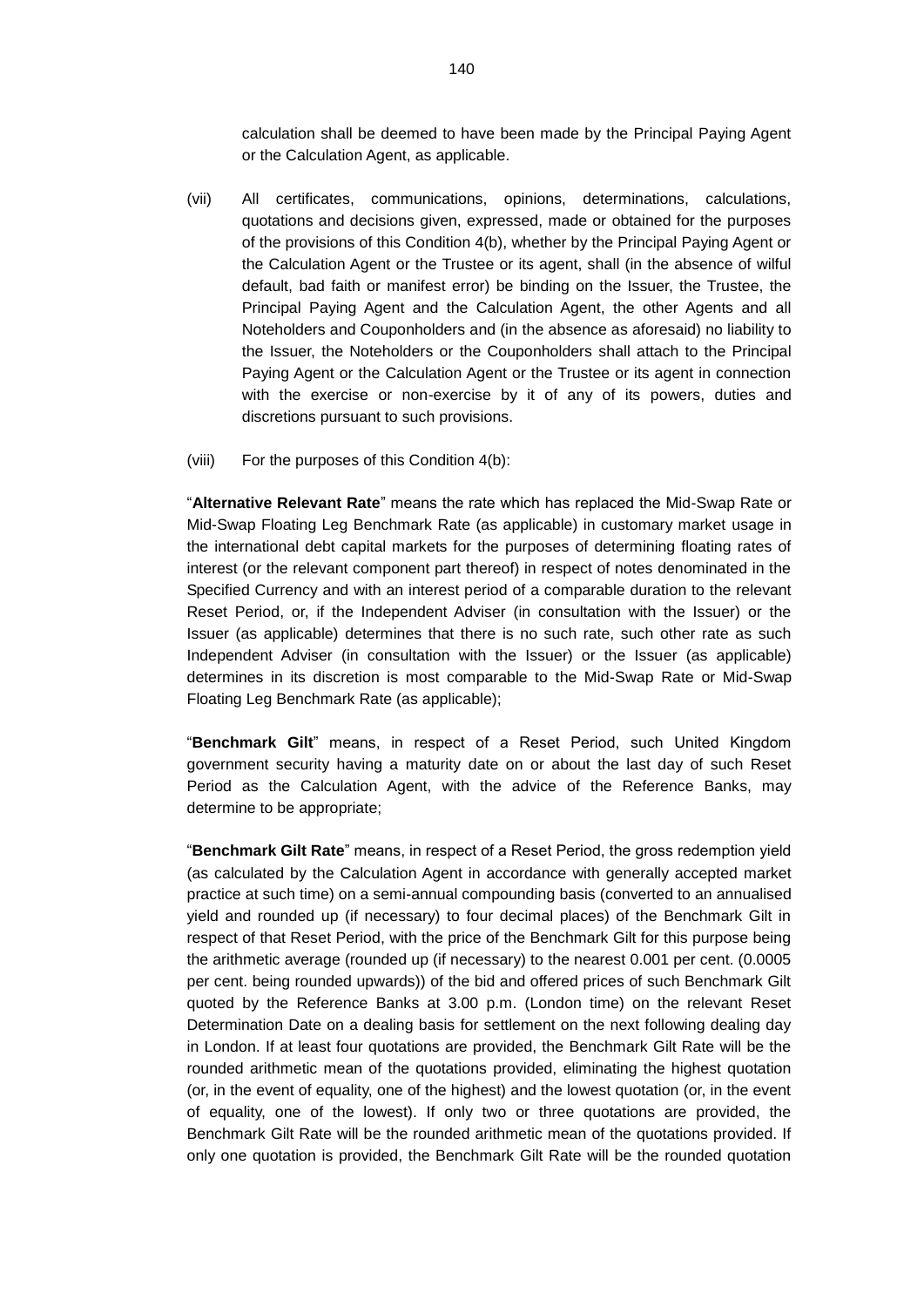provided. If no quotations are provided, the Benchmark Gilt Rate will be determined by the Calculation Agent in its sole discretion following consultation with the Issuer;

"**Calculation Agent**" shall have the meaning specified in the applicable Final Terms;

"**dealing day**" means a day, other than a Saturday or Sunday, on which the London Stock Exchange (or such other stock exchange on which the Benchmark Gilt is at the relevant time listed) is ordinarily open for the trading of securities;

"**First Margin**" means the margin specified in the applicable Final Terms;

"**First Reset Date**" means the date specified in the applicable Final Terms;

"**First Reset Period**" means the period from (and including) the First Reset Date until (but excluding) the Second Reset Date or, if no such Second Reset Date is specified in the applicable Final Terms, the Maturity Date;

"**First Reset Rate of Interest**" means, in respect of the First Reset Period and subject to Conditions 4(b)(ii) and (iii) (where applicable), the rate of interest determined by the Calculation Agent on the relevant Reset Determination Date as the sum of the relevant Reset Rate and the First Margin;

"**Independent Adviser**" means an independent financial institution of international repute or other independent financial adviser experienced in the international debt capital markets, in each case appointed by the Issuer at the Issuer's expense;

"**Initial Rate of Interest**" has the meaning specified in the applicable Final Terms;

"**Mid-Market Swap Rate**" means for any Reset Period the mean of the bid and offered rates for the fixed leg payable with a frequency equivalent to the frequency with which scheduled interest payments are payable on the Notes during the relevant Reset Period (calculated on the day count basis customary for fixed rate payments in the Relevant Currency as determined by the Calculation Agent) of a fixed-for-floating interest rate swap transaction in the Relevant Currency which transaction (i) has a term equal to the relevant Reset Period and commencing on the relevant Reset Date, (ii) is in an amount that is representative for a single transaction in the relevant market at the relevant time with an acknowledged dealer of good credit in the swap market and (iii) has a floating leg based on the Mid-Swap Floating Leg Benchmark Rate for the Mid-Swap Maturity (calculated on the day count basis customary for floating rate payments in the Relevant Currency as determined by the Calculation Agent);

"**Mid-Market Swap Rate Quotation**" means a quotation (expressed as a percentage rate per annum) for the relevant Mid-Market Swap Rate;

"**Mid-Swap Floating Leg Benchmark Rate**" means EURIBOR if the Relevant Currency is euro or LIBOR for the Relevant Currency if the Relevant Currency is not euro;

"**Mid-Swap Maturity**" has the meaning specified in the applicable Final Terms;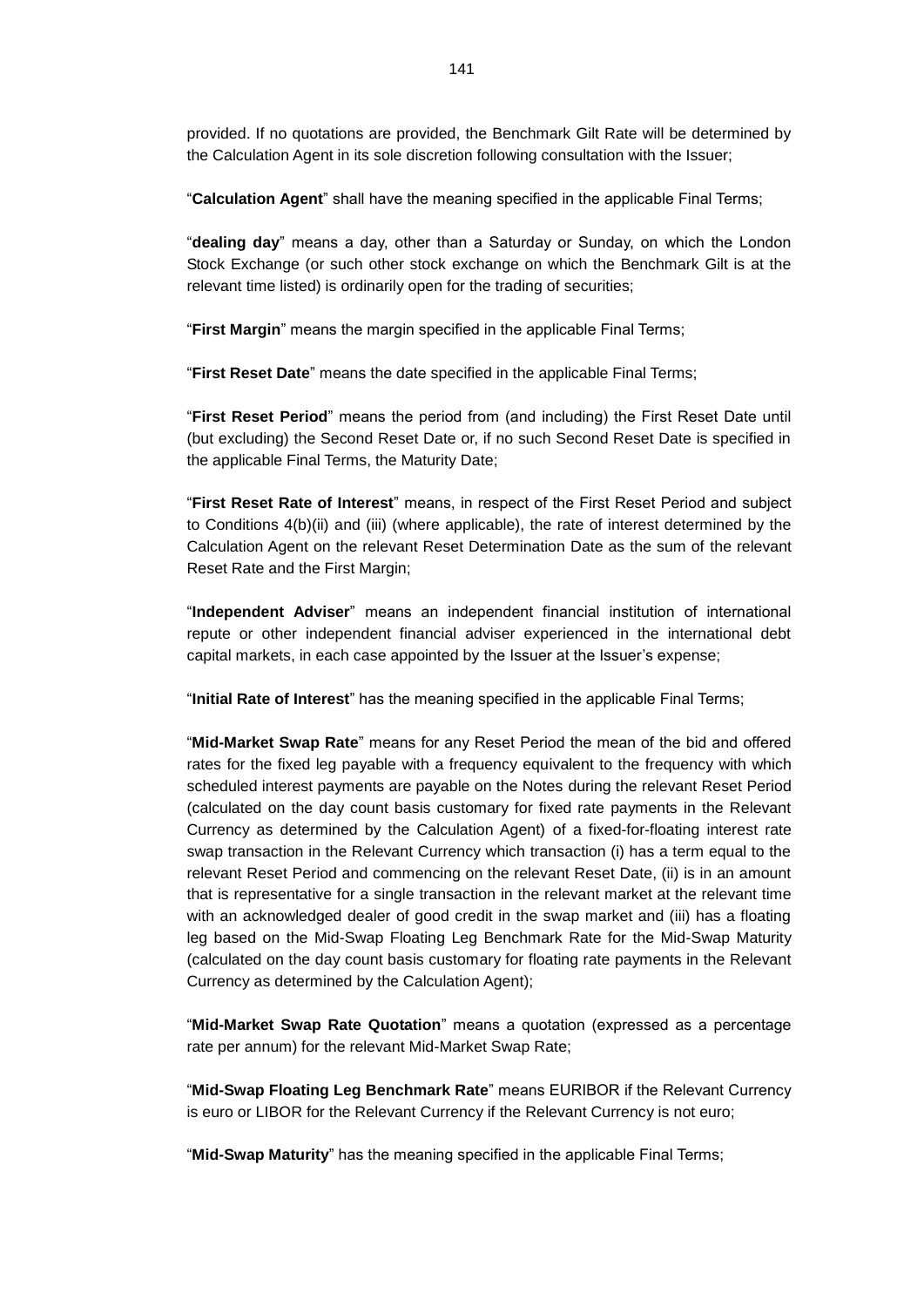"**Mid-Swap Rate**" means, in relation to a Reset Determination Date and subject to Conditions 4(b)(ii) and (iii), either:

- (i) if Single Mid-Swap Rate is specified in the applicable Final Terms, the rate for swaps in the Relevant Currency:
	- (A) with a term equal to the relevant Reset Period; and
	- (B) commencing on the relevant Reset Date,

which appears on the Relevant Screen Page; or

- (ii) if Mean Mid-Swap Rate is specified in the applicable Final Terms, the arithmetic mean (expressed as a percentage rate per annum and rounded, if necessary, to the nearest 0.001 per cent. (0.0005 per cent. being rounded upwards)) of the bid and offered swap rate quotations for swaps in the Relevant Currency:
	- (A) with a term equal to the relevant Reset Period; and
	- (B) commencing on the relevant Reset Date,

which appear on the Relevant Screen Page,

in either case, as at approximately 11.00 a.m. in the principal financial centre of the Relevant Currency on such Reset Determination Date, all as determined by the Calculation Agent;

"**Rate of Interest**" means the Initial Rate of Interest, the First Reset Rate of Interest or the Subsequent Reset Rate of Interest, as applicable;

#### "**Reference Banks**" means:

- $(i)$  for the purposes of Condition  $4(b)(ii)$ , five leading swap dealers in the principal interbank market relating to the Relevant Currency selected by the Calculation Agent in its discretion after consultation with the Issuer; or
- (ii) in the case of a Benchmark Gilt Rate, five brokers of gilts and/or gilt-edged market makers selected by the Calculation Agent in its discretion after consultation with the Issuer;

"**Reference Bond**" means for any Reset Period a government security or securities issued by the government of the state responsible for issuing the Relevant Currency (which, if the Relevant Currency is euro, shall be Germany) selected by the Calculation Agent in its discretion after consultation with the Issuer as having an actual or interpolated maturity comparable with the relevant Reset Period and that (in the opinion of the Calculation Agent, after consultation with the Issuer) would be utilised, at the time of selection and in accordance with customary financial practice, in pricing new issuances of corporate debt securities denominated in the Relevant Currency and of a comparable maturity to the relevant Reset Period;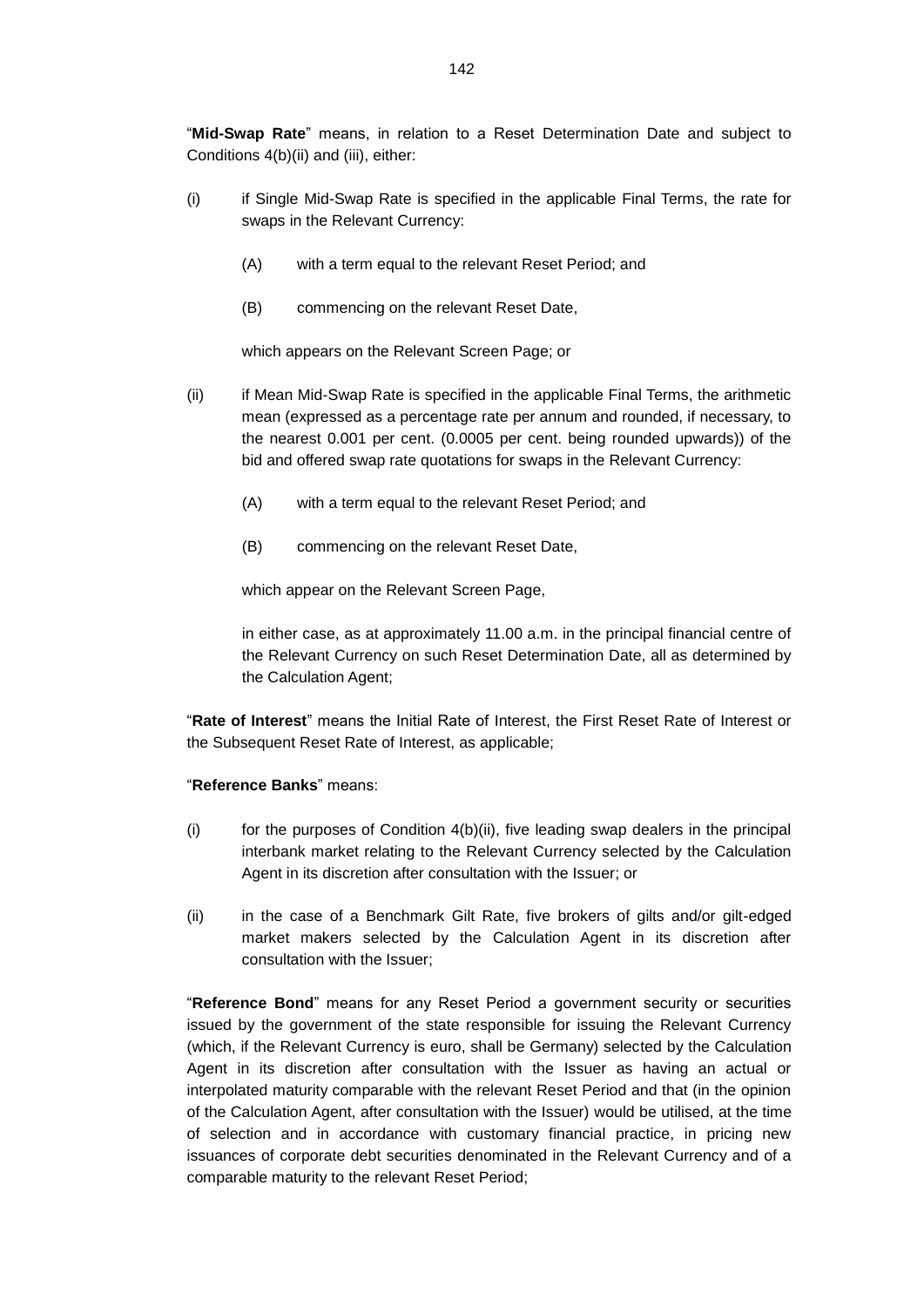"**Reference Bond Dealer**" means each of five banks which are primary government securities dealers or market makers in pricing corporate bond issuances, as selected by the Calculation Agent in its discretion after consultation with the Issuer;

"**Reference Bond Dealer Quotations**" means, with respect to each Reference Bond Dealer and the Reset Determination Date, the arithmetic mean, as determined by the Calculation Agent, of the bid and offered prices for the Reference Bond (expressed in each case as a percentage of its nominal amount) as at approximately 11.00 a.m. in the principal financial centre of the Relevant Currency on the Reset Determination Date and quoted in writing to the Calculation Agent by such Reference Bond Dealer;

"**Reference Bond Price**" means, with respect to a Reset Determination Date, (a) the arithmetic mean of the Reference Bond Dealer Quotations for that Reset Determination Date, after excluding the highest and lowest such Reference Bond Dealer Quotations, or (b) if the Calculation Agent obtains fewer than four such Reference Bond Dealer Quotations, the arithmetic mean of all such quotations or (c) if the Calculation Agent obtains only one Reference Bond Dealer Quotation or if the Calculation Agent obtains no Reference Bond Dealer Quotations, the First Reset Rate of Interest or Subsequent Reset Rate of Interest, as applicable, shall be determined by the Calculation Agent in its sole discretion following consultation with the Issuer;

"**Reference Bond Rate**" means, in respect of a Reset Period, the annual yield to maturity or interpolated yield to maturity (on the relevant day count basis) of the Reference Bond, assuming a price for such Reference Bond (expressed as a percentage of its nominal amount) equal to the Reference Bond Price;

"**Relevant Currency**" means the currency specified in the applicable Final Terms or, if none is specified, the currency in which the Notes are denominated;

"**Relevant Screen Page**" has the meaning specified in the applicable Final Terms;

"**Reset Date**" means the First Reset Date, the Second Reset Date (if any) and each Subsequent Reset Date (if any), as applicable, in each case as adjusted in accordance with Condition 4(f);

"**Reset Determination Date**" means, unless otherwise stated in the applicable Final Terms, in respect of the First Reset Period, the second Business Day prior to the First Reset Date, in respect of the first Subsequent Reset Period, the second Business Day prior to the Second Reset Date and, in respect of each Subsequent Reset Period thereafter, the second Business Day prior to the first day of each such Subsequent Reset Period;

"**Reset Period**" means the First Reset Period or a Subsequent Reset Period, as the case may be;

## "**Reset Rate**" means:

(i) if Mid-Swap Rate is specified in the applicable Final Terms, the relevant Mid-Swap Rate;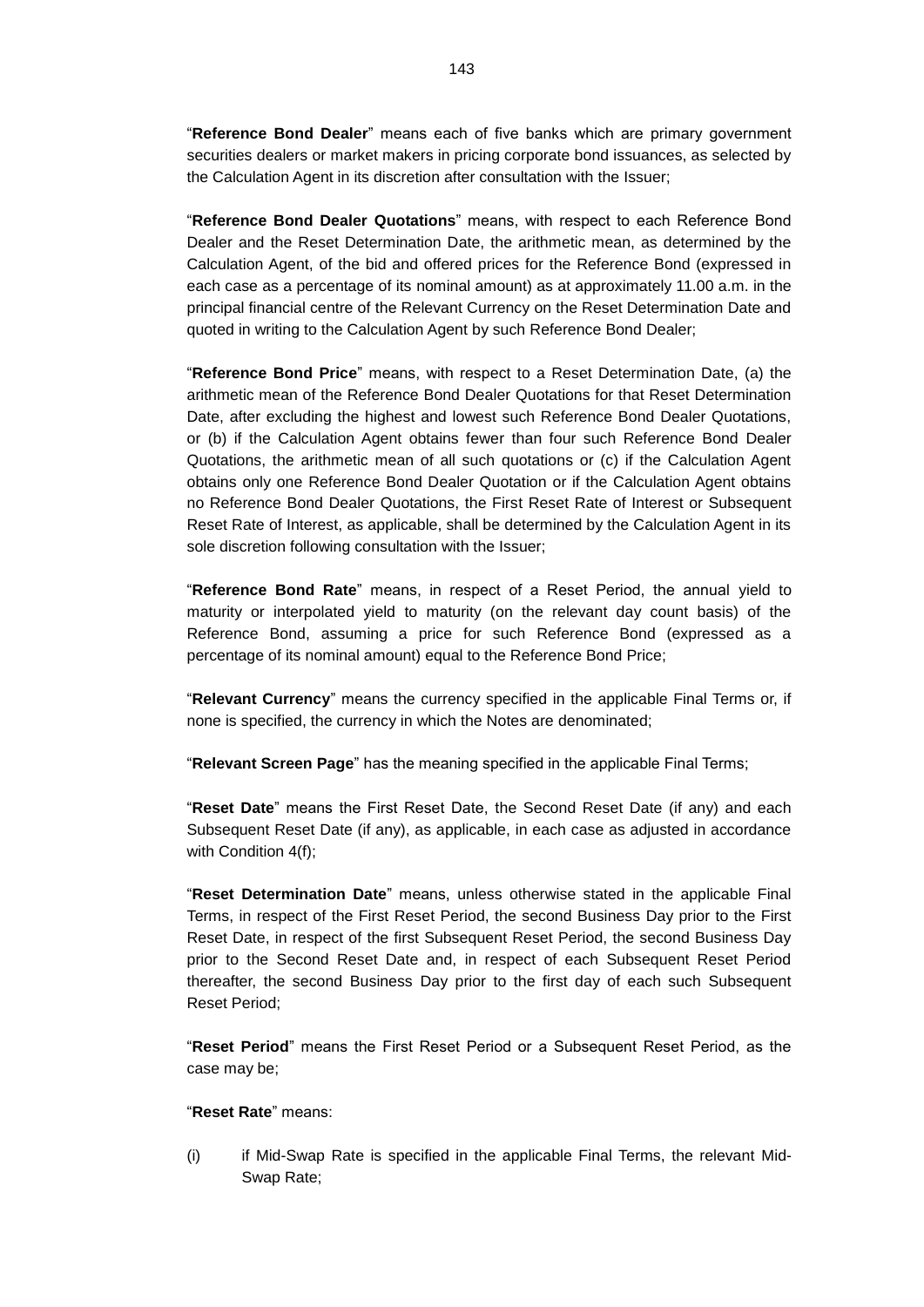- (ii) if Benchmark Gilt Rate is specified in the applicable Final Terms, the relevant Benchmark Gilt Rate; or
- (iii) if Reference Bond is specified in the applicable Final Terms, the relevant Reference Bond Rate;

"**Second Reset Date**" means the date specified in the applicable Final Terms;

"**Subsequent Margin**" means the margin specified in the applicable Final Terms;

"**Subsequent Reset Date**" means the date or dates specified in the applicable Final Terms;

"**Subsequent Reset Period**" means the period from (and including) the Second Reset Date to (but excluding) the next Subsequent Reset Date (or, if no such Subsequent Reset Date is specified in the applicable Final Terms, the Maturity Date), and each successive period (if any) from (and including) a Subsequent Reset Date to (but excluding) the next succeeding Subsequent Reset Date (or, if no such Subsequent Reset Date is specified in the applicable Final Terms, the Maturity Date); and

"**Subsequent Reset Rate of Interest**" means, in respect of any Subsequent Reset Period and subject to Conditions 4(b)(ii) and (iii) (where applicable), the rate of interest determined by the Calculation Agent on the relevant Reset Determination Date as the sum of the relevant Reset Rate and the relevant Subsequent Margin.

## **(c) Interest on Floating Rate Notes and Variable Interest Notes**

(i) Interest Payment Dates

Each Floating Rate Note and Variable Interest Note bears interest from (and including) the Interest Commencement Date (which unless otherwise specified in the applicable Final Terms shall be the Issue Date) and such interest will be payable in arrear on either:

- (A) the Interest Payment Date(s) in each year specified in the applicable Final Terms; or
- (B) if no express Interest Payment Date(s) is/are specified in the applicable Final Terms, each date (each such date, together with each Interest Payment Date specified in the applicable Final Terms an "**Interest Payment Date**") which falls the number of months or other period specified as the Interest Period in the applicable Final Terms after the preceding Interest Payment Date or, in the case of the first Interest Payment Date, after the Interest Commencement Date.

Such interest will be payable in respect of each Interest Period. In the Conditions, "**Interest Period**" means the period from (and including) an Interest Payment Date (or the Interest Commencement Date) to (but excluding) the next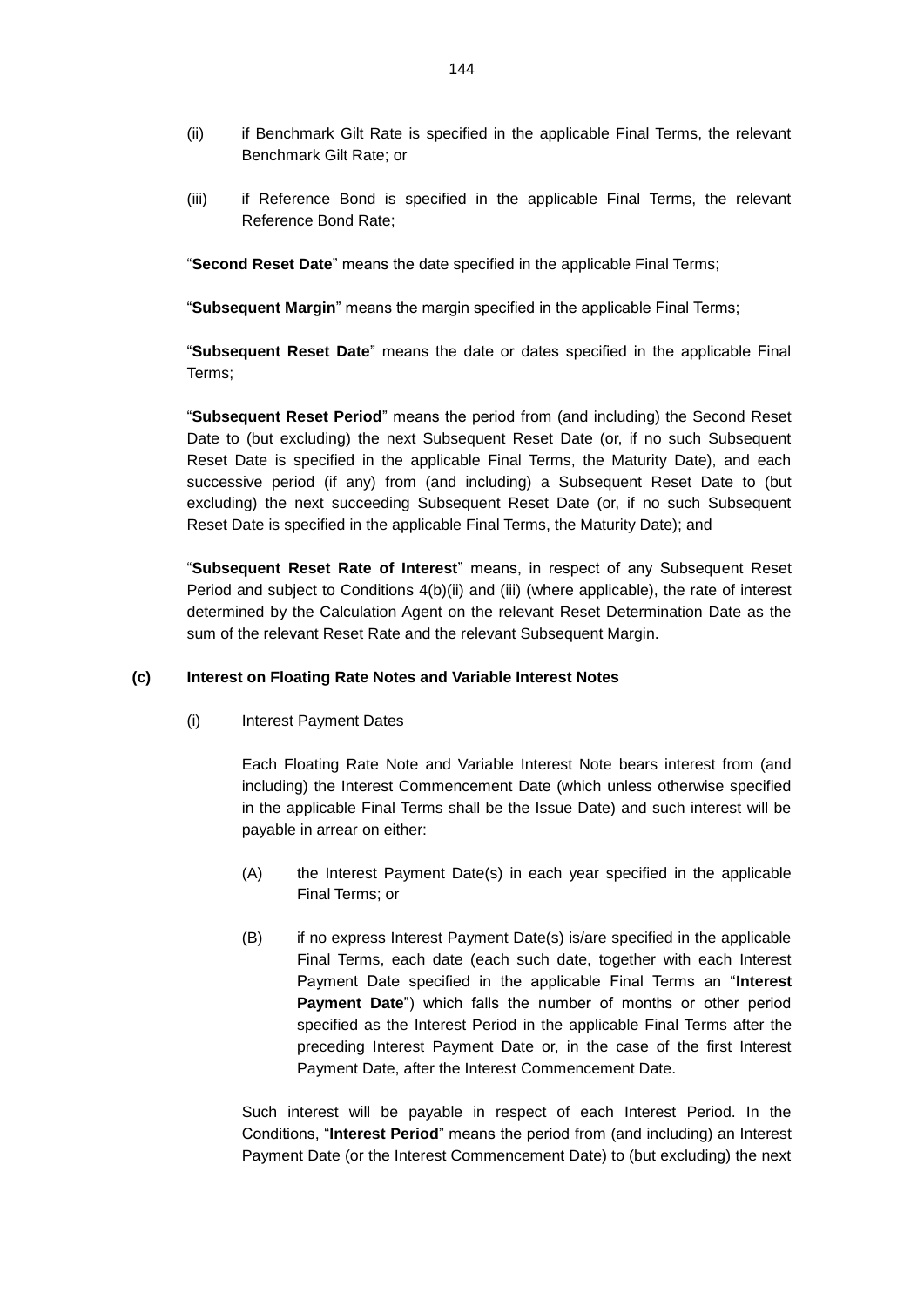(or first) Interest Payment Date, or such other period specified as the "Interest Period" in the applicable Final Terms.

(ii) Rate of Interest

The Rate of Interest payable from time to time will be determined (i) in respect of Floating Rate Notes, in the manner specified in the applicable Final Terms and (ii) in respect of Variable Interest Notes, in the manner described in subparagraph (C).

(A) ISDA Determination for Floating Rate Notes

Where ISDA Determination is specified in the applicable Final Terms as the manner in which the Rate of Interest is to be determined, the Rate of Interest for each Interest Period will be (1) if Straight Floating Rate is specified as being applicable in the applicable Final Terms, the relevant ISDA Rate plus or minus (as indicated in the applicable Final Terms) the Margin (if any), (2) if Inverse Floating Rate is specified as being applicable in the applicable Final Terms, the Set IFRN Rate specified in the applicable Final Terms minus the relevant ISDA Rate, (3) if Leveraged Floating Rate is specified as being applicable in the applicable Final Terms, the product of the Leverage Factor specified in the applicable Final Terms and the relevant ISDA Rate, plus or minus (as indicated in the applicable Final Terms) the Margin (if any), or (4) if Leveraged Inverse Floating Rate is specified as being applicable in the applicable Final Terms, the difference between (i) the Set IFRN Rate specified in the applicable Final Terms and (ii) the product of the Leverage Factor specified in the applicable Final Terms and the relevant ISDA Rate.

For the purposes of this sub-paragraph (A):

"**ISDA Rate**" for an Interest Period (other than a Stub Period) means a rate equal to the Floating Rate that would be determined by the Principal Paying Agent under an interest rate swap transaction if the Principal Paying Agent were acting as Calculation Agent for that swap transaction under the terms of an agreement incorporating the 2006 ISDA Definitions, as published by the International Swaps and Derivatives Association, Inc. and as amended and updated as at the Issue Date of the first Tranche of the Notes of the relevant Series, (the "**ISDA Definitions**") and under which:

- (1) the Floating Rate Option is as specified in the applicable Final Terms;
- (2) the Designated Maturity is a period specified in the applicable Final Terms; and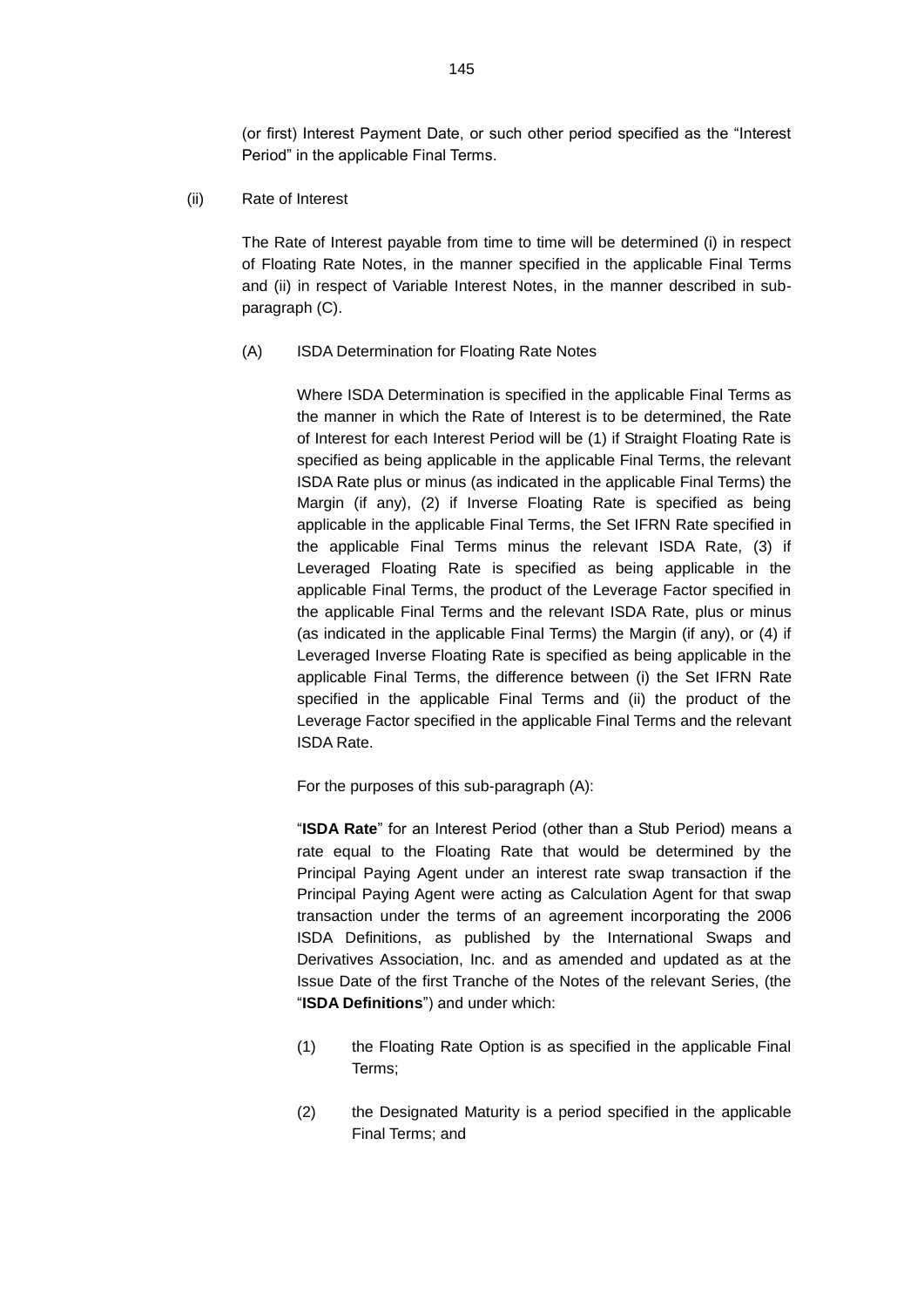(3) unless otherwise stated in the applicable Final Terms, the relevant Reset Date is the first day of that Interest Period and, if so specified in the applicable Final Terms, the relevant Reset Date shall be subject to adjustment in accordance with the Reset Date Business Day Convention specified in the applicable Final Terms.

"**ISDA Rate**" for a Stub Period means a rate calculated by the Principal Paying Agent or (if specified in the applicable Final Terms) the Calculation Agent or Determination Agent, as applicable, by means of linear interpolation of the relevant ISDA Rate 1 and the relevant ISDA Rate 2 in accordance with market convention.

"**ISDA Rate 1**" and "**ISDA Rate 2**" shall be determined for a Stub Period pursuant to this sub-paragraph (A) on the same basis as the determination of the "ISDA Rate" for an Interest Period that is not a Stub Period save that references in this sub-paragraph (A) to the Floating Rate Option, the Designated Maturity and the Reset Date shall be (i) in the case of the ISDA Rate 1, to the Floating Rate Option 1, the Designated Maturity 1 and the Reset Date 1, respectively, and (ii) in the case of the ISDA Rate 2, the Floating Rate Option 2, the Designated Maturity 2 and the Reset Date 2, respectively, in each case as specified in the applicable Final Terms.

"**Stub Period**" shall have the meaning specified in the applicable Final Terms.

For the purposes of this sub-paragraph (A), "**Floating Rate**", "**Calculation Agent**", "**Floating Rate Option**", "**Designated Maturity**" and "**Reset Date**" have the meanings given to those terms in the ISDA Definitions, and "**Margin**", "**Set IFRN**" and "**Leverage Factor**" have the meanings given to those terms in the applicable Final Terms.

- (B) Screen Rate Determination for Floating Rate Notes
	- (I) Floating Rate Notes other than EONIA Linked Interest Notes, SONIA Linked Interest Notes and CMS Linked Interest Notes
		- (i) Where Screen Rate Determination is specified in the applicable Final Terms as the manner in which the Rate of Interest is to be determined, the Rate of Interest for each Interest Period will, subject as provided below, be (1) if Straight Floating Rate is specified as being applicable in the applicable Final Terms, the relevant Screen Rate plus or minus (as indicated in the applicable Final Terms) the Margin (if any), (2) if Inverse Floating Rate is specified as being applicable in the applicable Final Terms, the Set IFRN Rate specified in the applicable Final Terms minus the relevant Screen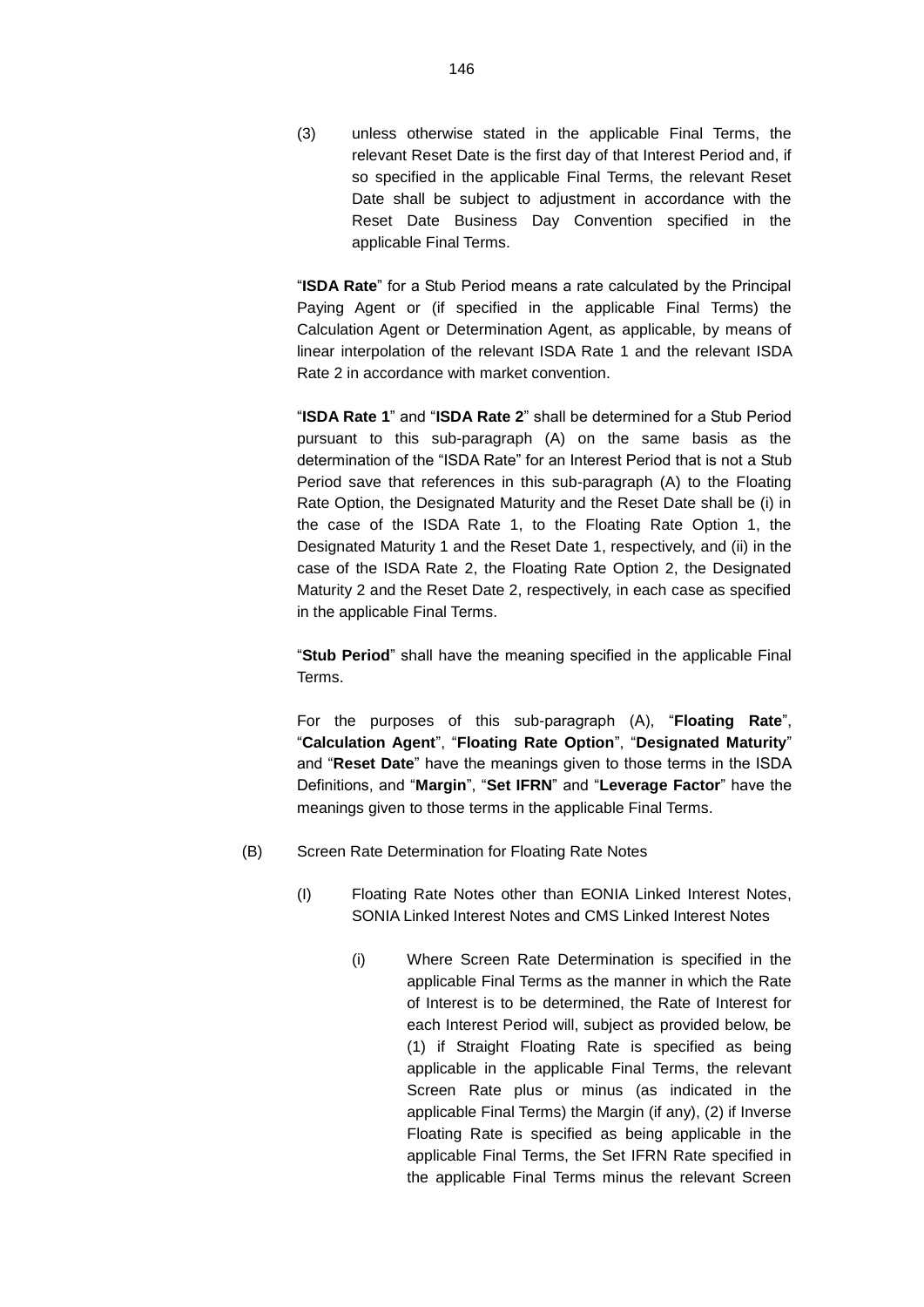Rate, (3) if Leveraged Floating Rate is specified as being applicable in the applicable Final Terms, the product of the Leverage Factor specified in the applicable Final Terms and the relevant Screen Rate, plus or minus (as indicated in the applicable Final Terms) the Margin (if any), or (4) if Leveraged Inverse Floating Rate is specified as being applicable in the applicable Final Terms, the difference between (i) the Set IFRN Rate specified in the applicable Final Terms and (ii) the product of the Leverage Factor specified in the applicable Final Terms and the relevant Screen Rate, in each case as determined by the Principal Paying Agent.

"**Screen Rate**" for an Interest Period (other than a Stub Period) means, subject as provided below, either:

- (1) the offered quotation; or
- (2) the arithmetic mean (rounded if necessary to the fifth decimal place, with 0.000005 being rounded upwards) of the offered quotations,

(expressed as a percentage rate per annum) for the Reference Rate which appears or appear, as the case may be, on the Relevant Screen Page as at 11.00 a.m. (Relevant Financial Centre time) on the Interest Determination Date in question, all as determined by the Principal Paying Agent. If five or more of such offered quotations are available on the Relevant Screen Page, the highest (or, if there is more than one such highest quotation, one only of such quotations) and the lowest (or, if there is more than one such lowest quotation, one only of such quotations) shall be disregarded by the Principal Paying Agent for the purpose of determining the arithmetic mean (rounded as provided above) of such offered quotations. "**Screen Rate**" for a Stub Period means a rate calculated by the Principal Paying Agent or (if specified in the applicable Final Terms) the Calculation Agent or Determination Agent, as applicable, by means of linear interpolation of the relevant Screen Rate 1 and the relevant Screen Rate 2 in accordance with market convention.

"**Screen Rate 1**" and "**Screen Rate 2**" shall be determined for a Stub Period pursuant to this subparagraph (B)(I) on the same basis as the determination of the "Screen Rate" for an Interest Period that is not a Stub Period save that references in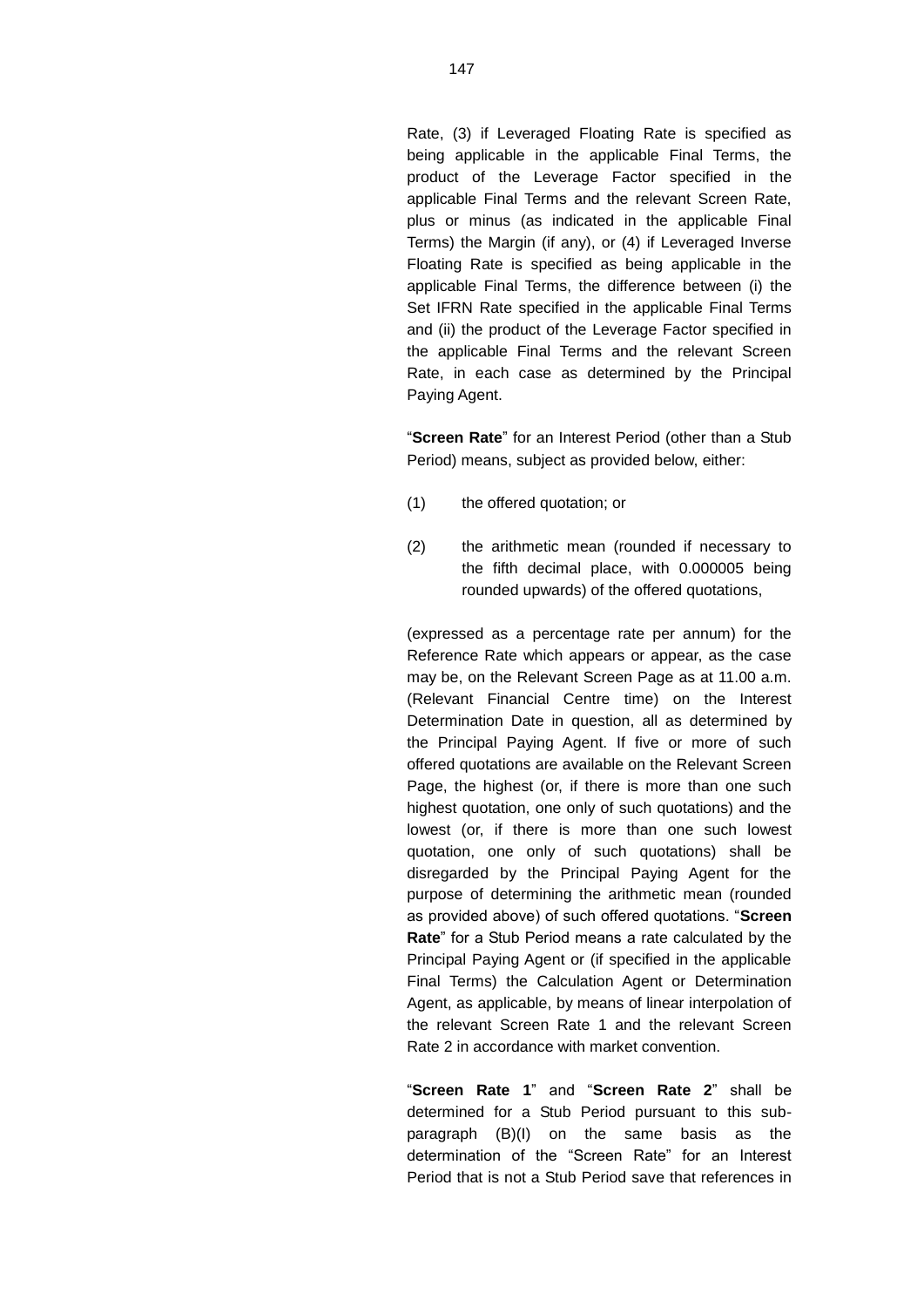and the Relevant Screen Page 2, respectively, in each

case as specified in the applicable Final Terms.

- (ii) If the Relevant Screen Page is not available or if, in the case of sub-paragraph (1) in the definition of "Screen Rate" for an Interest Period (other than a Stub Period) above, no such offered quotation appears or, in the case of sub-paragraph (2) in the definition of "Screen Rate" for an Interest Period (other than a Stub Period) above, fewer than three such offered quotations appear, in each case as at 11.00 a.m. (Relevant Financial Centre time) on the relevant Interest Determination Date in question, the Principal Paying Agent, the Calculation Agent or the Determination Agent (as applicable) shall request each of the Reference Banks to provide the Principal Paying Agent, the Calculation Agent or the Determination Agent (as applicable) with its offered quotation (expressed as a percentage rate per annum) for the Reference Rate at approximately 11.00 a.m. (Relevant Financial Centre time) on the Interest Determination Date in question. If two or more of the Reference Banks provide the Principal Paying Agent, the Calculation Agent or the Determination Agent (as applicable) with such offered quotations, the Rate of Interest for such Interest Period shall be the arithmetic mean (rounded if necessary to the fifth decimal place with 0.000005 being rounded upwards) of such offered quotations plus or minus (as indicated in the applicable Final Terms) the Margin (if any), all as determined by the Principal Paying Agent, the Calculation Agent or the Determination Agent (as applicable).
- (iii) If on any Interest Determination Date one only or none of the Reference Banks provides the Principal Paying Agent, the Calculation Agent or the Determination Agent (as applicable) with such offered quotations as provided in the preceding sub-paragraph (ii), the Rate of Interest for the relevant Interest Period shall be the rate per annum which the Principal Paying Agent, the Calculation Agent or the Determination Agent (as applicable) determines as being the arithmetic mean (rounded if necessary to the fifth decimal place, with 0.000005 being rounded upwards) of the rates, as communicated to (and at the request of) the Principal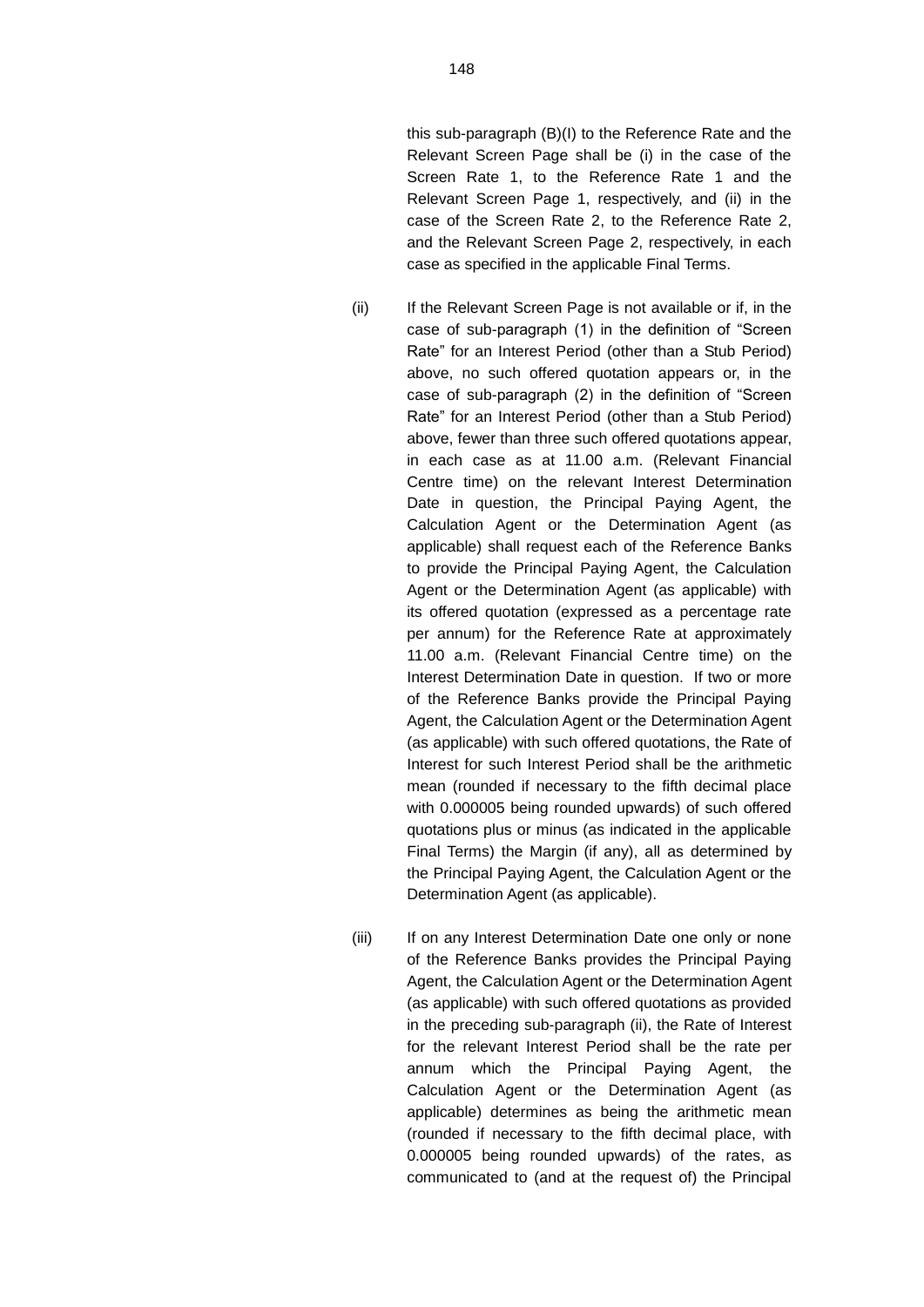Paying Agent, the Calculation Agent or the Determination Agent (as applicable) by the Reference Banks or any two or more of them, at which such banks were offered, at approximately 11.00 a.m. (Relevant Financial Centre time) on the Interest Determination Date in question, deposits in the Specified Currency for a period equal to that which would have been used for the Reference Rate by leading banks in (i) if the Reference Rate is LIBOR, the London inter-bank market, (ii) if the Reference Rate is EURIBOR, the Euro-zone inter-bank market, (iii) if the Reference Rate is HIBOR, the Hong Kong inter-bank market or (iv) if the Reference Rate is SIBOR, the Singapore inter-bank market, as the case may be, plus or minus (as indicated in the applicable Final Terms) the Margin (if any) or, if fewer than two of the Reference Banks provide the Principal Paying Agent, the Calculation Agent or the Determination Agent (as applicable) with such offered rates, the offered rate for deposits in the Specified Currency for a period equal to that which would have been used for the Reference Rate, or the arithmetic mean (rounded as provided above) of the offered rates for deposits in the Specified Currency for a period equal to that which would have been used for the Reference Rate, at which, at approximately 11.00 a.m. (Relevant Financial Centre time) on the Interest Determination Date in question, any one or more banks (which bank or banks is or are in the opinion of the relevant Issuer suitable for such purpose) informs the Principal Paying Agent, the Calculation Agent or the Determination Agent (as applicable) it is quoting to leading banks in (A) if the Reference Rate is LIBOR, the London inter-bank market, (B) if the Reference Rate is EURIBOR, the Euro-zone inter-bank market, (C) if the Reference Rate is HIBOR, the Hong Kong inter-bank market or (D) if the Reference Rate is SIBOR, the Singapore inter-bank market, as the case may be, plus or minus (as indicated in the applicable Final Terms) the Margin (if any), provided that, if the Rate of Interest cannot be determined in accordance with the foregoing provisions of this paragraph, the Rate of Interest shall be determined as at the last preceding Interest Determination Date (though substituting, where a different Margin is to be applied to the relevant Interest Period from that which applied to the last preceding Interest Period, the Margin relating to the relevant Interest Period, in place of the Margin relating to that last preceding Interest Period).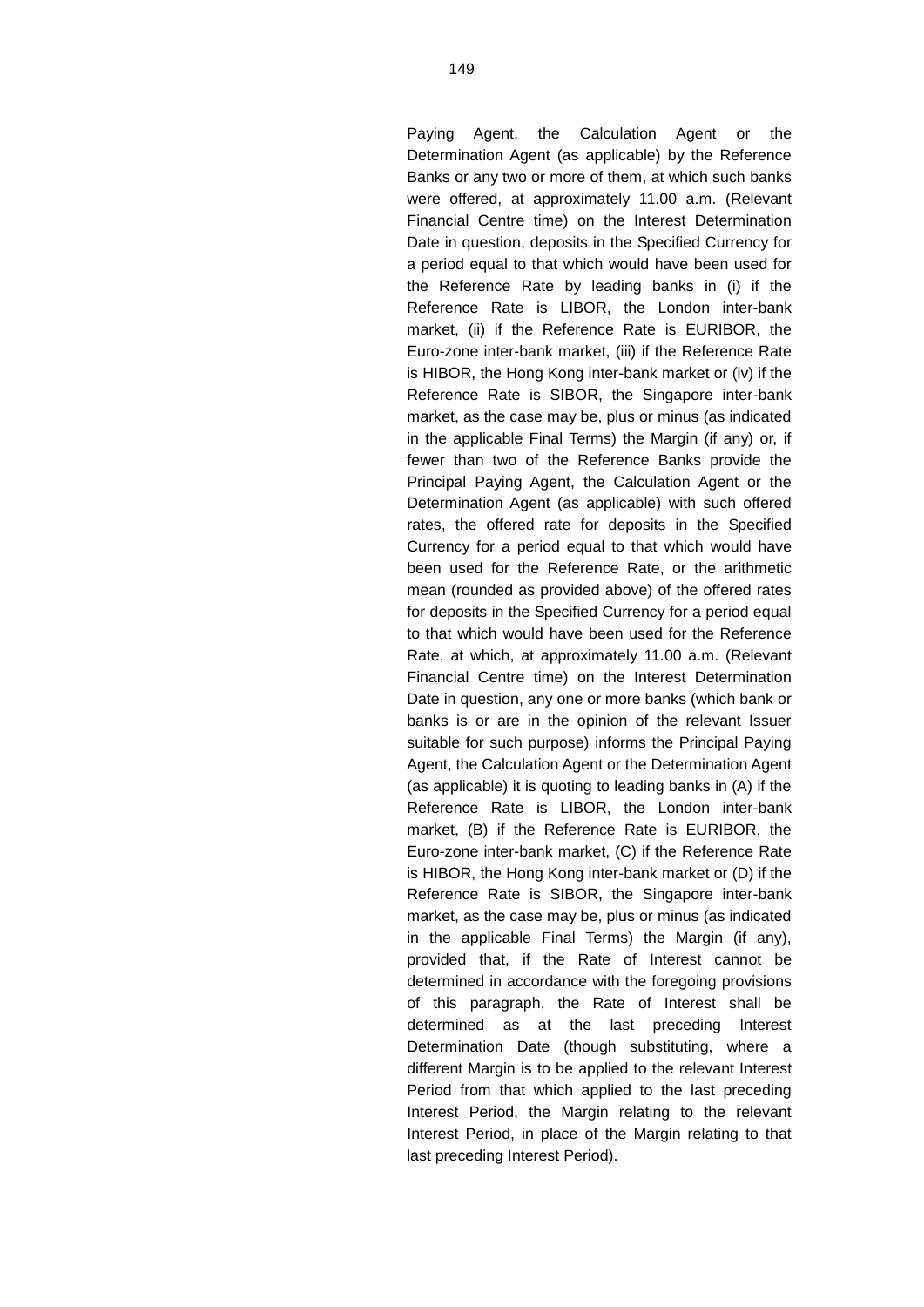(iv) For the purposes of this sub-paragraph (B)(I):

"**Interest Determination Date**" shall have the meaning specified in the applicable Final Terms provided that, if any day specified as an Interest Determination Date in the applicable Final Terms is not a Reference Rate Business Day, the relevant Interest Determination Date shall be the immediately preceding Reference Rate Business Day;

"**Leverage Factor**" shall have the meaning specified in the applicable Final Terms;

"**Margin**" shall have the meaning specified in the applicable Final Terms;

"**Reference Rate**" shall mean (i) the London interbank offered rate ("**LIBOR**"), (ii) the Euro- zone interbank offered rate ("**EURIBOR**"), (iii) the Hong Kong interbank offered rate ("**HIBOR**") or (iv) the Singapore interbank offered rate ("**SIBOR**"), in each case for the relevant currency and/or period, all as specified in the applicable Final Terms;

"**Reference Rate Business Day**" means a day (other than a Saturday or a Sunday) on which banks and foreign exchange markets are open for business in the Relevant Financial Centre;

"**Relevant Financial Centre**" shall mean (i) London, where the Reference Rate is LIBOR, (ii) Brussels, where the Reference Rate is EURIBOR, (iii) Hong Kong, where the Reference Rate is HIBOR or (iv) Singapore, where the Reference Rate is SIBOR;

"**Relevant Screen Page**" shall have the meaning specified in the applicable Final Terms;

"**Set IFRN Rate**" shall have the meaning specified in the applicable Final Terms; and

"**Stub Period**" shall have the meaning specified in the applicable Final Terms.

(II) Reference Rate Replacement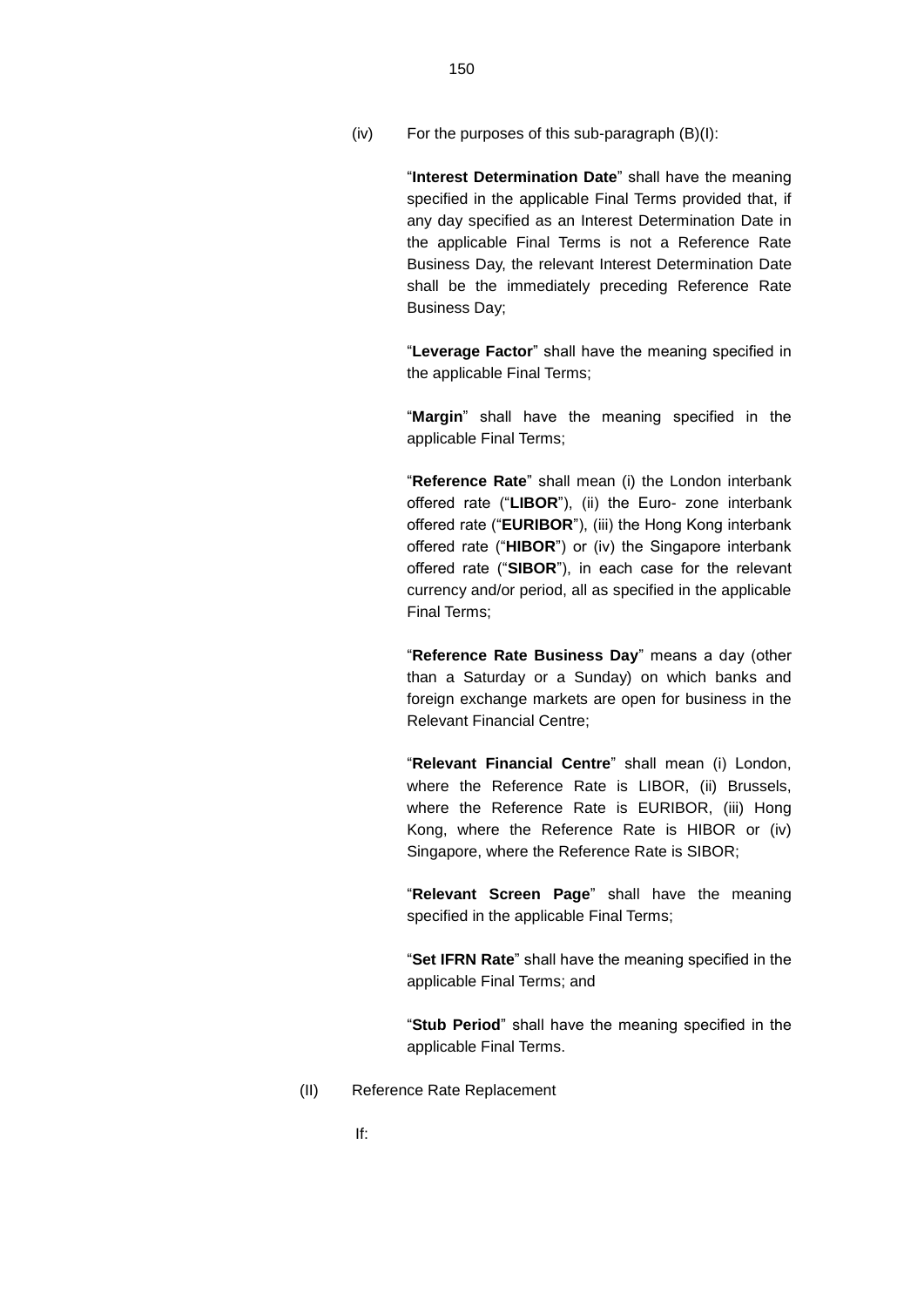- (2) any Rate of Interest (or component thereof) remains to be determined by reference to the Reference Rate to be calculated or administered or published and:
	- (A) the Issuer determines (in consultation with the Principal Paying Agent, the Calculation Agent and/or the Determination Agent, as applicable) on the basis of factors including, but not limited to, a public statement by the administrator or the supervisor of the administrator of the Reference Rate specified in the applicable Final Terms, that:
		- (i) the Reference Rate specified in the applicable Final Terms has ceased (or will cease, prior to the next following Interest Determination Date) to be calculated or administered or published by the relevant administrator (in circumstances where no successor administrator has been appointed that will continue publication of the relevant Reference Rate); or
		- (ii) there has otherwise taken place (or will otherwise take place, prior to the next following Interest Determination Date) a change in customary market practice in the international capital markets applicable generally to floating rate notes denominated in the Specified Currency (determined according to factors including, but not limited to, public statements, opinions and publications of industry bodies and organisations) to refer to a base rate other than the Reference Rate specified in the applicable Final Terms despite the continued existence of such Reference Rate; or
	- (B) it is unlawful for any of the Principal Paying Agent, the Calculation Agent and/or the Determination Agent, as applicable, and/or the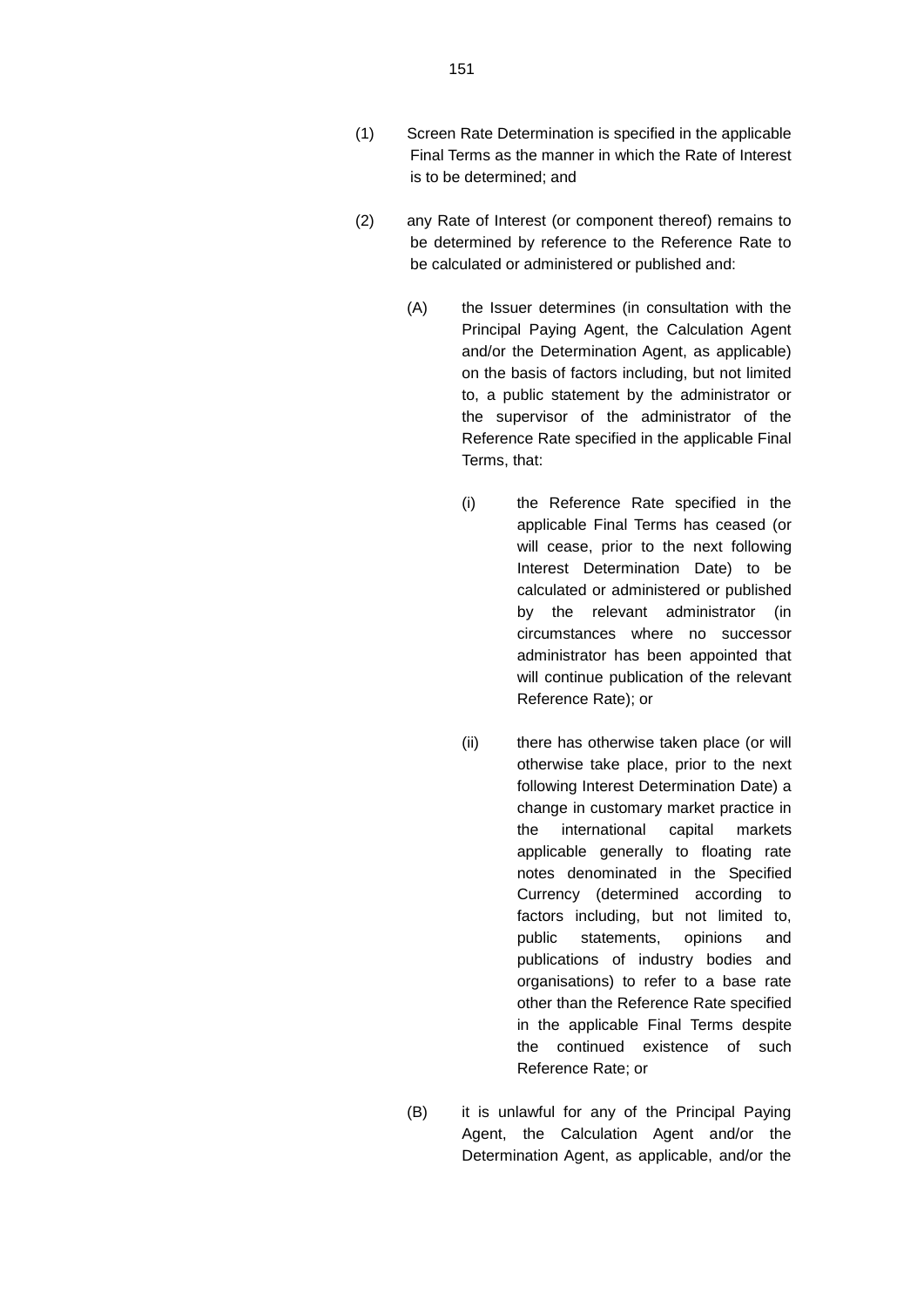Issuer to determine or use such Reference Rate,

then the following provisions shall apply to the relevant Notes:

- (a) the Issuer shall use reasonable efforts to appoint an Independent Adviser to determine (in each case in consultation with the Issuer) an Alternative Reference Rate and an Adjustment Spread (in any such case, acting in good faith and in a commercially reasonable manner) for the purposes of determining the Rate of Interest applicable to the Notes for all future Interest Periods (subject to the subsequent operation of this sub-paragraph (B)(II) during any other future Interest Period(s)).
- (b) Subject to sub-paragraph (B)(II)(c), if:
	- (i) the Independent Adviser acting in good faith and in a commercially reasonable manner (in consultation with the Issuer), no later than five Business Days prior to the Interest Determination Date relating to the next Interest Period (the "**IA Determination Cut-off Date**"), determines an Alternative Reference Rate and an Adjustment Spread (in any such case, acting in good faith and in a commercially reasonable manner) for the purposes of determining the Rate of Interest applicable to the Notes for all future Interest Periods (subject to the subsequent operation of this subparagraph (B)(II) during any other future Interest Period(s)); or
	- (ii) the Issuer is unable to appoint an Independent Adviser, or if the Independent Adviser appointed by the Issuer in accordance with subparagraph (B)(II)(a) fails to determine an Alternative Reference Rate or an Adjustment Spread prior to the relevant IA Determination Cut-off Date, the Issuer (acting in good faith and in a commercially reasonable manner), no later than three Business Days prior to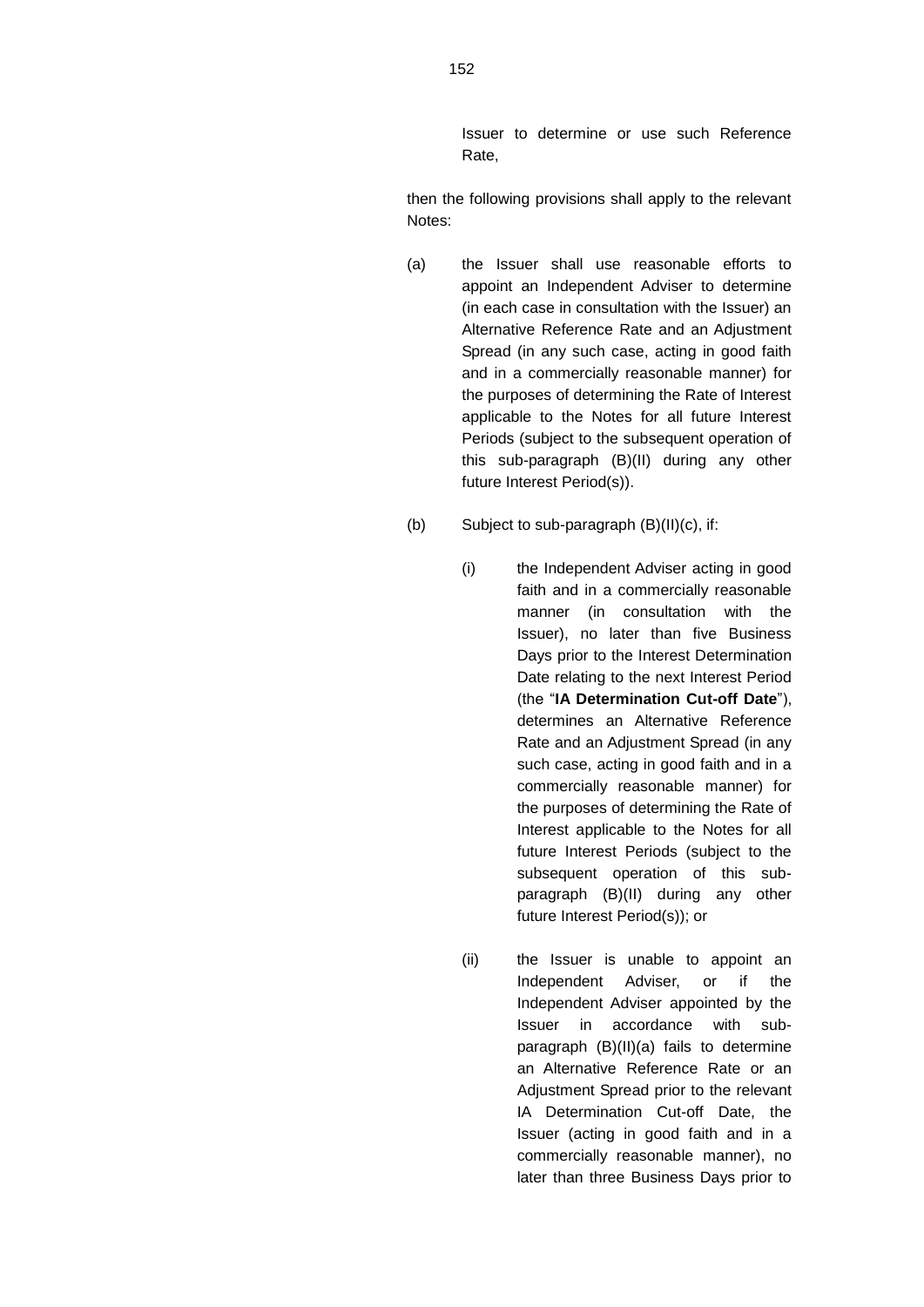the Interest Determination Date relating to the next Interest Period (the "**Issuer Determination Cut-off Date**"), determines an Alternative Reference Rate and an Adjustment Spread (in any such case, acting in good faith and in a commercially reasonable manner) for the purposes of determining the Rate of Interest applicable to the Notes for all future Interest Periods (subject to the subsequent operation of this subparagraph (B)(II) during any other future Interest Period(s)),

then:

(A) such Alternative Reference Rate shall be the Reference Rate for all future Interest Periods (subject to the subsequent operation of this sub-paragraph (B)(II) during any other future Interest Period(s)).

> Without prejudice to the definition thereof, for the purposes of determining an Alternative Reference Rate, the Independent Adviser or the Issuer (as applicable) will take into account relevant and applicable market precedents, as well as any published guidance from relevant associations involved in the establishment of market standards and/or protocols in the international debt capital markets and such other materials as the Independent Adviser or the Issuer (as applicable), in its sole discretion, considers appropriate; and

(B) such Adjustment Spread (which may be expressed as a specified quantum or a formula or methodology for determining the applicable Adjustment Spread (and, for the avoidance of doubt, an Adjustment Spread may be positive, negative or zero)) shall be applied to such Alternative Reference Rate for all future Interest Periods (subject to the subsequent operation of this sub-paragraph (B)(II)).Without prejudice to the definition thereof, for the purposes of determining an Adjustment Spread, the Independent Adviser or the Issuer (as applicable) will take into account relevant and applicable market precedents, as well as any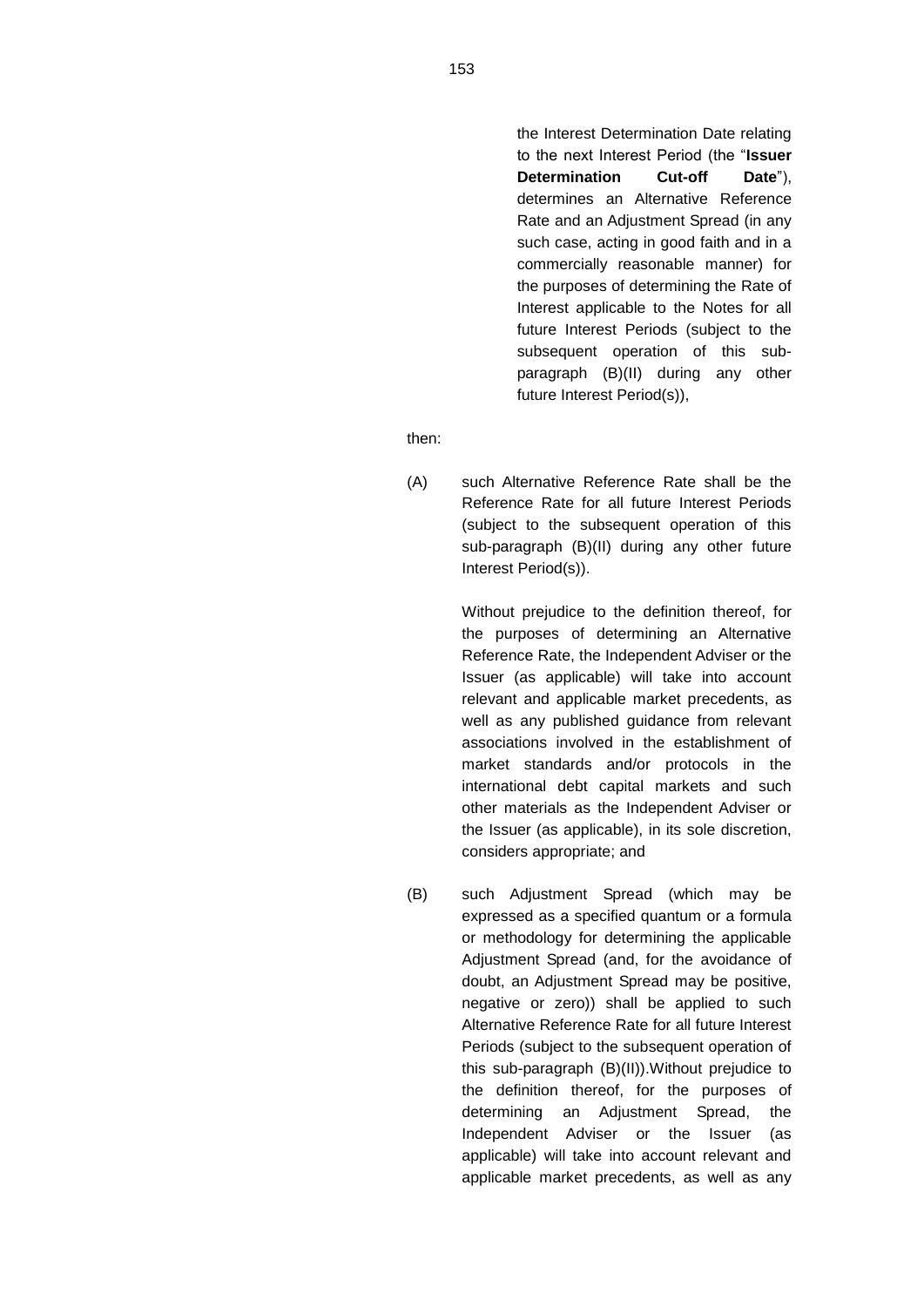published guidance from relevant associations involved in the establishment of market standards and/or protocols in the international debt capital markets and such other materials as the Issuer, in its sole discretion, considers appropriate.

- (c) Notwithstanding sub-paragraphs 4(c)(ii)(B)(I)(ii) and (iii) above, if:
	- (i) the Independent Adviser appointed by the Issuer in accordance with subparagraph (B)(II)(a) notifies the Issuer prior to the IA Determination Cut-off Date that it has determined that no Alternative Reference Rate exists;
	- (ii) the Independent Adviser appointed by the Issuer in accordance with subparagraph (B)(II)(a) fails to determine an Alternative Reference Rate prior to the relevant IA Determination Cut-off Date, without notifying the Issuer as contemplated in sub-paragraph (B)(II)(c)(i), and the Issuer (acting in good faith and in a commercially reasonable manner) determines prior to the Issuer Determination Cut-off Date that no Alternative Reference Rate exists; or
	- (iii) no Alternative Reference Rate and/or applicable Adjustment Spread is otherwise determined in accordance with sub-paragraph (B)(II)(b) prior to the Issuer Determination Cut-off Date,

the relevant Rate of Interest shall be determined as at the last preceding Interest Determination Date (though substituting, where a different Margin is to be applied to the relevant Interest Period from that which applied to the last preceding Interest Period, the Margin relating to the relevant Interest Period in place of the Margin relating to that last preceding Interest Period).

This sub-paragraph (B)(II)(c) shall apply to the relevant Interest Period only. Any subsequent Interest Period(s) shall be subject to the operation of this sub-paragraph  $(B)(II).$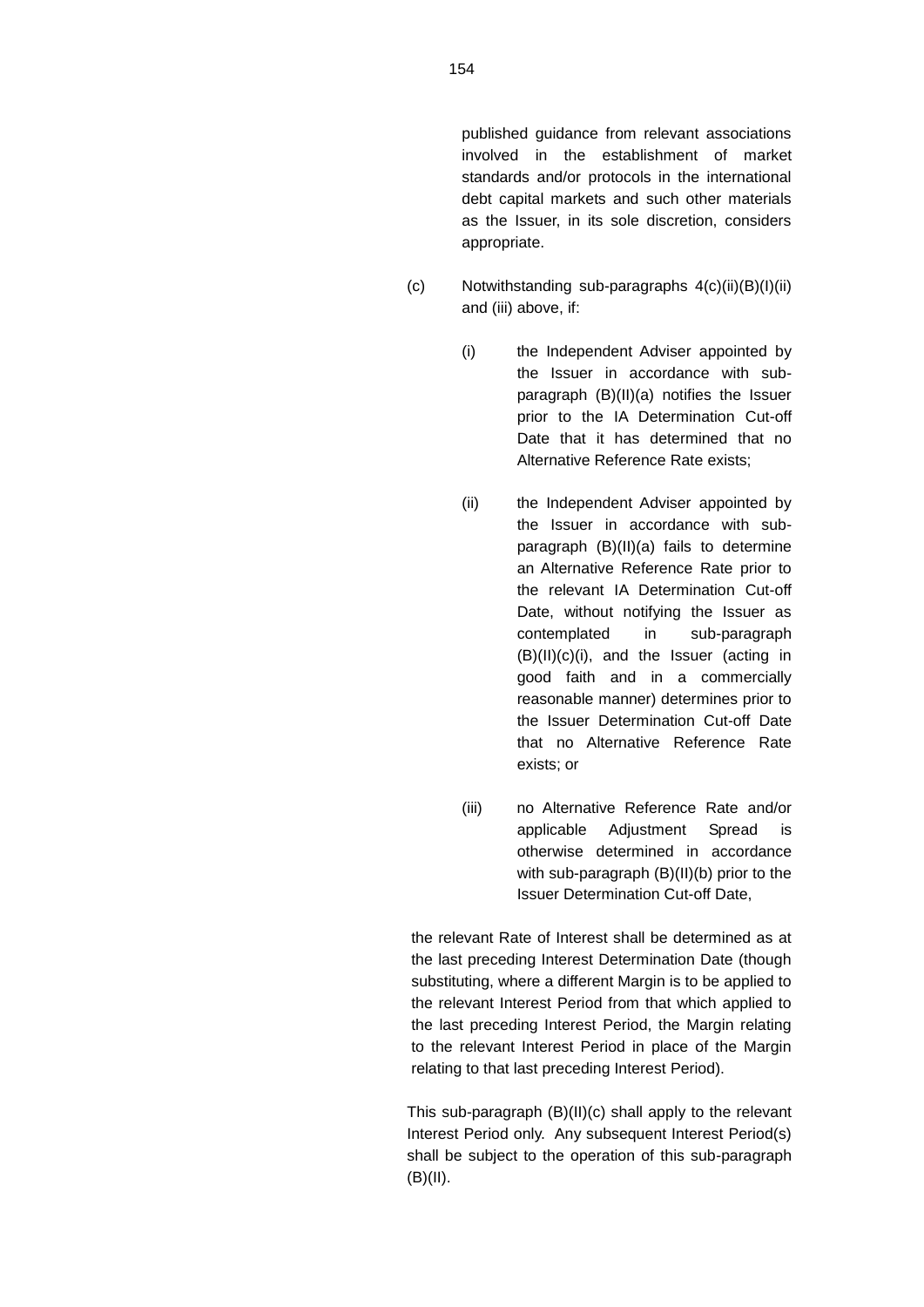- (d) Promptly following the determination of any Alternative Reference Rate as described in this sub-paragraph (B)(II), the Issuer shall give notice thereof and of any Adjustment Spread (and the effective date(s) thereof) and any Floating Rate Calculation Changes to the Trustee, the Principal Paying Agent, any Calculation Agent, any Determination Agent and, in accordance with Condition 13, the Noteholders, provided that failure to provide such notice will have no impact on the effectiveness of, or otherwise invalidate, any such determination.
- (e) The Trustee and the Principal Paying Agent shall, at the direction of the Issuer (following consultation with the Principal Paying Agent, the Calculation Agent and/or the Determination Agent, as applicable), effect such waivers and consequential amendments (the "**Floating Rate Calculation Changes**") to the Trust Deed, the Agency Agreement, these Terms and Conditions and any other document as may be required to give effect to any application of this sub-paragraph (B)(II), including, but not limited to:
	- (i) changes to these Terms and Conditions which the Independent Adviser (in consultation with the Issuer) or the Issuer (as applicable) determines may be required in order to follow market practice (determined according to factors including, but not limited to, public statements, opinions and publications of industry bodies and organisations) in relation to such Alternative Reference Rate, including, but not limited to (A) the relevant Business Centre(s), Business Day, Business Day Convention, Day Count Fraction, and/or Interest Determination Date applicable to the Notes and (B) the method for determining the fallback to the Rate of Interest in relation to the Notes if such Alternative Reference Rate is not available; and
	- (ii) any other changes which the Independent Adviser (in consultation with the Issuer) or the Issuer (as applicable) determines are reasonably necessary to ensure the proper operation and comparability to the relevant Reference Rate of such Alternative Reference Rate.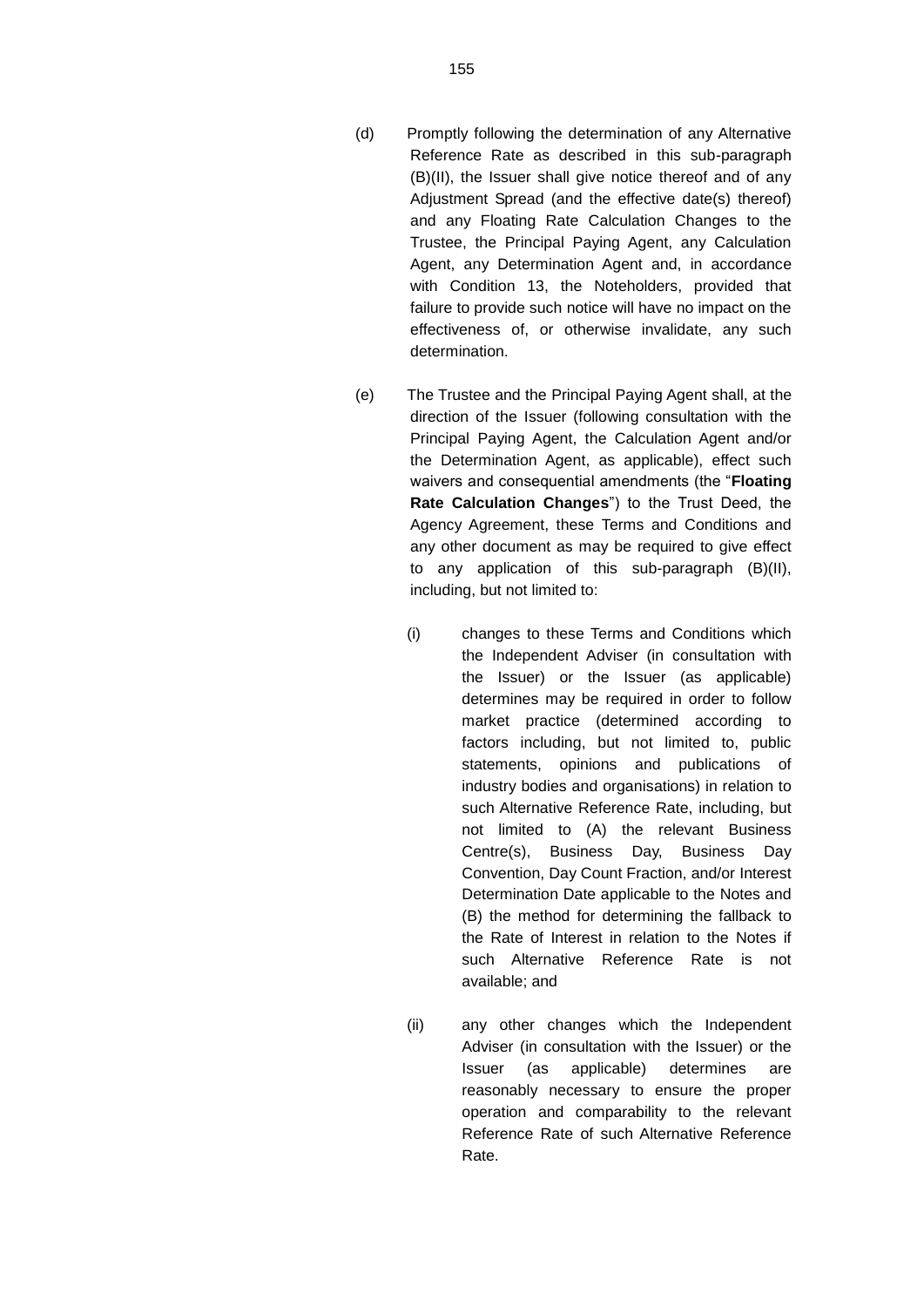Prior to any such waivers and/or consequential amendments taking effect, the Issuer shall provide a certificate signed by two authorised signatories of the Issuer to the Trustee, the Principal Paying Agent and, where applicable, the Calculation Agent or the Determination Agent, which (i) provides details of the Floating Rate Calculation Changes and (ii) certifies that the Floating Rate Calculation Changes are required to give effect to any application of this sub-paragraph (B)(II), and the Trustee, the Principal Paying Agent and, where applicable, the Calculation Agent or the Determination Agent shall be entitled to rely on such certificate without further enquiry or liability to any person. For the avoidance of doubt, the Trustee shall not be liable to the Noteholders or any other person for so acting or relying, irrespective of whether any such modification is or may be materially prejudicial to the interests of any such person. Such changes shall apply to the Notes for all future Interest Periods (subject to the subsequent operation of this sub-paragraph (B)(II)).

The Trustee shall not be obliged to agree to any modification if in the sole opinion of the Trustee doing so would impose more onerous obligations upon it or expose it to any additional duties, responsibilities or liabilities or reduce rights and/or the protective provisions afforded to the Trustee in these Terms and Conditions or the Trust Deed.

No consent of the Noteholders shall be required in connection with effecting the relevant Alternative Reference Rate as described in this sub-paragraph (B)(II) or such other relevant adjustments pursuant to this sub-paragraph (B)(II), or any Adjustment Spread, including for the execution of, or amendment to, any documents or the taking of other steps by the Issuer or any of the parties to the Trust Deed and/or the Agency Agreement (if required).

Notwithstanding any other provision of this subparagraph (B)(II) no Alternative Reference Rate will be adopted, and no other amendments to the terms of the Notes will be made pursuant to this sub-paragraph (B)(II), if and to the extent that, in the sole determination of the Issuer, the same could reasonably be expected to prejudice (i) the qualification of the Dated Subordinated Notes as Tier 2 Capital of the Issuer or of the Group or (ii) the eligibility of the Senior Notes issued by Santander UK Group Holdings to qualify in full towards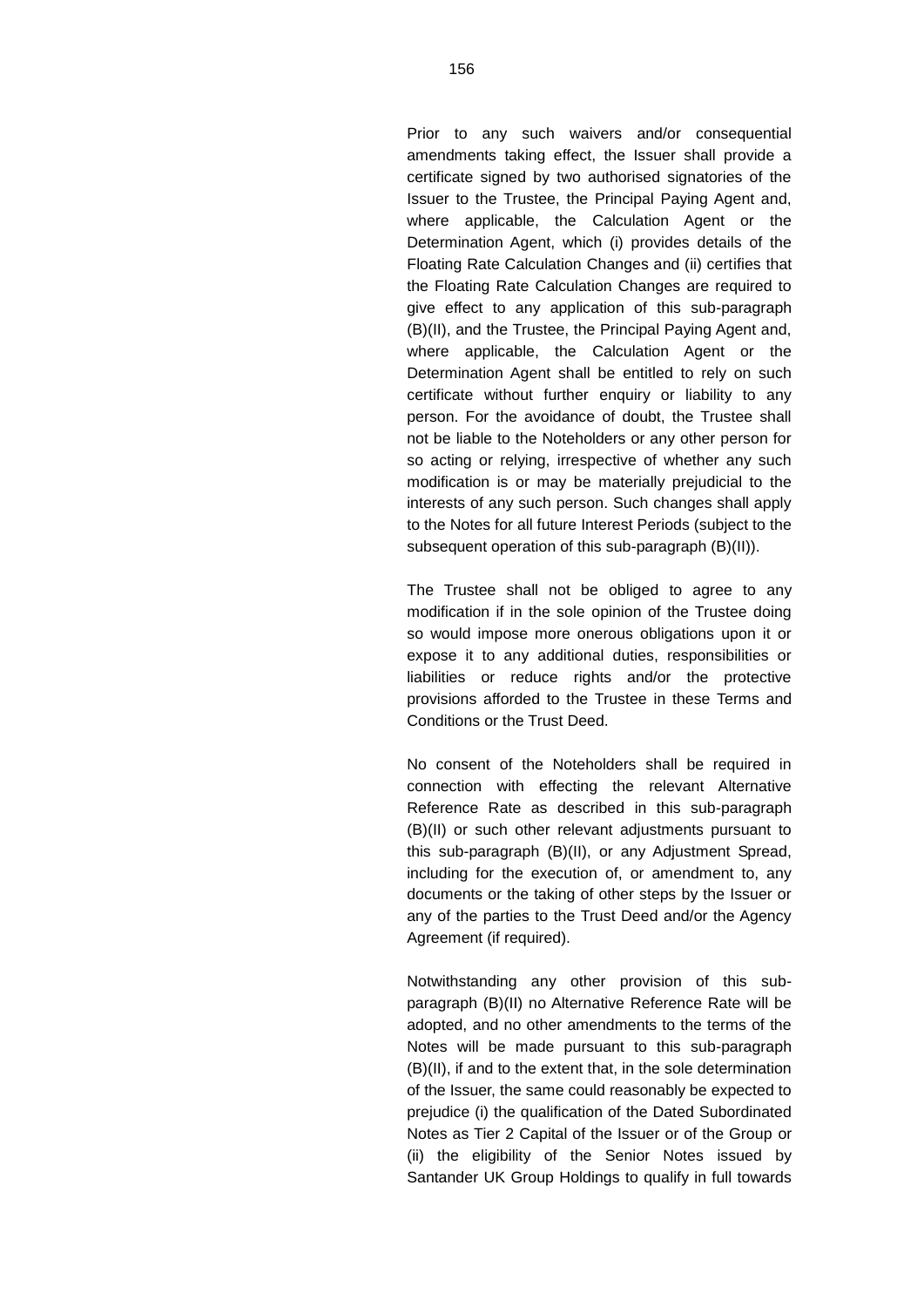the Issuer's and/or the Group's minimum requirements for (A) own funds and eligible liabilities and/or (B) loss absorbing capacity instruments.

 $(f)$  For the purposes of this sub-paragraph  $(B)(II)$ :

"**Adjustment Spread**" means a spread (which may be positive, negative or zero) or formula or methodology for calculating a spread, which is required to be applied to an Alternative Reference Rate and is the spread, formula or methodology which:

- (a) is formally recommended in relation to the replacement of the Reference Rate specified in the applicable Final Terms with such Alternative Reference Rate by any Relevant Nominating Body; or,
- (b) if no such formal recommendation has been made, the Independent Adviser (in consultation with the Issuer) or, failing which, the Issuer, determines is recognised or acknowledged as being in customary market usage in international debt capital markets transactions which reference the relevant Reference Rate, where such rate has been replaced by such Alternative Reference Rate; or
- (c) if neither (a) nor (b) above applies, the Independent Adviser in its discretion (in consultation with the Issuer), or failing which, the Issuer in its discretion, determines (acting in good faith and in a commercially reasonable manner) to be appropriate in order to reduce or eliminate, to the extent reasonably practicable in the circumstances, any economic prejudice or benefit (as applicable) to Noteholders as a result of the replacement of the relevant Reference Rate with such Alternative Reference Rate;

"**Alternative Reference Rate**" means the rate that has replaced the relevant Reference Rate in customary market usage in the international debt capital markets for the purposes of determining floating rates of interest (or the relevant component part thereof) in respect of notes denominated in the Specified Currency and with an interest period of a comparable duration to the relevant Interest Periods, or, if the Independent Adviser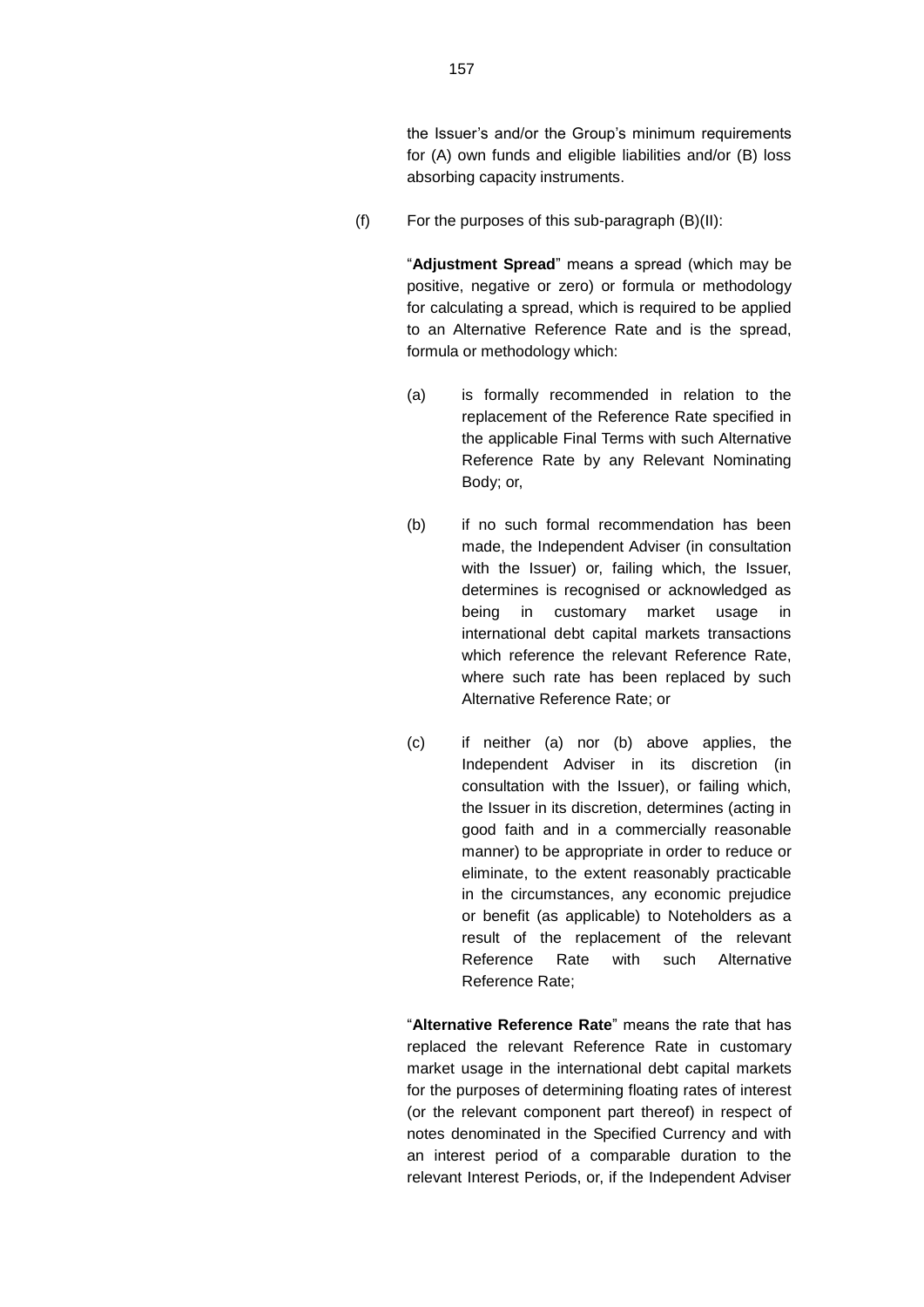(in consultation with the Issuer) or, failing which, the Issuer (in consultation with the Principal Paying Agent, the Calculation Agent and/or the Determination Agent, as applicable, and acting in good faith and a commercially reasonable manner) determines that there is no such rate, such other rate as the Independent Adviser (in consultation with the Issuer) or, failing which, the Issuer (in consultation with the Principal Paying Agent, the Calculation Agent and/or the Determination Agent, as applicable, and acting in good faith and in a commercially reasonable manner) determines in its or the Issuer's sole discretion is most comparable to the relevant Reference Rate;

"**Independent Adviser**" means an independent financial institution of international repute or other independent financial adviser experienced in the international debt capital markets, in each case appointed by the Issuer at the Issuer's expense; and

"**Relevant Nominating Body**" means, in respect of the Reference Rate specified in the applicable Final Terms:

- (i) the central bank for the currency to which such Reference Rate relates, or any central bank or other supervisory authority which is responsible for supervising the administrator of such Reference Rate; or
- (ii) any working group or committee sponsored by, chaired or co-chaired by or constituted at the request of (a) the central bank for the currency to which such Reference Rate relates, (b) any central bank or other supervisory authority which is responsible for supervising the administrator of such Reference Rate, (c) a group of the aforementioned central banks or other supervisory authorities, or (d) the Financial Stability Board or any part thereof.
- (III) Floating Rate Notes which are EONIA Linked Interest Notes

Where Screen Rate Determination is specified in the applicable Final Terms as the manner in which the Rate of Interest is to be determined and the Reference Rate is specified as being EONIA, the Rate of Interest for each Interest Period will, subject as provided below, be Capitalised EONIA plus or minus (as indicated in the applicable Final Terms) the Margin, all as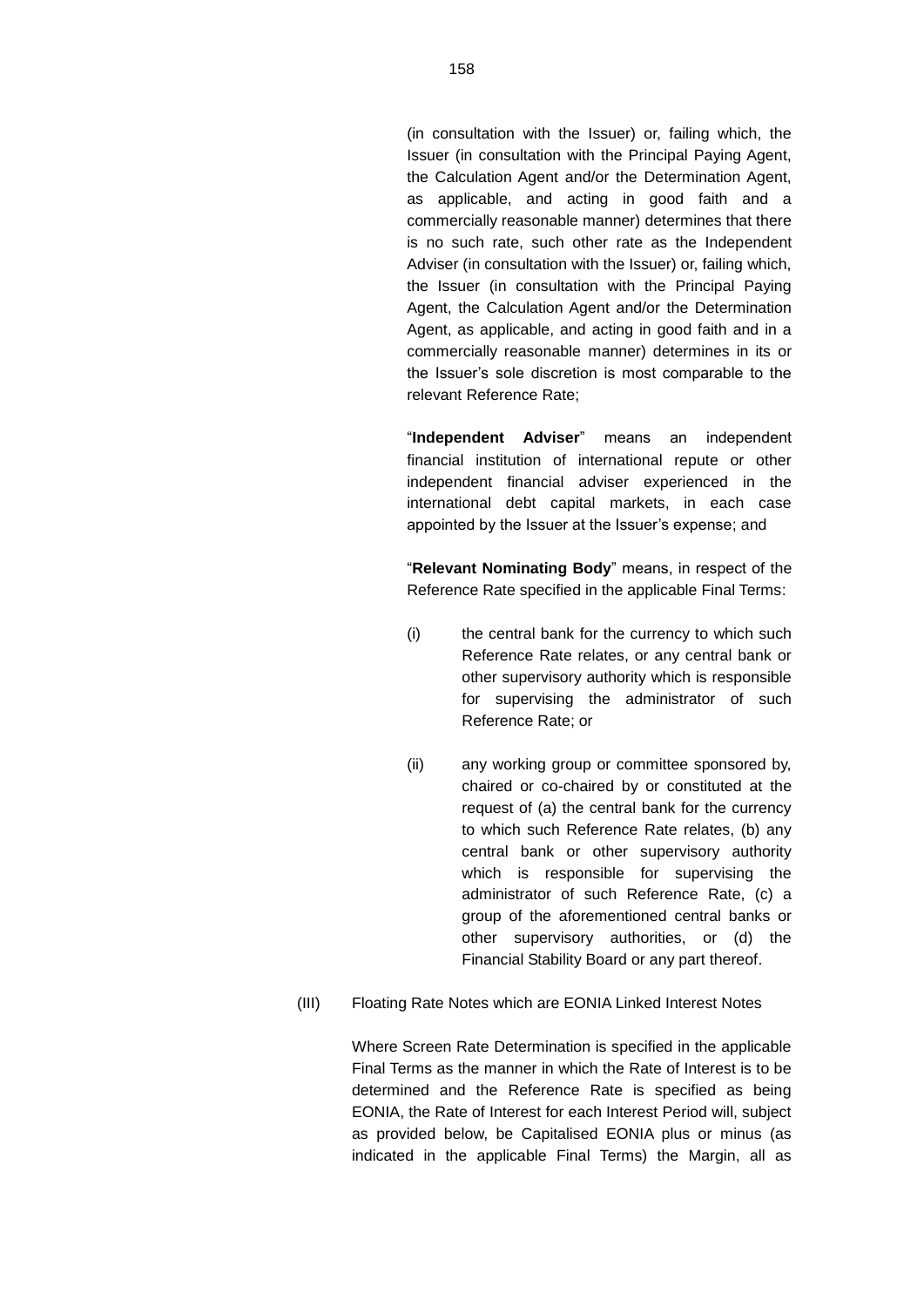determined by the Calculation Agent or Determination Agent (as applicable).

For the purposes of this sub-paragraph (B)(III):

"**Capitalised EONIA**" means the resultant figure of the following formula (expressed as a percentage per annum rounded to the nearest ten-thousandths of a percentage point, with 0.00005 being rounded upwards):



"**do**" means, for the relevant Interest Period, the number of TARGET Business Days in such Interest Period;

"i" means a series of whole numbers from one to d<sub>o</sub>, each representing the relevant TARGET Business Days in chronological order from, and including, the first TARGET Business Day in the relevant Interest Period;

"**p**" means, for any Interest Period, the number of TARGET Business Days included in the Observation Look-back Period specified in the applicable Final Terms;

"**Observation Period**" means, in respect of an Interest Period, the period from, and including, the date which is "p" TARGET Business Days prior to the first day of such Interest Period (and the first Interest Period shall begin on and include the Interest Commencement Date) and ending on, but excluding the date which is "p" TARGET Business Days prior to the Interest Payment Date for such Interest Period (and the last Interest Period shall end on but exclude the Maturity Date);

"**EONIAi**" means, in respect of any TARGET Business Day, "i", in the relevant Observation Period, a reference rate equal to the Euro Overnight Index Average ("**EONIA**") rate for such TARGET Business Day as calculated by the European Central Bank and appearing on the Relevant Screen Page on the TARGET Business Day immediately following such TARGET Business Day). Therefore EONIA<sub>i-pTBD</sub> is the relevant EONIA fixing in the Observation Period as per the above definition;

"**ni**" means the number of calendar days in the relevant Interest Period on which the rate is EONIA;

"**d**" means the number of calendar days in the relevant Interest Period;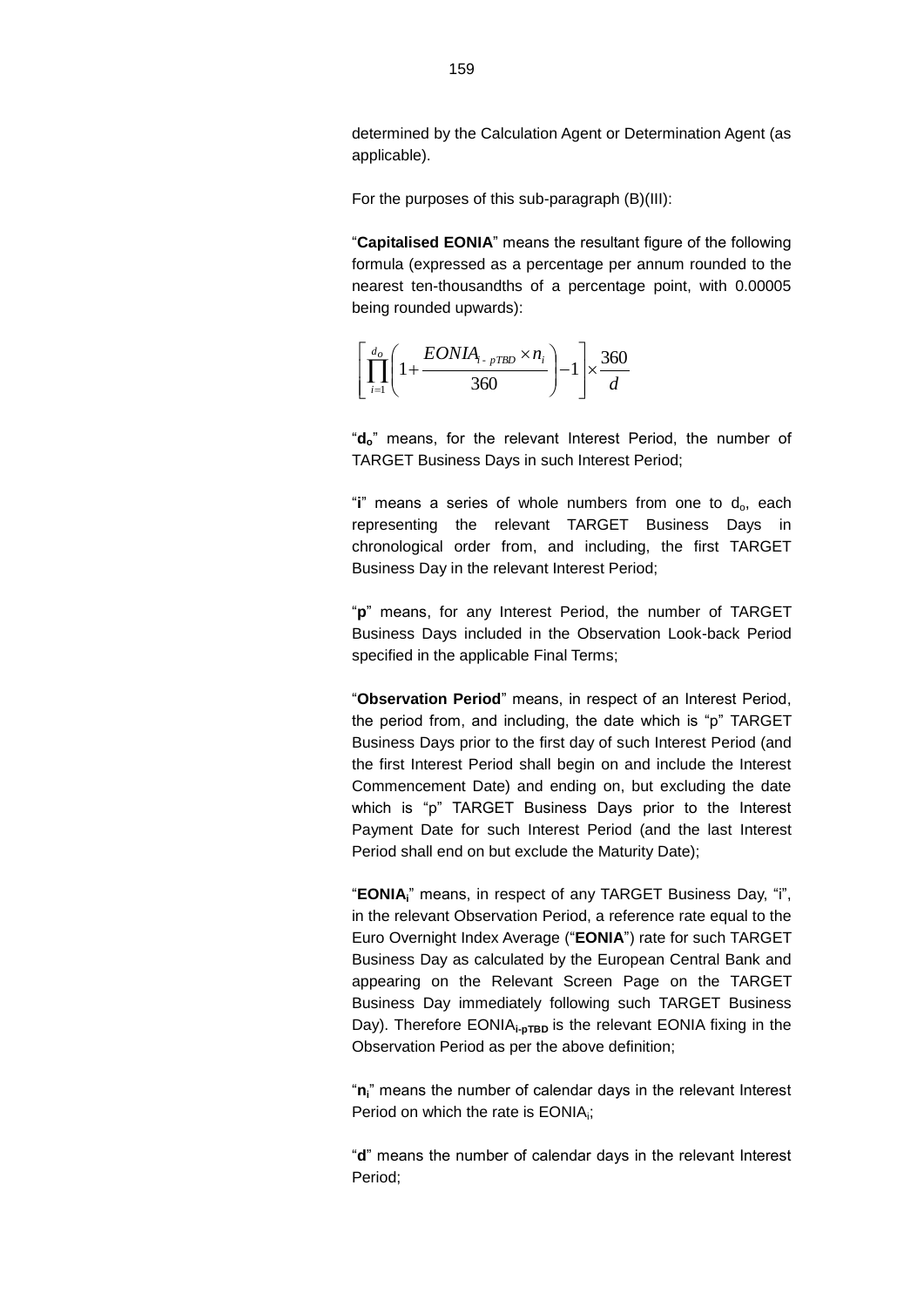"**Margin**" shall have the meaning specified in the applicable Final Terms;

"**Relevant Screen Page**" shall have the meaning specified in the applicable Final Terms or, if no meaning is so specified, Reuters Screen EONIA Page or any successor; and

"**TARGET Business Day**" or "**TBD**" means a day on which the TARGET2 System is open.

If, in respect of any TARGET Business Day in the relevant Observation Period, the Calculation Agent or the Determination Agent (as applicable) determines that either the Relevant Screen Page is not available or no such overnight rate as referred to in EONIA; appears for any reason for any day "i" on the TARGET Business Day immediately following such TARGET Business Day as provided above, the Calculation Agent or the Determination Agent (as applicable) shall determine EONIA<sub>i</sub> for such day in its sole and absolute discretion on a commercial basis as it shall consider appropriate and in accordance with standard market practice.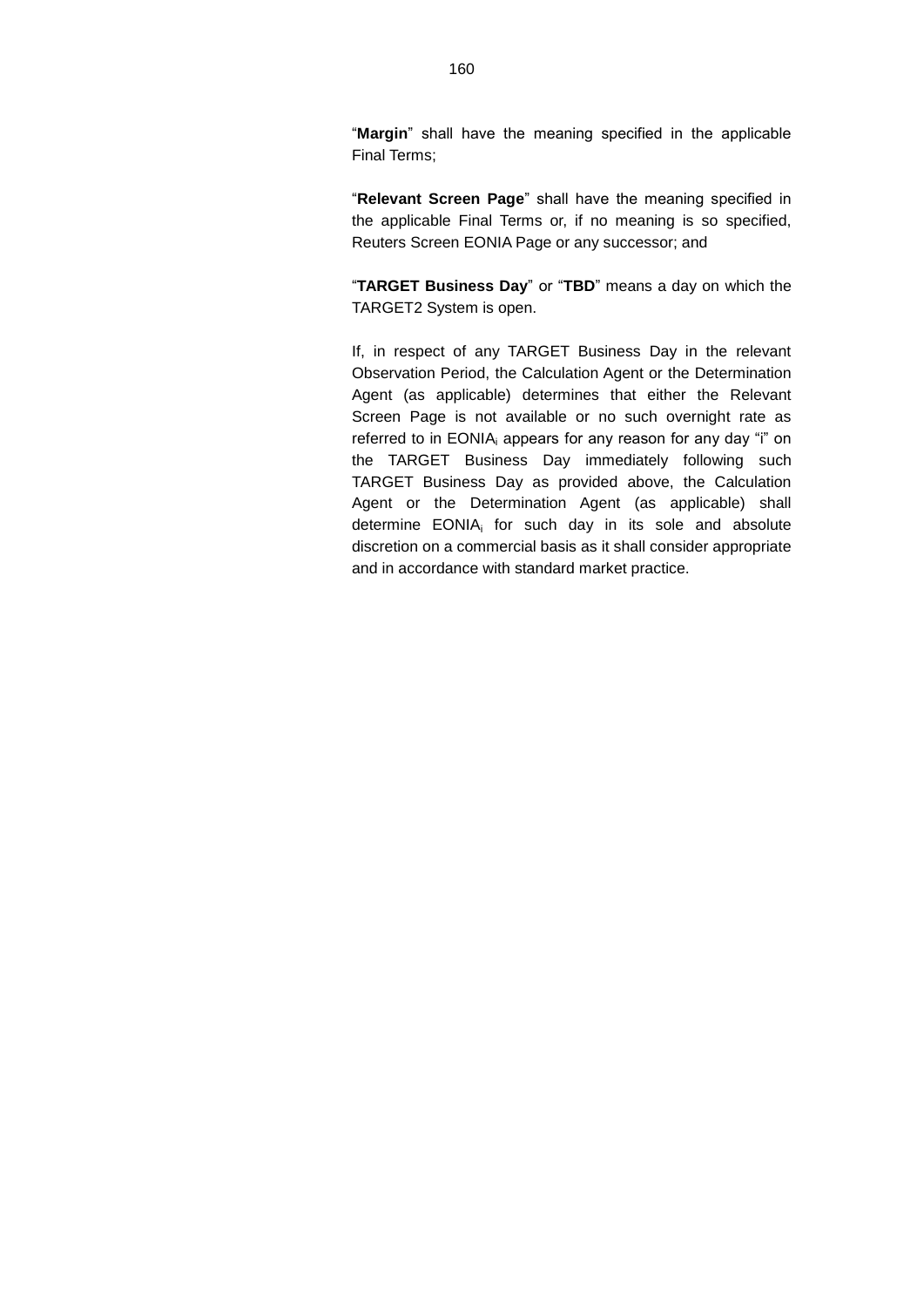(IV) Floating Rate Notes which are SONIA Linked Interest Notes

Where Screen Rate Determination is specified in the applicable Final Terms as the manner in which the Rate of Interest is to be determined and the Reference Rate is specified in the applicable Final Terms as being SONIA, the Rate of Interest for each Interest Period will, subject as provided below, be Compounded Daily SONIA plus or minus (as indicated in the applicable Final Terms) the Margin, all as determined by the Calculation Agent or Determination Agent (as applicable).

For the purposes of this sub-paragraph (B)(IV):

"**Compounded Daily SONIA**" will be the rate of return of a daily compound interest investment (with the daily Sterling overnight reference rate as reference rate for the calculation of interest) and will be calculated by the Calculation Agent or Determination Agent (as applicable) on the Interest Determination Date, as follows, and the resulting percentage will be rounded, if necessary, to the fifth decimal place, with 0.000005 being rounded upwards:

$$
\left[\prod_{i=1}^{d_o} \left(1 + \frac{SONIA_{i\text{-}pLBD} \times n_i}{365}\right) - 1\right] \times \frac{365}{d}
$$

"**do**" means, for the relevant Interest Period, the number of London Banking Days such Interest Period;

"**i**" means a series of whole numbers from one to do, each representing the relevant London Banking Days in chronological order from, and including, the first London Banking Day in the relevant Interest Period;

"**p**" means, for any Interest Period, the number of London Banking Days included in the Observation Look-back Period specified in the applicable Final Terms;

"**London Banking Day**" or "**LBD"** means any day (other than a Saturday or Sunday) on which commercial banks are open for general business (including dealing in foreign exchange and foreign currency deposits) in London;

"**Observation Period**" means, in respect of an Interest Period, the period from, and including, the date which is "p" London Banking Days prior to the first day of such Interest Period (and the first Interest Period shall begin on and include the Interest Commencement Date) and ending on, but excluding the date which is "p" London Banking Days prior to the Interest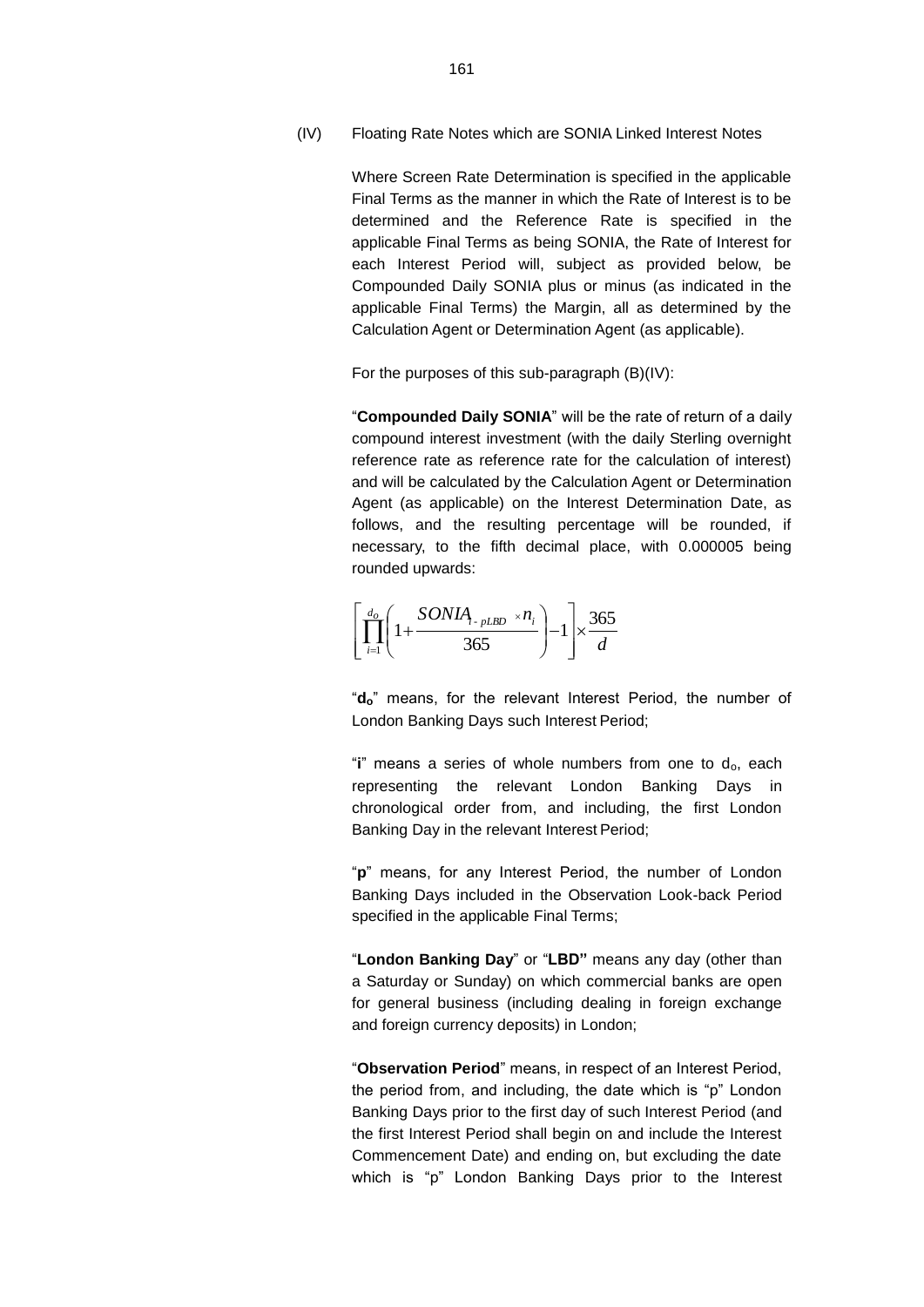Payment Date for such Interest Period (and the last Interest Period shall end on but exclude the Maturity Date);

the "**SONIA reference rate"**, in respect of any London Banking Day, is a reference rate equal to the daily Sterling Overnight Index Average ("**SONIA**") rate for such London Banking Day as provided by the administrator of SONIA to authorised distributors and as then published on the Relevant Screen Page or, if the Relevant Screen Page is unavailable, as otherwise published by such authorised distributors (on the London Banking Day immediately following such London Banking Day);

"*SONIAi-pLBD*" means, in respect of any London Banking Day falling in the relevant Interest Period, the SONIA reference rate for the London Banking Day falling "*p*" London Banking Days prior to the relevant London Banking Day "*i*";

"**ni**" means, for any day "i", the number of calendar days from, and including, such day "i" up to, but excluding, the following London Banking Day;

"**d**" means the number of calendar days in the relevant Interest Period;

"**Margin**" shall have the meaning specified in the applicable Final Terms; and

"**Relevant Screen Page**" shall have the meaning specified in the applicable Final Terms or, if no meaning is so specified, Reuters page SONIA 1 or any successor.

If, in respect of any London Banking Day in the relevant Observation Period, the Calculation Agent or the Determination Agent (as applicable) determines that the SONIA reference rate is not available on the Relevant Screen Page or has not otherwise been published by the relevant authorised distributors, such SONIA reference rate shall be: (i) the Bank of England's Bank Rate (the "**Bank Rate**") prevailing at close of business on the relevant London Banking Day; plus (ii) the mean of the spread of the SONIA reference rate to the Bank Rate over the previous five days on which a SONIA reference rate has been published, excluding the highest spread (or, if there is more than one highest spread, one only of those highest spreads) and lowest spread (or, if there is more than one lowest spread, one only of those lowest spreads) to the Bank Rate.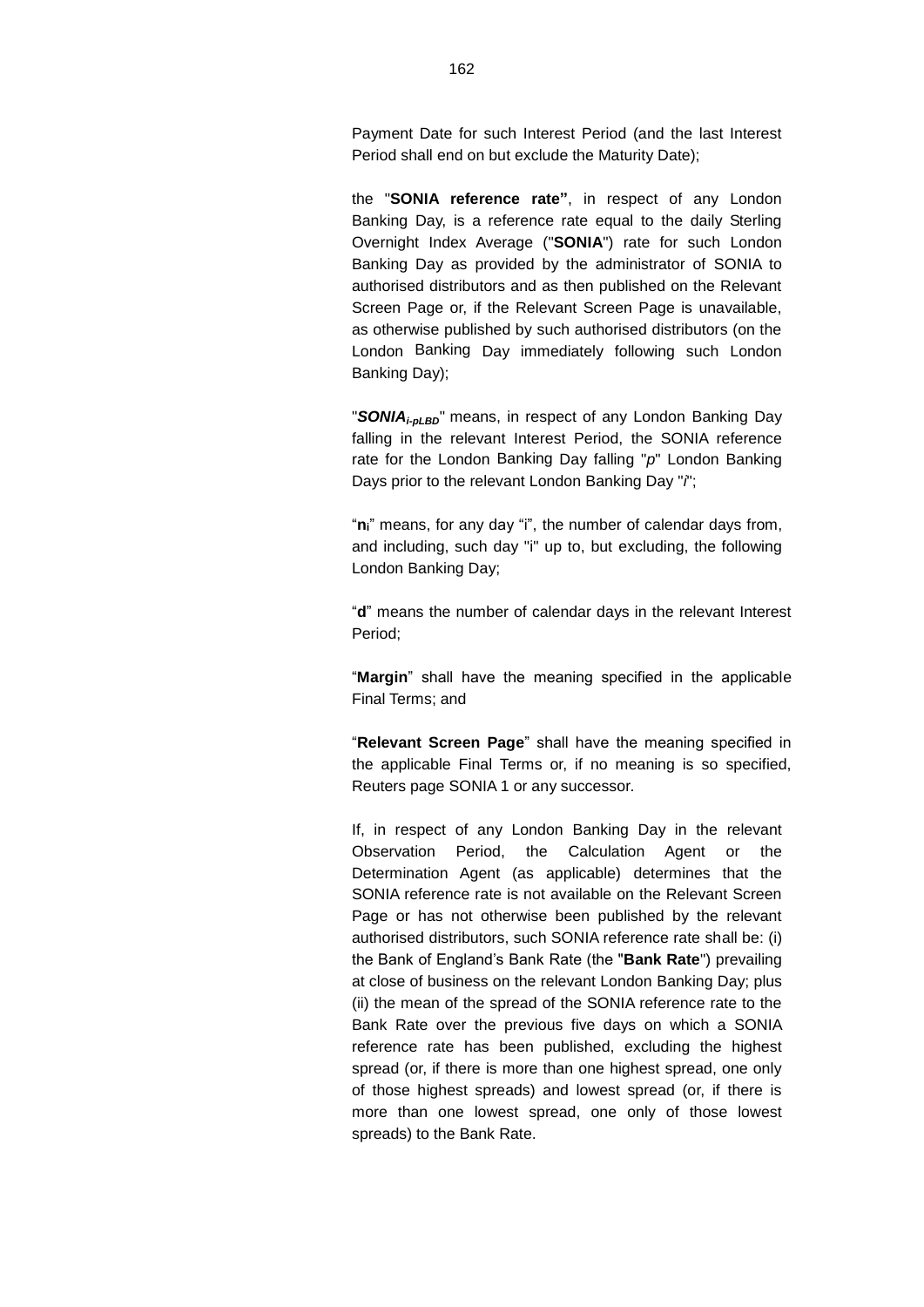Notwithstanding the paragraph above, in the event the Bank of England publishes guidance as to (i) how the SONIA reference rate is to be determined; or (ii) any rate that is to replace the SONIA reference rate, the Calculation Agent or the Determination Agent (as applicable) shall, subject to receiving written Instructions from the Issuer and to the extent that it is reasonably practicable, follow such guidance in order to determine SONIA<sub>i</sub> for the purpose of the Notes for so long as the SONIA reference rate is not available or has not been published by the authorised distributors. To the extent that any amendments or modifications to the Conditions or the transaction documents are required in order for the Calculation Agent or the Determination Agent (as applicable) to follow such guidance in order to determine SONIA<sub>i</sub>, the Calculation Agent or the Determination Agent (as applicable) shall have no obligation to act until such amendments or modifications have been made in accordance with the Conditions and the transaction documents.

If the Rate of Interest cannot be determined in accordance with the foregoing provisions by the Calculation Agent or the Determination Agent (as applicable), the Rate of Interest shall be (i) that determined as at the last preceding Interest Determination Date (though substituting, where a different Margin or Maximum Rate of Interest or Minimum Rate of Interest is to be applied to the relevant Interest Period from that which applied to the last preceding Interest Period, the Margin or Maximum Rate of Interest or Minimum Rate of Interest relating to the relevant Interest Period in place of the Margin or Maximum Rate of Interest or Minimum Rate of Interest relating to that last preceding Interest Period); or (ii) if there is no such preceding Interest Determination Date, the initial Rate of Interest which would have been applicable to such series of Notes for the first Interest Period had the Notes been in issue for a period equal in duration to the scheduled first Interest Period but ending on (and excluding) the Interest Commencement Date (but applying the Margin and any Maximum Rate of Interest or Minimum Rate of Interest applicable to the first Interest Period).

If the relevant series of Notes become due and payable in accordance with Condition 9 (*Events of Default and Enforcement*), the final Interest Determination Date shall, notwithstanding any Interest Determination Date specified in the applicable Final Terms, be deemed to be the date on which such Notes became due and payable and the Rate of Interest on such Notes shall, for so long as any such Note remains outstanding, be that determined on such date.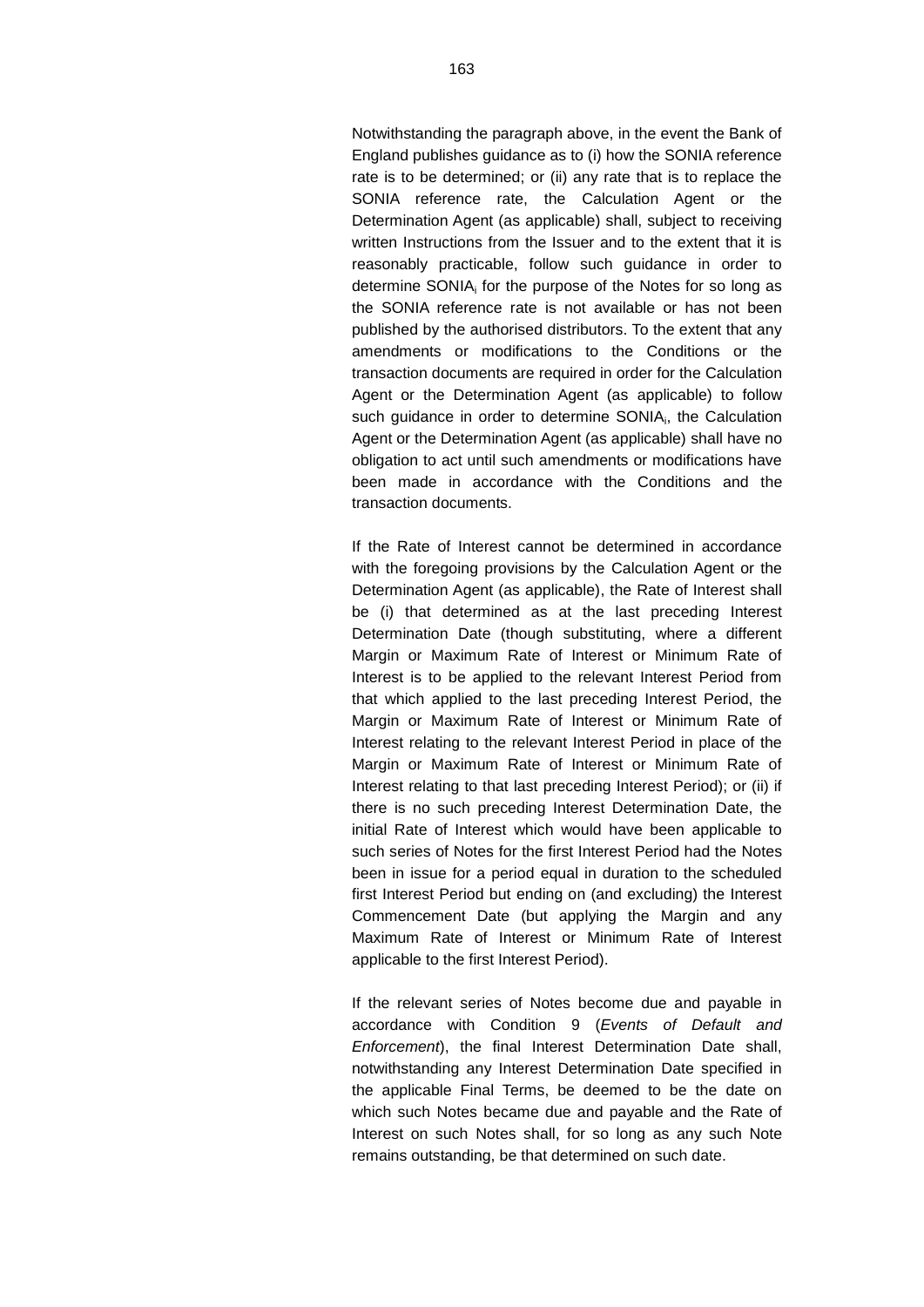(V) Floating Rate Notes which are CMS Linked Interest Notes

Where Screen Rate Determination is specified in the applicable Final Terms as the manner in which the Rate of Interest is to be determined and the Reference Rate is specified as being the CMS Reference Rate, the Rate of Interest for each Interest Period will, subject as provided below, be the CMS Rate plus or minus (as indicated in the applicable Final Terms) the Margin, as determined by the Calculation Agent or Determination Agent (as applicable).

"**CMS Rate**" for an Interest Period means the Relevant Swap Rate for swap transactions in the Reference Currency with a maturity of the Designated Maturity (expressed as a percentage rate per annum) which appears on the Relevant Screen Page as at (i) the Determination Time specified in the applicable Final Terms or (ii) if no Determination Time is specified in the applicable Final Terms, 11.00 a.m. (Relevant Centre time) on the Interest Determination Date in question, all as determined by the Calculation Agent or Determination Agent (as applicable).

If the Relevant Screen Page is not available, the Calculation Agent or Determination Agent (as applicable) shall request each of the Reference Banks (as defined below) to provide the Calculation Agent or Determination Agent (as applicable) with its quotation for the Relevant Swap Rate (expressed as a percentage rate per annum) at approximately (i) the Determination Time specified in the applicable Final Terms or (ii) if no Determination Time is specified in the applicable Final Terms, 11.00 a.m. (Relevant Centre time) on the Interest Determination Date in question. If two or more of the Reference Banks provide the Calculation Agent or Determination Agent (as applicable) such quotations, the CMS Rate for such Interest Period shall be the arithmetic mean (rounded if necessary to the fifth decimal place, with 0.000005 being rounded upwards) of the quotations, eliminating the highest quotation (or, in the event of equality, one of the highest) and the lowest quotation (or, in the event of equality, one of the lowest).

If on any Interest Determination Date one only or none of the Reference Banks provides the Calculation Agent or Determination Agent (as applicable) with such quotations as provided in the preceding paragraph, the CMS Rate shall be determined by the Calculation Agent or Determination Agent (as applicable) in its sole and absolute discretion on a commercial basis as it shall consider appropriate and in accordance with standard market practice.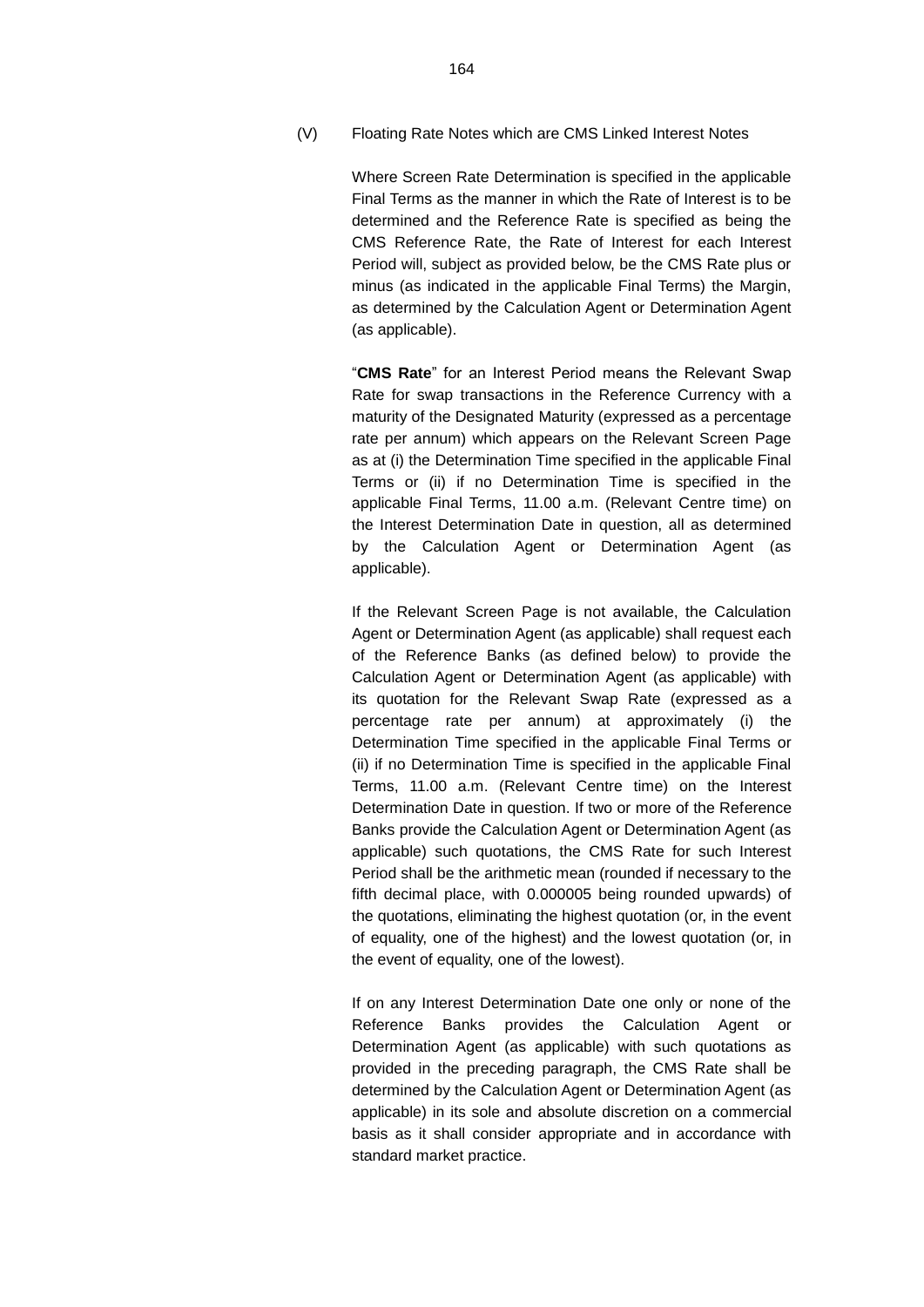For the purposes of this sub-paragraph (B)(V):

"**Calculation Agent**" shall have the meaning specified in the applicable Final Terms;

"**CMS Rate Fixing Day**" means a day (other than a Saturday or a Sunday) on which banks and foreign exchange markets are open for business in each CMS Rate Fixing Centre specified in the applicable Final Terms;

"**Designated Maturity**" shall have the meaning specified in the applicable Final Terms;

"**Determination Agent**" shall have the meaning specified in the applicable Final Terms;

"**Interest Determination Date**" shall have the meaning specified in the applicable Final Terms provided that, if any day specified as an Interest Determination Date in the applicable Final Terms is not a CMS Rate Fixing Day, the relevant Interest Determination Date shall be the immediately preceding CMS Rate Fixing Day;

"**Margin**" shall have the meaning specified in the applicable Final Terms;

"**Reference Banks**" means (i) where the Reference Currency is euro, the principal office of five leading swap dealers in the Euro-zone inter-bank market, (ii) where the Reference Currency is Sterling, the principal London office of five leading swap dealers in the London inter-bank market, (iii) where the Reference Currency is U.S. dollars, the principal New York City office of five leading swap dealers in the New York City interbank market, or (iv) in the case of any other Reference Currency, the principal Relevant Centre office of five leading swap dealers in the Relevant Centre inter-bank market, in each case as selected by the Calculation Agent or Determination Agent (as applicable);

"**Relevant Centre**" shall have the meaning specified in the applicable Final Terms;

"**Relevant Screen Page**" shall have the meaning specified in the applicable Final Terms;

"**Relevant Swap Rate**" means:

(i) where the Reference Currency is euro, the mid-market annual swap rate determined on the basis of the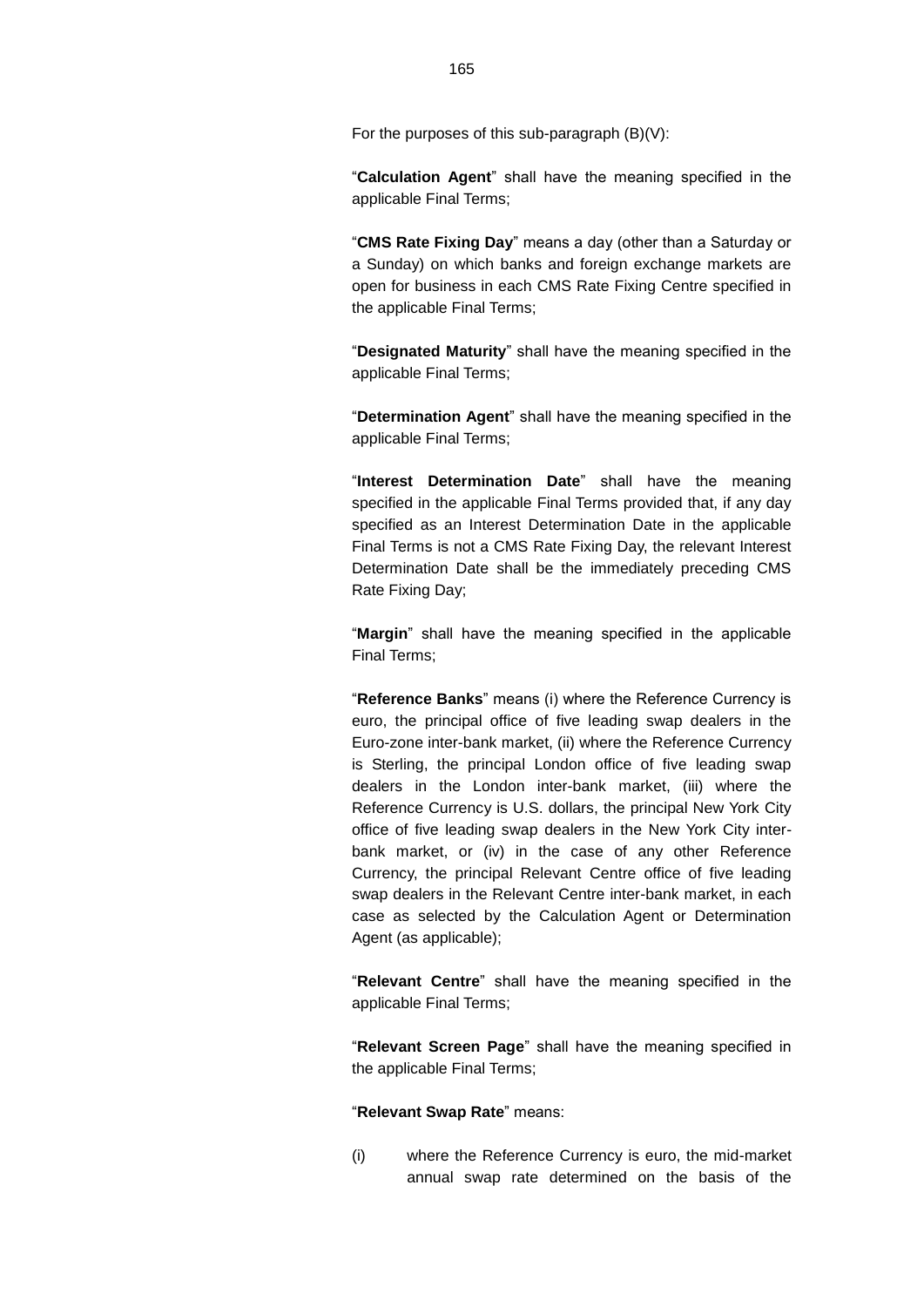arithmetic mean of the bid and offered rates for the annual fixed leg, calculated on a 30/360 day count basis, of a fixed-for-floating euro interest rate swap transaction with a term equal to the Designated Maturity commencing on the first day of the relevant Interest Period and in a Representative Amount with an acknowledged dealer of good credit in the swap market, where the floating leg, in each case calculated on an Actual/360 day count basis, is equivalent to EUR-EURIBOR-Reuters (as defined in the ISDA Definitions) with a designated maturity determined by the Calculation Agent or Determination Agent (as applicable) by reference to standard market practice and/or the ISDA Definitions;

- (ii) where the Reference Currency is Sterling, the midmarket semi-annual swap rate determined on the basis of the arithmetic mean of the bid and offered rates for the semi-annual fixed leg, calculated on an Actual/365 (Fixed) day count basis, of a fixed-for-floating Sterling interest rate swap transaction with a term equal to the Designated Maturity commencing on the first day of the relevant Interest Period and in a Representative Amount with an acknowledged dealer of good credit in the swap market, where the floating leg, in each case calculated on an Actual/365 (Fixed) day count basis, is equivalent (A) if the Designated Maturity is greater than one year, to GBP-LIBOR-BBA (as defined in the ISDA Definitions) with a designated maturity of six months or (B) if the Designated Maturity is one year or less, to GBP-LIBOR-BBA with a designated maturity of three months;
- (iii) where the Reference Currency is U.S. dollars, the midmarket semi-annual swap rate determined on the basis of the mean of the bid and offered rates for the semiannual fixed leg, calculated on a 30/360 day count basis, of a fixed-for-floating U.S. dollar interest rate swap transaction with a term equal to the Designated Maturity commencing on the first day of the relevant Interest Period and in a Representative Amount with an acknowledged dealer of good credit in the swap market, where the floating leg, calculated on an Actual/360 day count basis, is equivalent to USD-LIBOR-BBA (as defined in the ISDA Definitions) with a designated maturity of three months; and
- (iv) where the Reference Currency is any other currency, the mid-market swap rate as determined by the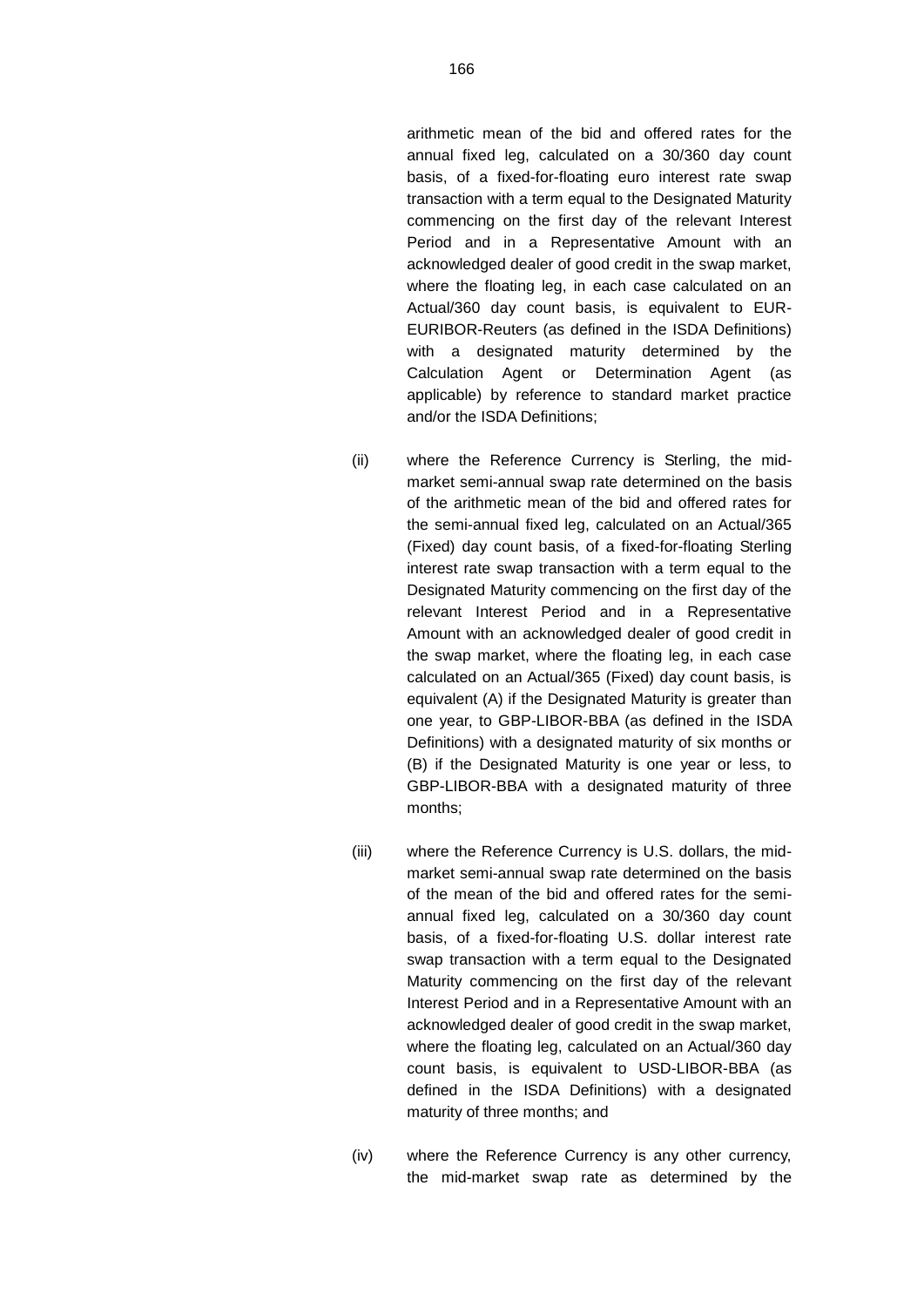Calculation Agent or Determination Agent (as applicable) in its sole and absolute discretion on a commercial basis as it shall consider appropriate and in accordance with standard market practice;

"**Representative Amount**" means an amount that is representative for a single transaction in the relevant market at the relevant time; and

"**Stub Period**" shall have the meaning specified in the applicable Final Terms.

(C) Interest Determination for Variable Interest Notes

In the case of Variable Interest Notes, the Rate of Interest for each Interest Period will, subject as provided below, be the product of (i) the Accrual Interest Rate and (ii)(A) the number of calendar days in an Interest Period where the Underlying Rate is less than or equal to the Upper Barrier (if any) and greater than or equal to the Lower Barrier (if any) divided by (B) the total number of calendar days in such corresponding Interest Period, all as determined by the Calculation Agent or Determination Agent (as applicable).

If the Underlying Reference Rate is specified in the applicable Final Terms as being any of LIBOR, EURIBOR, HIBOR or SIBOR, the Calculation Agent or Determination Agent (as applicable) shall determine the Underlying Rate for a calendar day in accordance with Condition  $4(c)(ii)(B)(I)$  on the basis that:

- (a) references to "Screen Rate" shall be deemed to be to "Underlying Rate";
- (b) references to "Interest Determination Date" shall be deemed to be to:
	- (i) if the rate determination relates to a calendar day (other than a calendar day that falls in the Rate Cut-off Period) that is a Fixing Business Day, such calendar day;
	- (ii) if the rate determination relates to a calendar day (other than a calendar day that falls in the Rate Cut-off Period) that is not a Fixing Business Day, the Fixing Business Day immediately preceding such calendar day; and
	- (iii) if the rate determination relates to a calendar day that falls in the Rate Cut-off Period, the Rate Cut-Off Date, unless the Rate Cut-Off Date is not a Fixing Business Day, in which case the Fixing Business Day immediately preceding the Rate Cut-Off Date;
- (c) references to "Reference Rate" shall be deemed to be to the "Underlying Reference Rate" specified in the applicable Final Terms; and
- (d) the Calculation Agent or Determination Agent (as applicable) will be the party making all determinations and, notwithstanding the final paragraph of Condition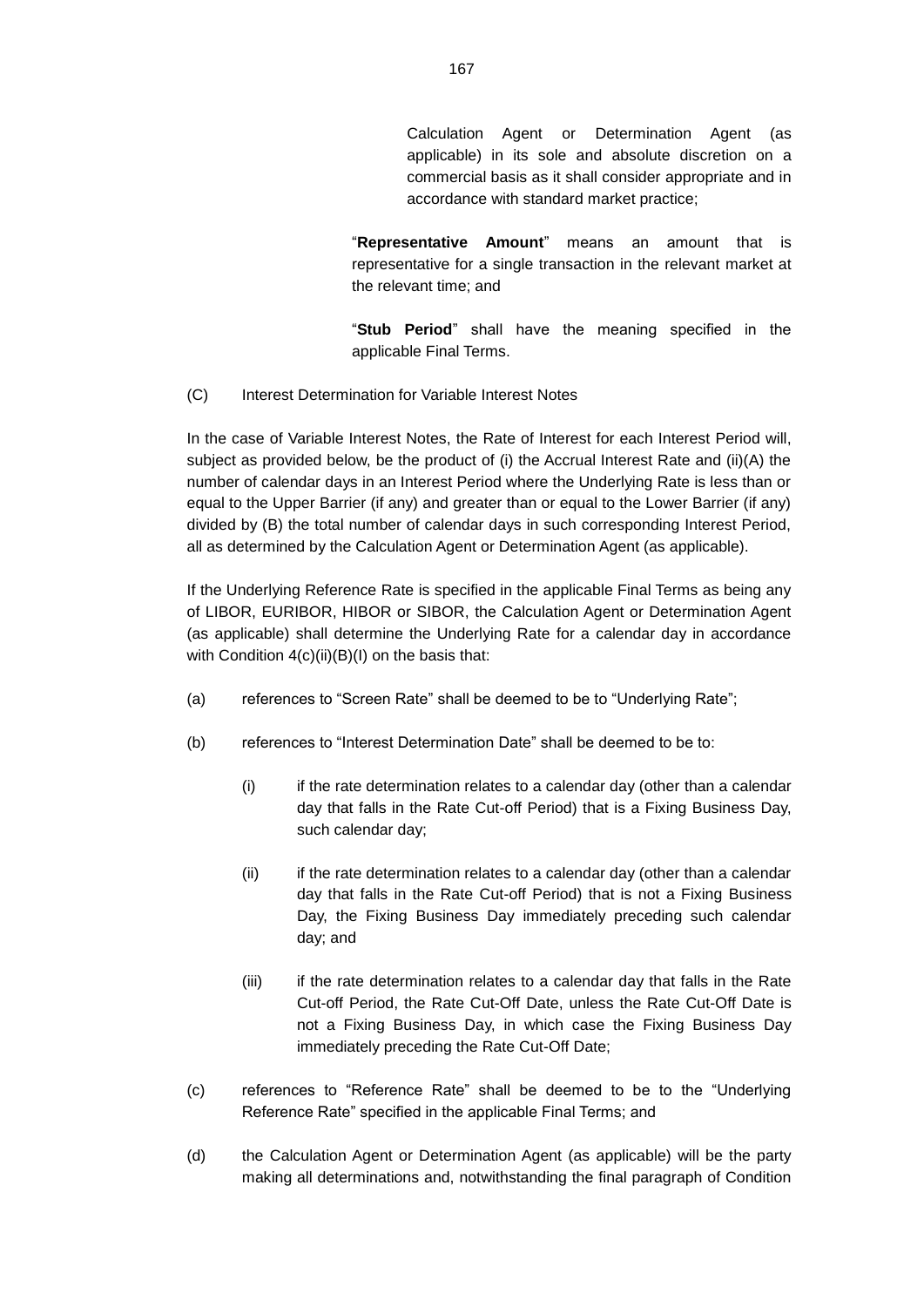$4(c)(ii)(B)(I)$ , if the Calculation Agent or Determination Agent (as applicable) is unable to determine the Screen Rate in accordance with Condition  $4(c)(ii)(B)(I)$ , the Screen Rate will be determined by the Calculation Agent or Determination Agent (as applicable) in its sole and absolute discretion on a commercial basis as it shall consider appropriate and in accordance with standard market practice.

If the Underlying Reference Rate is specified in the applicable Final Terms as being EONIA, the Calculation Agent or Determination Agent (as applicable) shall determine the Underlying Rate for a calendar day on the basis that:

- (a) "**Underlying Rate**" shall, for any calendar day, be deemed to be to a reference rate equal to the overnight rate as calculated by the European Central Bank and appearing on the Relevant Screen Page on the first TARGET Business Day following that day;
- (b) "**Relevant Screen Page**" shall have the meaning specified in the applicable Final Terms or, if no meaning is so specified, Reuters Screen EONIA Page or any successor; and
- (c) "**TARGET Business Day**" means a day on which the TARGET2 System is open.

If the Calculation Agent or the Determination Agent (as applicable) determines that either the Relevant Screen Page is not available or no such overnight rate as referred to in Underlying Rate appears for any reason for the relevant calendar day on the TARGET Business Day following that day as provided above, the Calculation Agent or the Determination Agent (as applicable) shall determine the Underlying Rate for such day in its sole and absolute discretion on a commercial basis as it shall consider appropriate and in accordance with standard market practice.

If the Underlying Reference Rate is specified in the applicable Final Terms as being SONIA, the Calculation Agent or Determination Agent (as applicable) shall determine the Underlying Rate for a calendar day on the basis that:

- (a) "**Underlying Rate**" shall, for any calendar day, be deemed to be to a reference rate equal to the Sterling Overnight Index Average (SONIA) rate as calculated by the Bank of England and appearing on the Relevant Screen Page on the first London Banking Day following that day;
- (b) "**Relevant Screen Page**" shall have the meaning specified in the applicable Final Terms or, if no meaning is so specified, Reuters page SONIA 1 or any successor; and
- (c) "**London Banking Day**" means any day on which commercial banks are open for general business (including dealing in foreign exchange and foreign currency deposits) in London.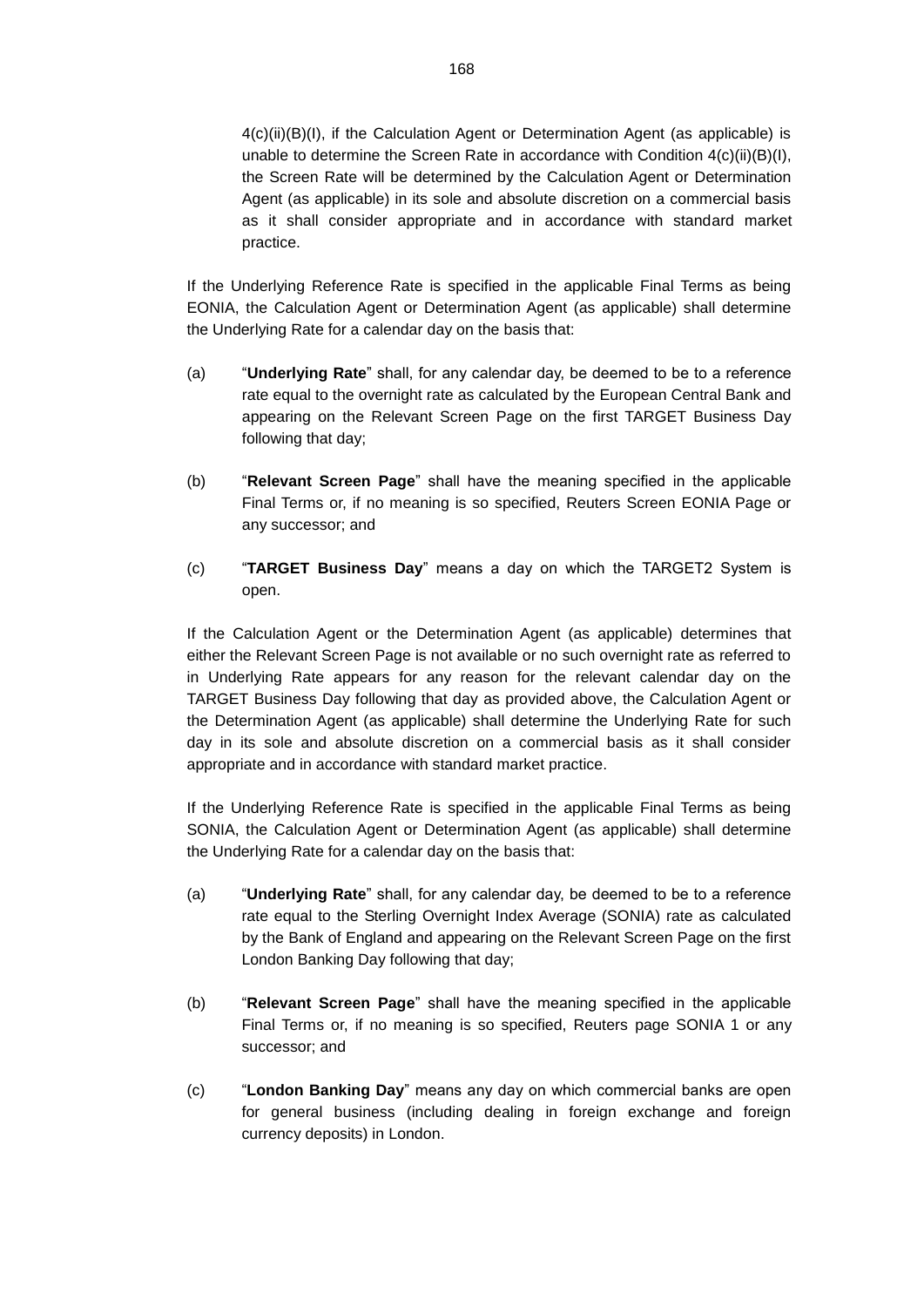If the Calculation Agent or the Determination Agent (as applicable) determines that either the Relevant Screen Page is not available or no such overnight rate as referred to in Underlying Rate appears for any reason for the relevant calendar day on the London Banking Day following that day as provided above, the Calculation Agent or the Determination Agent (as applicable) shall determine the Underlying Rate for such day in its sole and absolute discretion on a commercial basis as it shall consider appropriate and in accordance with standard market practice.

If the Underlying Reference Rate is specified in the applicable Final Terms as being CMS Reference Rate, the Calculation Agent or Determination Agent (as applicable) shall determine the Underlying Rate for a calendar day in accordance with Condition  $4(c)(ii)(B)(IV)$  on the basis that:

- (a) references to "CMS Rate" shall be deemed to be to "Underlying Rate"; and
- (b) references to "Interest Determination Date" shall be deemed to be to:
	- (i) if the rate determination relates to a calendar day that is a Fixing Business Day, such calendar day;
	- (ii) if the rate determination relates to a calendar day (other than a calendar day that falls in the Rate Cut-off Period) that is not a Fixing Business Day, the Fixing Business Day immediately preceding such calendar day; and
	- (iii) if the rate determination relates to a calendar day (other than a calendar day that falls in the Rate Cut-off Period) that falls in the Rate Cut-off Period, the Fixing Business Day immediately preceding the Rate Cut-off Period.

The applicable Final Terms will specify if the Accrual Interest Rate is a "Fixed Rate" or a "Floating Rate".

If the Accrual Interest Rate is specified in the applicable Final Terms to be a "Floating Rate" and "Screen Rate Determination" is specified in the applicable Final Terms as being applicable, the Accrual Interest Rate for each Interest Period shall be determined by the Calculation Agent or Determination Agent (as applicable) in accordance with Condition  $4(c)(ii)(B)(I)$  and on the basis that:

- (a) references to "Rate of Interest" shall be deemed to be to "Accrual Interest Rate";
- (b) "Straight Floating Rate" shall be deemed to be specified as being applicable; and
- (c) the Calculation Agent or Determination Agent (as applicable) will be the party making all determinations and, notwithstanding the final paragraph of Condition 4(c)(ii)(B)(I), if the Calculation Agent or Determination Agent (as applicable) is unable to determine the Screen Rate in accordance with Condition 4(c)(ii)(B)(I), the Screen Rate will be determined by the Calculation Agent or Determination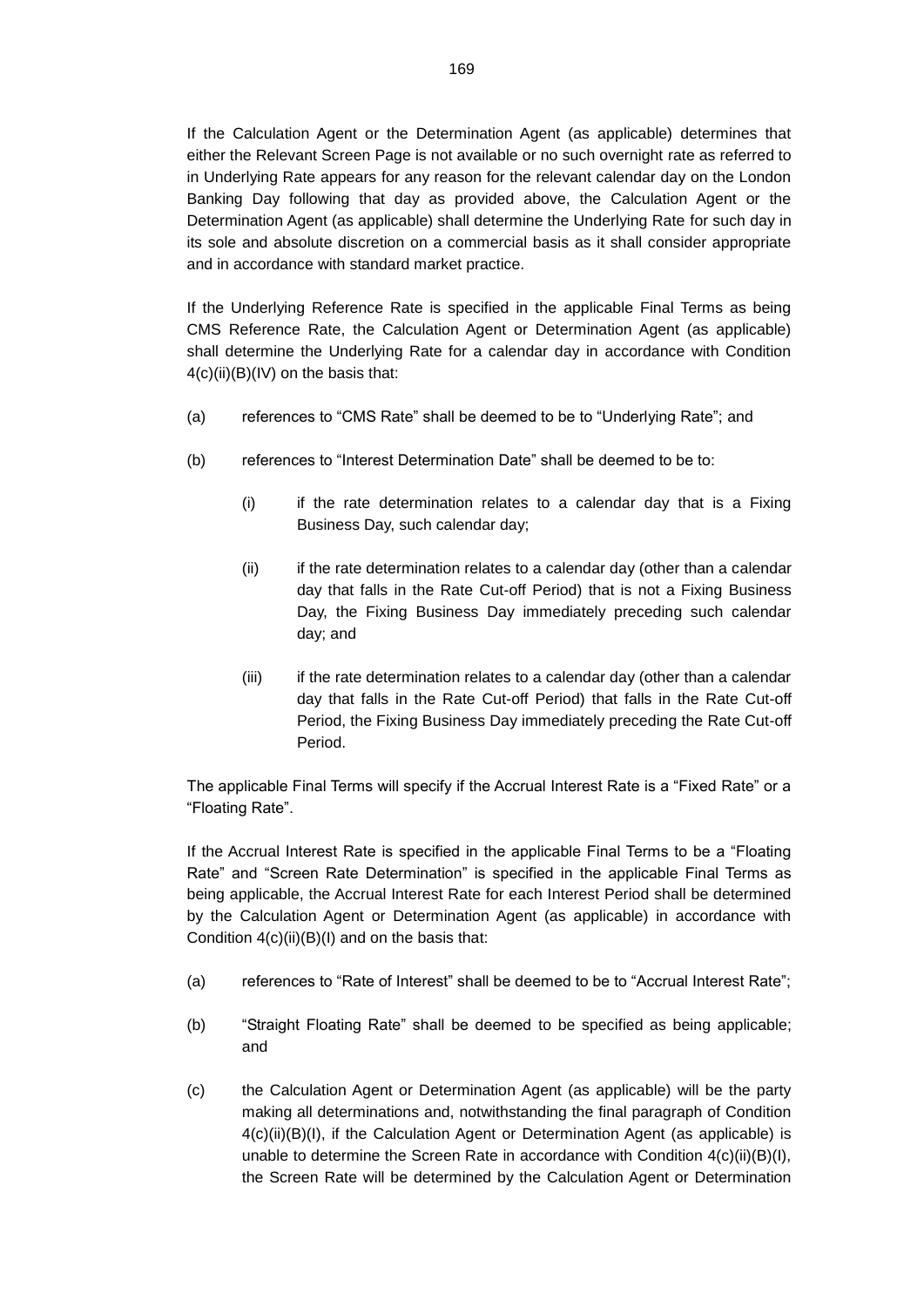Agent (as applicable) in its sole and absolute discretion on a commercial basis as it shall consider appropriate and in accordance with standard market practice.

If the Accrual Interest Rate is specified in the applicable Final Terms to be a "Floating Rate" and "ISDA Determination" is specified in the applicable Final Terms as being applicable, the Accrual Interest Rate for each Interest Period shall be determined by the Calculation Agent or Determination Agent (as applicable) in accordance with Condition  $4(c)(ii)(A)$  and on the basis that:

- (a) references to "Rate of Interest" shall be deemed to be to "Accrual Interest Rate";
- (b) "Straight Floating Rate" shall be deemed to be specified as being applicable; and
- (c) the Calculation Agent or Determination Agent (as applicable) will be the party making all determinations.

For the purposes of this sub-paragraph (C):

"**Calculation Agent**" shall have the meaning specified in the applicable Final Terms;

"**Determination Agent**" shall have the meaning specified in the applicable Final Terms;

"**Fixing Business Day**" means a day which is a day on which commercial banks and foreign exchange markets settle payments and are open for general business (including dealing in foreign exchange and foreign currency deposits) in London and, where applicable, any Additional Fixing Business Centre specified in the applicable Final Terms and which is:

- (i) if the Underlying Reference Rate is specified in the applicable Final Terms as being CMS Reference Rate, a day on which commercial banks and foreign exchange markets settle payments and are open for general business (including dealing in foreign exchange and foreign currency deposits) in the principal financial centre of the country of the Reference Currency; or
- (ii) if the Underlying Reference Rate is specified in the applicable Final Terms as being euro- LIBOR or EURIBOR, a TARGET2 Settlement Day; or
- (iii) if the Underlying Reference Rate is specified in the applicable Final Terms as being any other Reference Rate, a day on which commercial banks and foreign exchange markets settle payments and are open for general business (including dealing in foreign exchange and foreign currency deposits) in the principal financial centre of the country of the currency to which such Reference Rate relates.

"**Lower Barrier**" shall have the meaning specified in the applicable Final Terms;

"**Upper Barrier**" shall have the meaning specified in the applicable Final Terms;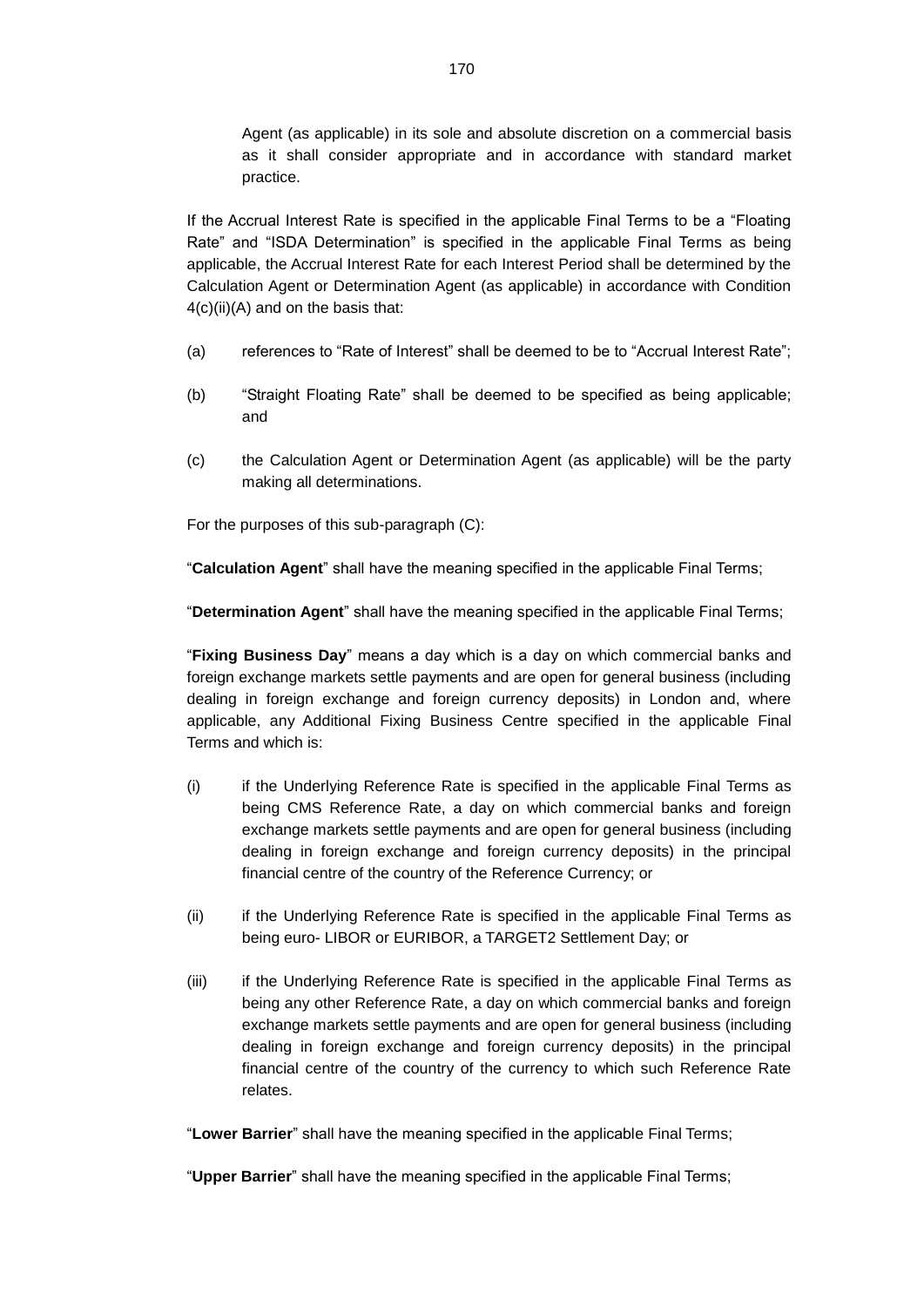"**Rate Cut-off Date**" means, for each Interest Period, the date specified in the applicable Final Terms;

"**Rate Cut-Off Period**" means, for each Interest Period, the period from (and including) the Rate Cut-off Date to (but excluding) the Interest Payment Date falling at the end of such Interest Period; and

"**Underlying Reference Rate**" shall have the meaning specified in the applicable Final Terms.

(iii) Minimum Rate of Interest and/or Maximum Rate of Interest

If the applicable Final Terms specifies a Minimum Rate of Interest for any Interest Period, then, in the event that the Rate of Interest in respect of such Interest Period determined in accordance with the provisions of paragraph (ii) above is less than such Minimum Rate of Interest, the Rate of Interest for such Interest Period shall be such Minimum Rate of Interest.

If the applicable Final Terms specify a Maximum Rate of Interest for any Interest Period, then, in the event that the Rate of Interest in respect of such Interest Period determined in accordance with the provisions of paragraph (ii) above is greater than such Maximum Rate of Interest, the Rate of Interest for such Interest Period shall be such Maximum Rate of Interest.

(iv) Determination of Rate of Interest and calculation of Interest Amounts

The Principal Paying Agent or, where specified in these Conditions or the applicable Final Terms, the Calculation Agent or the Determination Agent (as applicable) will at, or as soon as practicable after, each time at which the Rate of Interest is to be determined, determine the Rate of Interest for the relevant Interest Period. In the case of Variable Interest Notes or CMS Linked Interest Notes, the Calculation Agent or Determination Agent (as applicable) will notify the Principal Paying Agent of the Rate of Interest for the relevant Interest Period as soon as practicable after calculating the same.

The Principal Paying Agent or Calculation Agent or Determination Agent (as applicable) will calculate the amount of interest (the "**Interest Amount**") payable on the Floating Rate Notes and Variable Interest Notes for the relevant Interest Period by applying the Rate of Interest to:

- (A) in the case of Floating Rate Notes or Variable Interest Notes which are represented by a Global Note, the aggregate outstanding nominal amount of the Notes represented by such Global Note; or
- (B) in the case of Floating Rate Notes or Variable Interest Notes in definitive form, the Calculation Amount;

and, in each case, multiplying such sum by the applicable Day Count Fraction, and rounding the resultant figure to the nearest sub-unit of the relevant Specified Currency, half of any such sub-unit being rounded upwards or otherwise in accordance with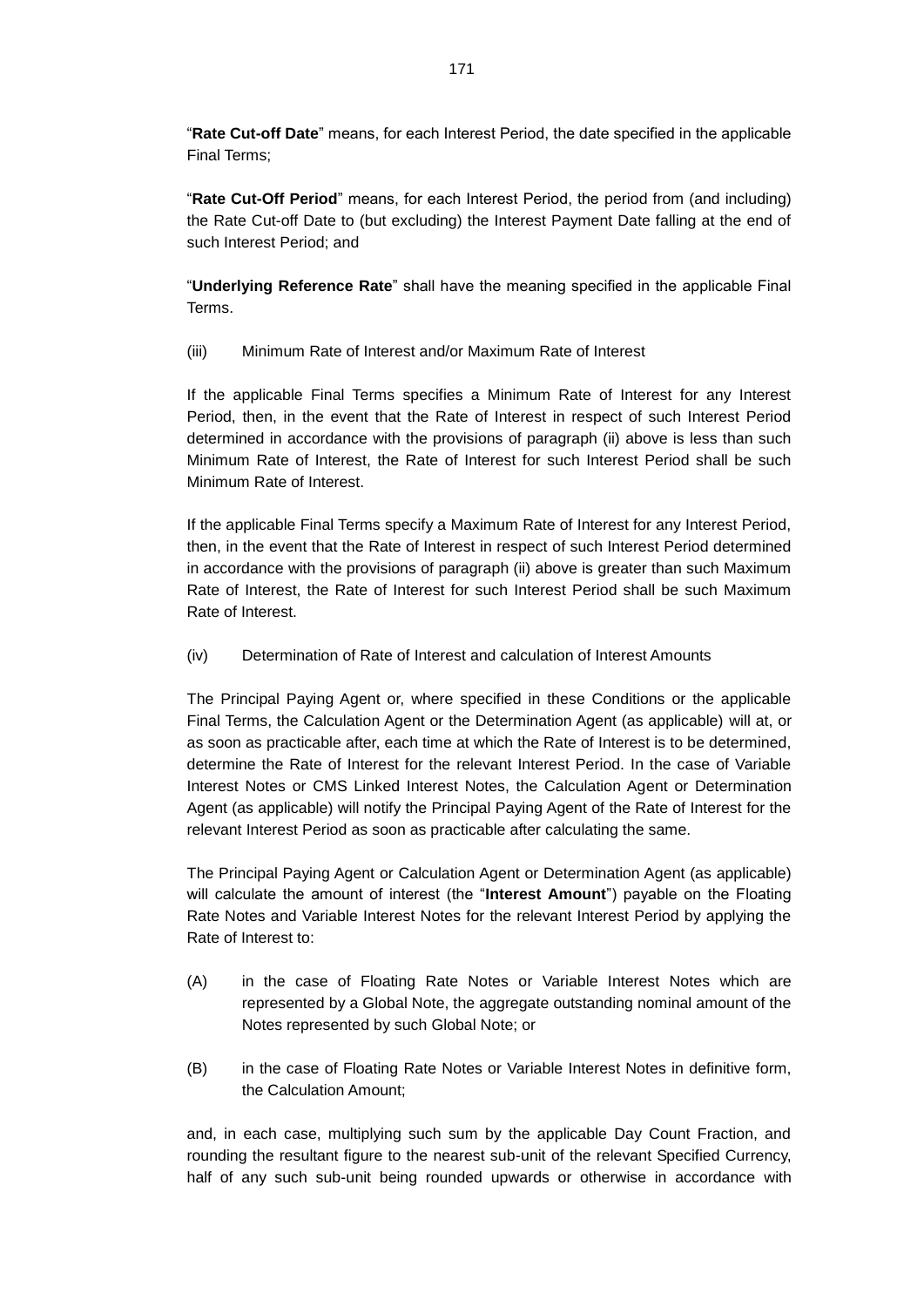applicable market convention. Where the Specified Denomination of a Floating Rate Note or an Variable Interest Note in definitive form is a multiple of the Calculation Amount, the Interest Amount payable in respect of such Note shall be the product of the amount (determined in the manner provided above) for the Calculation Amount, and the amount by which the Calculation Amount is multiplied to reach the Specified Denomination without any further rounding.

For the avoidance of doubt, where the Rate of Interest applicable to Floating Rate Notes for any Interest Period is determined to be less than zero, the Rate of Interest for such Interest Period shall (unless otherwise stated in the applicable Final Terms) be zero.

(v) Notification of Rate of Interest and Interest Amounts

The Principal Paying Agent (or, in the case of CMS Linked Interest Notes and Variable Interest Notes, the relevant Calculation Agent or Determination Agent) will cause the Rate of Interest and each Interest Amount for each Interest Period and the relevant Interest Payment Date to be notified to the Issuer and, if required by applicable law or regulation, any stock exchange or other relevant authority on which the relevant Floating Rate Notes or Variable Interest Notes are for the time being listed or by which they have been admitted to listing and, if applicable, notice thereof to be published in accordance with Condition 13 as soon as possible after their determination but in no event later than the fourth London Business Day thereafter. Each Interest Amount and Interest Payment Date so notified may subsequently be amended (or appropriate alternative arrangements made by way of adjustment) without prior notice in the event of an extension or shortening of the Interest Period. Any such amendment will, if required by applicable law or regulation, be promptly notified to each stock exchange or other relevant authority on which the relevant Floating Rate Notes or Variable Interest Notes are for the time being listed or by which they have been admitted to listing and to the Noteholders in accordance with Condition 13. For the purposes of this paragraph, the expression "**London Business Day**" means a day (other than a Saturday or a Sunday) on which banks and foreign exchange markets are open for business in London.

(vi) Determination or Calculation by Trustee

If for any reason at any relevant time the Principal Paying Agent or, as the case may be, the Calculation Agent or the Determination Agent (as applicable) defaults in its obligation to determine the Rate of Interest or the Calculation Agent or the Determination Agent (as applicable) defaults in its obligation to calculate any Interest Amount in accordance with sub-paragraph (ii) above and in accordance with paragraph (iv) above, the Trustee shall determine the Rate of Interest at such rate as, in its absolute discretion (having such regard as it shall think fit to the foregoing provisions of this Condition 4, but subject always to any Minimum Rate of Interest or Maximum Rate of Interest specified in the applicable Final Terms), it shall deem fair and reasonable in all the circumstances or, as the case may be, the Trustee shall calculate the Interest Amount(s) in such manner as it shall deem fair and reasonable in all the circumstances. In making any such determination or calculation, the Trustee may at the Issuer's expense appoint and rely without liability on a determination or calculation by a calculation agent or a determination agent (which shall be an investment bank or other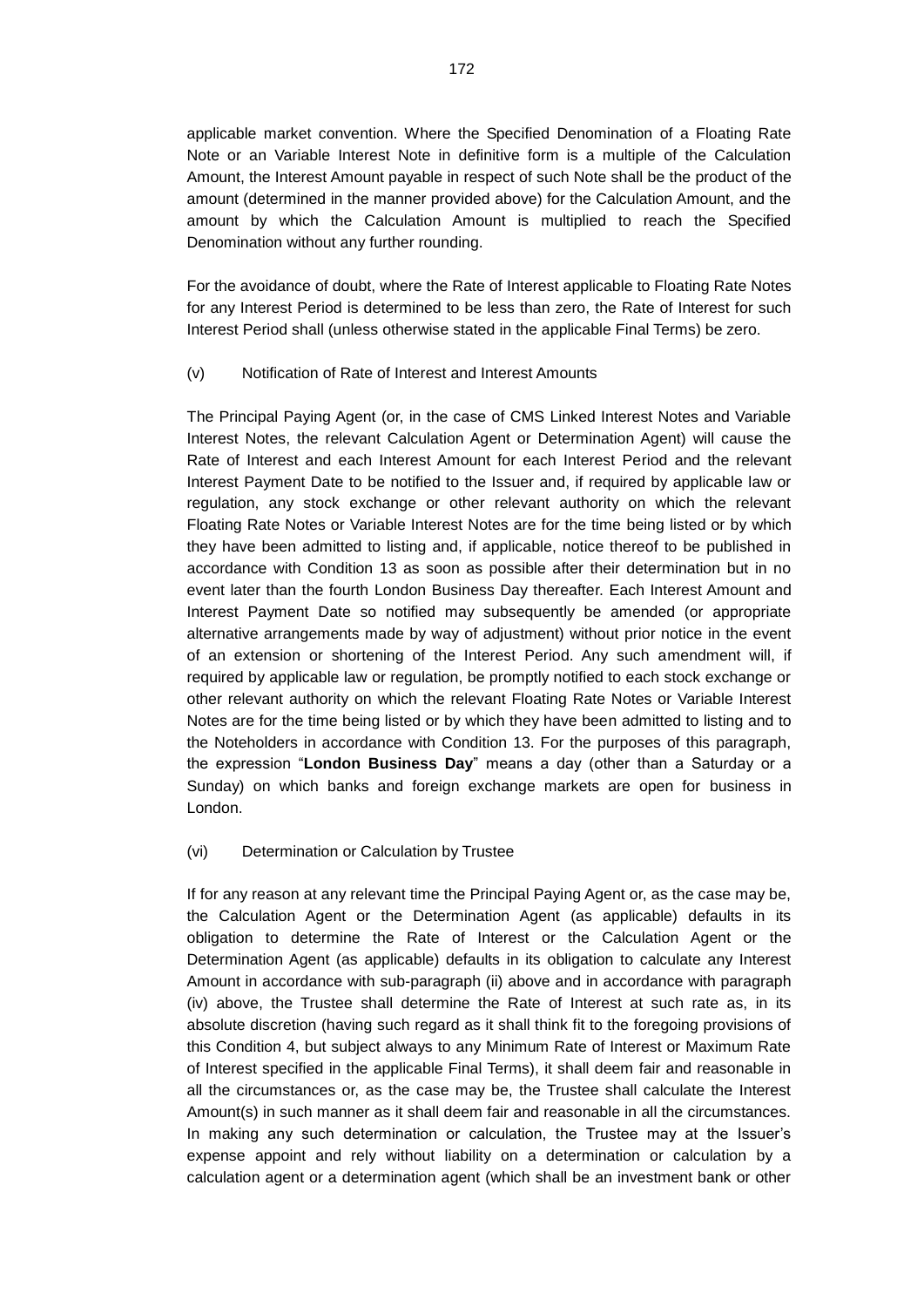suitable entity of international repute). Each such determination or calculation shall be deemed to have been made by the Principal Paying Agent or, the Calculation Agent or the Determination Agent, as applicable.

### (vii) Certificates to be final

All certificates, communications, opinions, determinations, calculations, quotations and decisions given, expressed, made or obtained for the purposes of the provisions of this Condition 4(c), whether by the Principal Paying Agent or, if applicable, the Calculation Agent or the Determination Agent or the Trustee or its agent, shall (in the absence of wilful default, bad faith or manifest error) be binding on the Issuer, the Trustee, the Principal Paying Agent and (as applicable) the Calculation Agent or the Determination Agent, the other Agents and all Noteholders and Couponholders and (in the absence as aforesaid) no liability to the Issuer, the Noteholders or the Couponholders shall attach to the Principal Paying Agent or (as applicable) the Calculation Agent or the Determination Agent or the Trustee or its agent in connection with the exercise or non-exercise by it of any of its powers, duties and discretions pursuant to such provisions.

## **(d) Interest on Convertible Interest Basis Notes**

If the Convertible Interest Basis is specified as being applicable in the applicable Final Terms, each Note bears interest from (and including) the Interest Commencement Date (which unless otherwise specified in the applicable Final Terms shall be the Issue Date) at the applicable Rates of Interest determined in accordance with this Condition  $4(d)$ , and such interest will be payable in arrear on the relevant Interest Payment Date (as defined below).

If the Convertible Interest Basis is specified as being applicable in the applicable Final Terms, the basis upon which interest accrues (and on which the Rate of Interest shall be determined) will (unless the Notes are redeemed or purchased and cancelled prior to the Interest Basis Conversion Date) change from one interest basis (the "**First Interest Basis**") to another (the "**Second Interest Basis**"). The First Interest Basis shall apply to any Interest Period in the First Interest Basis Period and the Second Interest Basis shall apply to any Interest Period in the Second Interest Basis Period.

The Rate of Interest for any Interest Period, and the amount of interest payable on each Interest Payment Date in respect of such Interest Period, shall be determined by the Principal Paying Agent or (if specified in the applicable Final Terms) the Calculation Agent or Determination Agent, as applicable, in accordance with (i) if the relevant Interest Basis is specified in the applicable Final Terms to be Fixed Rate, Condition 4(a) or (ii) if the relevant Interest Basis is specified in the applicable Final Terms to be Floating Rate or Variable Interest, Condition 4(c). If an Interest Basis for an Interest Basis Period is specified in the applicable Final Terms as being Floating Rate or Variable Interest, the notification and publication requirements of Condition 4(c)(v) shall apply in respect of each Interest Period falling within such Interest Basis Period.

For the purposes of this Condition 4(d):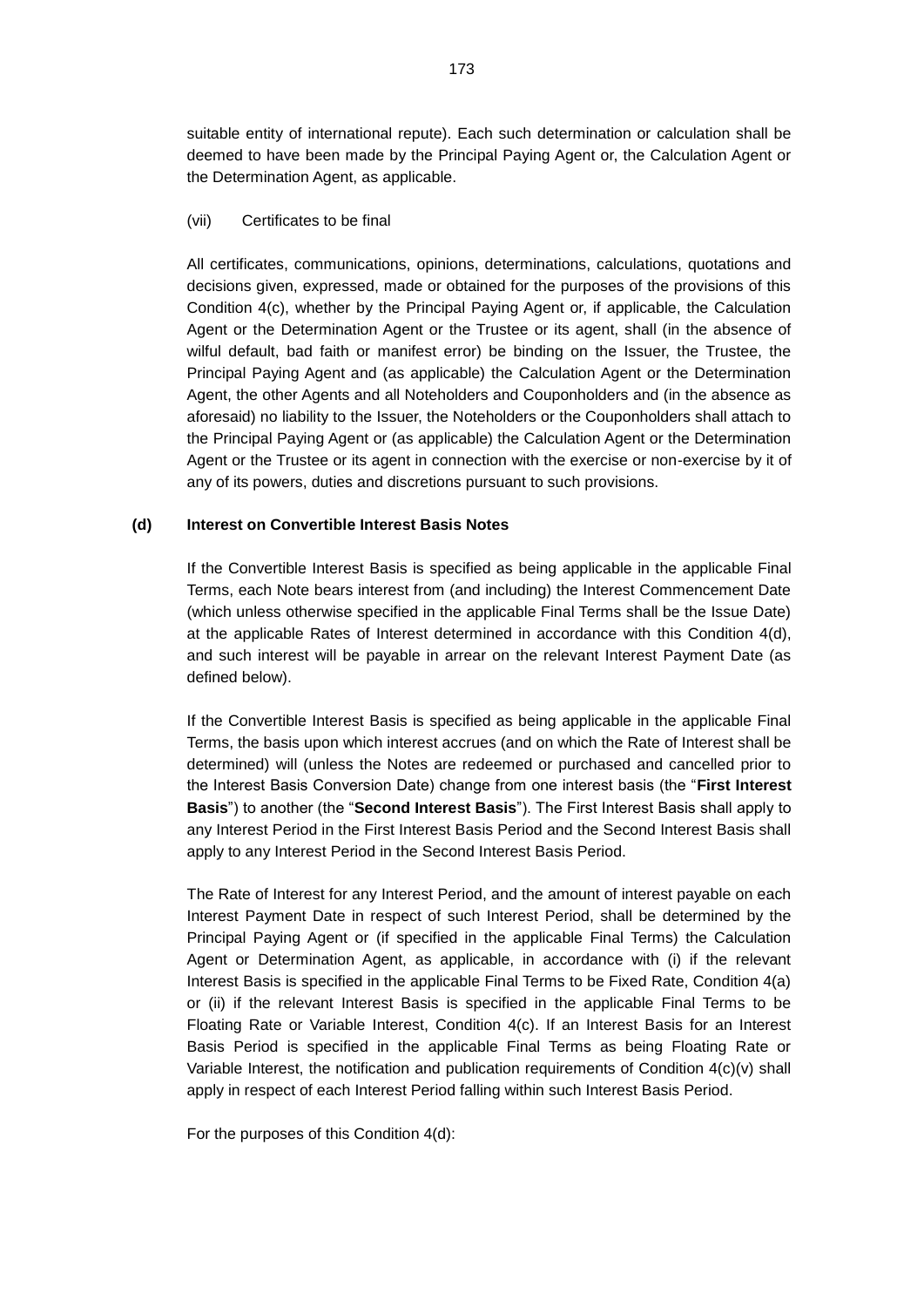"**First Interest Basis Period**" means the period from (and including) the Interest Commencement Date to (but excluding) the Interest Basis Conversion Date;

"**Interest Basis**" means the First Interest Basis or the Second Interest Basis, as applicable;

"**Interest Basis Conversion Date**" shall have the meaning specified in the applicable Final Terms;

"**Interest Basis Period**" means the First Interest Basis Period or the Second Interest Basis Period, as applicable;

"**Interest Payment Date(s)**" means, in relation to each Interest Basis:

- (A) the Interest Payment Date(s) in each year specified in the applicable Final Terms; or
- (B) if no express Interest Payment Date(s) is/are specified in the applicable Final Terms, each date which falls the number of months or other period specified as the Interest Period in the applicable Final Terms after the preceding Interest Payment Date or, in the case of the first Interest Payment Date that falls within the First Interest Basis Period, after the Interest Commencement Date; and

"**Second Interest Basis Period**" means the period from (and including) the Interest Basis Conversion Date to (but excluding) the Maturity Date.

#### **(e) Accrual of interest**

Each Note (or in the case of the redemption of part only of a Note, that part only of such Note) will cease to bear interest (if any) from the date fixed for its redemption unless payment of principal is improperly withheld or refused. In such event, interest will continue to accrue as provided in Condition 6(k).

# **(f) Business Day, Business Day Conventions, Day Count Fractions and other adjustments**

In these Terms and Conditions, "**Business Day**" means a day which is:

- (i) a day on which commercial banks and foreign exchange markets settle payments and are open for general business (including dealing in foreign exchange and foreign currency deposits) in London and any Additional Business Centre specified in the applicable Final Terms; and
- (ii) either
	- (1) in relation to any sum payable in a Specified Currency other than euro, a day on which commercial banks and foreign exchange markets settle payments and are open for general business (including dealing in foreign exchange and foreign currency deposits) in the principal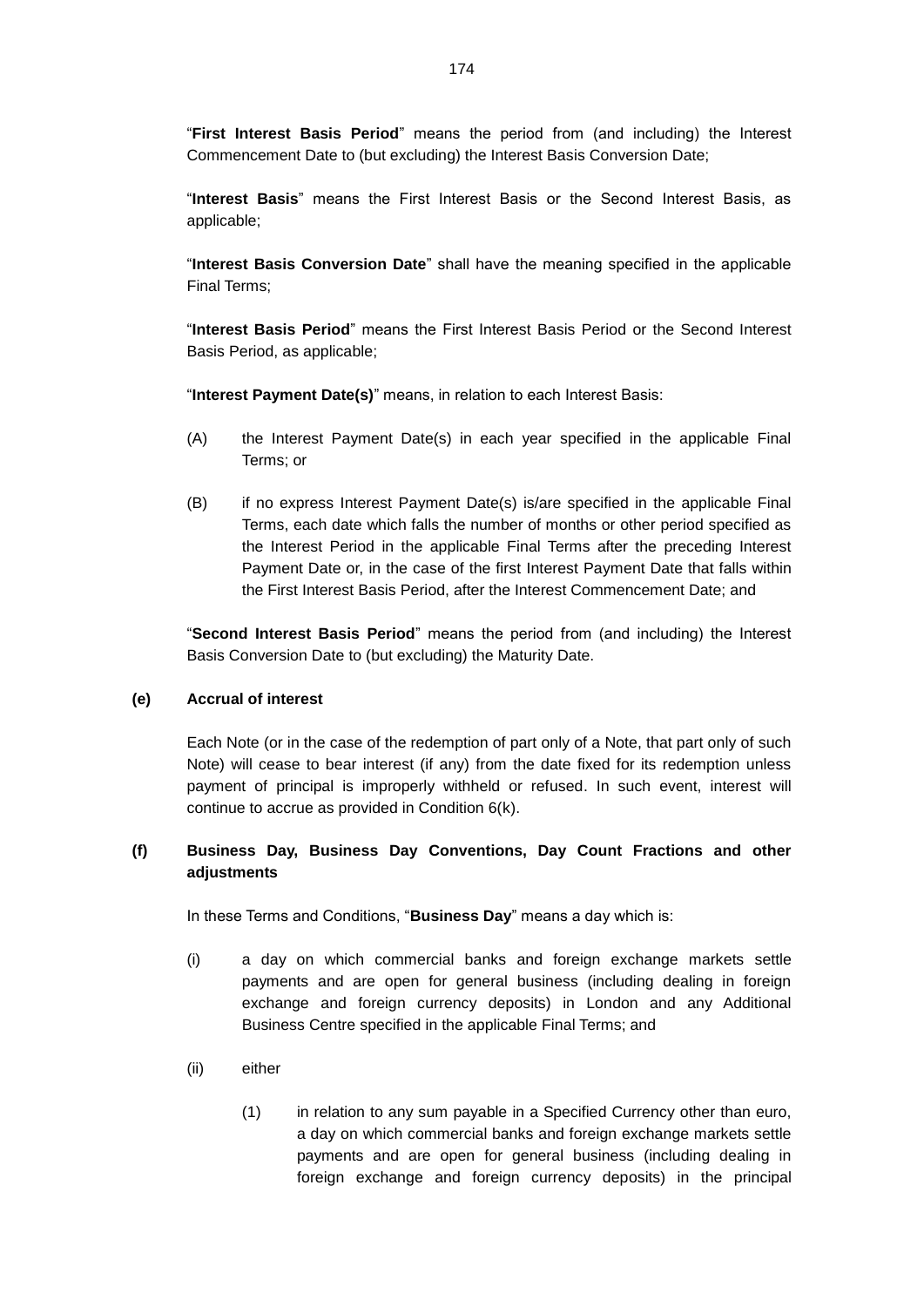financial centre of the country of the relevant Specified Currency (if other than London); or

(2) in relation to any sum payable in euro, a day on which the Trans-European Automated Real-Time Gross Settlement Express Transfer (TARGET2) System (the "**TARGET2 System**") is operating (a "**TARGET2 Settlement Day**").

If a Business Day Convention (or, in respect of any Reset Date in respect of Floating Rate Notes or Variable Interest Notes, a Reset Date Business Day Convention) is specified in the applicable Final Terms and if any Interest Payment Date, Maturity Date or any other date (as specified in the applicable Final Terms) would otherwise fall on a day which is not a Business Day, then, if the Business Day Convention (or the Reset Date Business Day Convention, as applicable) specified is:

- (1) the Following Business Day Convention, such Interest Payment Date, Maturity Date or any other date (as specified in the applicable Final Terms) shall be postponed to the next day which is a Business Day; or
- (2) the Modified Following Business Day Convention, such Interest Payment Date, Maturity Date or any other date (as specified in the applicable Final Terms) shall be postponed to the next day which is a Business Day unless it would thereby fall into the next calendar month, in which event such Interest Payment Date, Maturity Date or any other date (as specified in the applicable Final Terms) shall be brought forward to the immediately preceding Business Day; or
- (3) the Preceding Business Day Convention, such Interest Payment Date, Maturity Date or any other date (as specified in the applicable Final Terms) shall be brought forward to the immediately preceding Business Day; or
- (4) in any case where Interest Periods are specified in accordance with Condition 4(c)(i)(B) above, the Floating Rate Convention, the Interest Payment Date:
	- (i) shall be postponed to the next day which is a Business Day and (A) each subsequent Interest Payment Date shall be the day that numerically corresponds with such Business Day, in the month which falls the Interest Period after the preceding applicable Interest Payment Date unless (B) such Business Day would thereby fall into the next calendar month, in which event (C) such Interest Payment Date shall be brought forward to the immediately preceding Business Day and (D) each subsequent Interest Payment Date shall be the last Business Day in the month which falls the Interest Period after the preceding applicable Interest Payment Date; or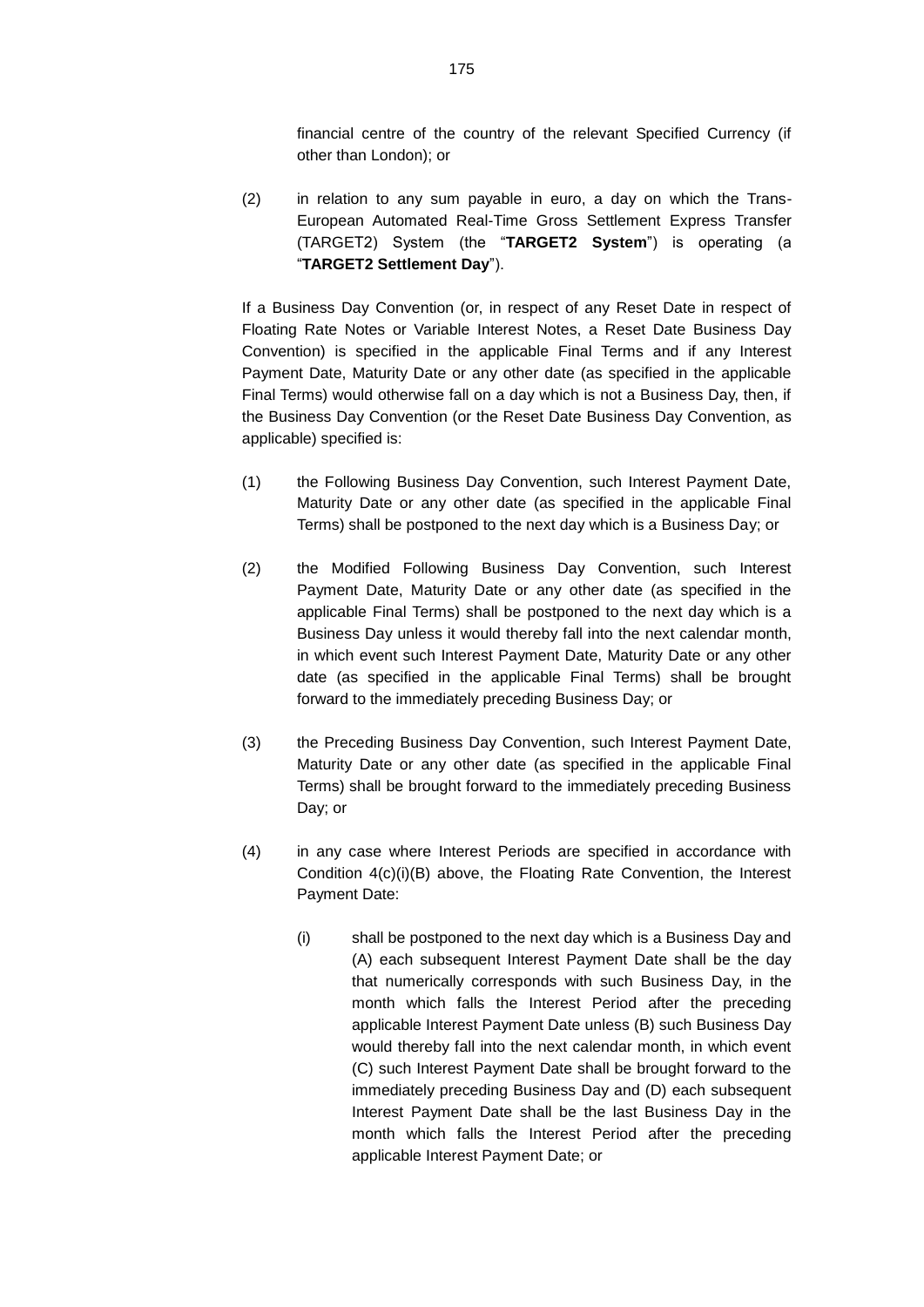(ii) in the case where there is no numerically corresponding day in the calendar month on which an Interest Payment Date should occur, shall be the last day that is a Business Day in the relevant month and the provisions of Condition 4(c)(i)(B) above shall apply *mutatis mutandis*.

"**Day Count Fraction**" means, in respect of the calculation of an amount of interest for any Interest Period:

- (1) if "Actual/Actual (ICMA)" is specified in the applicable Final Terms:
	- (a) in the case of Notes where the number of days in the relevant period from (and including) the most recent Interest Payment Date (or, if none, the Interest Commencement Date) to (but excluding) the relevant payment date (the "**Accrual Period**") is equal to or shorter than the Determination Period during which the Accrual Period ends, the number of days in such Accrual Period divided by the product of (1) the number of days in such Determination Period and (2) the number of Determination Dates (as specified in the applicable Final Terms) that would occur in one calendar year; or
	- (b) in the case of Notes where the Accrual Period is longer than the Determination Period during which the Accrual Period ends, the sum of:
		- (1) the number of days in such Accrual Period falling in the Determination Period in which the Accrual Period begins divided by the product of (x) the number of days in such Determination Period and (y) the number of Determination Dates that would occur in one calendar year; and
		- (2) the number of days in such Accrual Period falling in the next Determination Period divided by the product of (x) the number of days in such Determination Period and (y) the number of Determination Dates that would occur in one calendar year;
- (2) if "Actual/Actual (ISDA)" is specified in the applicable Final Terms, the actual number of days in the Interest Period divided by 365 (or, if any portion of that Interest Period falls in a leap year, the sum of (A) the actual number of days in that portion of the Interest Period falling in a leap year divided by 366 and (B) the actual number of days in that portion of the Interest Period falling in a non-leap year divided by 365);
- (3) if "Actual/365 (Fixed)" is specified in the applicable Final Terms, the actual number of days in the Interest Period divided by 365;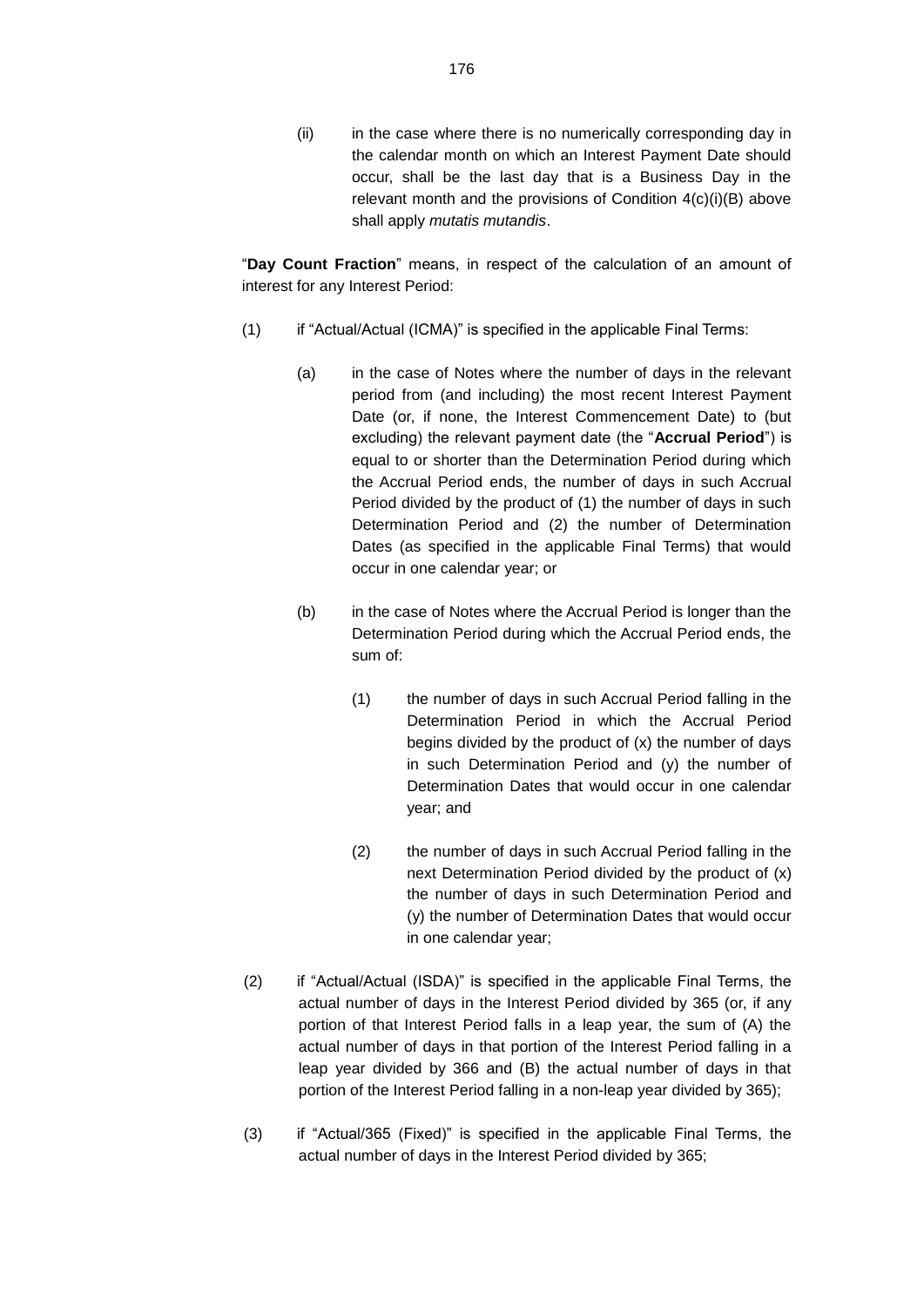- (4) if "Actual/360" is specified in the applicable Final Terms, the actual number of days in the Interest Period divided by 360;
- (5) if "30/360", "360/360" or "Bond Basis" is specified in the applicable Final Terms, the number of days in the Interest Period divided by 360, calculated on a formula basis as follows:

 $\frac{[360 \times (Y_2 - Y_1)] + [30 \times (M_2 - M_1)] + (D_2 - D_1)}{360}$ Day Count Fraction =

where:

" $Y_1$ " is the year, expressed as a number, in which the first day of the Interest Period falls;

" $Y_2$ " is the year, expressed as a number, in which the day immediately following the last day of the Interest Period falls;

" $M_1$ " is the calendar month, expressed as a number, in which the first day of the Interest Period falls;

" $M<sub>2</sub>$ " is the calendar month, expressed as a number, in which the day immediately following the last day of the Interest Period falls;

" $D_1$ " is the first calendar day, expressed as a number, of the Interest Period, unless such number is 31, in which case  $D_1$  will be 30; and

" $D_2$ " is the calendar day, expressed as a number, immediately following the last day included in the Interest Period, unless such number would be 31 and  $D_1$  is greater than 29, in which case  $D_2$  will be 30;

(6) if "30E/360" is specified in the applicable Final Terms, the number of days in the Interest Period divided by 360, calculated on a formula basis as follows:

> $[360 \times (Y_2 - Y_1)] + [30 \times (M_2 - M_1)] + (D_2 - D_1)$ <br>360 Day Count Fraction  $=$

where:

" $Y_1$ " is the year, expressed as a number, in which the first day of the Interest Period falls;

" $Y_2$ " is the year, expressed as a number, in which the day immediately following the last day of the Interest Period falls;

" $M_1$ " is the calendar month, expressed as a number, in which the first day of the Interest Period falls;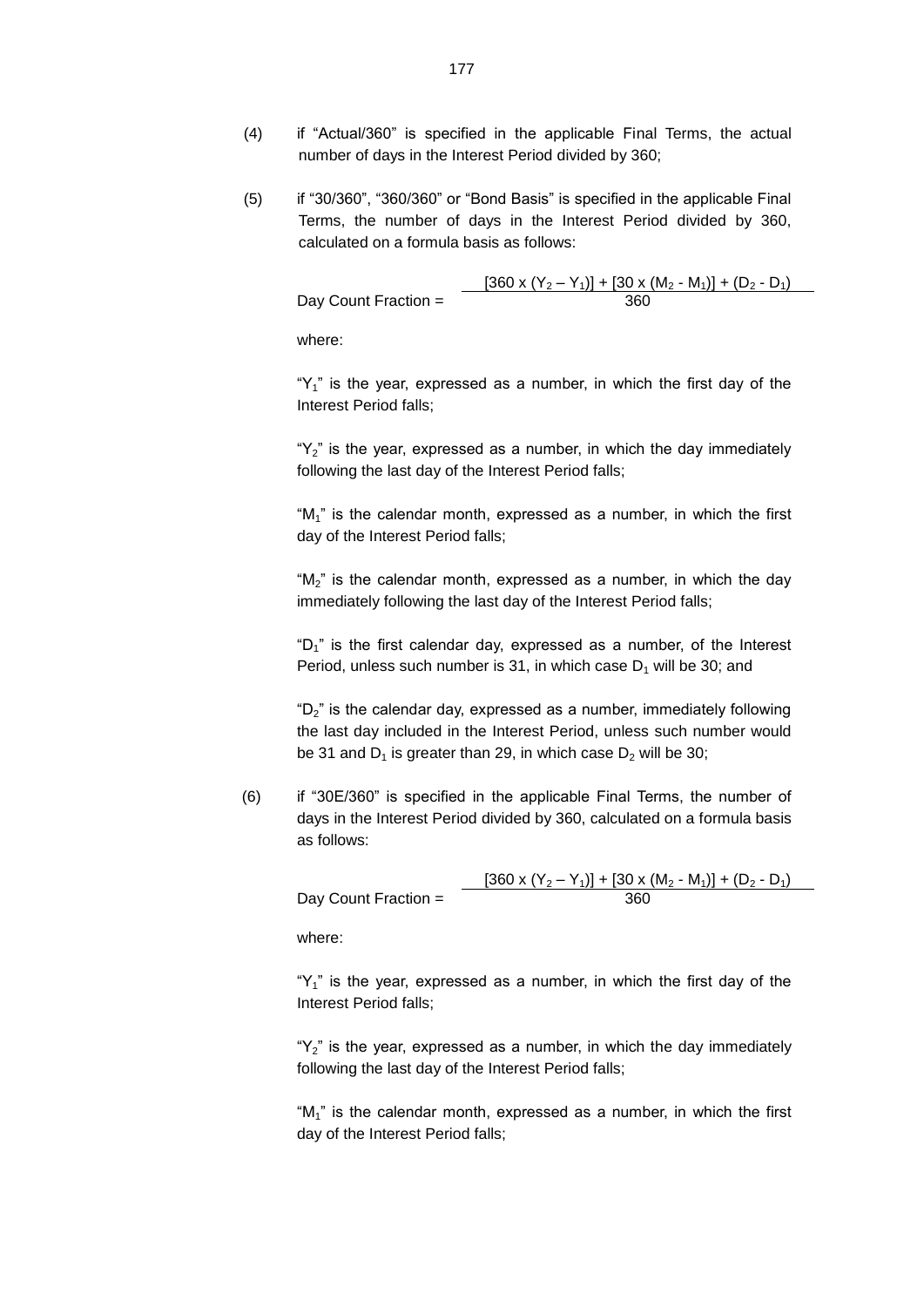" $M_2$ " is the calendar month, expressed as a number, in which the day immediately following the last day of the Interest Period falls;

" $D_1$ " is the first calendar day, expressed as a number, of the Interest Period, unless such number would be 31, in which case  $D_1$  will be 30; and

" $D_2$ " is the calendar day, expressed as a number, immediately following the last day included in the Interest Period, unless such number would be 31, in which case  $D_2$  will be 30;

(7) if "30E/360 (ISDA)" is specified in the applicable Final Terms, the number of days in the Interest Period divided by 360, calculated on a formula basis as follows:

 $\frac{[360 \times (Y_2 - Y_1)] + [30 \times (M_2 - M_1)] + (D_2 - D_1)}{360}$ Day Count Fraction  $=$ 

where:

" $Y_1$ " is the year, expressed as a number, in which the first day of the Interest Period falls;

" $Y_2$ " is the year, expressed as a number, in which the day immediately following the last day of the Interest Period falls;

" $M_1$ " is the calendar month, expressed as a number, in which the first day of the Interest Period falls;

" $M_2$ " is the calendar month, expressed as a number, in which the day immediately following the last day of the Interest Period falls;

" $D_1$ " is the first calendar day, expressed as a number, of the Interest Period, unless (i) that day is the last day of February or (ii) such number would be 31, in which case  $D_1$  will be 30; and

" $D_2$ " is the calendar day, expressed as a number, immediately following the last day included in the Interest Period, unless (i) that day is the last day of February but not the Maturity Date or (ii) such number would be 31, in which case  $D_2$  will be 30.

(8) if "RBA Bond Basis" is specified in the applicable Final Terms, one divided by the number of Interest Payment Dates in each twelve-month period (or, where the calculation period does not constitute an Interest Period, one divided by the number of Interest Payment Dates in each twelve-month period multiplied by the actual number of days in the calculation period divided by the number of days in the Interest Period ending on the next Interest Payment Date).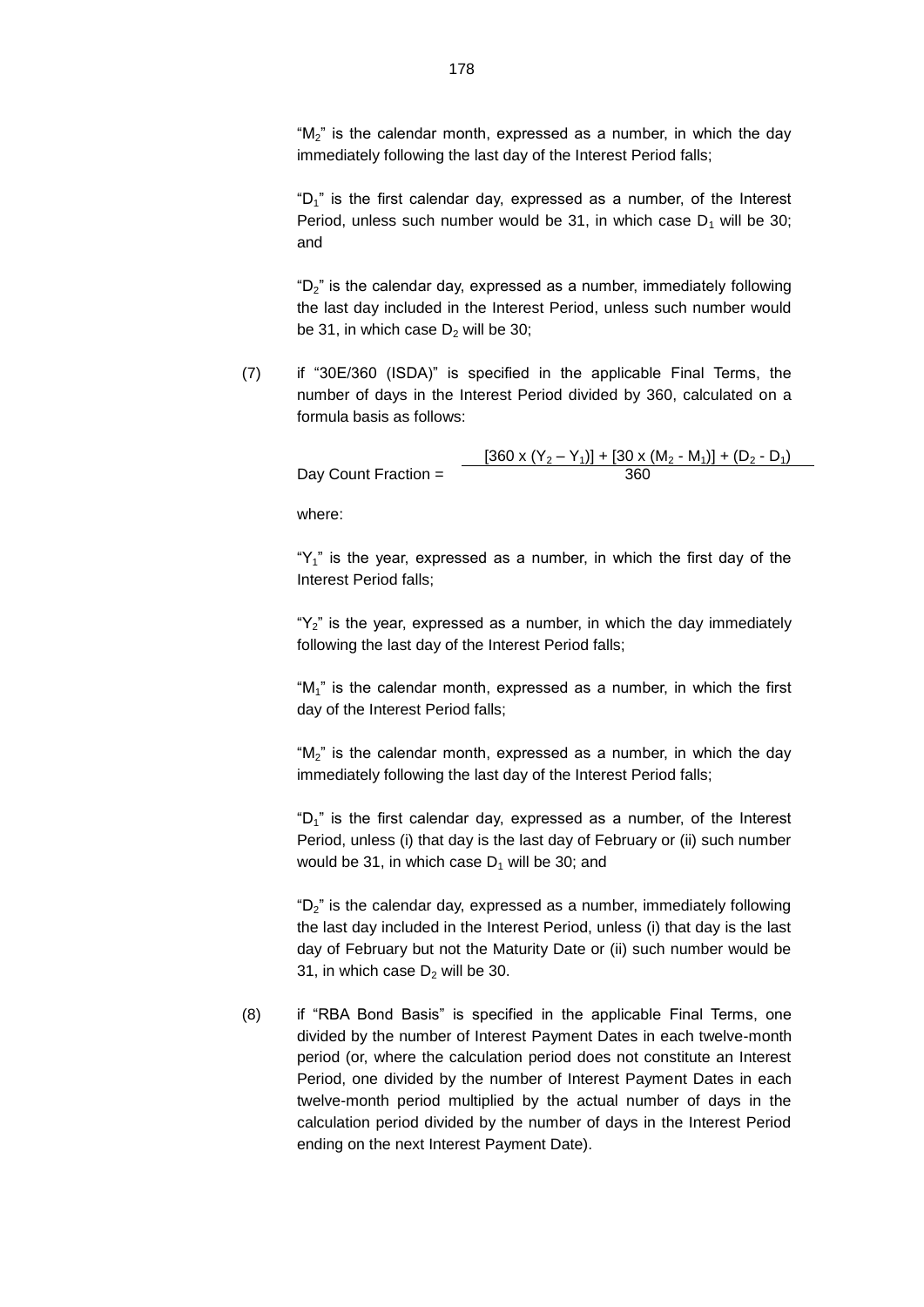"**Determination Period**" means each period from (and including) a Determination Date to (but excluding) the next Determination Date (including, where either the Interest Commencement Date or the final Interest Payment Date is not a Determination Date, the period commencing on the first Determination Date prior to, and ending on the first Determination Date falling after, such date); and

"**Interest Period**" means the period from (and including) an Interest Payment Date (or the Interest Commencement Date) to (but excluding) the next (or first) Interest Payment Date.

If "adjusted" is specified in the applicable Final Terms in the Day Count Fraction item, interest in respect of the relevant Interest Period shall be payable in arrear on the relevant Interest Payment Date and calculated from (and including) an Interest Payment Date (or the Interest Commencement Date) to (but excluding) the next (or first) Interest Payment Date, as such Interest Payment Date shall, where applicable, be adjusted in accordance with the Business Day Convention.

If "unadjusted" is specified in the applicable Final Terms in the Day Count Fraction item, interest in respect of the relevant Interest Period shall be payable in arrear on the relevant Interest Payment Date, as adjusted in accordance with the Business Day Convention, but shall be calculated in respect of the period from (and including) a Period End Date (or the Interest Commencement Date) to (but excluding) the next (or first) Period End Date. For the purpose of this paragraph "**Period End Date**" means an Interest Payment Date prior to any modification as result of any Business Day Convention.

### **5. Payments**

### **(a) Method of payment**

Subject as provided below:

- (i) payments in a Specified Currency other than euro will be made by credit or transfer to an account in the relevant Specified Currency maintained by the payee with, or, at the option of the payee, by a cheque in such Specified Currency drawn on, a bank in the principal financial centre of the country of such Specified Currency; and
- (ii) payments in euro will be made by credit or transfer to a euro account (or any other account to which euro may be credited or transferred) specified by the payee or, at the option of the payee, by a euro cheque.

Payments will be subject in all cases to: (A) any fiscal or other laws and regulations applicable thereto in any jurisdiction, but without prejudice to the provisions of Condition 7; and (B) any withholding or deduction required pursuant to an agreement described in Section 1471(b) of the U.S. Internal Revenue Code of 1986 (the "**Code**") or otherwise imposed pursuant to Sections 1471 through 1474 of the Code, any regulations or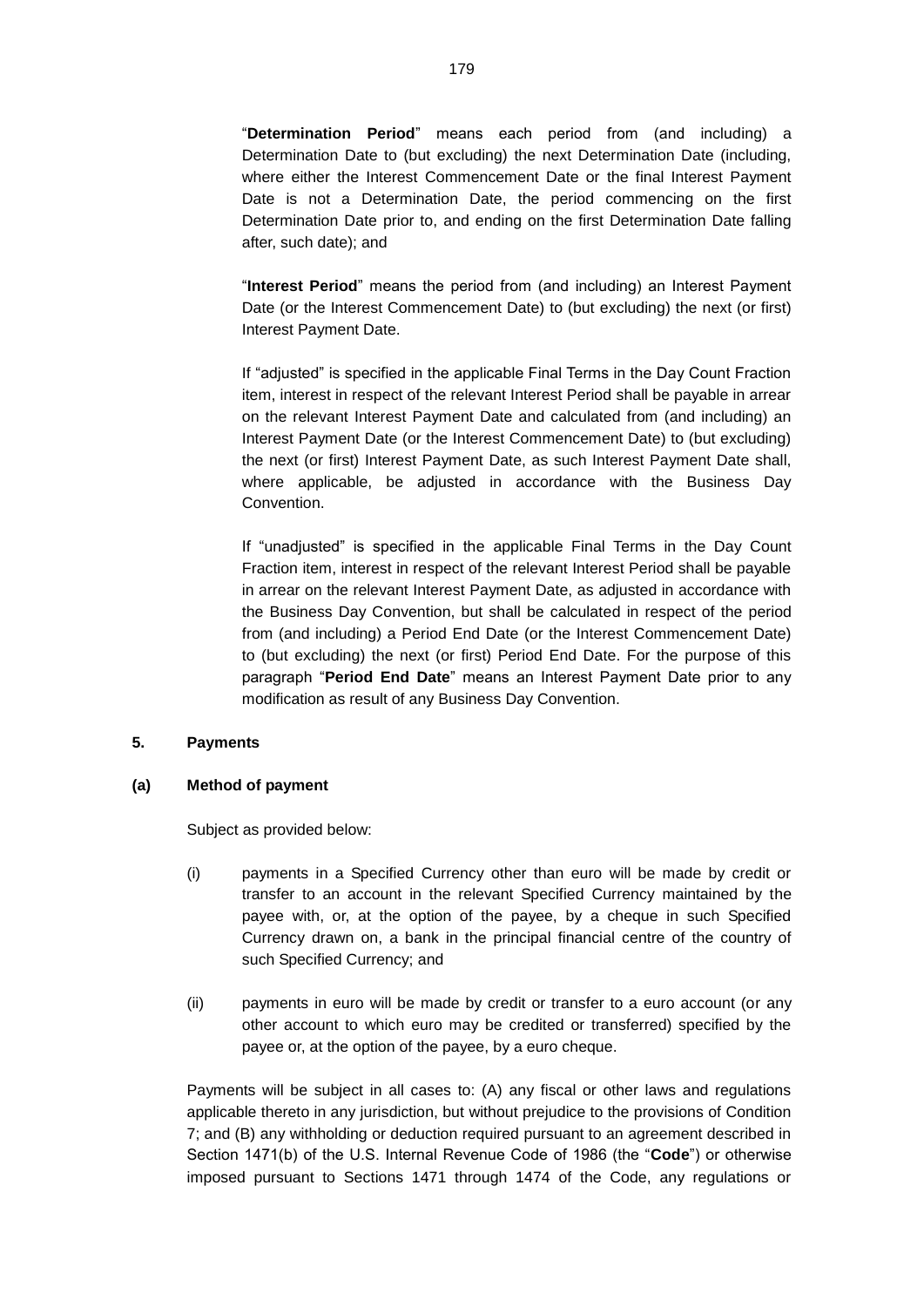agreements thereunder, official interpretations thereof, or any law implementing an intergovernmental approach thereto, and the Issuer shall not be required to pay any additional amounts under Condition 7 (Taxation) on account of any such deduction or withholding described in this limb (B).

### **(b) Presentation of definitive Bearer Notes and Coupons**

Payments of principal in respect of definitive Bearer Notes will (subject as provided below) be made in the manner provided in paragraph (a) above only against presentation and surrender (or, in the case of part payment of any sum due, endorsement) of definitive Bearer Notes, and payments of interest in respect of definitive Bearer Notes will (subject as provided below) be made as aforesaid only against presentation and surrender (or, in the case of part payment of any sum due, endorsement) of Coupons, in each case at the specified office of any Paying Agent outside the United States (which expression, as used herein, means the United States of America (including the States and the District of Columbia, its territories, its possessions and other areas subject to its jurisdiction)).

Fixed Rate Notes in definitive bearer form (other than Long Maturity Notes (as defined below)) should be presented for payment together with all unmatured Coupons appertaining thereto (which expression shall for this purpose include Coupons falling to be issued on exchange of matured Talons), failing which the amount of any missing unmatured Coupon (or, in the case of payment not being made in full, the same proportion of the amount of such missing unmatured Coupon as the sum so paid bears to the sum due) will be deducted from the sum due for payment. Each amount of principal so deducted will be paid in the manner mentioned above against surrender of the relative missing Coupon at any time before the expiry of 10 years after the Relevant Date (as defined in Condition 7) in respect of such principal (whether or not such Coupon would otherwise have become void under Condition 8) or, if later, five years from the date on which such Coupon would otherwise have become due, but in no event thereafter.

Upon any Fixed Rate Note in definitive bearer form becoming due and repayable prior to its Maturity Date, all unmatured Talons (if any) appertaining thereto will become void and no further Coupons will be issued in respect thereof.

Upon the date on which any Floating Rate Note, Fixed Rate Reset Note, Variable Interest Note or Long Maturity Note in definitive bearer form becomes due and repayable, unmatured Coupons and Talons (if any) relating thereto (whether or not attached) shall become void and no payment or, as the case may be, exchange for further Coupons shall be made in respect thereof. A "**Long Maturity Note**" is a Fixed Rate Note (other than a Fixed Rate Note which on issue had a Talon attached) whose nominal amount on issue is less than the aggregate interest payable thereon provided that such Note shall cease to be a Long Maturity Note on the Interest Payment Date on which the aggregate amount of interest remaining to be paid after that date is less than the nominal amount of such Note.

If the due date for redemption of any definitive Bearer Note is not an Interest Payment Date, interest (if any) accrued in respect of such Note from (and including) the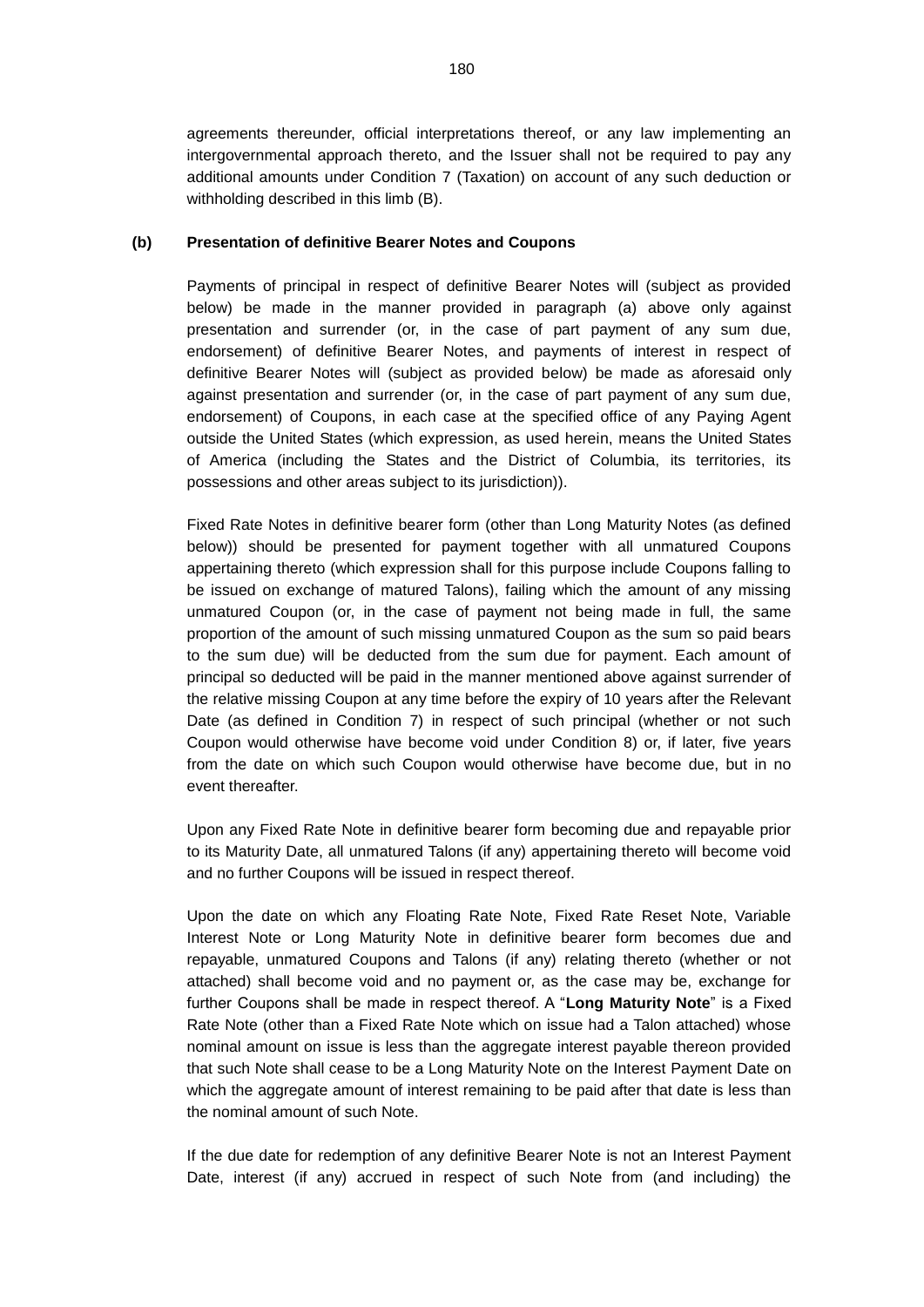preceding Interest Payment Date or, as the case may be, the Interest Commencement Date shall be payable only against presentation and surrender of the relevant definitive Bearer Note.

### **(c) Payments in respect of Bearer Global Notes**

Payments of principal and interest (if any) in respect of Notes represented by any Bearer Global Note will (subject as provided below) be made in the manner specified above in relation to definitive Bearer Notes or otherwise in the manner specified in the relevant Bearer Global Note, where applicable, against presentation or surrender, as the case may be, of such Bearer Global Note at the specified office of any Paying Agent outside the United States. A record of each payment, distinguishing between any payment of principal and any payment of interest, will be made on such Bearer Global Note either by the Paying Agent to which it was presented, and such record shall be prima facie evidence that the payment in question has been made, or in the records of Euroclear and Clearstream, Luxembourg, as applicable.

No payments of principal, interest or other amounts due in respect of a Bearer Global Note will be made by mail to an address in the United States or by transfer to an account maintained in the United States.

## **(d) Payments in respect of Registered Notes**

Payments of principal in respect of each Registered Note (whether or not in global form) will be made against presentation and surrender (or, in the case of part payment of any sum due, endorsement) of the Registered Note at the specified office of the Registrar or any of the Paying Agents. Such payments will be made by transfer to the Designated Account (as defined below) of the holder (or the first named of joint holders) of the Registered Note appearing in the register of holders of the Registered Notes maintained by the Registrar (the "**Register**") (i) where in global form, at the close of the business day (being for this purpose a day on which Euroclear and Clearstream, Luxembourg or any other relevant clearing system are open for business) before the relevant due date, and (ii) where in definitive form, at the close of business on the fifteenth calendar day before the relevant due date (in each case, the "**Record Date**"). Notwithstanding the previous sentence, if (i) a holder does not have a Designated Account or (ii) the nominal amount of the Notes held by a holder is less than U.S.\$100,000 (or its equivalent), payment will instead be made by a cheque in the Specified Currency drawn on a Designated Bank (as defined below). For these purposes, "**Designated Account**" means the account maintained by a holder with a Designated Bank and identified as such in the Register and "**Designated Bank**" means (in the case of payment in a Specified Currency other than euro) a bank in the principal financial centre of the country of such Specified Currency and (in the case of a payment in euro) any bank which processes payments in euro.

Payments of interest in respect of each Registered Note (whether or not in global form) will be made by a cheque in the Specified Currency drawn on a Designated Bank and mailed by uninsured mail on the business day in the city where the specified office of the Registrar is located immediately preceding the relevant due date to the holder (or the first named of joint holders) of the Registered Note appearing in the Register at the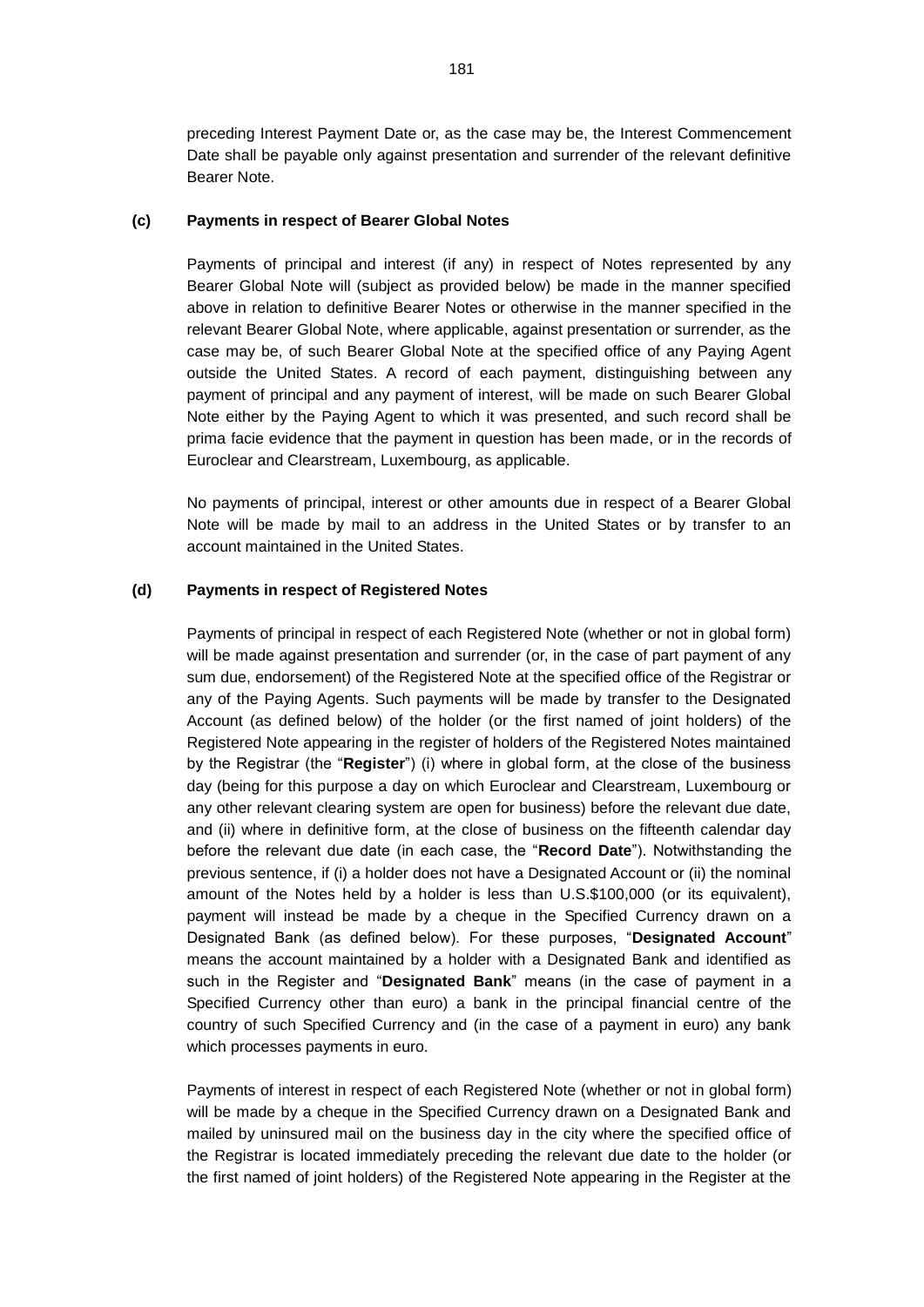close of business on the Record Date at his address shown in the Register on the Record Date and at his risk. Upon application of the holder to the specified office of the Registrar not less than three business days in the city where the specified office of the Registrar is located before the due date for any payment of interest in respect of a Registered Note, the payment may be made by transfer on the due date in the manner provided in the preceding paragraph. Any such application for transfer shall be deemed to relate to all future payments of interest (other than interest due on redemption) in respect of the Registered Notes which become payable to the holder who has made the initial application until such time as the Registrar is notified in writing to the contrary by such holder. Payment of the interest due in respect of each Registered Note on redemption will be made in the same manner as payment of the principal amount of such Registered Note.

Holders of Registered Notes will not be entitled to any interest or other payment for any delay in receiving any amount due in respect of any Registered Note as a result of a cheque posted in accordance with this Condition arriving after the due date for payment or being lost in the post. No commissions or expenses shall be charged to such holders by the Registrar in respect of any payments of principal or interest in respect of the Registered Notes.

All amounts payable to DTC or its nominee as registered holder of a Rule 144A Global Note in respect of Notes denominated in a Specified Currency other than U.S. dollars shall be paid by transfer by the Registrar to an account in the relevant Specified Currency of the Exchange Agent on behalf of DTC or its nominee for payment in such Specified Currency for conversion into U.S. dollars in accordance with the provisions of the Agency Agreement.

None of the Issuer, the Trustee and the Agents will have any responsibility or liability for any aspect of the records relating to, or payments made on account of, beneficial ownership interests in the Registered Global Notes or for maintaining, supervising or reviewing any records relating to such beneficial ownership interests.

### **(e) General provisions applicable to payments**

For so long as the Notes of a Series are listed on the Official List and admitted to trading on the London Stock Exchange's market for listed securities and for so long as the rules of the FCA so require, the Issuer shall procure that there is a Paying Agent approved in writing by the Trustee in the City of London for the payment of principal and interest, if any, on the Notes.

The holder of a Global Note shall be the only person entitled to receive payments in respect of Notes represented by such Global Note and the Issuer will be discharged by payment to, or to the order of, the holder of such Global Note in respect of each amount so paid. Each of the persons shown in the records of DTC, Euroclear or Clearstream, Luxembourg as the beneficial holder of a particular nominal amount of Notes represented by such Global Note must look solely to DTC, Euroclear or Clearstream, Luxembourg, as the case may be, for his share of each payment so made by the Issuer to, or to the order of, the holder of such Global Note.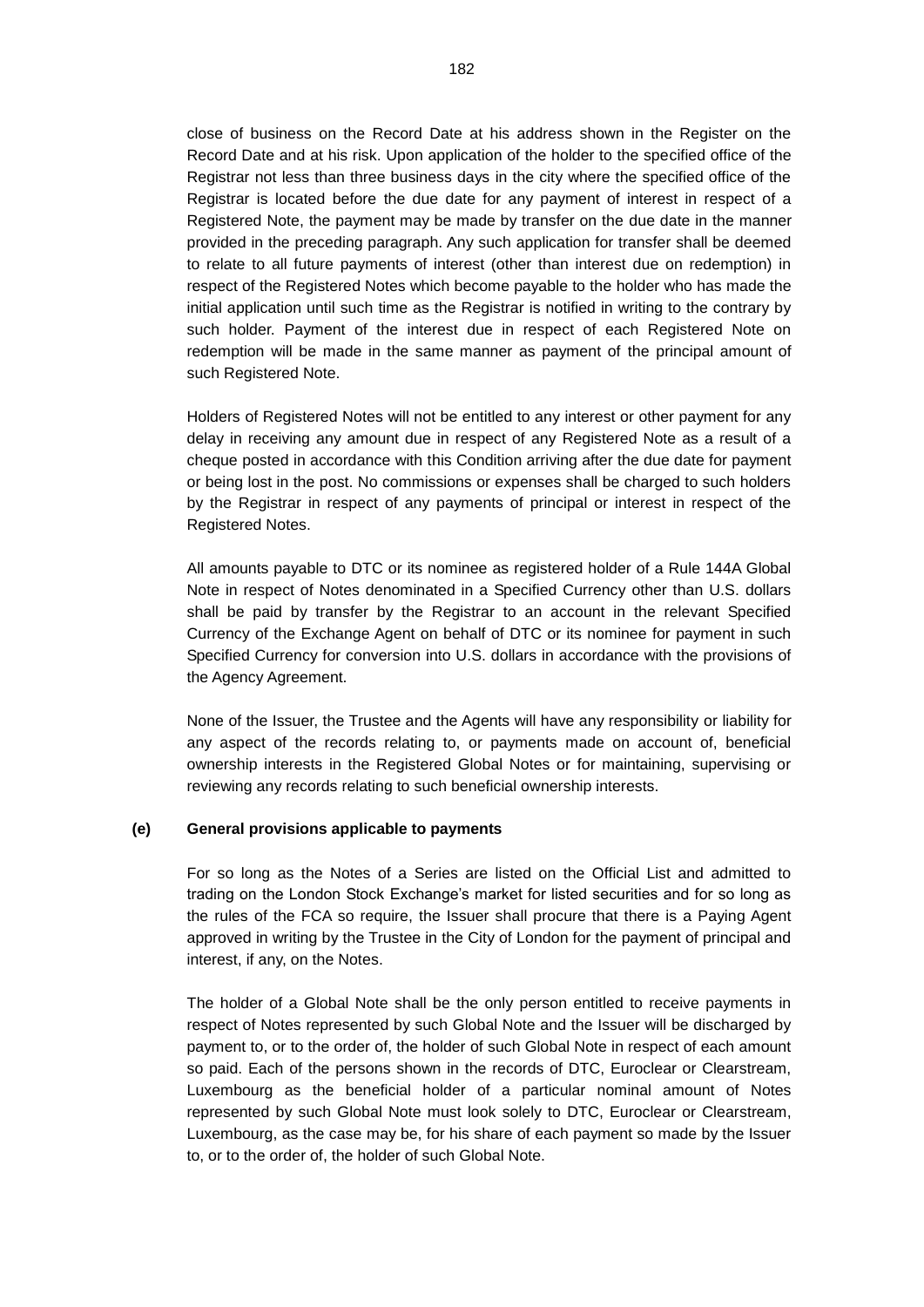Notwithstanding the foregoing provisions of this Condition, if any amount of principal and/or interest in respect of Bearer Notes is payable in U.S. dollars, such U.S. dollar payments of principal and/or interest in respect of such Notes will be made at the specified office of a Paying Agent in the United States if:

- (i) the Issuer has appointed Paying Agents with specified offices outside the United States with the reasonable expectation that such Paying Agents would be able to make payment in U.S. dollars at such specified offices outside the United States of the full amount of principal and interest on the Bearer Notes in the manner provided above when due;
- (ii) payment of the full amount of such principal and interest at all such specified offices outside the United States is illegal or effectively precluded by exchange controls or other similar restrictions on the full payment or receipt of principal and interest in U.S. dollars; and
- (iii) such payment is then permitted under United States law without involving, in the opinion of the Issuer, adverse tax consequences to the Issuer.

# **(f) Payment Days**

If the date for payment of any amount in respect of any Note or Coupon is not a Payment Day, the holder thereof shall not be entitled to payment until the next following Payment Day and shall not be entitled to any further payment in respect of such delay. "**Payment Day**" means any day which (subject to Condition 8):

- (i) in respect of Notes in definitive form only, is a day on which commercial banks and foreign exchange markets settle payments and are open for general business (including dealing in foreign exchange and foreign currency deposits) in the relevant place of presentation; or
- (ii) in the case of any payment in respect of a Rule 144A Global Note denominated in a Specified Currency other than U.S. dollars and registered in the name of DTC or its nominee and in respect of which an accountholder of DTC (with an interest in such Rule 144A Global Note) has elected to receive any part of such payment in U.S. dollars, a day on which commercial banks are not authorised or required by law or regulation to be closed in New York City; and
- (iii) is a Business Day as defined in Condition 4(f).

## **(g) Interpretation of principal and interest**

Any reference in these Terms and Conditions to principal in respect of the Notes shall be deemed to include, as applicable:

- (i) any additional amounts which may be payable with respect to principal under Condition 7;
- (ii) the Final Redemption Amount of the Notes;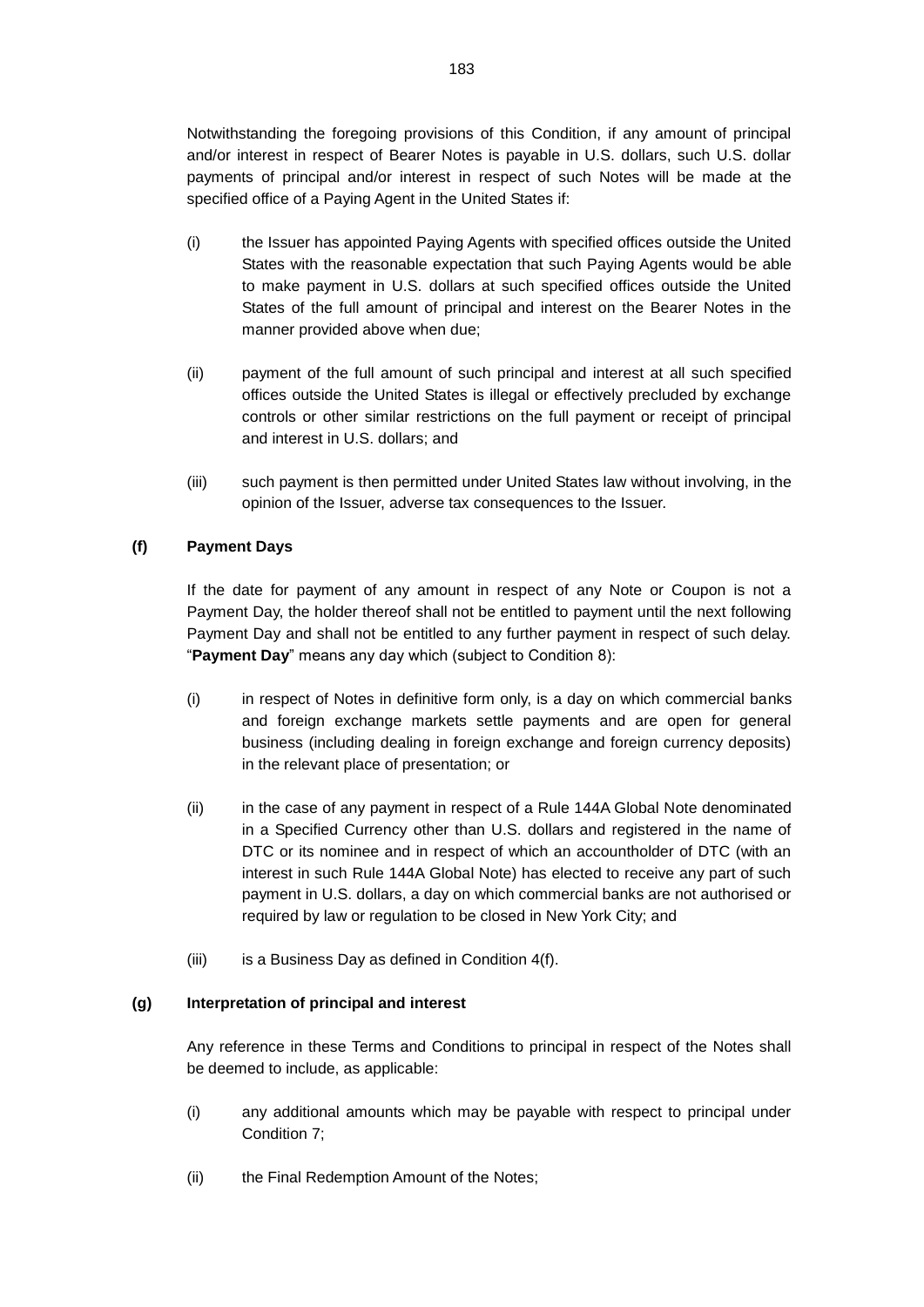- (iii) the Early Redemption Amount of the Notes;
- (iv) the Optional Redemption Amount(s) (if any) of the Notes;
- (v) the Loss Absorption Disqualification Redemption Amount(s) (if any) of the Senior Notes issued by Santander UK Group Holdings;
- (vi) in relation to Zero Coupon/Discount Notes, the Amortised Face Amount (as defined in Condition 6(g)); and
- (vii) any premium and any other amounts which may be payable by the Issuer under or in respect of the Notes.

Any reference in these Terms and Conditions to interest in respect of the Notes shall be deemed to include, as applicable, any additional amounts which may be payable with respect to interest under Condition 7.

## **6. Redemption and Purchase**

## **(a) Redemption at maturity**

Unless previously redeemed or purchased and cancelled as specified below or in the applicable Final Terms, each Note will be redeemed by the Issuer at its Final Redemption Amount specified in the applicable Final Terms in the relevant Specified Currency on the Maturity Date.

## **(b) Redemption at the option of the Issuer for tax reasons**

- If:
- (i) for the purposes of any Notes (whether Senior Notes or Dated Subordinated Notes), as a result of a Tax Law Change:
	- (a) in making any payments on the Notes, the Issuer will or would be required to pay additional amounts on the Notes under Condition 7; or
	- (b) the Issuer will not or would not be entitled to claim a deduction in respect of any payments (other than the repayment of the principal amount of the Notes) in computing its taxation liabilities or the amount of the deduction would be materially reduced; or
- (ii) for the purposes of Dated Subordinated Notes only, as a result of a Tax Law Change:
	- (a) the Dated Subordinated Notes will or would no longer be treated as loan relationships for United Kingdom tax purposes;
	- (b) the Issuer will not or would not, as a result of the Dated Subordinated Notes being in issue, be able to have losses or deductions set against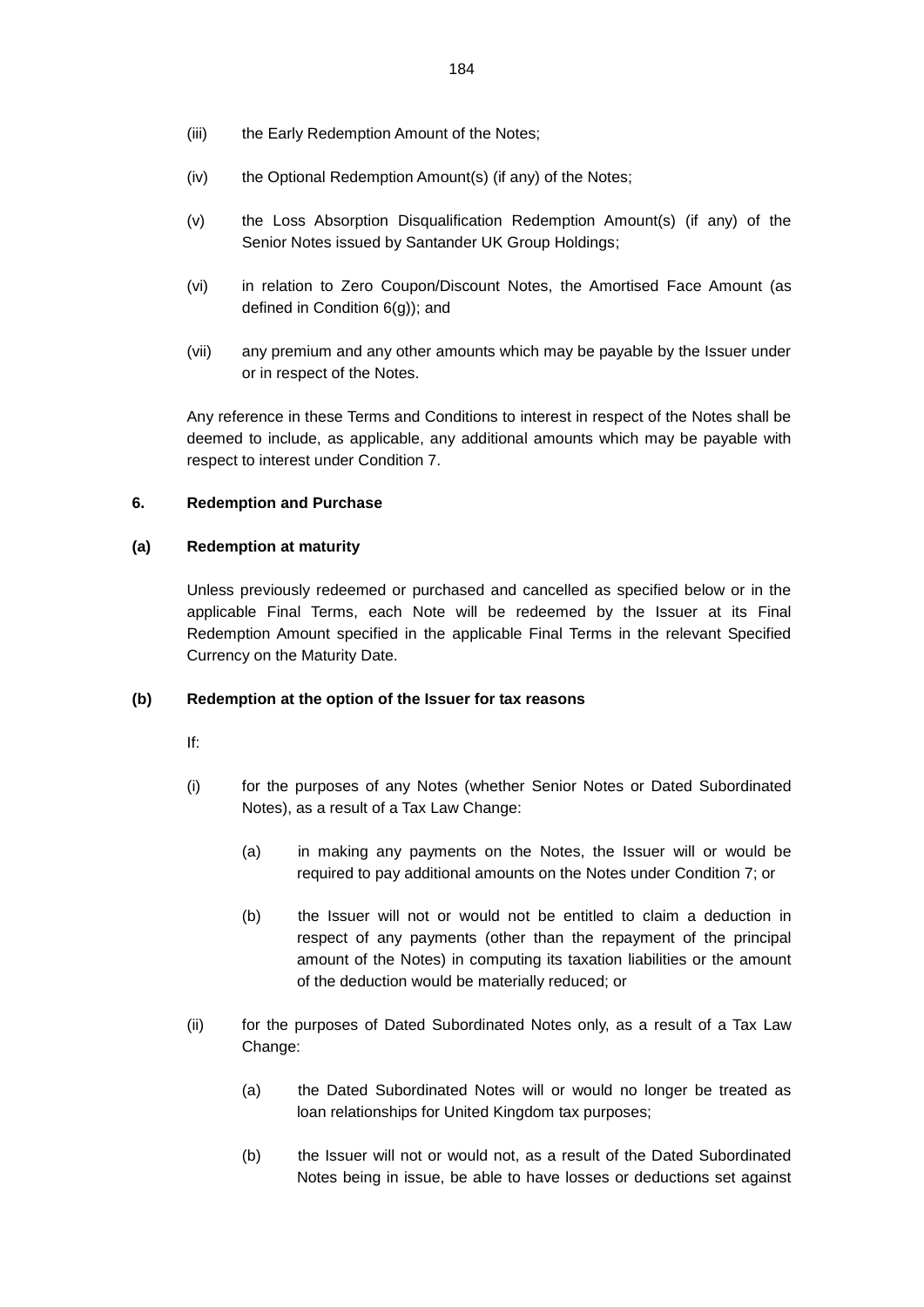the profits or gains, or profits or gains offset by the losses or deductions, of companies with which the Issuer is or would otherwise be so grouped for applicable United Kingdom tax purposes (whether under the group relief system current as at the date of issue of the Dated Subordinated Notes or any similar system or systems having like effect as may from time to time exist);

- (c) the Issuer will or would, in the future, have to bring into account a taxable credit, taxable profit or the receipt of taxable income if the principal amount of the Dated Subordinated Notes were written down, on a permanent or temporary basis, or the Dated Subordinated Notes were converted into ordinary shares in the capital of the Issuer, or
- (d) the Dated Subordinated Notes or any part thereof will or would become treated as a derivative or an embedded derivative for United Kingdom tax purposes,

(each such event, a "**Tax Event**") then the Issuer may (subject, in the case of Dated Subordinated Notes and Senior Notes issued by Santander UK Group Holdings, to Condition 6(j)), provided that in the case of each Tax Event, the consequences of the Tax Event cannot be avoided by the Issuer taking reasonable measures available to it, having given not less than 30 nor more than 60 days' notice to the Trustee, the Principal Paying Agent and, in accordance with Condition 13, the Noteholders (which notice shall be irrevocable), redeem all, but not some only, of the Notes at any time (if this Note is neither a Floating Rate Note nor a Variable Interest Note) or on the next Interest Payment Date (in the case of Floating Rate Notes or Variable Interest Notes). Upon the expiry of such notice the Issuer shall be bound to redeem the Notes accordingly.

Prior to the publication of any notice of redemption pursuant to this Condition 6(b), the Issuer shall deliver to the Trustee a certificate signed by two authorised signatories of the Issuer stating that the relevant requirement or circumstance referred to in this Condition 6(b) applies and the consequences of the relevant Tax Event cannot be avoided by the Issuer taking reasonable measures available to it. Such certificate shall, in the absence of manifest error, be treated and accepted by the Issuer, the Trustee, the Noteholders and all other interested parties as correct, conclusive and sufficient evidence thereof and the Trustee is entitled to rely on such certificate without liability to any person.

In these Conditions:

"**Tax Law Change**" means a change in, or amendment to, the laws or regulations of the United Kingdom or the taxing jurisdiction of any territory in which the Issuer is incorporated or resident for tax purposes, or any political subdivision or authority therein or thereof having the power to tax, including any treaty to which the UK is a party, or any change in the application of such laws by a decision of any court or tribunal, that provides for a position with respect to such laws or regulations that differs from the previously generally accepted position in relation to similar transactions (in respect of securities similar to the relevant Notes and which, in the case of the Dated Subordinated Notes, are capable of constituting Tier 2 Capital) or which differs from any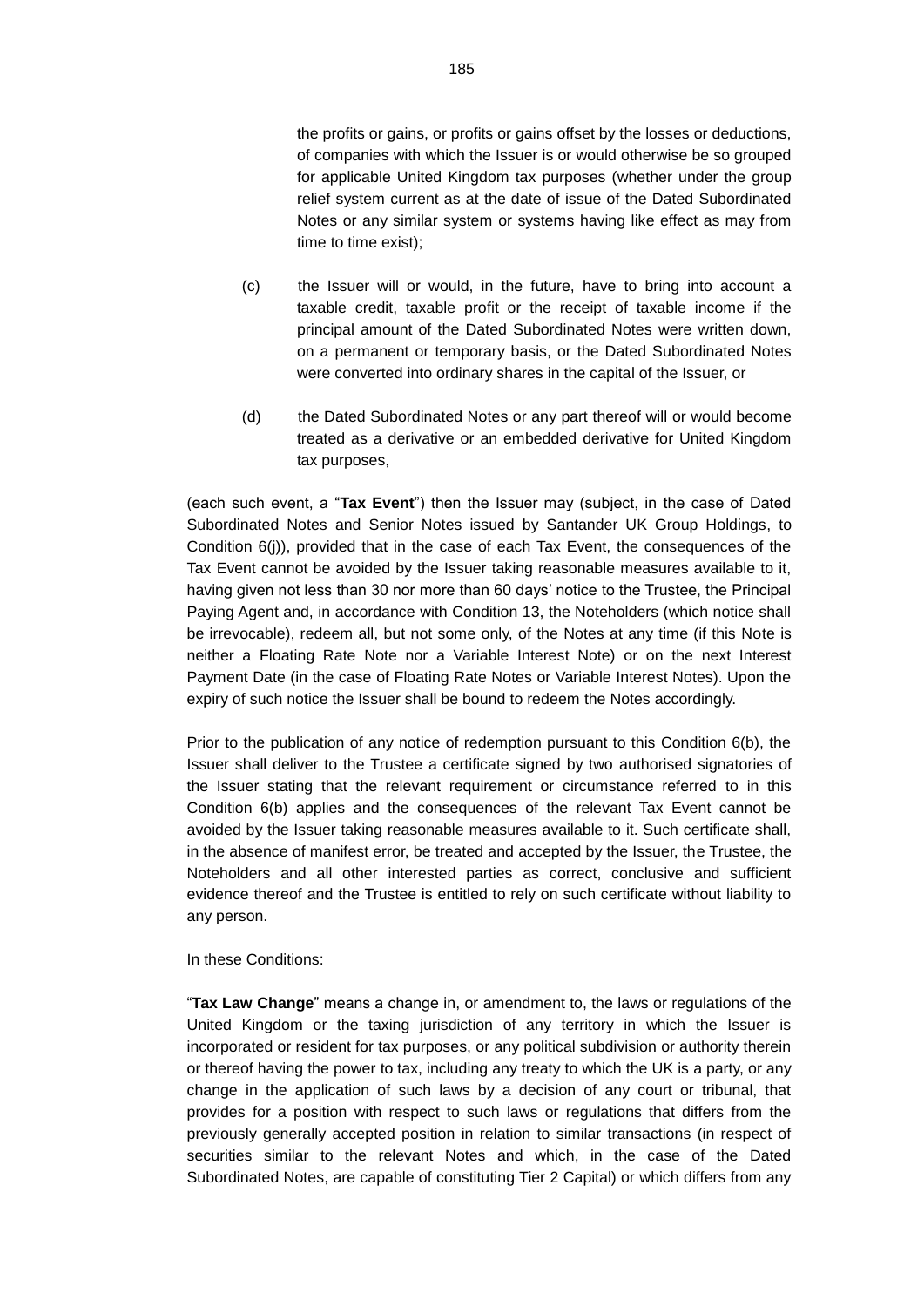specific written confirmation given by a tax authority in respect of the relevant Notes, which change or amendment becomes effective or, in the case of a change in law, if such change is enacted by a UK Act of Parliament or by Statutory Instrument, on or after the Issue Date of the first Tranche of Notes of the relevant Series.

Notes redeemed pursuant to this Condition 6(b) will be redeemed at their Early Redemption Amount determined pursuant to Condition 6(g) below.

### **(c) Redemption at the option of the Issuer (Issuer Call)**

If the Issuer Call is specified as being applicable in the applicable Final Terms, the Issuer may (subject, in the case of Dated Subordinated Notes and Senior Notes issued by Santander UK Group Holdings, to Condition 6(j)) having given not less than the minimum period nor more than the maximum period of notice specified in the applicable Final Terms to the Trustee, the Principal Paying Agent, the Noteholders, and in the case of a redemption of Registered Notes, the Registrar, (which notice shall be irrevocable and shall specify the date fixed for redemption) redeem all or (if so specified in the applicable Final Terms) some only of the Notes then outstanding on any Optional Redemption Date and at the Optional Redemption Amount(s) specified in, or determined in the manner specified in, the applicable Final Terms together, if appropriate, with interest accrued to (but excluding) the relevant Optional Redemption Date. Any such redemption must be of a nominal amount not less than the Minimum Redemption Amount and not more than the Maximum Redemption Amount (if any). In the case of a partial redemption of Notes, the Notes to be redeemed ("**Redeemed Notes**") will be selected individually by lot, in the case of Redeemed Notes represented by definitive Notes, and in accordance with the rules of DTC and/or Euroclear and/or Clearstream, Luxembourg, (to be reflected in the records of Euroclear and Clearstream, Luxembourg as either a pool factor or a reduction in nominal amount, at their discretion) in the case of Redeemed Notes represented by a Global Note, not more than 30 days prior to the date fixed for redemption (such date of selection being hereinafter called the "**Selection Date**"). In the case of Redeemed Notes represented by definitive Notes, a list of the serial numbers of such Redeemed Notes will be published in accordance with Condition 13 not less than the minimum period specified in the applicable Final Terms prior to the date fixed for redemption. No exchange of the relevant Global Note will be permitted during the period from (and including) the Selection Date to (and including) the date fixed for redemption pursuant to this paragraph (c) and notice to that effect shall be given by the Issuer to the Noteholders in accordance with Condition 13 at least five days prior to the Selection Date.

# <span id="page-63-0"></span>**(d) Redemption of Dated Subordinated Notes at the option of the Issuer due to Regulatory Capital Event**

This Condition [6\(d\)](#page-63-0) is only applicable to Dated Subordinated Notes issued by Santander UK Group Holdings.

If the Regulatory Capital Event Call is specified as being applicable in the applicable Final Terms relating to Dated Subordinated Notes and a Regulatory Capital Event has occurred and is continuing, the Issuer may (subject to Condition  $6(j)$ ), having given not less than 30 nor more than 60 days' notice to the Trustee, the Principal Paying Agent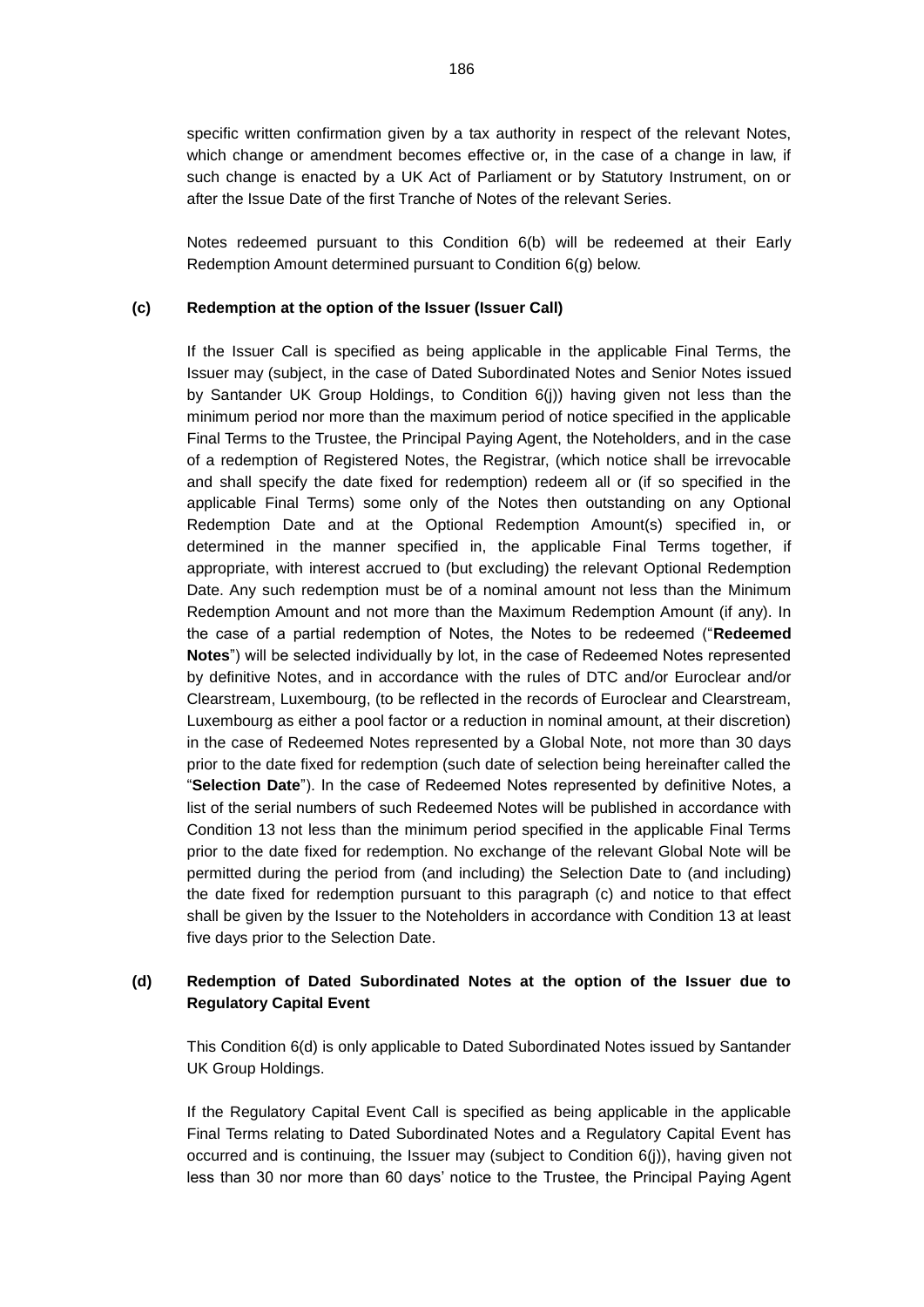and, in accordance with Condition 13, the Noteholders (which notice shall be irrevocable), redeem all, but not some only, of the Dated Subordinated Notes at any time (if this Dated Subordinated Note is neither a Floating Rate Note nor a Variable Interest Note) or on the next Interest Payment Date (in the case of Floating Rate Notes or Variable Interest Notes). Upon the expiry of such notice the Issuer shall be bound to redeem the Dated Subordinated Notes accordingly. Prior to the publication of any notice of redemption pursuant to this Condition 6(d), the Issuer shall deliver to the Trustee a certificate signed by two authorised signatories of the Issuer stating that the relevant requirement or circumstance referred to in this Condition 6(d) applies. Such certificate shall, in the absence of manifest error, be treated and accepted by the Issuer, the Trustee, the Noteholders and all other interested parties as correct, conclusive and sufficient evidence thereof and the Trustee is entitled to rely on such certificate without liability to any person.

Dated Subordinated Notes redeemed pursuant to this Condition 6(d) will be redeemed at their Early Redemption Amount determined pursuant to Condition 6(g) below.

In these Conditions, a "**Regulatory Capital Event**" will occur if at any time there is a change in the regulatory classification of the Dated Subordinated Notes occurring after the Issue Date of the first Tranche of Notes of the relevant Series that does, or will, result in the Dated Subordinated Notes being fully or partially excluded from the Tier 2 Capital of the Group.

# <span id="page-64-0"></span>**(e) Redemption at the option of the Noteholders other than holders of Dated Subordinated Notes (Investor Put)**

This Condition [6\(e\)](#page-64-0) is only applicable to Senior Notes issued by Santander UK Group Holdings or Senior Notes issued by Santander UK.

If Investor Put is specified as being applicable in the applicable Final Terms in respect of any Senior Notes, upon the holder of any Senior Note giving to the Issuer in accordance with Condition 13 not less than the minimum period nor more than the maximum period of notice specified in the applicable Final Terms specified in the applicable Final Terms (which notice shall be irrevocable) the Issuer will, upon the expiry of such notice, redeem in whole (but not, in the case of a Bearer Note in definitive form, in part), such Note on the Optional Redemption Date and at the Optional Redemption Amount together, if appropriate, with interest accrued to (but excluding) the Optional Redemption Date. Registered Notes may be redeemed under this Condition 6(e) in any multiple of their lowest Specified Denomination.

If this Note is in definitive form, to exercise the right to require redemption of this Note, the holder of this Note must deliver such Note at the specified office of any Paying Agent (in the case of Bearer Notes) or the Registrar (in the case of Registered Notes) at any time during normal business hours of such Paying Agent or, as the case may be, the Registrar falling within the notice period, accompanied by a duly completed and signed notice of exercise in the form (for the time being current) obtainable from any specified office of any Paying Agent or, as the case may be, the Registrar (a "**Put Notice**") and in which the holder must specify a bank account (or, if payment is required to be made by cheque, an address) to which payment is to be made under this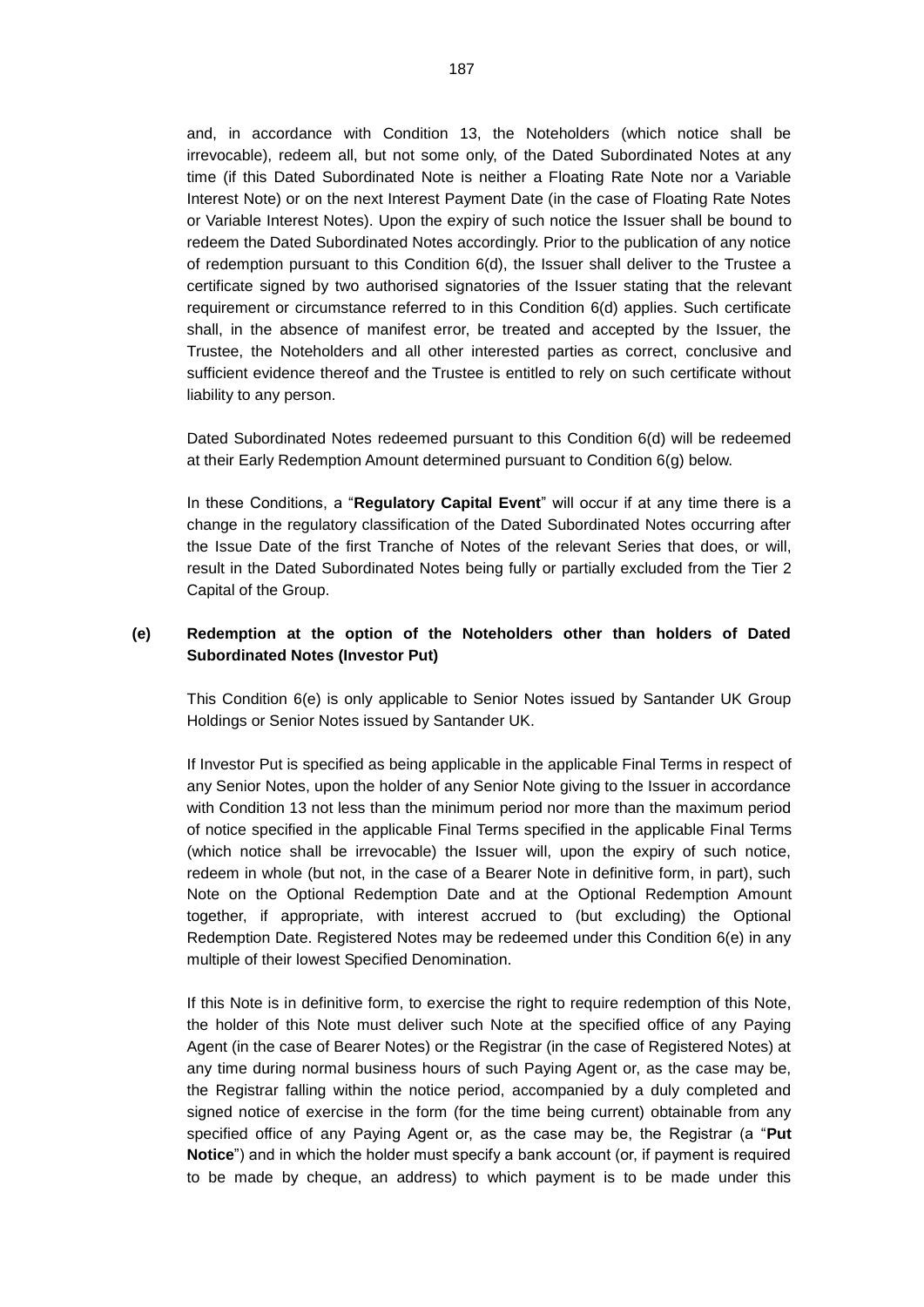Condition and, in the case of Registered Notes, the nominal amount thereof to be redeemed and, if less than the full nominal amount of the Registered Notes so surrendered is to be redeemed, an address to which a new Registered Note in respect of the balance of such Registered Notes is to be sent subject to and in accordance with the provisions of Condition 2(b). Holders of Notes represented by a Global Note or in definitive form and held through DTC, Euroclear and/or Clearstream, Luxembourg must exercise the right to require redemption of their Notes by giving notice (including all information required in the applicable Put Notice) through DTC, Euroclear or Clearstream, Luxembourg, as the case may be (which notice may be in electronic form) in accordance with their standard procedures.

# <span id="page-65-0"></span>**(f) Redemption of Senior Notes issued by Santander UK Group Holdings at the option of the Issuer due to Loss Absorption Disqualification Event (Loss Absorption Disqualification Event Call)**

This Condition [6\(f\)](#page-65-0) is only applicable to Senior Notes issued by Santander UK Group Holdings.

If the Loss Absorption Disqualification Event Call is specified as being applicable in the applicable Final Terms relating to Senior Notes issued by Santander UK Group Holdings and a Loss Absorption Disqualification Event has occurred and is continuing, the Issuer may (subject to Condition [6\(j\)\)](#page-68-0), having given not less than the minimum period nor more than the maximum period of notice specified in the applicable Final Terms to the Trustee, the Principal Paying Agent, the Noteholders and, in the case of a redemption of Registered Notes, the Registrar, (which notice shall be irrevocable and shall specify the date fixed for redemption (the "**Loss Absorption Disqualification Redemption Date**")) redeem all, but not some only, of such Senior Notes at any time (if this Senior Note is neither a Floating Rate Note nor a Variable Interest Note) or on the next Interest Payment Date (in the case of Floating Rate Notes or Variable Interest Notes) and at the Loss Absorption Disqualification Redemption Amount(s) specified in, or determined in the manner specified in, the applicable Final Terms together, if appropriate, with interest accrued to (but excluding) the Loss Absorption Disqualification Redemption Date. Upon the expiry of such notice the Issuer shall be bound to redeem such Senior Notes accordingly. Prior to the publication of any notice of redemption pursuant to this Condition 6(f), the Issuer shall deliver to the Trustee a certificate signed by two duly authorised signatories of the Issuer stating that the relevant requirement or circumstance referred to in this Condition 6(f) applies and any preconditions to the exercise of the Loss Absorption Disqualification Event Call specified in any Loss Absorption Regulation are satisfied. Such certificate shall, in the absence of manifest error, be treated and accepted by the Issuer, the Trustee, the Noteholders and all other interested parties as correct, conclusive and sufficient evidence thereof and the Trustee is entitled to rely on such certificate without liability to any person.

In these Conditions, a "**Loss Absorption Disqualification Event**" will occur if:

(i) at the time that any Loss Absorption Regulation becomes effective after the Issue Date of the Senior Notes issued by Santander UK Group Holdings, and as a result of such Loss Absorption Regulation becoming so effective, in each case with respect to the Issuer and/or the Group, such Senior Notes are not or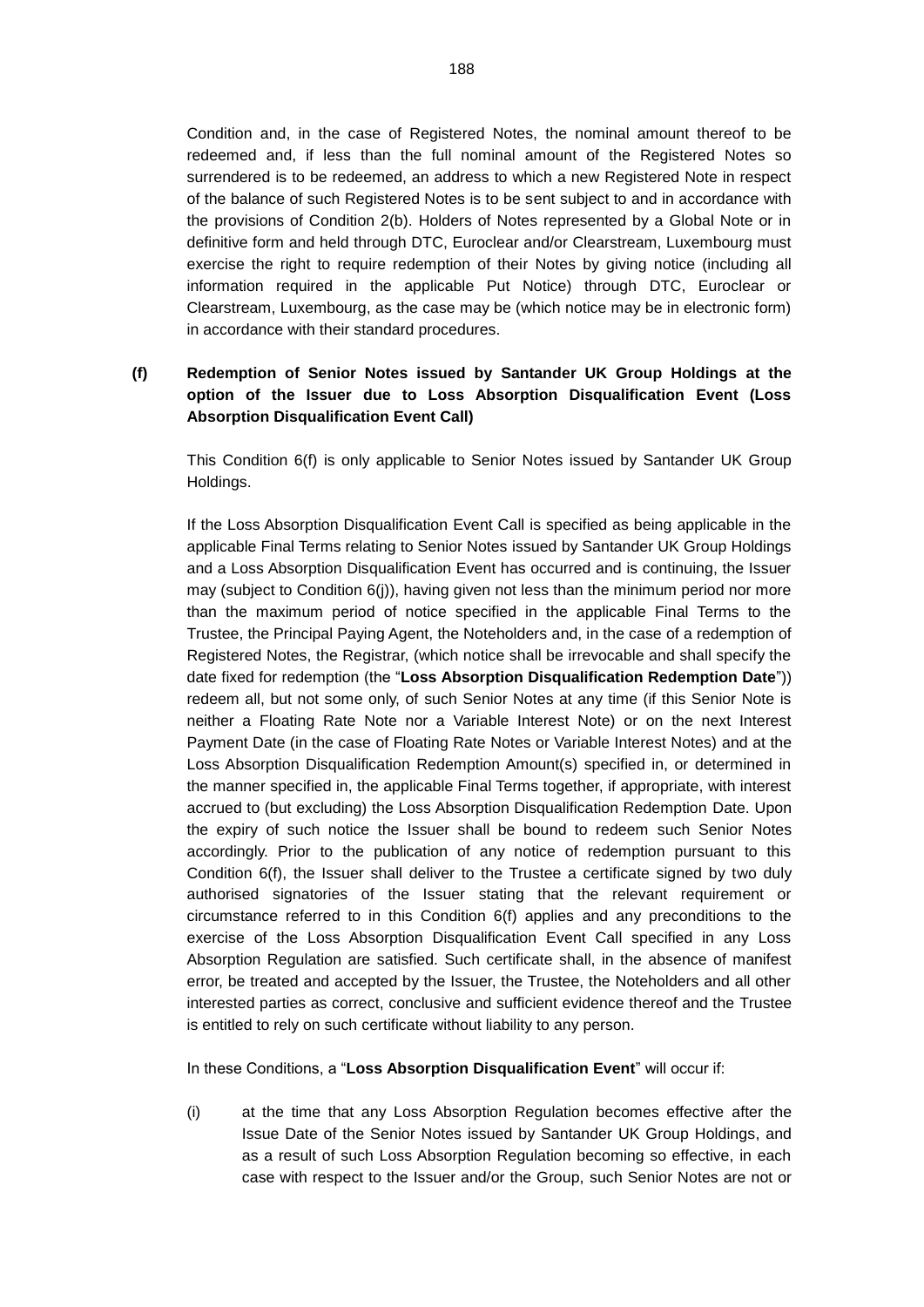will not be eligible to qualify in full towards the Issuer's and/or the Group's minimum requirements for (A) own funds and eligible liabilities and/or (B) loss absorbing capacity instruments; or

(ii) as a result of any amendment to, or change in, any Loss Absorption Regulation, or any change in the application or official interpretation of any Loss Absorption Regulation, in any such case becoming effective on or after the Issue Date of the Senior Notes issued by Santander UK Group Holdings, such Senior Notes are or will be either (x) fully excluded or (y) fully or partially excluded (as specified in the applicable Final Terms relating to such Senior Notes) from the Issuer's and/or the Group's minimum requirements for (A) own funds and eligible liabilities and/or (B) loss absorbing capacity instruments,

in each case as such minimum requirements are applicable to the Issuer of such Senior Notes and/or the Group and determined in accordance with, and pursuant to, the relevant Loss Absorption Regulations; provided that in the case of (i) and (ii) above, a Loss Absorption Disqualification Event shall not occur where the exclusion of such Senior Notes from the relevant minimum requirement(s) is due to the remaining maturity of such Senior Notes being less than any period prescribed by any applicable eligibility criteria for such minimum requirements under the relevant Loss Absorption Regulations effective with respect to the Issuer and/or the Group on the Issue Date of such Senior Notes.

In these Conditions, "**Loss Absorption Regulations**" means, at any time, the laws, regulations, requirements, guidelines, rules, standards and policies relating to minimum requirements for own funds and eligible liabilities and/or loss absorbing capacity instruments of the United Kingdom, the PRA, the United Kingdom resolution authority, the Financial Stability Board and/or of the European Parliament or of the Council of the European Union then in effect in the United Kingdom including, without limitation to the generality of the foregoing, any delegated or implementing acts (such as regulatory technical standards) adopted by the European Commission which are applicable to the United Kingdom and any regulations, requirements, guidelines, rules, standards and policies relating to minimum requirements for own funds and eligible liabilities and/or loss absorbing capacity instruments adopted by the PRA and/or the United Kingdom resolution authority from time to time (whether or not such regulations, requirements, guidelines, rules, standards or policies are applied generally or specifically to the Issuer or to the Group).

### **(g) Early Redemption Amounts**

For the purpose of Conditions 6(b) and 6(d) above and Condition 9, each Note will be redeemed at its Early Redemption Amount calculated as follows:

(i) in the case of a Note other than a Zero Coupon/Discount Note and a Variable Interest Note at the outstanding nominal amount together with interest accrued to (but excluding) the date fixed for redemption; or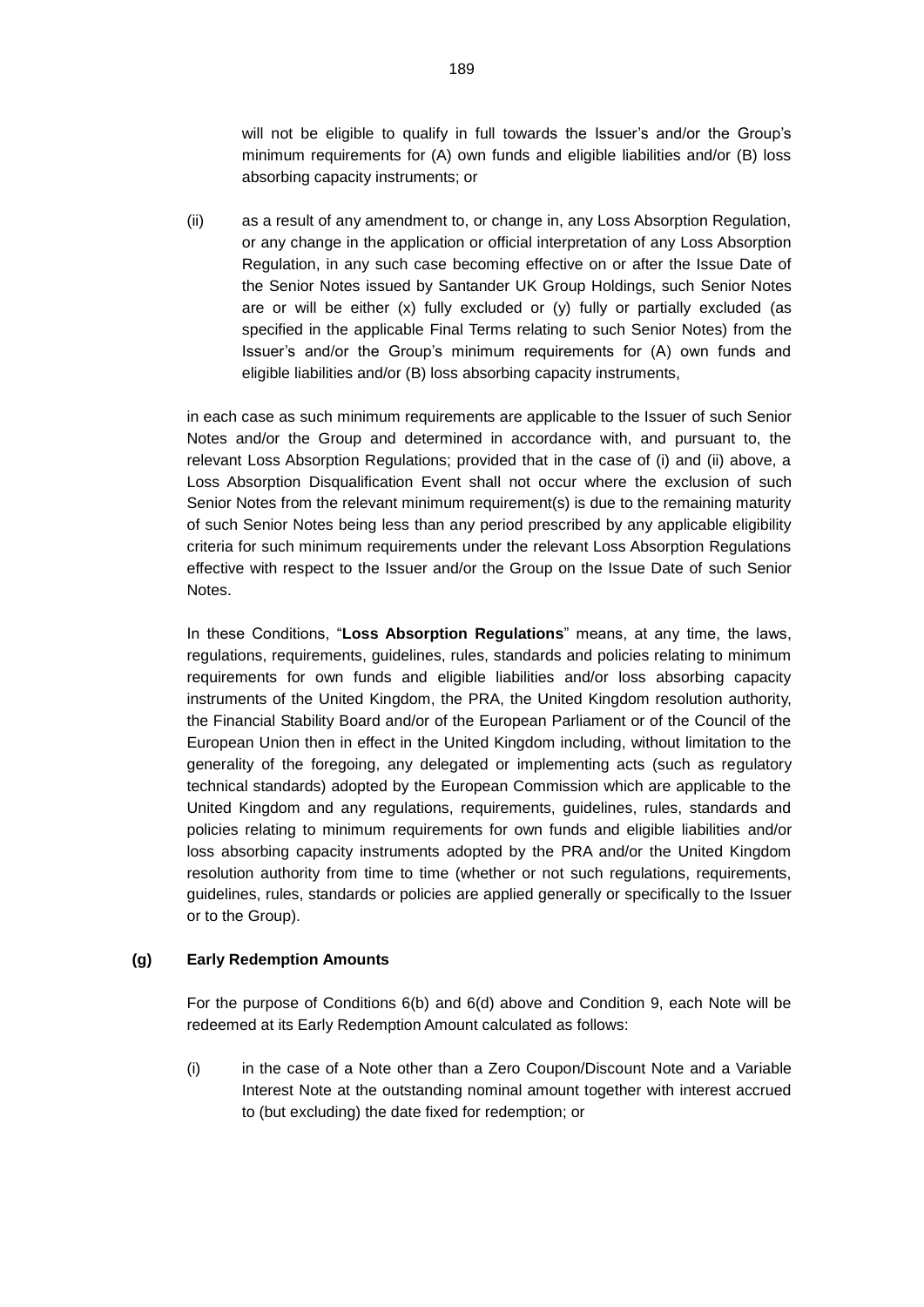- (ii) in the case of a Zero Coupon/Discount Note, at an amount (the "**Amortised Face Amount**") equal to the nominal amount of the Note multiplied by the sum of:
	- (A) the Issue Price; and
	- (B) the product of the Issue Price and the Stated Yield compounded annually from (and including) the Issue Date of the first Tranche of the Notes to (but excluding) the date fixed for redemption or (as the case may be) the date upon which such Note becomes due and payable on the basis of the Day Count Fraction specified in the applicable Final Terms;
- (iii) in the case of a Variable Interest Note, at an amount determined by the Calculation Agent or the Determination Agent (as applicable) that would on the due date for redemption have the effect of preserving for the holder of the Note the economic equivalent of the obligation of the Issuer to make the payment of :
	- (A) the Final Redemption Amount on the Maturity Date; and
	- (B) an amount or amounts representing the interest that is due as at the date of redemption.

For the purpose of Condition  $9(b)(ii)$ , references in this Condition  $6(g)$  to the date of "redemption" shall be construed as references to the date of payment of the relevant claim.

# **(h) Purchases**

The Issuer or any Subsidiary of the Issuer may (subject, in the case of Dated Subordinated Notes and Senior Notes issued by Santander UK Group Holdings, to Condition 6(j)) at any time purchase Notes (provided that, in the case of definitive Bearer Notes, all unmatured Coupons and Talons appertaining thereto are purchased therewith) at any price in the open market or otherwise. Such Notes may be held, reissued, resold or, at the option of the Issuer or the relevant Subsidiary (as applicable), surrendered to any Paying Agent and/or the Registrar.

For the purposes of this Condition 6(h), a company is a "**Subsidiary**" of another company if that other company:

- (a) holds a majority of the voting rights in it;
- (b) is a member of it and has the right to appoint or remove a majority of its board of directors; or
- (c) is a member of it and controls alone, pursuant to an agreement with other members, a majority of the voting rights in it,

or if it is a Subsidiary of a company that is itself a Subsidiary of that other company.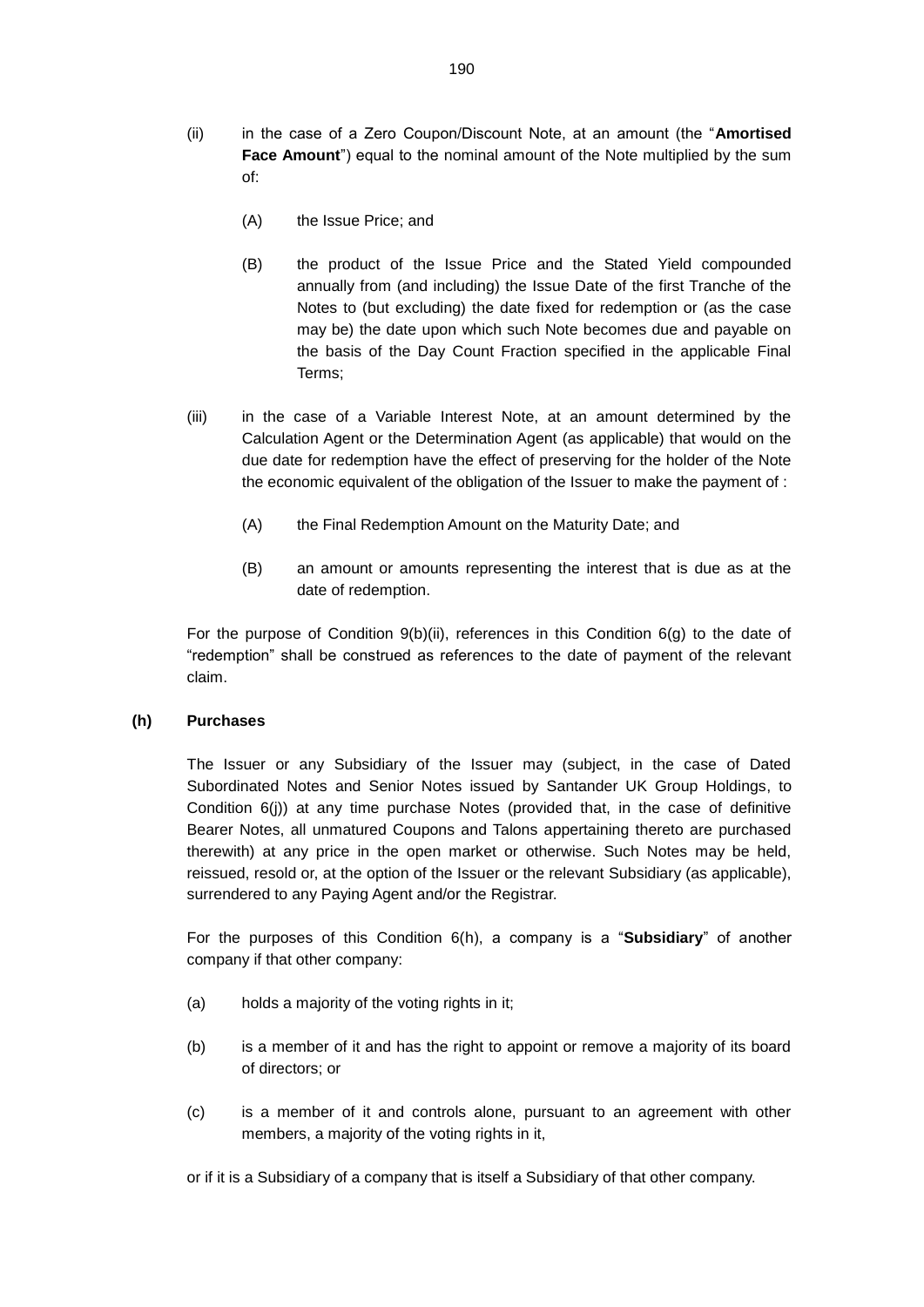## **(i) Cancellation**

All Notes which are redeemed will forthwith be cancelled (together with all unmatured Coupons and Talons attached thereto or surrendered therewith at the time of redemption). All Notes so cancelled and Notes purchased and cancelled pursuant to paragraph (f) above (together with all unmatured Coupons and Talons cancelled therewith) shall be forwarded to the Principal Paying Agent and cannot be reissued or resold.

# <span id="page-68-0"></span>**(j) Conditions to redemption and purchase of Dated Subordinated Notes and/or Senior Notes issued by Santander UK Group Holdings**

Any redemption or purchase of Dated Subordinated Notes (and/or Senior Notes issued by Santander UK Group Holdings, if applicable pursuant to any Loss Absorption Regulations) pursuant to Conditions 6(b), 6(c), 6(d), [6\(f\)](#page-65-0) or 6(h) is subject to:

- (i) the Issuer having obtained Regulatory Approval; and
- (ii) the Issuer being in compliance with the Regulatory Preconditions.

For the purposes of this Condition 6:

"**Regulatory Approval**" means, at any time, such approval, consent or prior permission by, or notification required within prescribed periods to, the Regulator, or such waiver of the then prevailing Capital Rules in the case of Dated Subordinated Notes, or the then prevailing Loss Absorption Regulations in the case of Senior Notes issued by Santander UK Group Holdings, from the Regulator, as is required under the then prevailing Capital Rules in the case of Dated Subordinated Notes, or the then prevailing Loss Absorption Regulations in the case of Senior Notes issued by Santander UK Group Holdings, at such time; and

## "**Regulatory Preconditions**" means:

- (a) if, at the time of such redemption or purchase, the prevailing Capital Rules in the case of Dated Subordinated Notes, or the prevailing Loss Absorption Regulations in the case of Senior Notes issued by Santander UK Group Holdings, permit the redemption or purchase after compliance with any preconditions, the Issuer having complied with such pre-conditions; and
- (b) in the case of a redemption pursuant to Conditions  $6(b)$  or  $6(d)$  occurring prior to the fifth anniversary of the Issue Date of the first Tranche of the relevant Series of the Dated Subordinated Notes only,
	- (i) the Regulator being satisfied (such satisfaction to be evidenced by the granting of Regulatory Approval) that the Issuer has demonstrated to the satisfaction of the Regulator that the circumstance that entitles the Issuer to exercise its right of redemption was not reasonably foreseeable, judged at the Issue Date of the first Tranche of the relevant Series of the Dated Subordinated Notes and is (in the case of a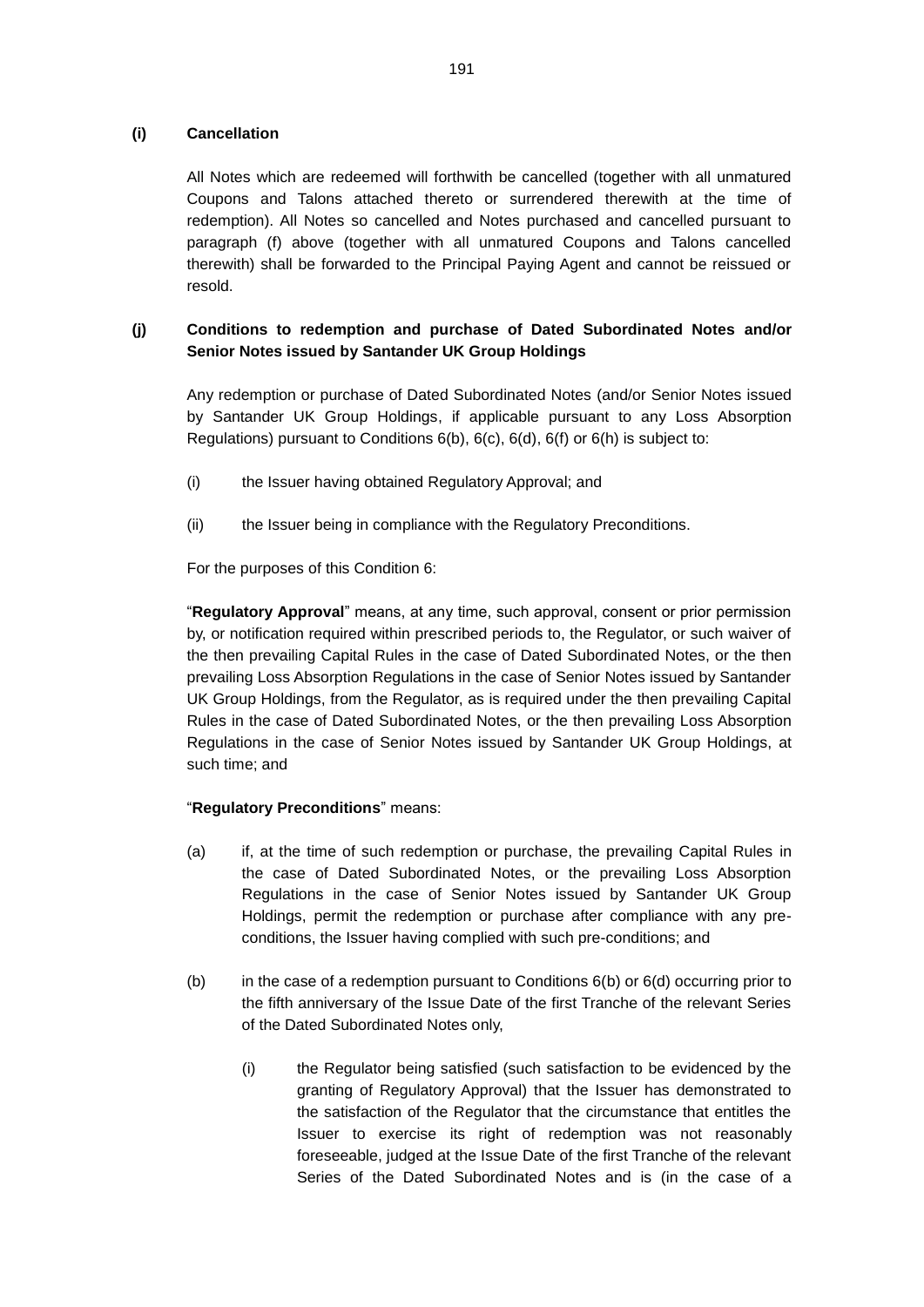redemption pursuant to Condition 6(d)) sufficiently certain or (in the case of a redemption pursuant to Condition 6(b)) material; or

(ii) if, at the time of such redemption, the prevailing Capital Rules permit the redemption after compliance with an alternative pre-condition, the Issuer having complied with such other pre-condition.

## **(k) Late payment**

If any amount payable in respect of any Note is improperly withheld or refused upon its becoming due and repayable or is paid after its due date or on or after accelerated maturity following an Event of Default (as defined in Condition 9), the principal amount due and repayable in respect of such Note (the "**Late Payment**") shall itself accrue (in the case of Zero Coupon Notes only) or continue to accrue (in the case of any other Notes) interest (both before and after any judgment or other order of a court of competent jurisdiction) from (and including) the date on which such payment was improperly withheld or refused or, as the case may be, became due, to (but excluding) the Late Payment Date in accordance with the following provisions:

- (i) in the case of a Note other than a Zero Coupon/Discount Note or a Variable Interest Note, at the rate determined in accordance with Condition 4(a), 4(b) or 4(c), as the case may be;
- (ii) in the case of a Zero Coupon/Discount Note, at a rate equal to the Stated Yield; and
- (iii) in the case of a Variable Interest Note, at a rate calculated by the Calculation Agent so as to reasonably compensate the holder of the Note for the cost of funding the delay in receiving the Late Payment,

in each case on the basis of the Day Count Fraction specified in the applicable Final Terms or, if none is specified, on a 30/360 basis.

For the purpose of this paragraph (h) the "**Late Payment Date**" shall mean the earlier of:

- (A) the date which the Trustee determines to be the date on which, upon further presentation of the relevant Note, payment of the full amount (including interest as aforesaid) in the relevant currency in respect of such Note is to be made; and
- (B) the seventh day after notice is given to the relevant Noteholder(s) (whether individually or in accordance with Condition 13) that the full amount (including interest as aforesaid) in the relevant currency in respect of such Note is available for payment,

provided that in the case of both (A) and (B), upon further presentation thereof being duly made, such payment is made.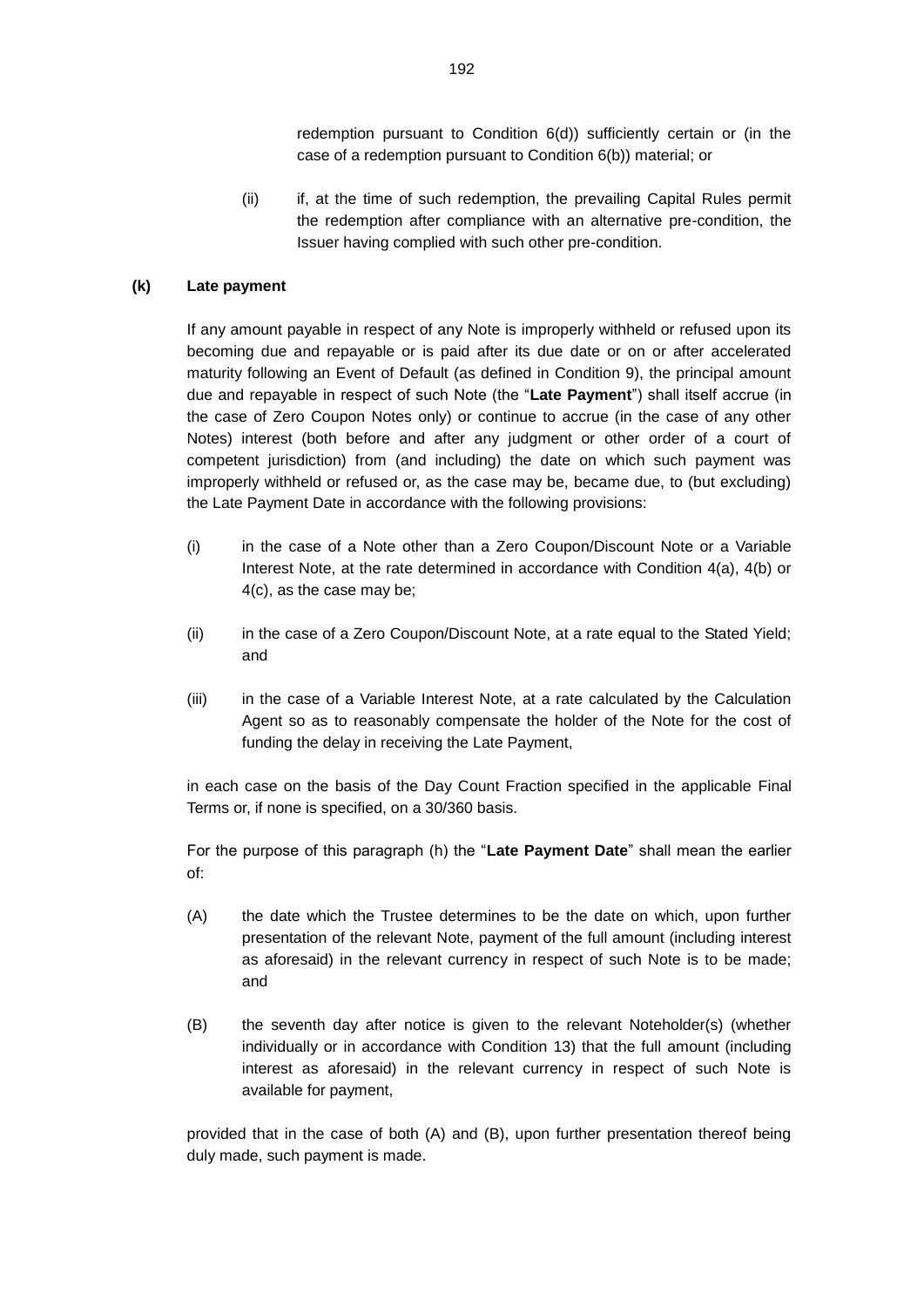## **7. Taxation**

All payments of principal and interest in respect of the Notes and Coupons by or on behalf of the Issuer will be made without withholding of or deduction for, or on account of, any present or future taxes, duties, assessments or governmental charges of whatsoever nature imposed or levied by or on behalf of the United Kingdom or the taxing jurisdiction of any territory in which the Issuer is incorporated or resident for taxation purposes, or any political subdivision of either of the same or by any authority therein or thereof having power to tax, unless the withholding or deduction of such taxes, duties, assessments or governmental charges is required by law. In that event (but not in respect of any payment of principal in respect of Dated Subordinated Notes) the Issuer will pay such additional amounts as may be necessary in order that the net amounts receivable by the holders after such withholding or deduction shall equal the respective amounts of principal, and interest, if applicable, which would have been receivable in respect of the Notes or Coupons, as the case may be, in the absence of any requirement to make such withholding or deduction, except that no such additional amounts shall be payable in relation to any payment with respect to any Note or Coupon:

- (i) presented for payment by, or by a third party on behalf of, a holder who (a) would be able to avoid such withholding or deduction by satisfying any statutory requirements or by making a declaration of non-residence or other similar claim for exemption to the relevant tax authority but fails to do so, or (b) is liable to such taxes, duties, assessments or governmental charges in respect of such Note or Coupon by reason of his having some connection with the abovementioned taxing jurisdiction of the Issuer other than the mere holding of such Note or Coupon; or
- (ii) where such Note or Coupon is presented for payment in the jurisdiction in which the Issuer is incorporated or resident for tax purposes or in the United Kingdom; or
- (iii) presented for payment more than 30 days after the Relevant Date except to the extent that the holder thereof would have been entitled to such additional amounts on presenting the same for payment on the last day of such period of 30 days, assuming that day had been a Payment Day if that day was not in fact a Payment Day.

The "**Relevant Date**" means the date on which the payment in respect of the Note or Coupon first becomes due and payable but, if the full amount of the moneys payable on such date has not been received by the Principal Paying Agent or the Trustee on or prior to such date, the "**Relevant Date**" means the date on which such moneys shall have been so received and notice to that effect shall have been given to the Noteholders in accordance with Condition 13.

All payments in respect of the Notes will be made subject to any withholding or deduction required pursuant to an agreement described in Section 1471(b) of the Code or otherwise imposed pursuant to Sections 1471 through 1474 of the Code, any regulations or agreements thereunder, official interpretations thereof, or any law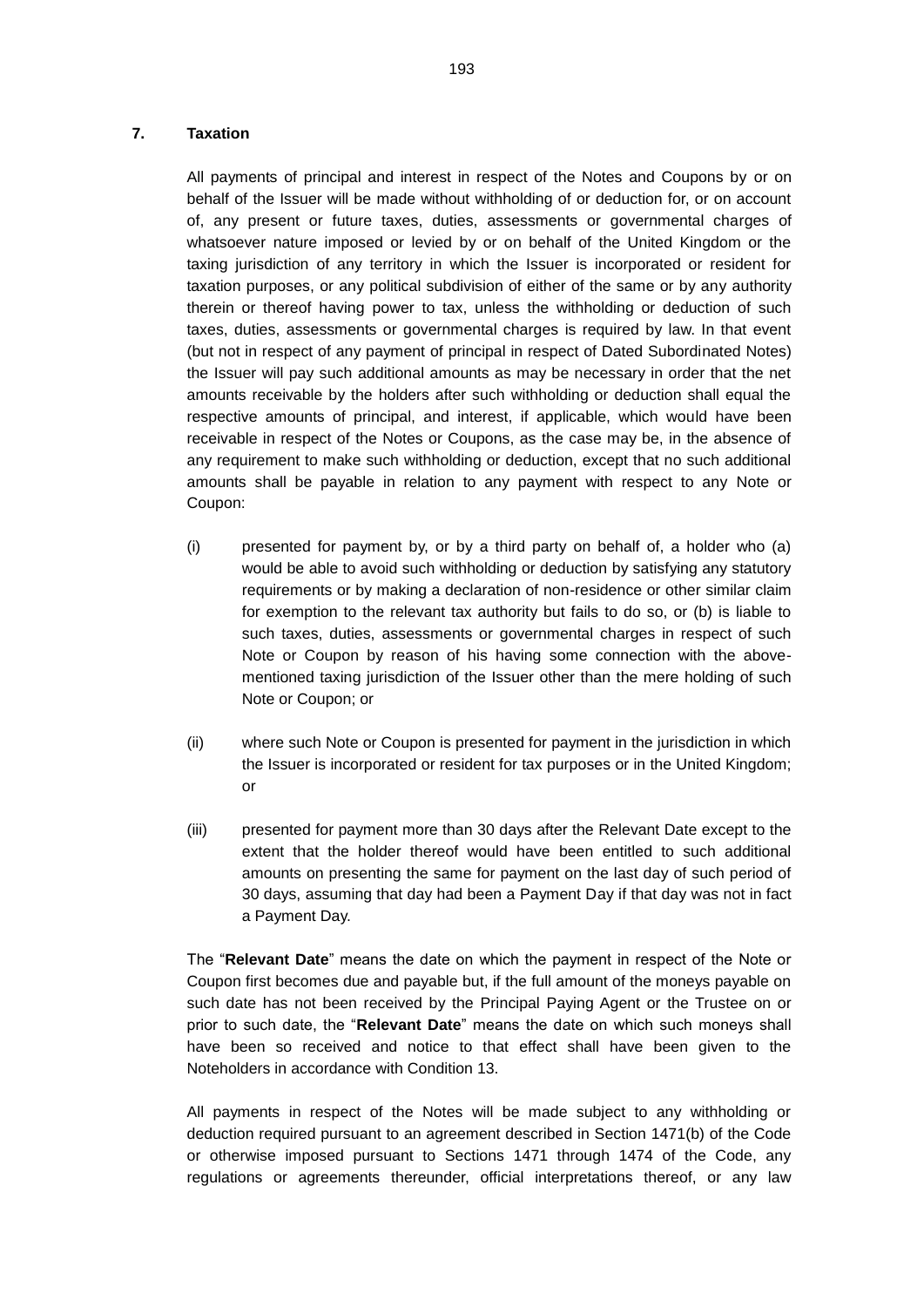implementing an intergovernmental approach thereto, and the Issuer shall not be required to pay any additional amounts under this Condition on account of any such deduction or withholding described in this paragraph.

### **8. Prescription**

The Notes and, if applicable, the Coupons (which for this purpose shall not include Talons) will become void unless claims in respect of principal and/or interest are made within a period of 10 years in the case of principal and five years in the case of interest from the Relevant Date (as defined in Condition 7) relating hereto. The Issuer shall be discharged from its obligation to pay principal on a Registered Note to the extent that the relevant Registered Note certificate has not been surrendered to the Registrar by, or a cheque which has been duly despatched in the Specified Currency remains uncashed at, the end of the period of 10 years from the Relevant Date in respect of such payment. The Issuer shall be discharged from its obligation to pay interest on a Registered Note to the extent that a cheque which has been duly despatched in the Specified Currency remains uncashed at the end of the period of five years from the Relevant Date in respect of such payment. There shall not be included in any Coupon sheet issued on exchange of a Talon any Coupon the claim for payment in respect of which would be void pursuant to this Condition or Condition 5(b) or any Talon which would be void pursuant to Condition 5(b).

## **9. Events of Default and Enforcement**

# <span id="page-71-0"></span>**(a) Events of Default and enforcement in respect of Senior Notes issued by Santander UK**

This Condition [9\(a\)](#page-71-0) is only applicable to Senior Notes issued by Santander UK.

In the case of any Series of Senior Notes issued by Santander UK, the Trustee at its discretion may, and if so requested in writing by the holders of at least one-quarter in nominal amount of the Senior Notes then outstanding or if so directed by an Extraordinary Resolution of the Noteholders shall (subject in each case to being indemnified and/or secured and/or prefunded to its satisfaction), give notice to the Issuer that the Senior Notes are, and they shall accordingly thereby become, immediately due and repayable each at their Early Redemption Amount (determined pursuant to Condition 6(g)) together with accrued interest as provided in the Trust Deed, in any of the following events ("**Events of Default**"):

(i) if default is made for a period of 14 days or more in the payment of any principal or interest due in respect of the Notes or any of them and such sum has not been duly paid within a further 14 days following written notice from the Trustee to the Issuer requiring the non-payment to be made good, provided that it shall not be such a default if, during the 14 days after the Trustee's notice it satisfies the Trustee that such payment was refused or withheld in order to comply with any fiscal or other law or regulation or with the order of any court of competent jurisdiction. Where there is doubt as to the validity or applicability of any such law, regulation or order, it shall not be such a default to refuse or withhold any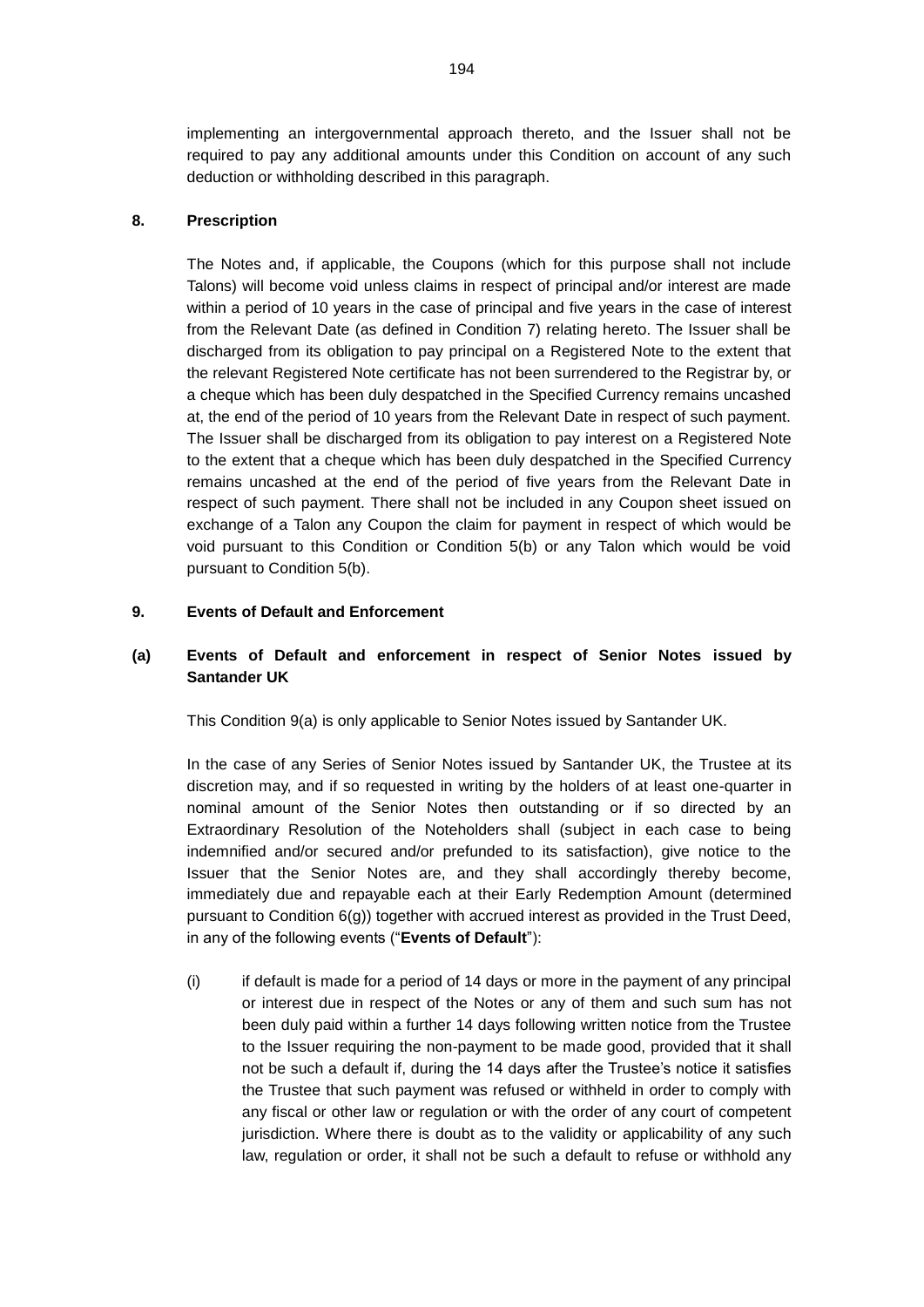such payment in accordance with advice given at any time during the said period of 14 days by independent legal advisers acceptable to the Trustee; or

- (ii) if the Issuer fails to perform or observe any of its other obligations under the Senior Notes or the Trust Deed and (except where the Trustee considers such failure to be incapable of remedy when no such continuation or notice as is hereinafter referred to will be required) such failure continues for the period of 30 days (or such longer period as the Trustee may permit) next following the service by the Trustee on the Issuer of notice requiring the same to be remedied; or
- (iii) if an effective resolution is passed or an order is made for the winding up or dissolution of the Issuer (except for the purposes of a reconstruction or amalgamation the terms of which have previously been approved in writing by the Trustee or by an Extraordinary Resolution of the Noteholders),

provided that, in the case of an Event of Default described in paragraph (ii) above, the Trustee shall have certified to the Issuer that such Event of Default is, in its opinion, materially prejudicial to the interests of the Noteholders.

At any time after the Senior Notes or any of them shall have become immediately due and repayable and have not been repaid, the Trustee may, at its discretion and without further notice, institute such steps, actions or proceedings against the Issuer as it may think fit to enforce repayment thereof together with accrued interest, if any, and to enforce the provisions of the Trust Deed, but it shall not be bound to institute any such steps, actions or proceedings unless (a) it shall have been so directed by an Extraordinary Resolution of the Noteholders or so requested in writing by the holders of at least one-quarter of the nominal amount of the Notes then outstanding and (b) it shall have been indemnified and/or secured and/or prefunded to its satisfaction. No Noteholder or Couponholder shall be entitled to proceed against the Issuer unless the Trustee, having become bound so to proceed, fails to do so within a reasonable time and such failure is continuing.

## <span id="page-72-0"></span>**(b) Events of Default and enforcement in respect of Dated Subordinated Notes and Senior Notes issued by Santander UK Group Holdings**

This Condition [9\(b\)](#page-72-0) is only applicable to Notes issued by Santander UK Group Holdings.

In the case of any Series of Dated Subordinated Notes or Senior Notes issued by Santander UK Group Holdings:

(i) if default is made for a period of 14 days or more in the payment of any principal or interest due in respect of the Dated Subordinated Notes or, if applicable, the Senior Notes issued by Santander UK Group Holdings, or any of them and such sum has not been duly paid within a further 14 days following written notice from the Trustee to the Issuer requiring the non-payment to be made good, the Trustee in its discretion may, and if so requested by Noteholders of at least onequarter in principal amount of the Dated Subordinated Notes or, if applicable, the Senior Notes issued by Santander UK Group Holdings, then outstanding or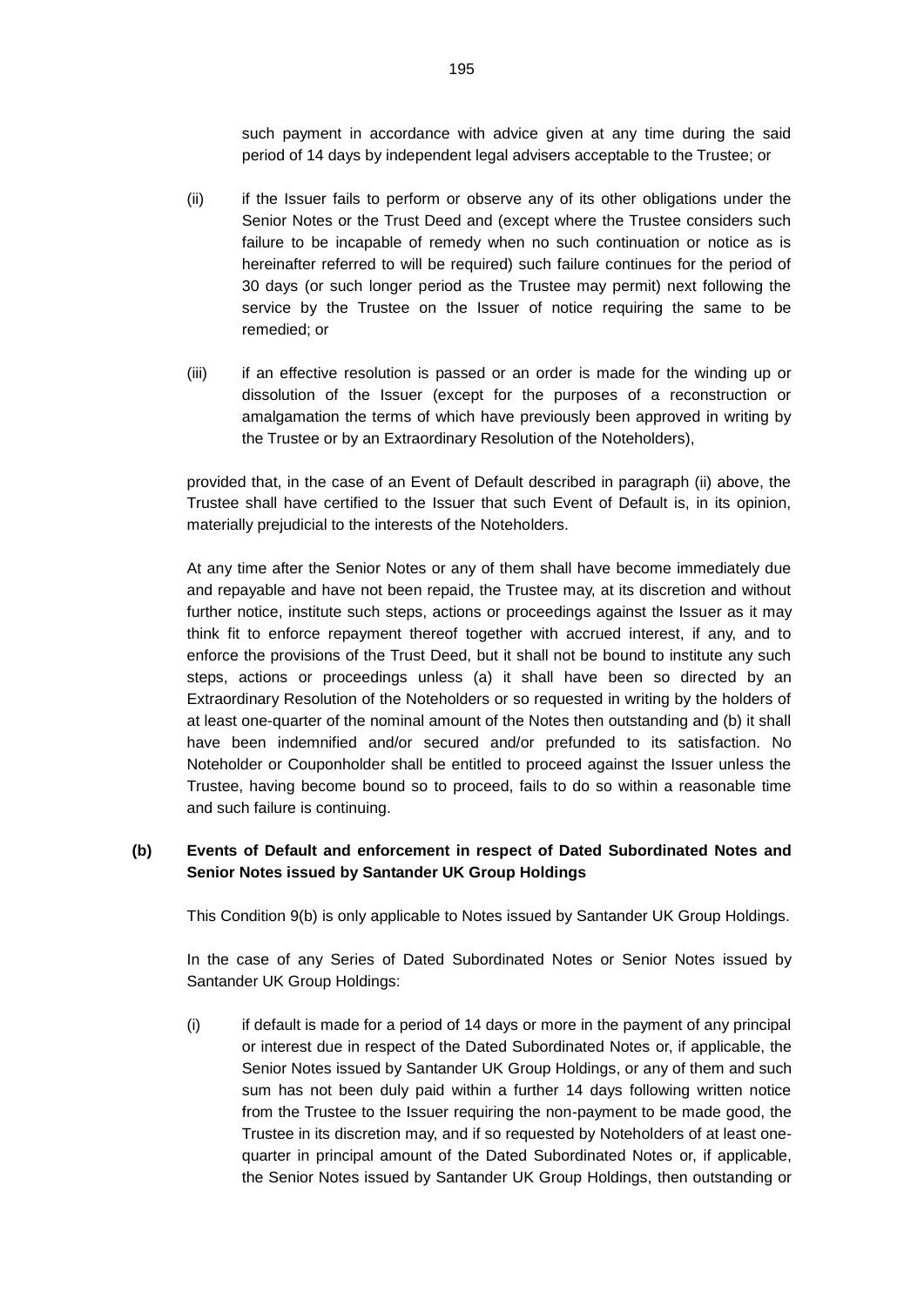if so directed by an Extraordinary Resolution, shall (subject in each case to Condition 9(b)(iv)) institute steps, actions or proceedings for the winding-up of the Issuer, but may take no further or other action to enforce, prove or claim for any such payment (except as provided in Condition 9(b)(ii)), provided that it shall not be such a default to refuse or withhold any such payment in order to comply with any fiscal or other law or regulation or with the order of any court of competent jurisdiction. Where there is doubt as to the validity or applicability of any such law, regulation or order, it shall not be such a default to refuse or withhold any such payment in accordance with advice as to such validity or applicability given at any time during the said period of 14 days after the Trustee's notice by independent legal advisers acceptable to the Trustee;

- (ii) if an order is made by the competent court or resolution passed for the windingup of the Issuer (other than an Approved Winding-up), the Trustee at its discretion may, and if so requested by Noteholders of at least one quarter in principal amount of the Dated Subordinated Notes or, if applicable, the Senior Notes issued by Santander UK Group Holdings, then outstanding or if so directed by an Extraordinary Resolution shall (subject in each case to Condition  $9(b)(iv)$ , give notice to the Issuer (or, as applicable, the liquidator) that the Dated Subordinated Notes or, if applicable, the Senior Notes issued by Santander UK Group Holdings, are, and they shall accordingly forthwith become, immediately due and repayable at the amount equal to their Early Redemption Amount, and, in the case of Dated Subordinated Notes, the claim in respect thereof will be subject to the subordination provided for in Condition  $3(b)$ ;
- (iii) without prejudice to Conditions  $9(b)(i)$  and  $9(b)(ii)$  above, the Trustee may at its discretion and without further notice institute such steps, actions or proceedings against the Issuer as it may think fit to enforce any obligation, condition or provision binding on the Issuer under the Trust Deed, these Conditions and the Dated Subordinated Notes or, if applicable, the Senior Notes issued by Santander UK Group Holdings, and the relative Coupons (if any) (other than any payment obligation of the Issuer under or arising from the Dated Subordinated Notes or, if applicable, the Senior Notes issued by Santander UK Group Holdings, and the relative Coupons (if any) or the Trust Deed including, without limitation, payment of any principal or interest in respect of the Dated Subordinated Notes or, if applicable, the Senior Notes issued by Santander UK Group Holdings, and the relative Coupons (if any) and any damages awarded for breach of any obligations) provided that in no event shall the Issuer, by virtue of the institution of any such proceedings, be obliged to pay any sum or sums (in cash or otherwise) sooner than the same would otherwise have been payable by it. Nothing in this Condition 9(b)(iii) shall, subject to Condition 9(b)(i), prevent the Trustee instituting steps, actions or proceedings for the winding-up of the Issuer, proving in any winding-up of the Issuer and/or claiming in any liquidation of the Issuer in respect of any payment obligations of the Issuer arising from the Dated Subordinated Notes or, if applicable, the Senior Notes issued by Santander UK Group Holdings, and the relative Coupons (if any) or the Trust Deed (including without limitation, payment of any principal or interest in respect of the Dated Subordinated Notes or, if applicable, the Senior Notes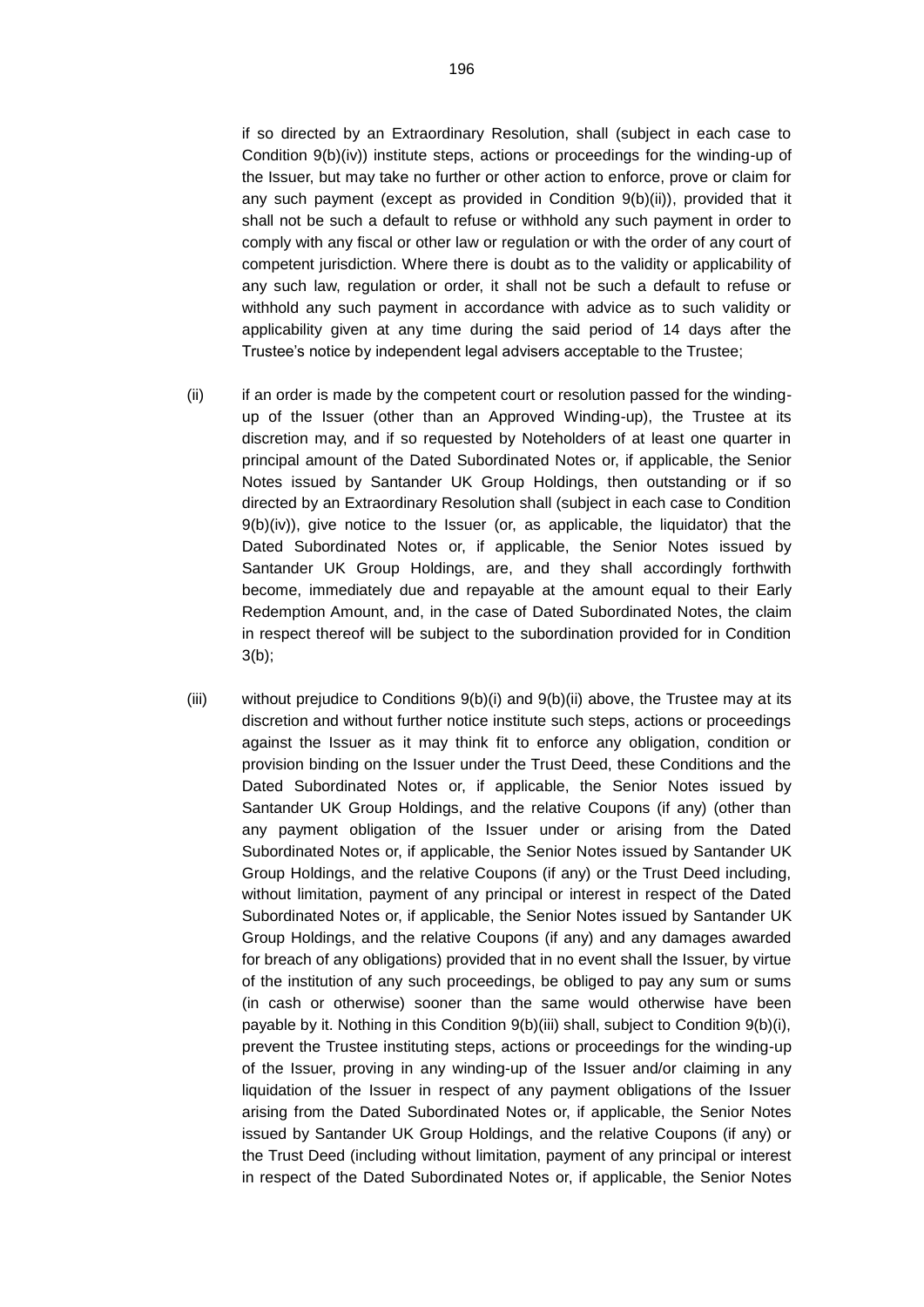issued by Santander UK Group Holdings, and the relative Coupons (if any) and any damages awarded for any breach of any obligations);

- (iv) the Trustee shall not be bound to take any of the actions referred to in Condition 9(b)(i), 9(b)(ii) or 9(b)(iii) above to enforce the obligations of the Issuer under the Trust Deed or the Dated Subordinated Notes or, if applicable, the Senior Notes issued by Santander UK Group Holdings, unless (i) it shall have been so directed by an Extraordinary Resolution of the Noteholders or so requested in writing by the holders of at least one-quarter in principal amount of the Dated Subordinated Notes or, if applicable, the Senior Notes issued by Santander UK Group Holdings, then outstanding and (ii) provided in each case it has been indemnified and/or secured and/or prefunded to its satisfaction against all costs, charges, liabilities and expenses which may be incurred by it in connection with such action, including the costs of its management's time and/or other internal resources, calculated in accordance with its normal hourly rates in force from time to time;
- (v) no Noteholder or Couponholder shall be entitled to proceed directly against the Issuer or to institute steps, actions or proceedings for the winding-up or claim in the liquidation of the Issuer or to prove in such winding-up unless the Trustee, having become so bound to proceed or being able to prove in such winding-up or claim in such winding-up, fails to do so within a reasonable period and such failure is then continuing, in which case the relevant Noteholder or Couponholder shall have only such rights against the Issuer as those which the Trustee is entitled to exercise as set out in this Condition 9(b); and
- (vi) no remedy against the Issuer, other than as referred to in this Condition 9(b), shall be available to the Trustee, the Noteholders or the Couponholders, whether for the recovery of amounts owing in respect of the Dated Subordinated Notes or, if applicable, the Senior Notes issued by Santander UK Group Holdings, or under the Trust Deed or in respect of any breach by the Issuer of any of its other obligations under or in respect of the Dated Subordinated Notes or, if applicable, the Senior Notes issued by Santander UK Group Holdings, or under the Trust Deed.

## **10. Replacement of Notes, Coupons and Talons**

Should any Note or, if applicable, Coupon or Talon be lost, stolen, mutilated, defaced or destroyed it may be replaced, in the case of Bearer Notes or Coupons, at the specified office of the Principal Paying Agent or, in the case of Registered Notes, at the specified office of the Registrar (or in any case such other place of which notice shall have been given to the Noteholders in accordance with Condition 13) upon payment in any such case by the claimant of the expenses incurred in connection therewith and on such terms as to evidence and indemnity as the Issuer may reasonably require. Mutilated or defaced Notes or, if applicable, Coupons or Talons must be surrendered before replacements will be issued.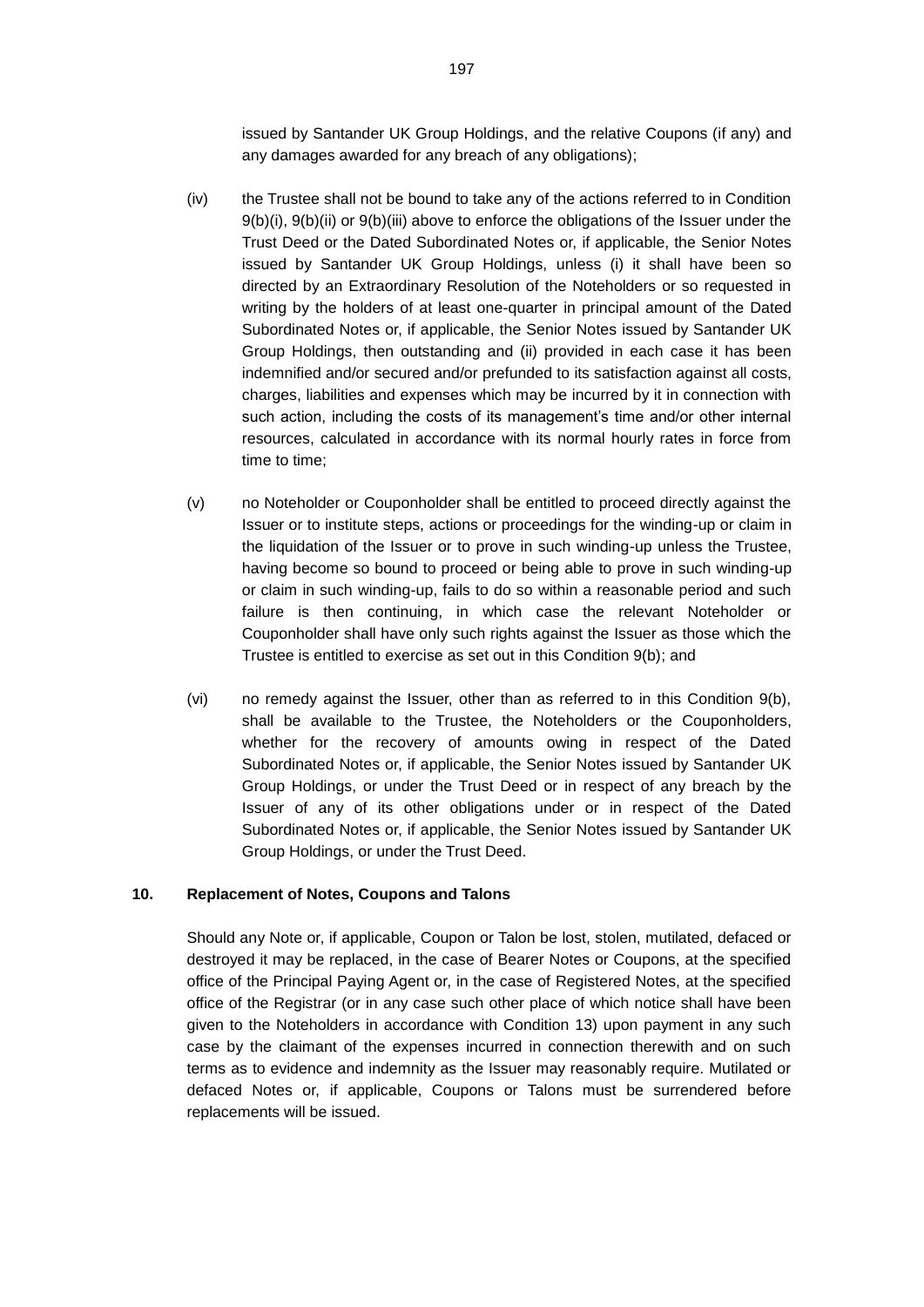## **11. Agents**

The names of the initial Agents and their initial specified offices are set out below. If any additional Paying Agent(s) are appointed in connection with any Series, the names of such Paying Agent(s) will be specified in Part B of the applicable Final Terms.

The Issuer is entitled, subject to the prior written approval of the Trustee, to vary or terminate the appointment of any Agent and/or approve any change in the specified office through which any Agent acts and/or, subject to prior consultation with the Trustee, appoint additional or other Agents, provided that:

- (a) there will at all times be a Principal Paying Agent and a Registrar;
- (b) so long as the Notes are listed on any stock exchange or admitted to listing by any other relevant authority, there will at all times be a Paying Agent (in the case of Bearer Notes) and a Transfer Agent (in the case of Registered Note) with a specified office in such place as may be required by the rules and regulations of the relevant stock exchange or other relevant authority;
- (c) there will at all times be a Paying Agent with a specified office in a city approved in writing by the Trustee in continental Europe other than any such jurisdiction in which the Issuer is incorporated or resident for tax purposes; and
- (d) so long as any of the Rule 144A Global Notes payable in a Specified Currency other than U.S. dollars are held through DTC or its nominee, there will at all times be an Exchange Agent with a specified office in London.

In addition, the Issuer shall forthwith appoint a Paying Agent having a specified office in New York City in the circumstances described in Condition 5(e). Notice of any variation, termination, appointment or change in respect of the Agents relating to the Notes will be given to the Noteholders promptly by the Issuer in accordance with Condition 13.

In acting under the Agency Agreement, the Agents act solely as agents or, as the case may be, registrars of the Issuer and, in certain circumstances, of the Trustee and do not assume any obligation to, or relationship of agency or trust with, any Noteholders or Couponholders. The Agency Agreement contains provisions permitting any entity into which any Agent is merged or converted or with which it is consolidated or to which it transfers all or substantially all of its assets to become the successor agent.

## **12. Exchange of Talons**

On and after the Interest Payment Date on which the final Coupon comprised in any Coupon sheet matures, the Talon (if any) forming part of such Coupon sheet may be surrendered at the specified office of the Principal Paying Agent or any other Paying Agent in exchange for a further Coupon sheet including (if such further Coupon sheet does not include Coupons to (and including) the final date for the payment of interest due in respect of the Note to which it appertains) a further Talon, subject to the provisions of Condition 8.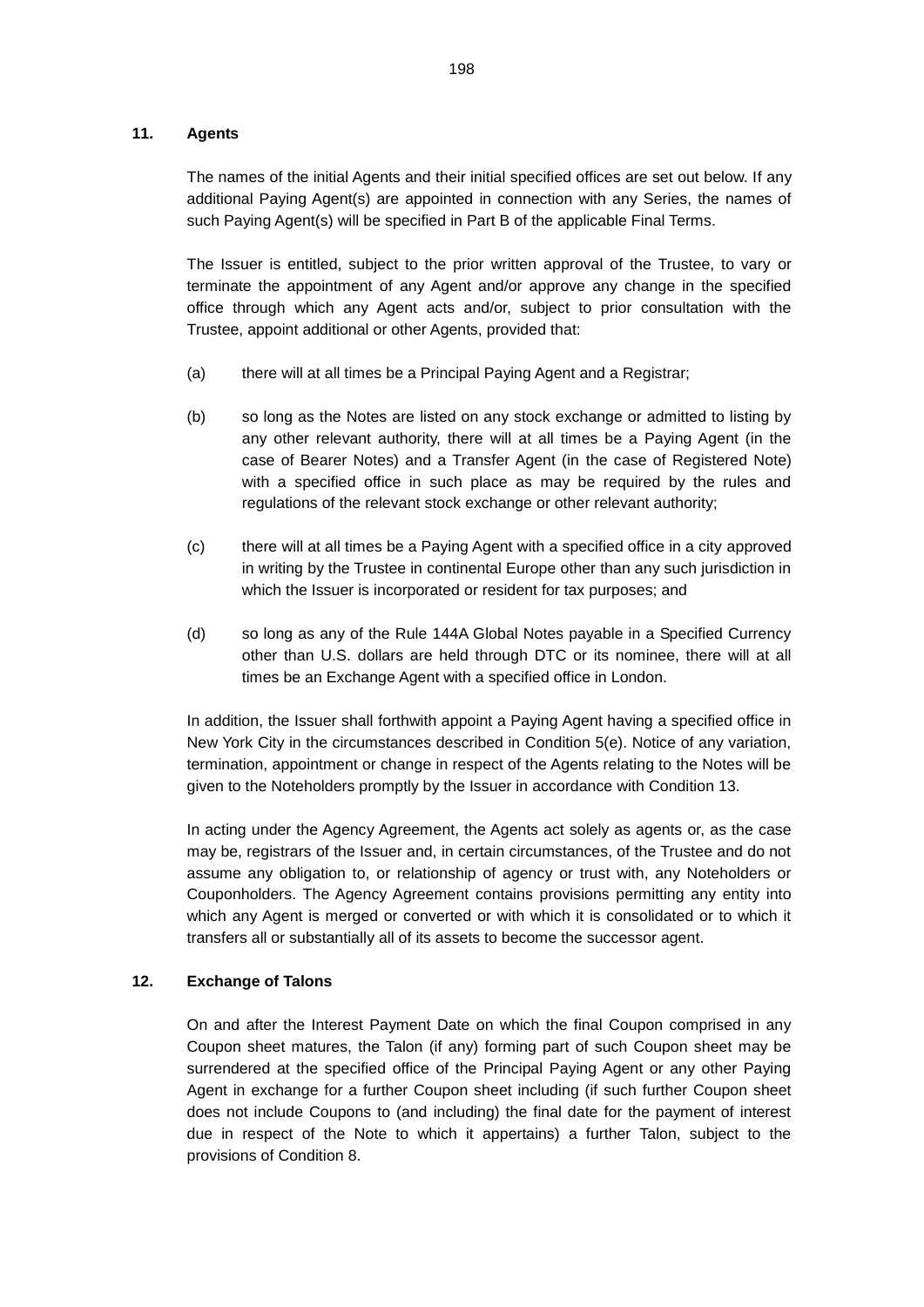#### **13. Notices**

All notices regarding the Bearer Notes will be deemed to be validly given if published in one leading English language daily newspaper of general circulation in London. It is expected that such publication will be made in the Financial Times in London. The Issuer shall also ensure that notices are duly published in a manner which complies with the rules and regulations of any stock exchange or any other relevant authority on which the Bearer Notes are for the time being listed or by which they have been admitted to listing. Any such notice will be deemed to have been given on the date of the first publication. If publication as provided above is not practicable, notice will be given in such other manner, and will be deemed to have been given on such date, as the Trustee shall approve.

All notices regarding the Registered Notes will be deemed to be validly given if sent by first class mail or (if posted to an address overseas) by airmail to the holders (or the first named of joint holders) at their respective addresses recorded in the Register and will be deemed to have been given on the fourth day after mailing and, in addition, for so long as any Registered Notes are listed on a stock exchange or admitted to listing by any other relevant authority and the rules of that stock exchange or other relevant authority so require, the relevant notice will be published in a daily newspaper of general circulation in the place or places required by the rules of that stock exchange or other relevant authority. Any such notice will be deemed to have been given on the date of such publication. If the giving of notice as provided above is not practicable, notice will be given in such other manner, and will be deemed to have been given on such date, as the Trustee shall approve.

Until such time as any definitive Notes are issued, notice may be given (so long as any Global Notes representing the Notes are held in their entirety on behalf of DTC, Euroclear and/or Clearstream, Luxembourg (and so long as the rules of any stock exchange on which the Notes are listed, or the rules of any other relevant authority by which the Notes have been admitted to listing, permit)) by delivery of the relevant notice to DTC, Euroclear and/or Clearstream, Luxembourg (instead of by way of publication or mailing) for communication by them to the holders of the Notes provided that, in addition, for so long as any Notes are listed on a stock exchange or admitted to listing by any other relevant authority and the rules of that stock exchange or other relevant authority so require, such notice will be published in a daily newspaper of general circulation in a place or places required by the rules of that stock exchange or other relevant authority. Any such notice shall be deemed to have been given to the holders of the Notes the day after the day on which the said notice was given to DTC, Euroclear and/or Clearstream, Luxembourg, as the case may be.

Notices to be given by any Noteholder shall be in writing and given by lodging the same, together (in the case of any Note in definitive form) with the relative Note or Notes, with the Principal Paying Agent (in the case of Bearer Notes) or the Registrar (in the case of Registered Notes). Whilst any of the Notes are represented by a Global Note, such notice may be given by any holder of a Note to the Principal Paying Agent or the Registrar through DTC, Euroclear and/or Clearstream, Luxembourg, as the case may be, in such manner as the Principal Paying Agent, the Registrar and DTC, Euroclear and/or Clearstream, Luxembourg, as the case may be, may approve for this purpose.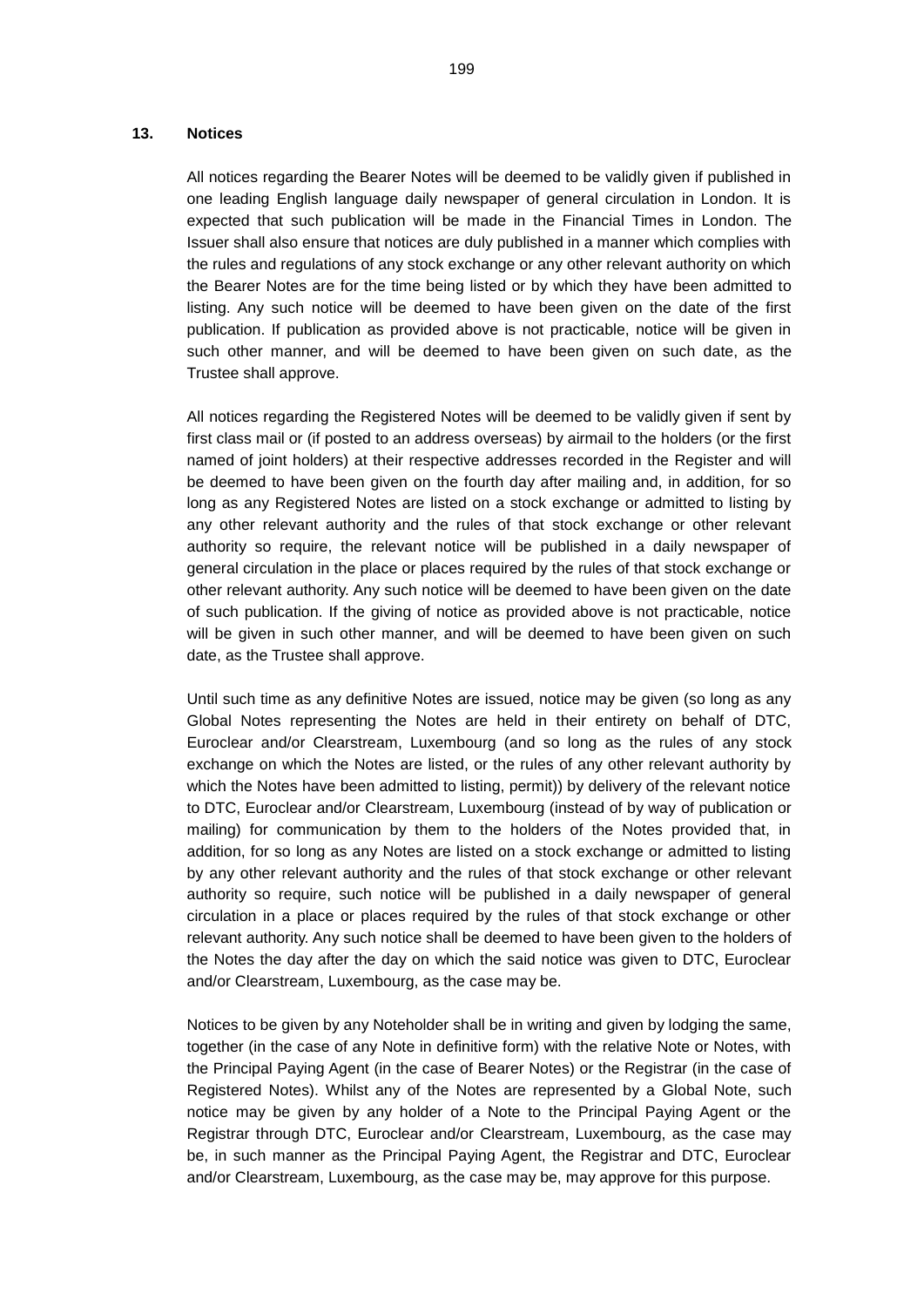### **14. Meetings of Noteholders, Modification, Waiver, Determination and Substitution**

The Trust Deed contains provisions for convening meetings of the Noteholders to consider any matter affecting their interests, including the sanctioning by Extraordinary Resolution of a modification of any of the provisions of these Terms and Conditions, the Notes, the Coupons or any of the provisions of the Trust Deed. Such a meeting may be convened by the Issuer or the Trustee and shall be convened by the Issuer at the request of Noteholders holding not less than ten per cent. in nominal amount of the Notes for the time being outstanding. The quorum at any such meeting for passing an Extraordinary Resolution is one or more persons holding or representing a clear majority in nominal amount of the Notes for the time being outstanding, or at any adjourned such meeting one or more persons being or representing Noteholders whatever the nominal amount of the Notes so held or represented, except that at any meeting the business of which includes the modification of certain provisions of these Terms and Conditions, the Notes, the Coupons or the Trust Deed as detailed in the Trust Deed, the quorum shall be one or more persons holding or representing not less than two-thirds, or at any adjourned such meeting one or more persons holding or representing not less than one-third, in nominal amount of the Notes for the time being outstanding. An Extraordinary Resolution passed at any meeting of the Noteholders shall be binding on all the Noteholders, whether or not they are present at the meeting, and on all Couponholders.

The Trustee may agree, without the consent of the Noteholders or Couponholders, to:

- (a) (other than as detailed in the Trust Deed) any modification of, or any waiver or authorisation of any breach or proposed breach of, any of the provisions of these Terms and Conditions, the Notes, the Coupons or the Trust Deed or, in the case of modification, the Agency Agreement which, in the opinion of the Trustee, is not materially prejudicial to the interests of the Noteholders; or
- (b) any modification of any of the provisions of these Terms and Conditions, the Notes, the Coupons or the Trust Deed which is of a formal, minor or technical nature or is made to correct a manifest error or to comply with mandatory provisions of applicable law.

The Issuer and the Principal Paying Agent may agree, without the consent of the Trustee, the Noteholders or Couponholders, to any modification of any of the provisions of any applicable Final Terms which is of a formal, minor or technical nature or is made to correct a manifest error.

The Trustee may also determine, without the consent of the Noteholders or the Couponholders, that any Event of Default or Potential Event of Default (as defined in the Trust Deed) shall not be treated as such if the Trustee is satisfied that so to do will not be materially prejudicial to the interests of the Noteholders.

Subject as provided in the Trust Deed, the Trustee, if it is satisfied that so to do would not be materially prejudicial to the interests of the Noteholders, may agree, without the consent of the Noteholders or Couponholders, to the substitution of any other person or persons incorporated in any country in the world in place of the Issuer as principal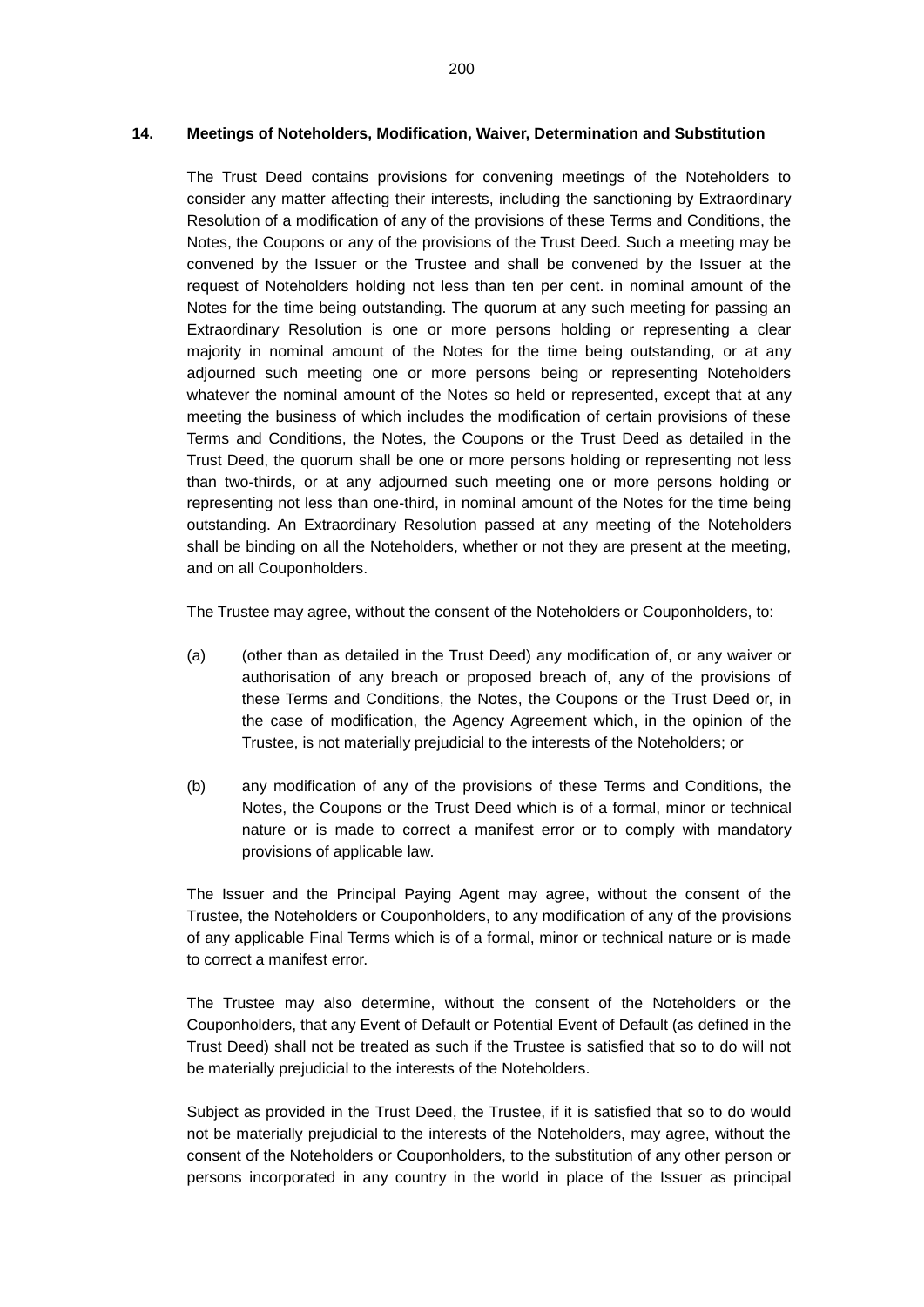debtor under the Trust Deed, the Notes and, if applicable, the Coupons. The Trustee may also agree without the consent of the Noteholders or Couponholders to the addition of another company as an issuer of Notes under the Programme and the Trust Deed. Any such addition shall be subject to the relevant provisions of the Trust Deed and to such amendment thereof and such other conditions as the Trustee may require.

In connection with the exercise by it of any of its trusts, powers, authorities or discretions (including, but without limitation, any modification, waiver, authorisation, determination or substitution), the Trustee shall have regard to the general interests of the Noteholders as a class but shall not have regard to any interests arising from circumstances particular to individual Noteholders or Couponholders (whatever their number) and, in particular, but without limitation, shall not have regard to the consequences (including any tax consequences) of such exercise for individual Noteholders or Couponholders (whatever their number) resulting from their being for any purpose domiciled or resident in, or otherwise connected with, or subject to the jurisdiction of, any particular territory and the Trustee shall not be entitled to require, nor shall any Noteholder or Couponholder be entitled to claim, from the Issuer or any other person any indemnification or payment in respect of any tax consequence of any such exercise upon individual Noteholders or Couponholders except, in the case of the Issuer to the extent provided for in Condition 7 and/or any undertaking given in addition to, or in substitution for, Condition 7 pursuant to the Trust Deed.

Any such modification, waiver, authorisation, determination, substitution or addition as aforesaid shall be binding on the Noteholders the Couponholders and, unless the Trustee agrees otherwise, any such modification or substitution shall be notified to the Noteholders in accordance with Condition 13 as soon as practicable thereafter.

No such modification, waiver, authorisation, determination, substitution or addition as aforesaid which relates to any Dated Subordinated Notes (and/or any Senior Notes issued by Santander UK Group Holdings, if applicable pursuant to any Loss Absorption Regulations) shall become effective unless the Issuer shall have received the consent of the Regulator (unless such consent is not then required under the Capital Rules in the case of Dated Subordinated Notes, or the Loss Absorption Regulations in the case of Senior Notes issued by Santander UK Group Holdings).

### **15. Further Issues**

The Issuer shall be at liberty from time to time without the consent of the Noteholders or the Couponholders to create and issue further notes having terms and conditions the same as the Notes or the same in all respects save for the issue price and date of issue thereof and the amount and date of the first payment of interest thereon and so as to be consolidated and form a single series with the outstanding Notes; provided, however, that if such further notes are not issued as part of the same "issue", in a "qualified reopening" or with no more than a *de minimis* amount of original issue discount, in each case for U.S. federal income tax purposes, the further notes will have a separate Common Code, ISIN and (where applicable) CUSIP and CINS from such numbers assigned to the previously issued Notes. The Trust Deed contains provisions for convening a single meeting of the Noteholders and the holders of notes of other Series in certain circumstances where the Trustee so decides.